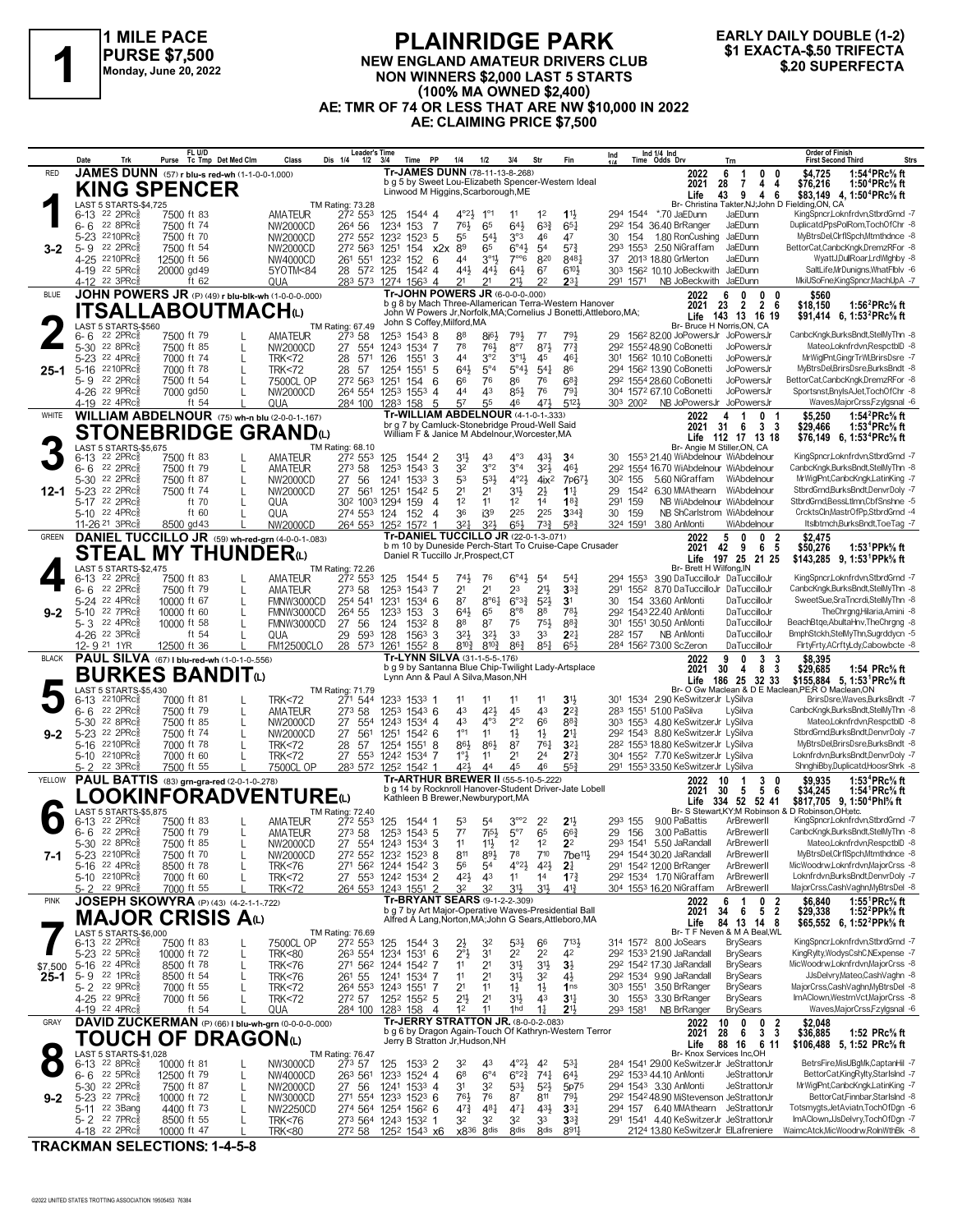

## **PLAINRIDGE PARK 4 YEAR OLDS AND UNDER NON WINNERS 2 EXTENDED PARI AND SUBSEMBLE PART 4 YEAR OLDS AND UNDER<br>
Monday, June 20, 2022<br>
Monday, June 20, 2022<br>
<b>AOR \$20 800 LIFETIME**<br> **AOR \$20 800 LIFETIME**

**2ND HALF EARLY DOUBLE**

**OR \$20,000 LIFETIME AE:NW 4 PM RACES OR \$40,000 LT ELIGIBLE TO BE CLAIMED FOR \$12,500 W/A MASSACHUSETTS BRED OR 100% MA OWNED ALLOWED 1 WIN**

|                                   | Date               | Trk                                                     | FL U/D<br>Purse Tc Tmp Det Med Clm                             |   | Class                                                            | Leader's Time<br>Dis 1/4<br>$1/2$ $3/4$   |                 | Time PP                                                                                           | 1/4                      | 1/2                                                   | 3/4                                         | Str                                    | Fin                                  | Ind                                                             |                      | Ind 1/4 Ind<br>Time Odds Drv                                                                             | Trn                                                                  | <b>Order of Finish</b><br><b>Strs</b><br><b>First Second Third</b>                                   |
|-----------------------------------|--------------------|---------------------------------------------------------|----------------------------------------------------------------|---|------------------------------------------------------------------|-------------------------------------------|-----------------|---------------------------------------------------------------------------------------------------|--------------------------|-------------------------------------------------------|---------------------------------------------|----------------------------------------|--------------------------------------|-----------------------------------------------------------------|----------------------|----------------------------------------------------------------------------------------------------------|----------------------------------------------------------------------|------------------------------------------------------------------------------------------------------|
| <b>RED</b>                        |                    |                                                         |                                                                |   | NICHOLAS GRAFFAM (31) c red-b go-blk (275-29-38-42-.233)         |                                           |                 | <b>Tr-IRWIN ROSENTHAL (86-3-12-16-.174)</b>                                                       |                          |                                                       |                                             |                                        |                                      |                                                                 |                      | 2022                                                                                                     | 13<br>0<br>-1<br>0                                                   | \$5,725                                                                                              |
|                                   |                    |                                                         | CAPTAIN GOOGLEω                                                |   |                                                                  |                                           |                 | b g 4 by Captaintreacherous-Oogle Google-Real Desire<br>John Di Antonio Jr, S Dennis, MA          |                          |                                                       |                                             |                                        |                                      |                                                                 |                      | 2021<br>Life                                                                                             | 3<br>4<br>3<br>19<br>32<br>4<br>$\overline{4}$<br>-3                 | 1:53 $4$ PRc $\%$ ft<br>\$43,185<br>\$48,910 3, 1:53 <sup>4</sup> PRc <sup>5</sup> / <sub>8</sub> ft |
|                                   |                    | LAST 5 STARTS-\$1,375                                   |                                                                |   |                                                                  |                                           |                 |                                                                                                   |                          |                                                       |                                             |                                        |                                      |                                                                 |                      |                                                                                                          |                                                                      | Br- R Mondillo & M Robinson & D Robinson, OH:etc.                                                    |
|                                   | $6 - 6$            | $6-13$ 22 3PRc $\frac{5}{8}$<br>22 $9$ PR $c_{8}^{5}$   | 12500 ft 83<br>15000 ft 74                                     | L | 12500CL OP<br>NW4PMLT                                            | 274 57<br>27 564                          | 1244 153<br>125 | $154^2$ 3                                                                                         | 43<br>65                 | 3°2<br>65                                             | $2^{\circ}1$<br>87                          | 32<br>86                               | 55<br>7be <sup>3</sup>               | 29.                                                             | 154                  | 5.10 AnMonti<br>283 155 27.70 BrRanger                                                                   | <b>IrRosenthal</b><br><b>IrRosenthal</b>                             | HlywdSktr,BmphStckh,MrDejaVu -8<br>Moneyorss, SelctFrdy, LyonsLgcy -8                                |
| \$15,625                          |                    | 5-26 22 8PRc                                            | 15000 ft 67                                                    | L | NW4PMLT                                                          | 273 574                                   | 1253            | 1541 1                                                                                            | 65                       | 66                                                    | 683                                         | 76                                     | $79\frac{1}{2}$                      |                                                                 |                      | 284 156 18.60 BrRanger                                                                                   | IrRosenthal                                                          | ComeOnRgs,LyonsLgcy,AnvilHnds -8                                                                     |
| 7-2                               |                    | 5-19 22 8PRc $\frac{5}{8}$                              | 15000 ft 56                                                    |   | NW4PMLT                                                          | 274 57                                    | 125             | 1543 7 SCR JG - Transportation                                                                    |                          |                                                       |                                             |                                        |                                      |                                                                 |                      |                                                                                                          | IrRosenthal                                                          | ComeOnRgs,LyonsLgcy,HlywdSktr -7                                                                     |
| <b>BLUE</b>                       |                    | 5-10 22 6PRc                                            | 15000 ft 60                                                    |   | NW4PMLT<br>MICHAEL STEVENSON (57) *mar-wh-blu (132-18-14-17-238) | 27 561                                    | 124             | 153<br>- 8<br>Tr-MICHAEL MANCINI (39-2-5-6-.174)                                                  | 22                       |                                                       | 32                                          | 42                                     | 53                                   |                                                                 |                      | 291 1533 40.60 BrRanger<br>2022                                                                          | <b>IrRosenthal</b><br>4<br>14<br>0                                   | DeChirico,Moneyorss,BmphStckh -8<br>\$17.615                                                         |
|                                   |                    | ORVധ                                                    |                                                                |   |                                                                  |                                           |                 | b g 4 by Mr Apples-Cincy Kathy G-Look Sharp                                                       |                          |                                                       |                                             |                                        |                                      |                                                                 |                      | 2021                                                                                                     | $\overline{2}$<br>$\overline{2}$<br>18<br>4                          | 1:55 <sup>4</sup> Dtn% ft<br>\$15,046                                                                |
|                                   |                    | LAST 5 STARTS-\$7,010                                   |                                                                |   |                                                                  |                                           |                 | Carl Robert Barry, Foxboro, MA                                                                    |                          |                                                       |                                             |                                        |                                      |                                                                 |                      | Life                                                                                                     | 36<br>41<br>8<br>Br- Kenneth W Briggs, OH                            | \$35,872 3, 1:55 <sup>4</sup> Dtn <sup>5</sup> / <sub>8</sub> ft                                     |
|                                   | 6-9                | $22$ 2PR $c_{8}^{5}$                                    | 12500 ft 80                                                    |   | NW2PMLT                                                          | 272 563                                   | 125             | 1543 3                                                                                            | 54                       | $55\frac{1}{2}$                                       | 67                                          | 65}                                    | $2^{3}\frac{1}{2}$                   |                                                                 |                      | 284 1551 7.30 BrRanger                                                                                   | MiMancini                                                            | PictnnThn, Orv, AtaByChrs -7                                                                         |
|                                   |                    | $6 - 2$ 22 6 PRc $\frac{5}{8}$                          | 12500 ft 64                                                    | L | NW2PMLT                                                          | 272 561                                   |                 | 1232 1522 6                                                                                       | 793                      | 79                                                    | 711                                         | 815                                    | 7131                                 |                                                                 |                      | 292 155 52.10 MMAthearn                                                                                  | MiMancini                                                            | AmercnArt,PictnnThn,GldStrBrn -9                                                                     |
| 6-1                               |                    | 5-26 22 3PRcs<br>$5 - 6$ 22 8MVR <sup>5</sup>           | 12500 ft 67<br>10500 gd66                                      | L | NW2PMLT<br>HGNW4-CLM                                             | 27 572 1252 1542 1<br>274 574             | 126             | $1543$ 2                                                                                          | 33<br>45                 | 32<br>$4^{2}\frac{3}{4}$                              | 53<br>42}                                   | 55<br>41}                              | 6 <sup>9</sup><br>3 <sup>2</sup>     |                                                                 | 283 155              | 301 1561 5.80 KeSwitzerJr MiMancini<br>5.20 BrtMiller                                                    | ChHope                                                               | JosShootr,ColbyJack,ThrwngCpr -8<br>ShowbtSht,PikeNPrch.Orv -7                                       |
|                                   |                    | 4-27 2213MVR\$                                          | 10500 ft 59                                                    |   | HG NW4-CLM                                                       | 29 571                                    |                 | 1254 154 5                                                                                        | $54\frac{1}{4}$          | $53\frac{1}{2}$                                       | 63                                          | $5^{4}$                                | $2^{2}$                              |                                                                 |                      | 28 1542 12.70 BrtMiller                                                                                  | ChHope                                                               | PikeNPrch.Orv.ShowbtSht -6                                                                           |
| WHITE                             |                    |                                                         |                                                                |   | KEVIN SWITZER JR (34) col blu-blk-wh (362-68-63-59-.339)         |                                           |                 | Tr-JEFF LIEBERMAN (38-6-5-2-.249)<br>b g 4 by American Ideal-B So Lucky-Artiscape                 |                          |                                                       |                                             |                                        |                                      |                                                                 |                      | 2022                                                                                                     | 6<br>$\overline{1}$<br>0<br>0                                        | 1:56 <sup>4</sup> PRc% ft<br>\$6,425                                                                 |
|                                   |                    |                                                         | <b>BIDEN NATION</b> (L)                                        |   |                                                                  |                                           |                 | Michael Goldberg Racingllc, Scituate, MA                                                          |                          |                                                       |                                             |                                        |                                      |                                                                 |                      | 2021<br>Life                                                                                             | 3<br>8<br>-1<br>-1<br>14 <sub>2</sub><br>3 <sub>1</sub>              | \$13,630<br>1:56 ${}^1$ PRc% ft<br>\$20,055 3, 1:56 <sup>1</sup> PRc <sup>5</sup> / <sub>8</sub> ft  |
|                                   |                    | LAST 5 STARTS-\$6,425                                   |                                                                |   |                                                                  |                                           |                 |                                                                                                   |                          |                                                       |                                             |                                        |                                      |                                                                 |                      | Br- Winbak Farm, MD                                                                                      |                                                                      |                                                                                                      |
|                                   |                    | 6-9 22 2PRc <sup>5</sup><br>6-2 22 2PRc                 | 12500 ft 80<br>10000 ft 67                                     |   | NW2PMLT<br>NW1PMLT                                               | 272 563<br>272 572 1271                   | 125             | $154^3$ 4<br>1564 4                                                                               | 32                       | 21<br>43                                              | 2 <sup>2</sup><br>$4^{\circ}2\frac{1}{2}$   | 32}<br>$3^{11}$                        | $55\frac{1}{4}$<br>$1\frac{3}{4}$    | 301                                                             |                      | 291 1564 *1.80 AnMonti                                                                                   | 1553 10.10 KeSwitzerJr JeLieberman<br>JeLieberman                    | PictnnThn, Orv, AtaByChrs -7<br>BidenNatn,UseYhBlnk,StageWest -8                                     |
|                                   |                    | 5-26 22 6PRc <sup>5</sup>                               | 10000 ft 67                                                    |   | NW1PMLT                                                          | 264 573 125                               |                 | $1533$ 3                                                                                          | 34                       | 32                                                    | 36                                          | 614                                    | $4^{15}$                             |                                                                 |                      | 30 <sup>2</sup> 156 <sup>3</sup> 5.80 AnMonti                                                            | JeLieberman                                                          | AmercnArt,StageWest,UseYhBlnk -9                                                                     |
| 20-1                              |                    | 5-10 22 7YR                                             | 16500 ft 68                                                    |   | CHGNW2PM                                                         | 272 573 1272 1561 7                       |                 |                                                                                                   | 710                      | $67\frac{1}{2}$                                       | $5^{\circ}3_{4}^{3}$                        | $5^{2}$                                | $65\frac{3}{4}$                      |                                                                 |                      | 291 1572 43.25 ScZeron                                                                                   | AnHarris                                                             | RolWthThF,ThebznsBl,MatrsMost -8<br>StlThrsty,ThebznsBl,DefnsvPly -8                                 |
| <b>GREEN</b>                      |                    | 5-3 22 9YR                                              | 16500 ft 54                                                    |   | CHGNW2PM<br>W. DREW CAMPBELL (55) *or-blk-wh (328-43-38-43-239)  | 283 59                                    |                 | 1272 1561 8<br>Tr-GRETCHEN ATHEARN (154-16-20-22-.224)                                            | 8104                     | $89\frac{1}{2}$                                       | 883                                         | 85                                     | 881                                  |                                                                 |                      | 284 1574 54.75 JaBartlett<br>2022                                                                        | AnHarris<br>6<br>$\mathbf{1}$<br>$\mathbf{1}$<br>0                   | \$6.234<br>$Q 1:58^{\circ}$ OD ft                                                                    |
|                                   |                    |                                                         | MIKALOB ULTRA                                                  |   |                                                                  |                                           |                 |                                                                                                   |                          |                                                       |                                             |                                        |                                      | b g 3 by Always B Miki-Corona With Lime-Allamerican Native      |                      | 2021                                                                                                     | 2<br>0<br>8<br>0                                                     | \$11,389<br>1:54 $^2$ Wbsb $\%$ ft                                                                   |
|                                   |                    | LAST 5 STARTS-\$5.690                                   |                                                                |   |                                                                  |                                           |                 | Katie Flaherty, Queen Anne, MD                                                                    |                          |                                                       |                                             |                                        |                                      |                                                                 |                      | Life                                                                                                     | 3<br>$\mathbf{1}$<br>14<br>0<br>Br- Highland Thoroughbred Frm,ON, CA | \$17,623 2, 1:54 <sup>2</sup> Wbsb <sup>7</sup> / <sub>8</sub> ft                                    |
|                                   | 6-6                | 22 3OD                                                  | ft 72                                                          |   | Qualifying                                                       | 292 59                                    |                 | 1283 1583 4                                                                                       | $2^{\circ}$              | $11\frac{3}{4}$                                       | $12\frac{1}{2}$                             | $11\frac{3}{4}$                        | $1\frac{1}{2}$                       | 30                                                              | 1583                 | NB ErDavis                                                                                               | KaFlaherty                                                           | MklbUltra,AsMuchchs,Madiba -5                                                                        |
|                                   |                    | 2-27 2211PcD <sup>5</sup>                               | 13000 ft 32                                                    |   | nw2PM CG                                                         | 283 59                                    |                 | 1274 1554 8                                                                                       | $17^{8}$                 | $86\frac{1}{4}$                                       | $5°3\frac{1}{2}$                            | $55\frac{1}{4}$                        | 6117                                 |                                                                 |                      | 293 158 33.20 BrxBoyd                                                                                    | CBrndstatter                                                         | ThirdPowr.YerSoBad.SprtsSctn -8<br>WdmreRolx,MklbUltra,SirShadow -7                                  |
| 7-1                               |                    | 2-19 2211Stga<br>2-8 <sup>22</sup> 1YR                  | 9000 gd24-2<br>16500 ft 36                                     |   | NW2PMCD<br>CHGNW2PM                                              | 282 59<br>274 571                         | 1291            | 1592 2<br>1254 1552 5                                                                             | $44\frac{1}{4}$<br>69    | 451<br>$6^{11}$                                       | $2^{\circ}1$<br>$7^{13}$                    | 2 <sub>hd</sub><br>$7^{13}\frac{3}{4}$ | 2 <sup>3</sup><br>$8^{24}\%$         | 30<br>32                                                        |                      | 159 <sup>2</sup> 6.60 JiDevaux                                                                           | CBrndstatter<br>200 <sup>2</sup> 11.60 JoBongiorno CBrndstatter      | HghStCrdr, MknSmeNse, IvyStud -8                                                                     |
|                                   |                    | $1-21$ 22 7Wbsb $\frac{7}{8}$                           | 14400 ft 3                                                     |   | SNOWSHOE                                                         | 281 58                                    | 1271            | $155^2$ 8                                                                                         | $7^{10\frac{1}{4}}$      | $7^{10\frac{1}{4}}$                                   | $75\frac{3}{4}$                             | $66\frac{3}{4}$                        | 65}                                  |                                                                 |                      | 28 156 <sup>2</sup> 20.90 JJamieson                                                                      | MeCrone                                                              | StateSntr,PLOctavis,SilvrMple -9                                                                     |
| <b>BLACK</b>                      |                    |                                                         | <b>DREW MONTI</b> (27) wh-br-b go (536-93-80-75-.303)          |   |                                                                  |                                           |                 | Tr-JIMMY NICKERSON (134-27-23-24-.357)<br>b g 4 by Rollwithitharry-Southview Selena-Albert Albert |                          |                                                       |                                             |                                        |                                      |                                                                 |                      | 2022<br>2021                                                                                             | 2<br>3<br>10                                                         | 1:54 ${}^{3}$ PRc ${}^{5}_{8}$ ft<br>\$21.767<br>$1:56^3$ Chrtnft                                    |
|                                   |                    |                                                         | PICTONIAN THUNDER                                              |   |                                                                  |                                           |                 | Fox Racing Inc, New York, NY                                                                      |                          |                                                       |                                             |                                        |                                      |                                                                 |                      | Life                                                                                                     | 5<br>3<br>18<br>6<br>8<br>$\overline{7}$<br>39<br>9                  | \$15,063<br>\$39,164 4, 1:54 PRc <sup>5</sup> / <sub>8</sub> ft                                      |
|                                   |                    | LAST 5 STARTS-\$20,000                                  |                                                                |   |                                                                  |                                           |                 |                                                                                                   |                          |                                                       |                                             |                                        |                                      |                                                                 |                      |                                                                                                          | Br- Tony Zuethoff, NS, CA<br>JiNickerson                             |                                                                                                      |
|                                   | 6- 9               | $22$ 2PR $c_{8}^5$<br>6-2 22 6PRc <sup>5</sup>          | 12500 ft 80<br>12500 ft 64                                     |   | NW2PMLT<br>NW2PMLT                                               | 272 563<br>272 561                        |                 | 125 1543 1<br>1232 1522 2                                                                         | 11<br>$3^{3}\frac{1}{2}$ | 11<br>32                                              | 1 <sup>2</sup><br>3°5                       | 1 <sup>2</sup><br>25                   | 133<br>$2^{2}$                       |                                                                 | 293 1543<br>282 1524 | *.30 AnMonti<br>4.60 AnMonti                                                                             | JiNickerson                                                          | PictnnThn, Orv, AtaByChrs -7<br>AmercnArt,PictnnThn,GldStrBrn -9                                     |
| \$15,625                          |                    | 5-26 22 1PRc <sup>5</sup>                               | 12500 ft 67                                                    |   | NW2PMLT                                                          | 272 572 1242 1531 5                       |                 |                                                                                                   | 2 <sup>1</sup>           | $21\frac{1}{2}$                                       | 2 <sup>11</sup>                             | 2 <sup>11</sup>                        | $2^{13}$                             |                                                                 | 29 1533              | *.80 AnMonti                                                                                             | <b>JiNickerson</b>                                                   | LordMgntc,PictnnThn,TresrrDlg -7                                                                     |
| 8-5                               |                    | 5-19 22 2PRc                                            | 10000 ft 56                                                    |   | NW1PMLT                                                          | 28 581 1262 1551 4                        |                 |                                                                                                   | 31}                      | $1\frac{1}{2}$                                        | 11                                          | 11                                     | $1\frac{13}{4}$                      |                                                                 | 284 1551             | *.20 AnMonti                                                                                             | JiNickerson                                                          | PictnnThn,AtaByChrs,CurntYnke -8                                                                     |
| YELLOW                            |                    | $5 - 5$ 22 5PRc $\frac{5}{8}$                           | 10000 ft 68<br>AARON HALL (28) r blu-or-wh (200-31-39-40-.330) |   | NW1PMLT                                                          | 283 581 126                               |                 | $154^2$ 3<br>Tr-AARON HALL (49-7-11-6-.308)                                                       | 44                       | $4^{03}\frac{1}{2}$                                   | 3°2                                         | 2 <sup>1</sup>                         | 2 <sub>ns</sub>                      |                                                                 |                      | 28 1542 *1.60 AnMonti<br>2022                                                                            | JiNickerson<br>12<br>0<br>$\mathbf{1}$<br>5                          | CodysKnps, PictnnThn, Marvelcty -6<br>\$10,297                                                       |
|                                   |                    |                                                         | <b>TREASURER DELIGHT</b>                                       |   |                                                                  |                                           |                 |                                                                                                   |                          |                                                       |                                             |                                        |                                      | b g 4 by State Treasurer-Renee's Delight-Rocknroll Hanover      |                      | 2021                                                                                                     | $\overline{2}$<br>$\overline{2}$<br>3<br>19                          | \$13,489<br>1:54 Mea% ft                                                                             |
|                                   |                    | LAST 5 STARTS-\$4,127                                   |                                                                |   |                                                                  |                                           |                 |                                                                                                   |                          |                                                       |                                             |                                        |                                      | Michael S Mcgee, West Gardiner, ME; Aaron C Hall, Gardiner, ME  |                      | Life                                                                                                     | 33<br>$\overline{2}$<br>$\overline{\mathbf{3}}$<br>8                 | \$23,786 3, 1:54 Mea% ft<br>Br- Spring Haven Fm, OH; Doug Millard Hlds Usa Inc, ON                   |
|                                   | 6-8                | 22 8Bang                                                | 4400 sl 62-3                                                   |   | NW1000CD                                                         | 29 584                                    | 128             | $158^3$ 5                                                                                         | $5^{7}\frac{1}{2}$       | 57                                                    | $5^{\circ}5$                                | $55\frac{3}{2}$                        | 44                                   |                                                                 |                      | 30 <sup>3</sup> 159 <sup>3</sup> 5.30 AaHall                                                             | AaHall                                                               | DnvrSlstr,SunstOvrM,RTLange -7                                                                       |
|                                   | $5 - 26$           | $22$ 1PR $c_{8}^5$                                      | 12500 ft 67                                                    |   | 12500CL OP                                                       | 272 572 1242 1531 2                       |                 |                                                                                                   | 431                      | 45                                                    | 3°4 <sup>1</sup>                            | 3 <sup>5</sup>                         | 3 <sub>5</sub>                       | 29                                                              |                      | 1541 24.40 AaHall                                                                                        | AaHall                                                               | LordMgntc,PictnnThn,TresrrDlg -7                                                                     |
| \$15,625<br>25-1                  |                    | 5-11 <sup>22</sup> 2Bang<br>5-4 22 5Bang                | 4000 ft 73<br>3500 gd 49-1                                     |   | NW1PMLT<br>NW1PMLT                                               | 314 1023 1321 2012 5<br>32 105            |                 | 1353 2053 4                                                                                       | 46                       | $x5^{12}\frac{1}{2}5^{07}\frac{3}{4}$<br>$4^{\circ}4$ | $4^{\circ}4^{\circ}$<br>$2^{01}\frac{1}{2}$ | 43<br>2 <sup>1</sup>                   | $4^{2}\frac{3}{4}$<br>2 <sup>1</sup> | 29                                                              | 202<br>294 2053      | *.10 AaHall<br>*.60 AaHall                                                                               | AaHall<br>AaHall                                                     | Daughtry,PembrkLgn,PembrkJnb -5<br>PembrkJst,TresrrDlg,IAmWondrW -5                                  |
|                                   |                    | 4-30 22 1CUMB                                           | ft 57                                                          |   | QUA                                                              | 31 103 1324 2032 5                        |                 |                                                                                                   | 46                       | 46}                                                   | 48                                          | 431                                    | 3 <sub>1</sub>                       |                                                                 | 291 2033             | NB AaHall                                                                                                | AaHall                                                               | NtveMvrck,Easterifc,TresrrDlg -5                                                                     |
| <b>PINK</b>                       |                    |                                                         |                                                                |   | DAVID INGRAHAM (60) or-blu-wh (360-26-36-57-181)                 |                                           |                 | Tr-KELLY CASE (82-7-9-12-195)<br>b g 4 by Rock On-Pacific Date-Panspacificflight                  |                          |                                                       |                                             |                                        |                                      |                                                                 |                      | 2022<br>2021                                                                                             | $\overline{1}$<br>21<br>3<br>3<br>10<br>0<br>4                       | \$13.271<br>1:55 $3$ PPk $\%$ ft                                                                     |
|                                   |                    |                                                         | GOLD STAR BARON                                                |   |                                                                  |                                           |                 | Kelly A Case, Pompano Beach, FL                                                                   |                          |                                                       |                                             |                                        |                                      |                                                                 |                      | Life                                                                                                     | -1<br>$\overline{7}$<br>$32 \quad 2$<br>3                            | \$19,200<br>1:53 <sup>2</sup> PPk% ft<br>\$32,471 3, 1:53 <sup>2</sup> PPk% ft                       |
|                                   |                    | LAST 5 STARTS-\$4,332                                   |                                                                |   |                                                                  |                                           |                 |                                                                                                   |                          |                                                       |                                             |                                        |                                      |                                                                 |                      |                                                                                                          | Br- Marianne A Audley, FL                                            | PictnnThn, Orv, AtaByChrs -7                                                                         |
|                                   | $6 - 9$<br>$6 - 2$ | $22$ 2PR $c_{8}^5$<br>22 6PRc3                          | 12500 ft 80<br>12500 ft 64                                     |   | NW2PMLT<br>NW2PMLT                                               | 272 563<br>272 561                        | 125             | 1543 7<br>1232 1522 7                                                                             | 43<br>45}                | 43}<br>$43\frac{1}{2}$                                | 45<br>47                                    | $43\frac{1}{2}$<br>37                  | 4 <sup>4</sup><br>3 <sup>4</sup>     |                                                                 |                      | 29 <sup>2</sup> 155 <sup>2</sup> 12.10 Dalngraham KeCase<br>28 <sup>2</sup> 1531 97.10 Dalngraham KeCase |                                                                      | AmercnArt.PictnnThn.GldStrBrn -9                                                                     |
|                                   |                    | 5-26 22 1PRcs                                           | 12500 ft 67                                                    |   | NW2PMLT                                                          | 272 572 1242 1531 6                       |                 |                                                                                                   | 65}                      | 67                                                    | 6 <sup>8</sup>                              | 593                                    | 48                                   |                                                                 |                      | 284 1544 14.30 Dalngraham KeCase                                                                         |                                                                      | LordMgntc,PictnnThn,TresrrDlg -7                                                                     |
| 25-1                              |                    | 5-13 22 7 CUMB                                          | 4400 ft 80                                                     |   | NW2250L5<br>NW1750L5                                             | 274 59 1291 1582 5<br>294 101 1294 1593 2 |                 |                                                                                                   | $5^{9}4$                 | $76\frac{1}{2}$                                       | $65\frac{3}{4}$                             | 55                                     | 44                                   |                                                                 |                      | 284 1591 10.10 Dalngraham KeCase                                                                         |                                                                      | TheShinng,WarDaddy,LodMchtMn -7                                                                      |
| GRAY                              |                    | 5-6 22 4CUMB                                            | 4000 ft 59<br>TODD O'DEA (50) r blu-wh-b go (53-1-4-5-.092)    |   |                                                                  |                                           |                 | Tr-TODD O'DEA (44-1-3-6-106)                                                                      | $2^{13}$                 | 32                                                    | $3^{2}\frac{1}{2}$                          | 23                                     | $3^{2}$                              |                                                                 |                      | 294 200 4.30 Dalngraham KeCase<br>2022                                                                   | 20<br>0<br>3                                                         | WarDaddy,IICalULtr,GldStrBrn -7<br>\$12,171                                                          |
|                                   |                    |                                                         | ATTA BOY CHRISധ                                                |   |                                                                  |                                           |                 | b g 4 by Big Bad John-Chicascape-Artiscape                                                        |                          |                                                       |                                             |                                        |                                      | Todd M O'Dea, Winchendon, MA; Robert Edward Jones, Paxton, MA   |                      | 2021                                                                                                     | $\frac{2}{7}$<br>29<br>$\mathbf{3}$<br>3                             | \$26,691<br>1:53 $^1$ Mea $\%$ ft                                                                    |
|                                   |                    |                                                         |                                                                |   |                                                                  |                                           |                 |                                                                                                   |                          |                                                       |                                             |                                        |                                      |                                                                 |                      | Life                                                                                                     | 65 12 9 10<br>Br- Winchester Baye Acres Inc,FL                       | \$65,094 3, 1:53 <sup>1</sup> Mea <sup>5</sup> / <sub>8</sub> ft                                     |
|                                   |                    | LAST 5 STARTS-\$6,000<br>6-9 <sup>22</sup> 2PRc 3 12    | 12500 ft 80                                                    |   | NW2PMLT                                                          | 272 563 125                               |                 | 1543 2                                                                                            | 32                       | 32}                                                   | 34                                          | 22                                     | $3^{3}_{4}$                          |                                                                 |                      | 293 1552 7.40 ToODea                                                                                     | <b>ToODea</b>                                                        | PictnnThn, Orv, AtaByChrs -7                                                                         |
|                                   |                    | $6 - 2$ 22 6 PRc $\frac{5}{8}$                          | 12500 ft 64                                                    | L | NW2PMLT                                                          | 272 561                                   |                 | 1232 1522 3                                                                                       | $5^{7}\frac{1}{2}$       | 55                                                    | 59                                          | 59                                     | $46\frac{1}{4}$                      |                                                                 |                      | 28 <sup>2</sup> 153 <sup>3</sup> 11.90 ToODea                                                            | <b>ToODea</b>                                                        | AmercnArt.PictnnThn.GldStrBrn -9<br>JosShootr,ColbyJack,ThrwngCpr -8                                 |
| $25 - 1$                          |                    | 5-26 22 3PRc <sup>5</sup><br>5-19 22 2PRc $\frac{5}{8}$ | 12500 ft 67<br>10000 ft 56                                     |   | NW2PMLT<br>10000CL OP                                            | 27 572 1252 1542 7<br>28 581              |                 | 126 <sup>2</sup> 1551 6                                                                           | 66<br>$5^{3}\frac{1}{2}$ | $4^{\circ}2\frac{1}{2}$<br>$2^{\circ}$                | $4^{\circ}2$<br>$2^{\circ}1$                | 43<br>2 <sup>1</sup>                   | $47\frac{1}{4}$<br>$2^{13}$          | 30                                                              |                      | 1554 19.00 ToODea<br>29 1553 11.80 ToODea                                                                | To <sub>O</sub> Dea<br><b>ToODea</b>                                 | PictnnThn,AtaByChrs,CurntYnke -8                                                                     |
|                                   |                    | 5-12 <sup>22</sup> 7PRc§                                | 12500 ft 77                                                    |   | NW2PMLT                                                          | 264 573 1254 1541 8x                      |                 |                                                                                                   | x89                      | $5^{\circ}3\frac{1}{2}$                               | 5 <sup>4</sup>                              | 78                                     | 791,                                 |                                                                 |                      | 292 156 33.60 ToODea                                                                                     | To <sub>O</sub> Dea                                                  | LordMgntc,PadyAlDay,JosShootr -8                                                                     |
| PURPLE                            |                    |                                                         |                                                                |   | <b>BRUCE RANGER</b> (62) red-go-blk (436-85-72-67-.338)          |                                           |                 | Tr-MELISSA BECKWITH (299-82-44-37-.397)                                                           |                          |                                                       |                                             |                                        |                                      | b g 3 by Western Vintage-Live The Extreme-Always A Virgin       |                      | 2022                                                                                                     | $\overline{\mathbf{2}}$<br>$\overline{7}$<br>$\frac{4}{1}$<br>0      | \$17,749<br>1:56 Stga ft                                                                             |
|                                   |                    |                                                         | GET EXTREMEധ                                                   |   |                                                                  |                                           |                 |                                                                                                   |                          |                                                       |                                             |                                        |                                      | Foulk Stables Inc, Springfield, OH; William A Hartt, Carmel, ME |                      | 2021<br>Life                                                                                             | 11<br>6<br>0<br>5<br>18<br>8<br>0                                    | \$21,422<br>1:59°Wdsfd gd<br>\$39,171 3, 1:56 Stga ft                                                |
|                                   |                    | LAST 5 STARTS-\$12.999                                  |                                                                |   |                                                                  |                                           |                 |                                                                                                   |                          |                                                       |                                             |                                        |                                      |                                                                 |                      | Br- Marion Beachv.OH                                                                                     |                                                                      | GetExtrme.Bigldea.Piktnflsh -8                                                                       |
|                                   |                    | 6-10 22 6Stga<br>6-3 <sup>22</sup> 7Stga                | 9500 ft 73<br>8250 ft 78                                       |   | NW2PMCD<br>NW1PMCD                                               | 274 572 126<br>291 593 1281               |                 | 156<br>4<br>1564 3                                                                                | $11\frac{1}{2}$<br>11    | $11\frac{1}{2}$<br>1 <sup>2</sup>                     | $11\frac{3}{4}$<br>$12\frac{1}{4}$          | $12\frac{1}{2}$<br>$11\frac{3}{4}$     | $1\frac{11}{2}$<br>$1^{11}$          |                                                                 | 30 156<br>283 1564   | *1.15 JiDevaux<br>*.75 JiDevaux                                                                          | MeBeckwith<br>MeBeckwith                                             | GetExtrme,GoGDgySch,Valor -7                                                                         |
| \$18,750 5-27 <sup>22</sup> 3Stga |                    |                                                         | 8250 ft 77                                                     |   | NW1PMCD                                                          | 28 <sup>2</sup> 584 128                   |                 | 1563 2                                                                                            | 11支                      | 11号                                                   | 11}                                         | 11                                     | $2\frac{3}{4}$                       |                                                                 | 284 1564             | *.85 JiDevaux                                                                                            | MeBeckwith                                                           | Kamara, Get Extrme, WildDude -8                                                                      |
| 4-1                               |                    | 5-20 <sup>22</sup> 7Stga                                | 8250 ft 80                                                     |   | NW1PMCD                                                          | 27 <sup>2</sup> 57 <sup>1</sup> 1261      |                 | $155^3$ 2                                                                                         | 21}                      | 2 <sup>11</sup>                                       | 2 <sup>1</sup>                              | 3 <sup>1</sup>                         | 2 <sup>11</sup>                      |                                                                 | 292 1554             | 3.80 JiDevaux                                                                                            | MeBeckwith                                                           | RealScrit,GetExtrme,RcngLbrty -8<br>VandantaN.BareItHil.TkoBlc -5                                    |
|                                   |                    | 4-20 22 4Har                                            | ft 49-1                                                        |   | QUA                                                              | 292 583 1283 157                          |                 |                                                                                                   | 46                       | 454                                                   | 441                                         | 59                                     | 512                                  |                                                                 | 30 1592              | NB AlDavis                                                                                               | TrFoulk                                                              |                                                                                                      |

**TRACKMAN SELECTIONS: 5-1-9-2**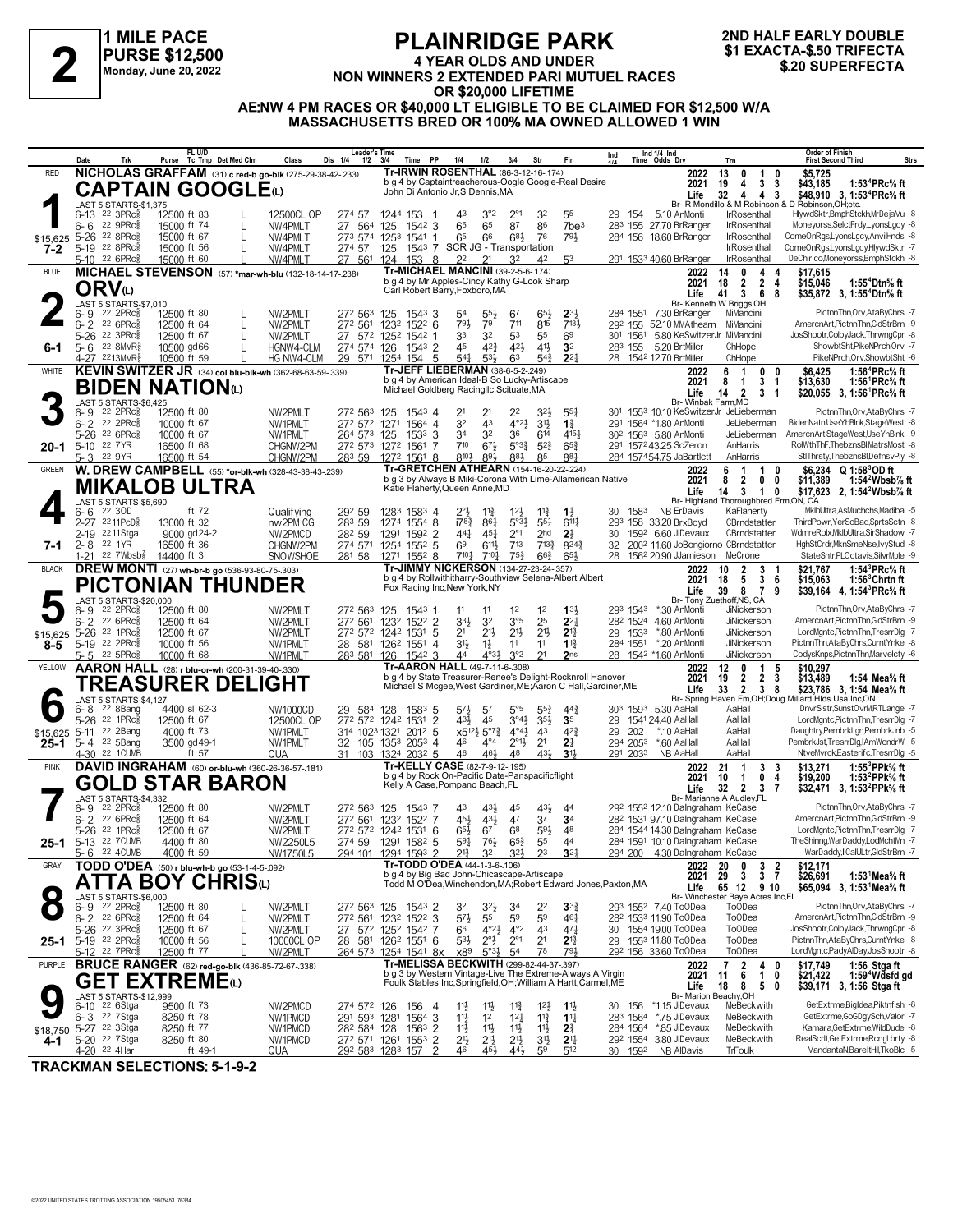## **1 MILE PACE PURSE \$10,000 Monday, June 20, 2022**

## **PLAINRIDGE PARK 4 YEAR OLDS AND UNDER**

#### **OR \$10,000 LIFETIME AE: NW 2 EXT PM RACES OR \$20,000 LIFETIME TO BE CLAIMED FOR \$10,000 W/A MASSACHUSETTS BRED OR 100% MA OWNED ALLOWED 1 WIN**

|              | Date               | Trk                                                                     | FL U/D<br>Purse Tc Tmp Det Med Clm                      | Class                                                    | <b>Leader's Time</b><br>Dis 1/4<br>$1/2$ $3/4$ | Time PP                                                                                                          | 1/4<br>1/2                                                                                                          | 3/4                                                                | Str                                   | Fin                                           | Ind                   | Ind 1/4 Ind<br>Time Odds Drv                                                 | Trn                                                                     | <b>Order of Finish</b><br><b>Strs</b><br><b>First Second Third</b>                                       |
|--------------|--------------------|-------------------------------------------------------------------------|---------------------------------------------------------|----------------------------------------------------------|------------------------------------------------|------------------------------------------------------------------------------------------------------------------|---------------------------------------------------------------------------------------------------------------------|--------------------------------------------------------------------|---------------------------------------|-----------------------------------------------|-----------------------|------------------------------------------------------------------------------|-------------------------------------------------------------------------|----------------------------------------------------------------------------------------------------------|
| <b>RED</b>   |                    |                                                                         | <b>DREW MONTI</b> (27) wh-br-b go (536-93-80-75-.303)   |                                                          |                                                |                                                                                                                  | <b>Tr-GRETCHEN ATHEARN (154-16-20-22-.224)</b>                                                                      |                                                                    |                                       |                                               |                       | 2022                                                                         | 5 0 1 1                                                                 | \$5,200 Q 2:03 <sup>4</sup> CUMB ft                                                                      |
|              |                    |                                                                         | THE SWEET ONE $\omega$                                  |                                                          |                                                |                                                                                                                  | b g 3 by Sweet Lou-All Spirit-Bettor's Delight<br>J Harmon, Wstbrk, ME; N St Clair, Mnmth, ME; M Foley, Wstbrk, ME; |                                                                    |                                       |                                               |                       | 2021<br>Life                                                                 | No Starts Prior Year<br>5 0 1 1                                         | $Q$ 2:07 ${}^{3}$ Chrtn gd<br>\$5,200 3,Q 2:03 <sup>4</sup> CUMB ft                                      |
|              |                    | LAST 5 STARTS-\$5,200                                                   |                                                         |                                                          |                                                | S Smith.Nwfld.ME                                                                                                 |                                                                                                                     |                                                                    |                                       |                                               |                       |                                                                              | Br- Big Als Stables Inc,ON, CA                                          |                                                                                                          |
|              | $6 - 2$            | 6-13 <sup>22</sup> 1PRc<br>22 2PRc                                      | 10000 ft 83<br>10000 ft 67                              | NW1PMLT<br>NW1PMLT                                       | 27 564<br>272 572                              | 125<br>1551 3<br>1271<br>1564 1                                                                                  | 32<br>32}<br>43<br>$5^\circ$ i <sup>4</sup>                                                                         | 35<br>$2^{\circ}1$                                                 | 431,<br>42                            | 5 <sup>4</sup><br>$5^{13}$                    | 30 156                | 9.80 MMAthearn GrAthearn<br>294 1571 4.40 MMAthearn                          | GrAthearn                                                               | ColbyJack,DyInsFtre,CrusnAgan -8<br>BidenNatn,UseYhBlnk,StageWest -8                                     |
|              |                    | 5-19 22 2PRc                                                            | 10000 ft 56                                             | NW1PMLT                                                  | 28<br>581                                      | 126 <sup>2</sup> 1551 5                                                                                          | $2\frac{1}{2}$<br>53                                                                                                | 55                                                                 | $55\frac{1}{2}$                       | $5^{7}$                                       |                       | 29 <sup>2</sup> 1564 11.90 MMAthearn                                         | GrAthearn                                                               | PictnnThn,AtaByChrs,CurntYnke -8                                                                         |
| 6-1          |                    | $5 - 5$ 22 3PRc                                                         | 10000 ft 68                                             | NW1PMLT                                                  | 271 571                                        | 126 <sup>2</sup> 1554 1                                                                                          | 33<br>35                                                                                                            | 32                                                                 | 32                                    | 2 <sup>1</sup>                                | 291 156               | 2.60 MMAthearn                                                               | GrAthearn                                                               | JimRocks, The SwtOne, Cynosure -6                                                                        |
|              |                    | 4-26 22 4PRc <sup>5</sup><br>4-16 22 2CUMB                              | 10000 ft 51<br>ft 56                                    | NW1PMLT<br>QUA                                           |                                                | 281 582 1273 157<br>313 104 1334 2034 3                                                                          | $4^{\circ}3$<br>$55\frac{1}{2}$<br>-3<br>$11\frac{1}{2}$<br>$1^\circ \frac{1}{2}$                                   | $2^{\circ}1$<br>$11\frac{1}{2}$                                    | 2 <sup>1</sup><br>12                  | 3 <sup>2</sup><br>12 <sup>1</sup>             | 293 1572<br>30 2034   | 2.80 MMAthearn<br>NB MMAthearn GrAthearn                                     | GrAthearn                                                               | JimRocks,DyInsFtre,TheSwtOne -8<br>TheSwtOne,StudoSesn,VegsStrpT -7                                      |
|              |                    | 11-27 <sup>21</sup> 1 Chrtn                                             | gd 42-3                                                 | QUA                                                      |                                                | 331 1061 1374 2073 2                                                                                             | $11\frac{3}{4}$<br>$11\frac{1}{2}$                                                                                  | 12 <sub>1</sub>                                                    | 12 <sup>3</sup>                       | $13\frac{1}{4}$                               | 294 2073              | NB MiMcGuigan MiMcGuigan                                                     |                                                                         | TheSwtOne,CshShrtge -2                                                                                   |
| <b>BLUE</b>  |                    |                                                                         | LUKE HANNERS (21) d br-tn-wh (788-90-104-110-234)       |                                                          |                                                |                                                                                                                  | Tr-JAYMES MCASSEY (225-36-43-31-.312)                                                                               |                                                                    |                                       |                                               |                       | 2022                                                                         | 0<br>3<br>-1                                                            | $1:56^4$ MR ft<br>\$2,784<br>0                                                                           |
|              |                    |                                                                         | <b>ATHENS SEELSTER(L)</b>                               |                                                          |                                                |                                                                                                                  | br g 3 by Thinking Out Loud-Atlantic Seelster-Jereme's Jet<br>Jaymes Mcassey, Saratoga Springs, NY                  |                                                                    |                                       |                                               |                       | 2021<br>Life                                                                 | 6<br>$\mathbf 1$<br>1<br>9<br>2 1 1                                     | \$4,524<br>1:58 GRyr ft<br>-1<br>$$7.308$ 3.1:56 <sup>4</sup> MR ft                                      |
|              |                    | LAST 5 STARTS-\$2,784                                                   |                                                         |                                                          |                                                |                                                                                                                  |                                                                                                                     |                                                                    |                                       |                                               |                       |                                                                              | Br- Seelster Farms Inc,ON, CA                                           |                                                                                                          |
|              | $6 - 7$<br>$6 - 1$ | 22 2MR<br>22 6MR                                                        | 4800 ft 70<br>4800 ft 66                                | NW2PMLTCD<br>L<br>NW2PMLTCD                              | 283 574 128<br>294 100                         | 1564 5<br>$1573$ 8<br>129                                                                                        | $1^\circ \frac{1}{4}$<br>$21\frac{1}{2}$<br>710}<br>712 <sub>7</sub>                                                | $3^{91}$<br>$6^{o6}\frac{3}{4}$                                    | $2^{2}$<br>581                        | 1nk<br>471                                    |                       | 283 1564 2.75 GrMerton<br>283 159 35.00 GrMerton                             | NiDevita<br>NiDevita                                                    | AthensSIs,RvshnRuby,ElPistIro -6<br>PattyJoM,RvshnRuby,DntGoThre -8                                      |
|              |                    | 5-25 22 1PcD <sup>5</sup>                                               | ft 61                                                   | L<br>Qua                                                 | 292 59                                         | 1281<br>1564 4                                                                                                   | $46\frac{3}{4}$<br>471                                                                                              | 412}                                                               | 412                                   | $4^{11}$                                      | 282 159               | NB JoMKakaley                                                                | NiDevita                                                                | KileeRcks,ContrlYrR,Titotito -5                                                                          |
| 2-1          | $5-17$             | 22 2MR                                                                  | 4800 ft 62                                              | L<br>NW2PMLTCD                                           | 283 584 1291                                   | $200^3$ 7                                                                                                        | $2^{2}$<br>$21\frac{1}{2}$                                                                                          | 3 <sup>3</sup>                                                     | $3x^{4}\frac{1}{2}$                   | $5$ dgp $68$                                  | 323 2022              | 2.50 GrMerton                                                                | NiDevita                                                                | LifsIlsns, Taz, BlzngBlck -7                                                                             |
|              |                    | 5-4 22 3MR<br>4-20 22 3MR                                               | gd 46-2<br>ft 38                                        | L<br>QUA<br>QUA T/P                                      | 303 1021 1313                                  | $201^3$ 6<br>294 1004 1302 2001 6                                                                                | $12\frac{3}{4}$<br>11<br>$12\frac{1}{2}$<br>1 <sup>2</sup>                                                          | 33}<br>1hd                                                         | 38<br>2 <sup>3</sup>                  | $3^{10}$<br>$47\frac{1}{2}$                   | 312 2033<br>311 2013  | <b>NB GrMerton</b><br>NB GrMerton                                            | NiDevita<br>NiDevita                                                    | KeepComng,CrazyCool,AthensSls -7<br>TeamMac,ElPistIro,BlzngBlck -6                                       |
|              |                    |                                                                         | 10-21 <sup>21</sup> 4Wbsb <sup>7</sup> 13770 gd57-1     | ON HARVEST                                               |                                                | 271 552 1243 1543 2                                                                                              | 713<br>815                                                                                                          | 9201                                                               | 1019                                  | 10 <sup>dis</sup>                             |                       | 45.50 JoDrury                                                                | CaAuciello                                                              | SportsAdv,StLdsStl,FoxVlyCrI-10                                                                          |
| WHITE        |                    |                                                                         |                                                         | KEVIN SWITZER JR (34) col blu-blk-wh (362-68-63-59-.339) |                                                |                                                                                                                  | Tr-JOSEPH SKOWYRA (162-35-19-14-310)<br>br g 3 by Rollwithitharry-Amoreuble Hanover-Dragon Again                    |                                                                    |                                       |                                               |                       | 2022                                                                         | 3<br>-1<br>$\mathbf{0}$                                                 | $1:581$ Chrtn ft<br>\$1.829<br>-1                                                                        |
|              |                    |                                                                         | WOODMERE ANDROLLI                                       |                                                          |                                                |                                                                                                                  | Rocco J Stebbins, Rochester, NY                                                                                     |                                                                    |                                       |                                               |                       | 2021<br>Life                                                                 | 6<br>1<br>1<br>9 2 1                                                    | 1:57 $2$ Summ ft<br>\$3.282<br>-1<br>-2<br>\$5,111 2, 1:57 <sup>2</sup> Summ ft                          |
|              |                    | LAST 5 STARTS-\$1,829                                                   |                                                         |                                                          |                                                |                                                                                                                  |                                                                                                                     |                                                                    |                                       |                                               |                       |                                                                              | Br- Woodmere Farms, PE, CA                                              |                                                                                                          |
|              | $5 - 21$           | 6-13 <sup>22</sup> 1PRc <sup>3</sup><br>22 8Chrtn                       | 10000 ft 83<br>1677 ft 57                               | NW1PMLT<br>2-5Y-W01-2                                    | 27 564<br>281 572 1264                         | 125<br>$155^1$ 7x<br>$156^2$ 3                                                                                   | 89<br>771,<br>$11\frac{1}{4}$<br>$11\frac{3}{4}$                                                                    | $5^{\circ}$ <sup>6</sup><br>11                                     | 33<br>1hd                             | 431<br>3 <sup>3</sup>                         | 294 1563              | 293 1554 4.10 KeSwitzerJr JoSkowyra<br>1.20 GiBarrieau                       | GiBarrieau                                                              | ColbyJack,DyInsFtre,CrusnAgan -8<br>StCharlsf, Tradition, Wodmr Andr -6                                  |
|              |                    | 5-14 22 8Chrtn                                                          | 1656 ft 51                                              | 2-5Y-W01-2                                               | 292 1001 1291                                  | 1581                                                                                                             | $44\frac{3}{4}$<br>$2^{\circ}$ <sub>4</sub><br>3                                                                    | $2^{\circ}$ hd                                                     | 21                                    | 1 <sup>1</sup>                                | 29<br>1581            | 2.35 GiBarrieau                                                              | GiBarrieau                                                              | WodmrAndr, Rolwthtyt, JjTommy -7                                                                         |
| $9 - 2$      | $5 - 3$            | 22 6Chrtn<br>9-18 21 2Chrtn                                             | ft 50<br>4661 ft 73                                     | QUA<br><b>IB-PEI COL</b>                                 | 304 1004 1314<br>283 584 1283                  | 201<br>1572 5                                                                                                    | 5<br>12 <sup>1</sup><br>$11\frac{1}{2}$<br>$3^{°2}\frac{3}{4}$<br>46}                                               | $12\frac{1}{4}$<br>$5^{\circ}4\frac{1}{2}$                         | $12\frac{1}{4}$<br>$6^{8}\frac{1}{2}$ | 133<br>$6^{10}$                               | 291 201<br>30<br>1592 | NB GiBarrieau<br>*.60 GiBarrieau                                             | GiBarrieau<br>GiBarrieau                                                | WodmrAndr, The GnrlsP, Starshpsl+ -5<br>WdmreDnvr,JjMaximus,Kharlamov -6                                 |
|              |                    | 9-6 <sup>21</sup> 13Summ                                                | 18936 gd64-2                                            | JOEOBRIEN-                                               | 293 59                                         | 1291 1584 4                                                                                                      | $66\frac{1}{2}$                                                                                                     | $4^{\circ}4$<br>$3^{\circ}3^{\circ}$                               | 58                                    | $6^{10}$                                      |                       | 304 2004 1.50 GiBarrieau                                                     | GiBarrieau                                                              | StshitAwy,StCharlsf,CheckYrSr -7                                                                         |
|              |                    | 8-28 <sup>21</sup> 5Chrtn                                               | 1620 ft 64                                              | 2-5Y-W01-2                                               |                                                | 284 562 1262 1561 1                                                                                              | $47\frac{3}{4}$<br>43                                                                                               | 431                                                                | 3 <sup>3</sup>                        | 33 <sub>1</sub>                               |                       | 294 1564 4.90 GiBarrieau                                                     | GiBarrieau                                                              | SthBronn=GrandAvLg=WodmrAndr -7                                                                          |
| <b>GREEN</b> |                    |                                                                         |                                                         | NICHOLAS GRAFFAM (31) c red-b go-blk (275-29-38-42-233)  |                                                |                                                                                                                  | <b>Tr-ARTHUR BREWER II (55-5-10-5-222)</b><br>b g 3 by Sweet Lou-Classy Chris-Art Major                             |                                                                    |                                       |                                               |                       | 2022<br>2021                                                                 | 16<br>3<br>0<br>9<br>$\mathbf{1}$<br>0                                  | 1:55 $^{2}$ PRc $\%$ ft<br>\$14,935<br>-1<br>0<br>\$4,154                                                |
|              |                    |                                                                         | <b>CURRENT YANKEE</b> @                                 |                                                          |                                                |                                                                                                                  | Kathleen B Brewer, Newburyport, MA                                                                                  |                                                                    |                                       |                                               |                       | Life                                                                         | 25<br>$3 \quad 1$                                                       | \$19,089 3, 1:55 <sup>2</sup> PRc <sup>5</sup> / <sub>8</sub> ft                                         |
|              |                    | LAST 5 STARTS-\$7,000<br>6-13 <sup>22</sup> 1PRc                        | 10000 ft 83                                             | 10000CL OP                                               | 27<br>564                                      | 125<br>1551                                                                                                      | 54<br>-5                                                                                                            | $6^{96}$<br>79                                                     | 791                                   | 7203                                          |                       | 323 1592 5.30 JaRandall                                                      | ArBrewerll                                                              | Br- C KellerIII & C KellerIV & E Bittle, MD:B Bittle, NJ<br>ColbyJack,DyInsFtre,CrusnAgan -8             |
|              |                    | 5-26 22 3PRc                                                            | 12500 ft 67                                             | NW2PMLT<br>$\mathbf{I}$                                  | 27<br>572                                      | $154^2$ 6<br>125 <sup>2</sup>                                                                                    | 55<br>75                                                                                                            | 78                                                                 | 711                                   | 7141                                          | 30 <sup>1</sup>       | 1571 29.60 JaRandall                                                         | ArBrewerll                                                              | JosShootr,ColbyJack,ThrwngCpr -8                                                                         |
|              |                    | \$15,000 5-19 <sup>22</sup> 2PRcs                                       | 10000 ft 56                                             | L<br>10000CL OP                                          | 28 581                                         | 1262<br>1551 7                                                                                                   | $4^{\circ}2\frac{1}{2}$<br>643                                                                                      | 3°3                                                                | 33                                    | 34 <sup>1</sup>                               | 29                    | 156 7.10 JaRandall                                                           | ArBrewerll                                                              | PictnnThn,AtaByChrs,CurntYnke -8                                                                         |
| $9 - 2$      |                    | 5-12 22 3PRcs<br>$5 - 5$ 22 5PRc $_{8}^{5}$                             | 10000 ft 77<br>10000 ft 68                              | 10000CL OP<br>10000CL OP                                 | 264 562 125<br>283 581                         | $155^2$ 1<br>1542 4<br>126                                                                                       | 23<br>2 <sup>1</sup><br>55<br>$5^{4}$                                                                               | $11\frac{1}{2}$<br>$5^{3}$                                         | 11<br>4 <sup>3</sup>                  | $1\frac{13}{4}$<br>44                         |                       | 30 <sup>2</sup> 155 <sup>2</sup> *1.00 JaRandall<br>283 1551 10.30 JaRandall | ArBrewerll<br>ArBrewerll                                                | CurntYnke,DyInsFtre,IdealRctn -8<br>CodysKnps,PictnnThn,Marvelcty -6                                     |
|              |                    | 4-26 22 4PRc <sup>5</sup>                                               | 10000 ft 51                                             | 10000CL OP<br>L                                          |                                                | 281 582 1273 157 8                                                                                               | $8^{11}\frac{1}{2}$<br>86                                                                                           | $86\frac{1}{2}$                                                    | 86                                    | 85}                                           |                       | 291 158 9.00 BrRanger                                                        | ArBrewerll                                                              | JimRocks,DyInsFtre,TheSwtOne -8                                                                          |
| <b>BLACK</b> |                    | 4-19 22 3PRc                                                            | 12500 gd 49                                             | NW2PMLT                                                  | 271 562 125                                    | 1551 4                                                                                                           | 611<br>65<br><b>Tr-KIMBERLY VAFIADES (34-13-7-4-.536)</b>                                                           | $6^{12}$                                                           | 681                                   | 5171                                          |                       | 311 1583 35.20 BrRanger<br>2022                                              | ArBrewerll<br>9<br>$\mathbf{2}$                                         | AnvilHnds, Jovian, JosShootr -6<br>\$5,904<br>0                                                          |
|              |                    |                                                                         | AARON HALL (28) r blu-or-wh (200-31-39-40-.330)         |                                                          |                                                |                                                                                                                  |                                                                                                                     |                                                                    |                                       |                                               |                       |                                                                              | 0                                                                       |                                                                                                          |
|              |                    |                                                                         |                                                         |                                                          |                                                |                                                                                                                  | b g 3 by Heston Blue Chip-Day Trip-So Surreal                                                                       |                                                                    |                                       |                                               |                       | 2021                                                                         | 6<br>$\mathbf{0}$<br>0                                                  | \$5,480 $Q$ 1:57 <sup>2</sup> VD <sup>7</sup> / <sub>8</sub> ft<br>0                                     |
|              |                    |                                                                         | <b>ROAD MAP</b>                                         |                                                          |                                                |                                                                                                                  | Kimberly A Vafiades, Corinth, ME                                                                                    |                                                                    |                                       |                                               |                       | Life                                                                         | 15<br>$0\quad 2\quad 0$                                                 | \$11,384 2, Q 1:57 <sup>2</sup> VD <sup>7</sup> / <sub>8</sub> ft                                        |
|              |                    | LAST 5 STARTS-\$3,430<br>$5-14$ 22 3VD <sub>8</sub>                     | 3800 ft 85                                              | NW1PMLTCD                                                | 272 573                                        | 1251 1522 2                                                                                                      | $3^{2}\frac{1}{2}$<br>3 <sup>2</sup>                                                                                | 33                                                                 | $4^{10}$                              | $5^{15}$                                      |                       | 293 1552 28.25 JoKinney                                                      | DaLawton                                                                | Br- Let It Ride Stables Inc & Mr Dana L Parham,FL<br>Huntanovr,LorrieSue,SkylneBlc -7                    |
|              |                    | 4-29 22 7VD                                                             | 3000 ft 52                                              | NW1PMLTCD                                                | 28<br>571                                      | $154^3$ 5<br>1261                                                                                                | 431<br>443                                                                                                          | 441                                                                | 481                                   | 4101                                          |                       | 293 1563 28.75 JoKinney                                                      | DaLawton                                                                | Bluesvile,KissFrmAb,LorrieSue -8                                                                         |
|              |                    | 4-19 2211PcD <sup>5</sup><br>4-10 22 3PcD $\frac{5}{8}$                 | 12000 ft 41                                             | nw1PM CG                                                 | 27 571                                         | 1254 1551 7                                                                                                      | $67\frac{1}{4}$<br>$6^{\circ 5}$                                                                                    | $7^{\circ}4^{\frac{1}{4}}$                                         | 75}                                   | 7121<br>2 <sup>3</sup>                        |                       | 31 1573 32.70 JPantaleano DaLawton<br>293 1573 6.40 MaMiller                 | DaLawton                                                                | MelnsNick, WinPlcnSh, AmrcnZstr -8<br>TufCooper,RoadMap,DarioHnv -8                                      |
| 12-1         | 4-3                | 22 3PcD <sup>5</sup>                                                    | 12000 ft 42<br>12000 sy 41-1                            | nw1PM CG<br>nw1PM CG                                     | 28<br>582<br>282 581                           | 1274 157<br>127<br>1551                                                                                          | 21<br>21,<br>8<br>$77\frac{1}{2}$<br>78 <sub>1</sub><br>8                                                           | 2 <sup>11</sup><br>$7^7$                                           | 21‡<br>$66\frac{1}{2}$                | 613                                           |                       | 292 1574 58.80 MaMiller                                                      | DaLawton                                                                | BornARebl,PrtyCntrl,CrckASmle -8                                                                         |
|              |                    | 3-26 <sup>22</sup> 2Stga                                                | 8250 ft 47                                              | NW1PMCD                                                  |                                                | 28 574 1272 1573 6                                                                                               | 781                                                                                                                 | $5^{\circ 51}$<br>$6^{07}\frac{3}{4}$                              | 76}                                   | 65                                            |                       | 301 1583 6.20 AlChartrand DaLawton                                           |                                                                         | BCoolFool,KissFrmAb,Kamara -8                                                                            |
| YELLOW       |                    | 3-19 2211Stga                                                           | 8250 sy 58-1                                            | NW1PMCD                                                  |                                                | 274 572 1272 158<br>-1                                                                                           | $2°$ hd<br>$11\frac{1}{2}$<br>Tr-VALERIE GRONDIN (65-10-16-12-352)                                                  | 12 <sup>1</sup>                                                    | $21\frac{3}{4}$                       | $2^{2}$                                       |                       | 311 1583 *.90 JiDevaux<br>2022                                               | DaLawton<br>0<br>4<br>-1                                                | TimtrlHnv,RoadMap,FathlnJoe -8<br>0                                                                      |
|              |                    |                                                                         | HEATH CAMPBELL (50) or-blk (137-20-24-27-.309)          |                                                          |                                                |                                                                                                                  | b g 4 by Baron Biltmore-Migraine-Albert Albert                                                                      |                                                                    |                                       |                                               |                       | 2021                                                                         | $\mathbf 0$<br>7<br>0                                                   | 2:05 <sup>3</sup> Banggd<br>\$1,750<br>\$2,699<br>0                                                      |
|              |                    | LAST 5 STARTS-\$2.070                                                   | <b>PEMBROKE JUSTICE</b>                                 |                                                          |                                                |                                                                                                                  | William L Varney, Bangor, ME; Valerie M Grondin, Corinna, ME                                                        |                                                                    |                                       |                                               |                       | Life                                                                         | 11<br>$\mathbf{1}$<br>$\mathbf{0}$                                      | \$4,449 4, 2:05 <sup>3</sup> Bang gd<br>0<br>Br- William L Varney & Valerie M Grondin, ME                |
|              |                    | 5-31 22 2PRc                                                            | ft 66                                                   | QUA                                                      |                                                | 28 <sup>2</sup> 57 <sup>2</sup> 126 <sup>2</sup> 154 <sup>3</sup> 7                                              | 783<br>712                                                                                                          | $59\frac{1}{2}$                                                    | $5^{10}$                              | 4104                                          | 282 1563              | NB HeCampbell VaGrondin                                                      |                                                                         | ActonHnv,MyCamGirl,EmptyGest -7                                                                          |
|              |                    | 5-25 22 1Bang<br>5-18 <sup>22</sup> 6Bang                               | 4000 ft 73<br>4000 ft 61                                | NW1PMLT<br>NW1PMLT                                       |                                                |                                                                                                                  | 283 591 1284 1584 x6x x7dis 7dis<br>294 100 1292 159 xbe26dis 6dis                                                  | 7dis<br>6 <sup>dis</sup>                                           | 7dis<br>6 <sup>dis</sup>              | 7931<br>6761                                  |                       | 2172 6.20 HeCampbell VaGrondin<br>2141 9.40 HeCampbell VaGrondin             |                                                                         | Ranaldi, PembrkJnb, PembrkLgn -7<br>Hotlkwsbi,PembrkJnb,Daughtry -6                                      |
| 6-1          |                    | 5-12 22 3PRc <sup>5</sup>                                               | 10000 ft 77                                             | NW1PMLT                                                  | 264 562 125                                    | $155^2$ 3                                                                                                        | x8x <sup>14</sup> 830                                                                                               | 8 <sup>dis</sup>                                                   | 8 <sub>dis</sub>                      | 8461                                          |                       | 2043 13.80 HeCampbell                                                        | VaGrondin                                                               | CurntYnke,DyInsFtre,IdealRctn -8                                                                         |
|              |                    | 5-4 22 5Bang                                                            | 3500 gd 49-1                                            | NW1PMLT                                                  |                                                | 32 105 1353 2053 1                                                                                               | 11号<br>11}                                                                                                          | $11\frac{1}{2}$                                                    | 11                                    | $1\frac{1}{4}$                                | 30                    | 2053 8.70 HeCampbell                                                         | VaGrondin                                                               | PembrkJst,TresrrDlg,IAmWondrW -5                                                                         |
|              | 8-31               | 4-2 22 1GCTC§<br>21 2Wind                                               | gd <sub>67</sub><br>3000 ft 77                          | <b>COMBINED</b><br>NW1PMLT                               |                                                | 312 1033 1321 1594 4                                                                                             | 22<br>23<br>294 101 1304 200 3 SCR VET - Sick                                                                       | 26                                                                 | 2 <sup>7</sup>                        | $2^{19}$                                      | 301 2033              | NB HeCampbell                                                                | VaGrondin<br>VaGrondin                                                  | ItsAHerbe,PembrkJst,CashLebrk -4<br>BradyTGrn,JimRocks,Rocksrsck -7                                      |
| <b>PINK</b>  |                    |                                                                         | <b>BRUCE RANGER</b> (62) red-go-blk (436-85-72-67-.338) |                                                          |                                                |                                                                                                                  | <b>Tr-DAVID CROCHERE (59-4-5-9-166)</b>                                                                             |                                                                    |                                       |                                               |                       | 2022                                                                         | $\overline{2}$<br>5<br>$\bf{0}$                                         | 2:00 CUMB ft<br>\$4,450<br>0                                                                             |
|              |                    |                                                                         |                                                         |                                                          |                                                |                                                                                                                  | b g 3 by Control The Moment-Sweetwithoutsugar-Art Major<br>The Green Machine Stable, Cape Elizabeth, ME             |                                                                    |                                       |                                               |                       | 2021                                                                         | 8<br>$\mathbf{0}$<br>0                                                  | \$2,440 Q 1:57 Wbsb½ ft<br>-1                                                                            |
|              |                    | LAST 5 STARTS-\$4,450                                                   |                                                         | <b>SUGARDADDYCONTROLS</b>                                |                                                |                                                                                                                  |                                                                                                                     |                                                                    |                                       |                                               |                       | Life                                                                         | 13<br>$\overline{2}$<br>0 <sub>1</sub><br>Br- Pamela D Sabourin, ON, CA | \$6,890 2,Q 1:57 Wbsb% ft                                                                                |
|              |                    | 6-10 22 1 CUMB                                                          | 3800 ft 75                                              | NW1PM                                                    | 29 59                                          | 128 <sup>2</sup> 200 7                                                                                           | $1^\circ \frac{1}{2}$<br>1 <sup>3</sup>                                                                             | 18                                                                 | 1 <sup>4</sup>                        | 1 <sup>7</sup>                                | 313 200               | *.60 BrRanger                                                                | DaCrochere                                                              | Sugrddycn,Rocksrsck,HoDeuce -7                                                                           |
|              |                    | 6-1 22 5Bang<br>5-20 22 2CUMB                                           | 6500 ft 67<br>3500 ft 58                                | W3-6PMLT<br>NW1PM                                        | 294 100                                        | 274 573 1271 1572 1<br>1294 2004 4                                                                               | $717\frac{1}{4}$<br>$75\frac{1}{4}$<br>$3^{o_2}\frac{1}{2}$<br>1 <sup>2</sup>                                       | $17^{17}\frac{1}{2}$<br>1 <sup>2</sup>                             | $7^{18\frac{1}{4}}$<br>1 <sup>2</sup> | 7p6 <sup>28</sup><br>$11\frac{1}{4}$          |                       | 32 <sup>2</sup> 203 11.30 BrRanger<br>31 2004 *.10 BrRanger                  | DaCrochere<br>DaCrochere                                                | MyPanther,Buerger,HulasBoy -7<br>Sugrddycn,StormnMvr,UmErika -7                                          |
| $9 - 2$      |                    | 5-12 22 3PRc <sup>5</sup>                                               | 10000 ft 77                                             | NW1PMLT                                                  | 264 562                                        | 125<br>$155^2$ 8                                                                                                 | 611<br>55                                                                                                           | $5^{\circ}5$                                                       | 5 <sup>4</sup>                        | $64\frac{1}{2}$                               |                       | 301 1561 10.40 ShTGray                                                       | DaCrochere                                                              | CurntYnke,DyInsFtre,IdealRctn -8                                                                         |
|              |                    | $5 - 5$ 22 3PRc $\frac{5}{8}$<br>4-26 22 3PRc                           | 10000 ft 68<br>ft $54$                                  | NW1PMLT                                                  |                                                | 271 571 1262 1554 6                                                                                              | 59<br>$5^{\circ}5^{\circ}$                                                                                          | $4^{\circ}2\frac{1}{2}$<br>2 <sup>2</sup>                          | 4 <sup>3</sup><br>2 <sup>2</sup>      | $45\frac{3}{4}$<br>3 <sup>2</sup>             | 301 157               | 6.40 BrRanger<br>NB BrRanger                                                 | DaCrochere<br>DaCrochere                                                | JimRocks, The SwtOne, Cynosure -6<br>BmphStckh,StelMyThn,Sugrddycn -5                                    |
|              |                    | 4-23 <sup>22</sup> 1 CUMB                                               | ft 47                                                   | QUA<br>QUA                                               | 29                                             | 593 128 1563 2<br>28 574 1273 200 x1x 6dis                                                                       | 2 <sup>1</sup><br>$21\frac{1}{2}$<br>6 <sup>dis</sup>                                                               | 6 <sup>dis</sup>                                                   | 6 <sup>dis</sup>                      | 638                                           | 283 157<br>2073       | NB DaCrochere DaCrochere                                                     |                                                                         | SthTerror,BetOnSucs,KaksRvItU -6                                                                         |
| GRAY         |                    |                                                                         |                                                         | W. DREW CAMPBELL (55) *or-blk-wh (328-43-38-43-239)      |                                                |                                                                                                                  | Tr-BENSON MERRILL (103-19-21-14-.343)                                                                               |                                                                    |                                       |                                               |                       | 2022                                                                         | 17<br>$1\quad 2$<br>1                                                   | 1:58 $^3$ DD% ft<br>\$8,710                                                                              |
|              |                    |                                                                         | TIMBO SLICEധ                                            |                                                          |                                                |                                                                                                                  | br g 3 by Sunshine Beach-Village Mirage-Western Hanover<br>Jay J Bene, Maywood, NJ; Lester C Dancer, Agusta, ME     |                                                                    |                                       |                                               |                       | 2021<br>Life                                                                 | $\overline{2}$<br>$\mathbf{0}$<br>0<br>19<br>$\overline{1}$<br>1 3      | $\mathbf{1}$<br>\$535<br>\$9,245 3, 1:58 <sup>3</sup> DD% ft                                             |
|              |                    | LAST 5 STARTS-\$1,520                                                   |                                                         |                                                          |                                                |                                                                                                                  |                                                                                                                     |                                                                    |                                       |                                               |                       | Br- Shaffer&Sons,PA                                                          |                                                                         |                                                                                                          |
|              |                    | 6-12 <sup>22</sup> 3Bang<br>5-26 22 1PRcs                               | 4200 ft 79<br>12500 ft 67                               | TRK<64<br>L<br>NW2PMLT                                   | 291 591                                        | 1281 158<br>- 2<br>272 572 1242 1531                                                                             | $56\frac{1}{2}$<br>$7^7$<br>32<br>33<br>$\overline{1}$                                                              | 78<br>45}                                                          | 791<br>711,                           | 712<br>$7^{17}$ <sup>1</sup>                  |                       | 30 <sup>3</sup> 200 <sup>2</sup> 4.20 GaMosher<br>311 1563 31.50 MMAthearn   | <b>BeMerrill</b><br>RaDamelioll                                         | SRWilpowr,AmercnFgh,NoHmblJmb -7<br>LordMgntc,PictnnThn,TresrrDlg -7                                     |
|              |                    | 5-19 22 2PRcs                                                           | 10000 ft 56                                             | L<br>NW1PMLT                                             |                                                | 28 581 1262 1551 8                                                                                               | $1\frac{1}{2}$<br>3 <sup>1</sup>                                                                                    | $43\frac{1}{2}$                                                    | $44\frac{1}{2}$                       | 711                                           |                       | 30 <sup>2</sup> 157 <sup>2</sup> 33.10 WaRWatson RaDamelioll                 |                                                                         | PictnnThn,AtaByChrs,CurntYnke -8                                                                         |
|              |                    | 30-1 5-12 22 3PRc                                                       | 10000 ft 77                                             | NW1PMLT<br>L                                             | 264 562 125                                    | $155^2$ 6                                                                                                        | 59<br>43                                                                                                            | $3^{°2}\frac{1}{2}$                                                | 2 <sup>1</sup>                        | 4 <sup>2</sup>                                |                       | 30 <sup>2</sup> 1554 16.30 WaRWatson RaDamelioll                             |                                                                         | CurntYnke,DyInsFtre,IdealRctn -8                                                                         |
|              |                    | 4-24 22 7RcR <sup>5</sup><br>4-18 22 3RcR <sup>5</sup><br>4-10 22 5RcR§ | 6000 ft 69<br>6000 sy 45<br>6000 ft 48                  | MPNW2PM<br>MPNW2PM<br>MPNW2PM                            |                                                | 28 <sup>2</sup> 57 <sup>2</sup> 126 <sup>1</sup> 154 <sup>3</sup> 2<br>272 572 1261 1544 5<br>28 574 1261 1552 6 | $5^{51}$<br>$3^{3}\frac{1}{2}$<br>33<br>11<br>$21\frac{1}{2}$                                                       | $6^{\circ}4^{\frac{3}{4}}$<br>$5^{\circ}4\frac{1}{4}$<br>32<br>21} | 55<br>36<br>44                        | $3^{72}$<br>$3^{7}_{4}$<br>$6^{7}\frac{3}{4}$ | 303 157               | 291 1561 7.60 RoPlanteJr<br>294 1562 6.10 RoPlanteJr<br>6.90 RoPlanteJr      | PhCopeland<br>PhCopeland<br>PhCopeland                                  | PrseMeHnv,StretBets,TimboSlce -9<br>Editorial,SthLafrty,TimboSlce -9<br>WaltsNtyD,Editorial,SthLafrty -8 |

**TRACKMAN SELECTIONS: 2-3-4-7**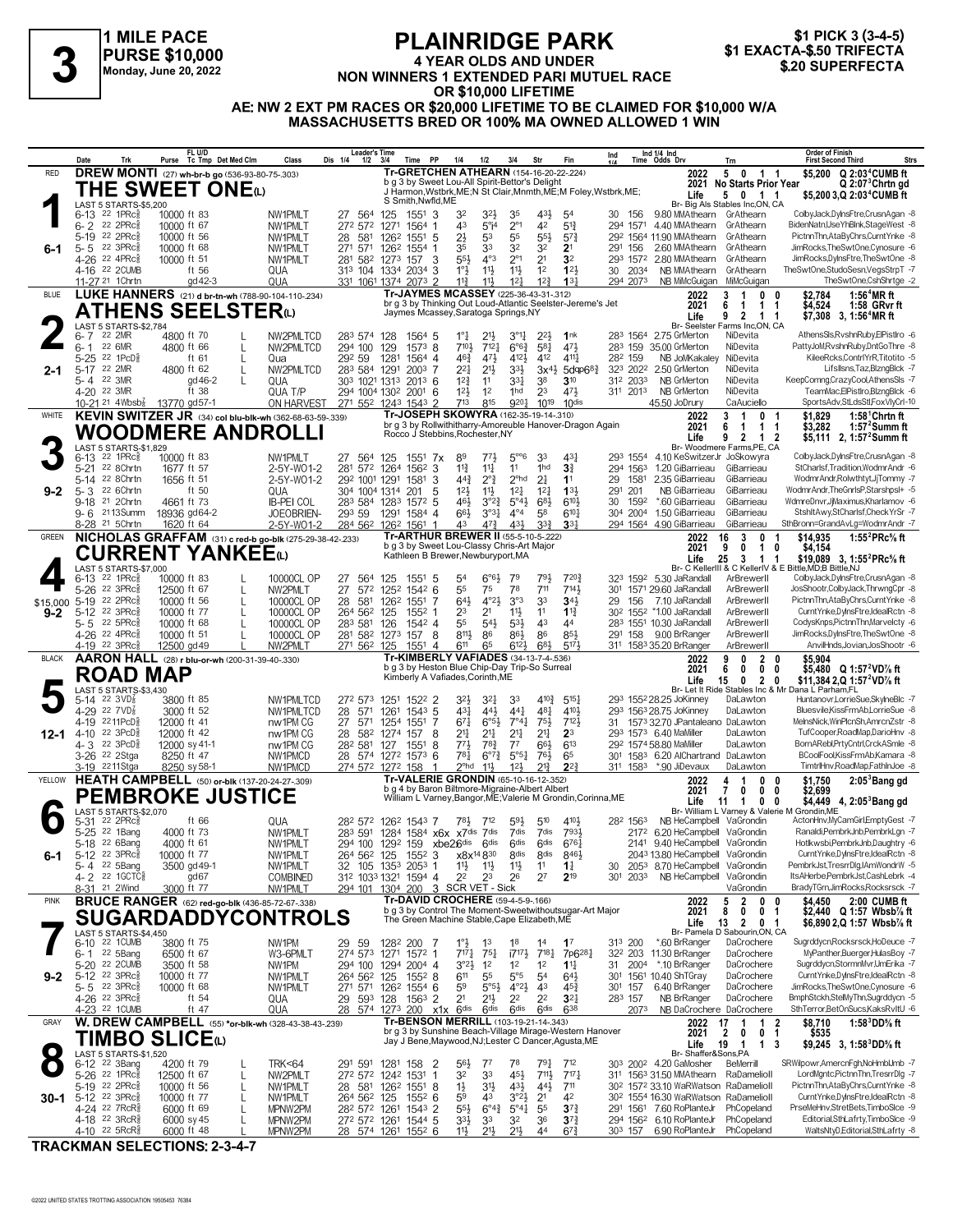

#### **PLAINRIDGE PARK NON WINNERS \$2,000 LAST 5 STARTS (100% MA OWNED \$2,400) AE: TMR OF 74 OR LESS THAT ARE NW \$10,000 IN 2022 AE: CLAIMING PRICE \$7,500 1 PURSE \$7,000**<br>
Monday, June 20, 2022<br> **A Monday, June 20, 2022**<br> **A Monday, June 20, 2022**<br> **4 C. THE CTA (100% MA OWNED \$2,400)**<br> **4 C. THE CTA (100% MA OWNED \$2,400)**<br> **4 C. THE CTA (100% MA OWNED \$2,400)**

## **PICK 4 (4-5-6-7) 2ND LEG PICK 3**

|                | Date                                                  | Trk                                                   | FL U/D<br>Purse Tc Tmp Det Med Clm                                |   | Class                                | Leader's Time<br>Dis 1/4<br>1/2             | 3/4                                                 | Time PP             | 1/4                                                                                             | $1/2$                                     | 3/4                                       | Str                               | Fin                                                       | Ind                                                              | Ind 1/4 Ind<br>Time Odds Drv                                                         | Trn                                                                     | <b>Order of Finish</b><br><b>Strs</b><br><b>First Second Third</b>                           |
|----------------|-------------------------------------------------------|-------------------------------------------------------|-------------------------------------------------------------------|---|--------------------------------------|---------------------------------------------|-----------------------------------------------------|---------------------|-------------------------------------------------------------------------------------------------|-------------------------------------------|-------------------------------------------|-----------------------------------|-----------------------------------------------------------|------------------------------------------------------------------|--------------------------------------------------------------------------------------|-------------------------------------------------------------------------|----------------------------------------------------------------------------------------------|
| RED            |                                                       |                                                       | LUKE HANNERS (21) d br-tn-wh (788-90-104-110-.234)                |   |                                      |                                             |                                                     |                     | <b>Tr-IRWIN ROSENTHAL (86-3-12-16-174)</b>                                                      |                                           |                                           |                                   |                                                           |                                                                  | 2022                                                                                 | 2 <sub>1</sub><br>10<br>$\overline{1}$                                  | 1:53 ${}^{3}$ PRc ${}^{5}$ s ft<br>\$8.410                                                   |
|                |                                                       |                                                       | <b>BRIAR'S DESIRE</b> (L)                                         |   |                                      |                                             |                                                     |                     | Lessee-Irwin T Rosenthal, Danvers, MA                                                           |                                           |                                           |                                   | b q 6 by Real Desire-Briar Goes West-Western Terror       |                                                                  | 2021<br>Life                                                                         | 3 <sub>3</sub><br>14<br>$\mathbf 1$<br>81<br>9 12 10                    | \$14,840<br>1:52 PRc% ft<br>\$88,162 4, 1:51 <sup>4</sup> PRc <sup>5</sup> / <sub>8</sub> ft |
|                | 6-13 2210PRc                                          | LAST 5 STARTS-\$7,840                                 | 7000 ft 81                                                        |   | <b>TRK&lt;72</b>                     | TM Rating: 71.83<br>271 544                 | 1233 1533 2                                         |                     | 42                                                                                              | 421                                       | $5^{21}$                                  | 32                                | 1 <sup>nk</sup>                                           |                                                                  | Br- John E Barnard, FL<br>293 1533 3.20 AnMonti                                      | <b>IrRosenthal</b>                                                      | BrirsDsre, Waves, Burks Bndt -7                                                              |
|                | 6-6 2210PRc                                           |                                                       | 7000 ft 74                                                        |   | <b>TRK&lt;72</b>                     | 264 553                                     | 1243                                                | 1541 6              | $77\frac{1}{2}$                                                                                 | $7^7$                                     | $4^{\circ}2\frac{1}{2}$                   | 3 <sup>1</sup>                    | $2^{2}$                                                   |                                                                  | 293 1543 43.00 AnMonti                                                               | IrRosenthal                                                             | ToeTag,BrirsDsre,StihlN -8                                                                   |
|                | 5-30 2211PRc<br>5-23 22 4PRc                          |                                                       | 7000 ft 83<br>7000 ft 74                                          |   | <b>TRK&lt;72</b>                     | 264 553                                     | 1234<br>154                                         |                     | 32<br>33                                                                                        | 3°2<br>421                                | 3°2<br>$4^{21}$                           | 64<br>33                          | 78<br>$3^{2}$                                             |                                                                  | 312 1553 5.70 AnMonti<br>291 1553 2.20 AnMonti                                       | IrRosenthal<br>IrRosenthal                                              | TochOfChr, Imagfrckr, GingrTrWI-7<br>MrWiglPnt,GingrTrWl,BrirsDsre -7                        |
| 4-1            | 5-16 2210PRcs                                         |                                                       | 7000 ft 78                                                        | L | <b>TRK&lt;72</b><br><b>TRK&lt;72</b> | 28<br>571<br>28<br>-57                      | 126<br>1551<br>1254<br>1551                         | $\overline{2}$<br>2 | 421                                                                                             | 43                                        | $2^{\circ}1$                              | 2 <sup>1</sup>                    | $2^{13}$                                                  |                                                                  | 293 1553 5.70 AnMonti                                                                | <b>IrRosenthal</b>                                                      | MyBtrsDel,BrirsDsre,BurksBndt -8                                                             |
|                | 5-10 22 1PRc                                          |                                                       | 7000 ft 60                                                        |   | <b>TRK&lt;72</b>                     | 27 573 1263                                 |                                                     | $154^3$ 5           | $5^{7}$                                                                                         | $4^{\circ}2\frac{1}{2}$                   | $i5^{\circ}3\frac{1}{2}$                  | 56                                | 6p5121                                                    | 294 157                                                          | 2.60 WDCampbell IrRosenthal                                                          |                                                                         | ToeTag,ChsngMony,BombyBoby -6                                                                |
| <b>BLUE</b>    | 5-2                                                   | 22 9PRc                                               | 7000 ft 55<br><b>SHAWN THAYER</b> (50) blu-wh (108-14-16-10-.243) |   | <b>TRK&lt;72</b>                     | 264 553                                     | 1243 1551 1                                         |                     | 65<br><b>Tr-ROBERT MARSTON (84-8-16-13-253)</b>                                                 | 643                                       | $6^{\circ}3\frac{1}{2}$                   | 63                                | $72\frac{1}{2}$                                           | 30 <sup>2</sup> 1553                                             | 3.60 WDCampbell IrRosenthal<br>2022                                                  | 10<br>3<br>2                                                            | MajorCrss,CashVaghn,MyBtrsDel -8<br>$2:01$ <sup>1</sup> CUMB ft<br>\$8,955                   |
|                |                                                       |                                                       | <b>MEETMEATTHEDANCE</b>                                           |   |                                      |                                             |                                                     |                     | Joseph M Burke, Gray, ME                                                                        |                                           |                                           |                                   | b g 6 by A Rocknroll Dance-Meet Gisele-Jereme's Jet       |                                                                  | 2021                                                                                 | 32<br>$\overline{\mathbf{2}}$<br>8<br>$\mathbf{1}$                      | 1:53 ${}^4$ PRc ${}^5\!$ ft<br>\$22,541                                                      |
|                |                                                       | LAST 5 STARTS-\$2.965                                 |                                                                   |   |                                      | TM Rating: 68.31                            |                                                     |                     |                                                                                                 |                                           |                                           |                                   |                                                           |                                                                  | Life                                                                                 | 96<br>17 16<br>9<br>Br- Ronald C Michelon, IL                           | \$113,945 3, 1:53 PRc% ft                                                                    |
|                | $6-13$ 22 2PRc $\frac{5}{8}$<br>$6 - 6$               | $22$ 8PR $c_{8}$                                      | 7500 ft 83<br>7500 ft 74                                          |   | <b>AMATEUR</b><br>NW2000CD           | 272 553<br>264 56                           | 125<br>1234<br>153                                  | 1544 7<br>8         | $6^{\circ}4$<br>$8^{71}$                                                                        | $6^{\circ}5$<br>88                        | $77\frac{1}{2}$<br>8121                   | $7^7$<br>$8^{13}\frac{3}{4}$      | 6111<br>$8^{15}$                                          | 30                                                               | 303 157 53.10 JuMacEacher RoMarston<br>1561 60.30 KeSwitzerJr RoMarston              |                                                                         | KingSpncr,Loknfrdvn,StbrdGrnd -7<br>Duplicatd, PpsPolRom, TochOfChr -8                       |
|                | 5-23 2210PRc                                          |                                                       | 7500 ft 70                                                        |   | NW2000CD                             | 272 552                                     | 1232                                                | $152^3$ 2           | 3 <sup>1</sup>                                                                                  | $3^{2}\frac{1}{2}$                        | 44                                        | 35                                | $36\frac{1}{2}$                                           |                                                                  | 293 1534 6.60 KeSwitzerJr RoMarston                                                  |                                                                         | MyBtrsDel,ClrflSpch,Mtmthdnce -8                                                             |
| 25-1           | 5-16 22 3PRcs                                         | 5-7 22 8 CUMB                                         | 7500 ft 78<br>3800 ft 51                                          |   | NW2000CD                             | 27<br>561                                   | 1244 1542 1<br>1293 2011 4                          |                     | 2 <sup>1</sup><br>673                                                                           | $3^{2}\frac{1}{2}$<br>$67\frac{1}{2}$     | 76<br>65                                  | 55<br>42                          | $2^{13}$<br>$5^{4}$                                       | 312 202                                                          | 284 1544 26.40 KeSwitzerJr RoMarston<br>4.60 JoBurke                                 | RoMarston                                                               | BnylsAJet,Mtmthdnce,TochOfChr -8<br>RocknElie,LedSchnpl,BaywdShdw -7                         |
|                | 4-30 22 3CUMB                                         |                                                       | 3600 ft 57                                                        |   | MADC C<br><b>TM64</b>                | 281 591<br>29 1004 1302 2012 2              |                                                     |                     | $11\frac{3}{4}$                                                                                 | $11\frac{3}{4}$                           | $11\frac{1}{4}$                           | 11                                | 2 <sup>3</sup>                                            |                                                                  | 311 2013 1.80 KeSwitzerJr RoMarston                                                  |                                                                         | Arsenal,Mtmthdnce,DancinHil -7                                                               |
|                |                                                       | 4-23 22 7 CUMB                                        | 10000 ft 57                                                       |   | KICKOFF <sub>2</sub>                 | 283 583                                     | 1271                                                | 1574 2              | $21\frac{1}{2}$                                                                                 | 23                                        | 28                                        | 212                               | $3^{14}$                                                  |                                                                  | 314 2003 2.30 KeSwitzerJr RoMarston                                                  |                                                                         | OcnvwEcho,Sandinsta,Mtmthdnce -7                                                             |
| WHITE          |                                                       |                                                       | NICHOLAS GRAFFAM (31) c red-b go-blk (275-29-38-42-.233)          |   |                                      |                                             |                                                     |                     | <b>Tr-MICHAEL MANCINI (39-2-5-6-174)</b><br>b g 11 by If I Can Dream-Respectable-Blissfull Hall |                                           |                                           |                                   |                                                           |                                                                  | 2022<br>2021                                                                         | 8<br>n<br>$\mathbf{2}$<br>26<br>$\overline{7}$<br>4<br>-1               | \$5,300<br>\$44,320<br>1:52 $^{2}$ PRc $\%$ ft                                               |
|                |                                                       | LAST 5 STARTS-\$3,550                                 | <b>RESPECTABLE DREAMO</b>                                         |   |                                      | TM Rating: 74.76                            |                                                     |                     | Winters Racing Stable, Foxboro, MA                                                              |                                           |                                           |                                   |                                                           |                                                                  |                                                                                      | Life 228 33 40 34<br>Br- Bulletproof Enterprises,PA                     | \$328,412 4, 1:51 Phl <sup>5</sup> / <sub>8</sub> ft                                         |
|                | 6-13                                                  | $22$ 4PR $c_{8}^{5}$                                  | 7500 ft 83                                                        |   | 7500CL OP                            | 27 572                                      | 1252 1543 3                                         |                     | 2 <sup>1</sup>                                                                                  | 21                                        | 32                                        | 32                                | 2 <sub>nk</sub>                                           |                                                                  | 284 1543 12.20 NiGraffam                                                             | MiMancini                                                               | PpsPolRom,RespctblD,WinngDsgn -8                                                             |
|                | 5-30 22 8PRc<br>5-23 22 3PRc                          |                                                       | 7500 ft 85<br>8500 ft 74                                          |   | 7500CL OP<br><b>TRK&lt;76</b>        | 27<br>554<br>27<br>572                      | 1243 1534 6<br>1254                                 | 1541 6              | 66<br>11                                                                                        | $6^{\circ}4\frac{1}{2}$<br>11             | $4^{\circ}3\frac{1}{2}$<br>3 <sup>1</sup> | 33<br>$3^{2}\frac{1}{2}$          | 3 <sup>3</sup><br>53                                      |                                                                  | 291 1542 6.10 NiGraffam<br>284 1544 31.10 BrRanger                                   | MiMancini<br>MiMancini                                                  | Mateo,Loknfrdvn,RespctblD -8<br>RolnWthBk.Sportsnst.ImAClown -7                              |
| \$7,500<br>6-1 | 5-9 22 1PRc                                           |                                                       | 8500 ft 54                                                        |   | <b>TRK&lt;76</b>                     | 261 55                                      | 1241                                                | 1534 4              | 3 <sup>1</sup>                                                                                  | 43                                        | 43                                        | 43                                | $6^{13}$                                                  |                                                                  | 292 1541 4.60 BrRanger                                                               | MiMancini                                                               | JJsDelvry,Mateo,CashVaghn -8                                                                 |
|                | 4-26 22 9PRcs<br>4-18 <sup>22</sup> 3PRc              |                                                       | 7000 gd50<br>7000 ft 47                                           | L | NW2000CD<br>7500SA                   | 264 554<br>273 58                           | 1253<br>1553<br>126 <sup>2</sup> 155 <sup>2</sup> 3 |                     | 2 <sup>1</sup><br>2 <sup>1</sup>                                                                | 11<br>21                                  | 11<br>2 <sup>1</sup>                      | 11<br>2 <sup>1</sup>              | $5^{2}$<br>2 <sup>3</sup>                                 | 30 <sup>2</sup> 156<br>29                                        | 2.50 BrRanger<br>1553 2.90 BrRanger                                                  | MiMancini<br>MiMancini                                                  | Sportsnst, BnylsAJet, TochOfChr -8<br>BchchpHnv,RespctblD,ChsngMony -7                       |
|                | 4-11 22 9PRc                                          |                                                       | 7000 ft 61                                                        |   | 7500SA                               | 264 58                                      | 126 <sup>2</sup> 1551 8                             |                     | $5°3\frac{1}{2}$                                                                                | $4^{\circ}2\frac{1}{2}$                   | 811                                       | 8123                              | 8301                                                      |                                                                  | 323 2011 15.90 BrRanger                                                              | MiMancini                                                               | BchchpHnv,DimndCwby,RcknRmbrn -8                                                             |
| <b>GREEN</b>   |                                                       |                                                       | <b>BRUCE RANGER</b> (62) red-go-blk (436-85-72-67-.338)           |   |                                      |                                             |                                                     |                     | <b>Tr-NANCY LONGOBARDI (36-2-6-4-.185)</b>                                                      |                                           |                                           |                                   |                                                           | b g 7 by Western Terror-Hawaiian Beachlady-Jenna's Beach Boy     | 2022<br>2021                                                                         | $\overline{2}$<br>۹<br>0<br>34<br>$\overline{7}$<br>$\overline{7}$<br>4 | 1:55 PRc% ft<br>\$6,450<br>1:52 $^{2}$ PRc $\%$ ft<br>\$63,985                               |
|                |                                                       |                                                       | <b>BEACH WATCH</b> ω                                              |   |                                      |                                             |                                                     |                     | Robert H Ferreira, Cohasset, MA                                                                 |                                           |                                           |                                   |                                                           |                                                                  | Life                                                                                 | 128<br>20 25 16                                                         | \$239,472 3, 1:52 <sup>2</sup> Phl <sup>5</sup> / <sub>8</sub> ft                            |
|                | $6-13$ 22 5PRc $\frac{5}{8}$                          | LAST 5 STARTS-\$4,550                                 | 10000 ft 83                                                       |   | NW3000CD                             | <b>TM Rating: 72.27</b><br>274 561          | 124<br>152                                          | -6                  | 66                                                                                              | 65                                        | 66                                        | 66                                | $6^{11}$                                                  | 29                                                               | Br- Vae LLC,PA                                                                       | 1541 10.40 WDCampbell NaLongobardi                                      | CalvinB,ImAClown,CashVaghn -8                                                                |
|                | 6-6                                                   | 22 3PRc3                                              | 7500 ft 79                                                        |   | NW2000CD                             | 272 581                                     | 127<br>155                                          | 6                   | 11                                                                                              | 11                                        | $11\frac{1}{2}$                           | 1 <sup>2</sup>                    | 1 <sup>1</sup>                                            | 28<br>155                                                        | 1.20 BrRanger                                                                        | NaLongobardi                                                            | BeachWtch,Rocknwtr,UncleJoeT -7                                                              |
| 3-1            | 5-30 22 5PRc<br>5-23 22 3PRc                          |                                                       | 10000 ft 87<br>8500 ft 74                                         |   | NW3000CD<br><b>TRK&lt;76</b>         | 283 581<br>27 572                           | 127<br>155<br>1254<br>1541                          | 8<br>3              | 88<br>32                                                                                        | 85}<br>53                                 | $86\frac{1}{2}$<br>$74\frac{1}{2}$        | 87<br>76}                         | 86}<br>7 <sup>3</sup>                                     | 28                                                               | 1561 22.70 BrRanger<br>281 1544 4.70 JaRandall                                       | NaLongobardi<br>NaLongobardi                                            | PpsPolRom,ImAClown,Sportsnst -8<br>RolnWthBk,Sportsnst,ImAClown -7                           |
|                | 5-16 22 6PRc $\frac{5}{8}$                            |                                                       | 10000 ft 78                                                       | L | <b>TRK&lt;80</b>                     | 273 574                                     | 1253<br>1544                                        | 4                   | 54                                                                                              | 64                                        | 64                                        | 66                                | $41\frac{3}{7}$                                           | 284 1551                                                         | 5.40 JaRandall                                                                       | NaLongobardi                                                            | RocknCogr, NExpense, Sportsnst -8                                                            |
|                | 5-8 <sup>22</sup> 8Bang<br>5-2                        | 22 5PRc3                                              | 3800 ft 57<br>10000 ft 55                                         |   | <b>NW1000CD</b><br><b>TRK&lt;80</b>  | 291 591<br>272 564 1244                     | 128<br>1581<br>154                                  | 5<br>6              | 3 <sup>2</sup><br>$3^{01}$                                                                      | $4^{\circ}3\frac{1}{2}$<br>$1\frac{1}{4}$ | $4^{0012}$<br>443                         | 2 <sup>1</sup><br>68              | $1\frac{1}{4}$<br>$89\frac{1}{4}$                         | 294 1581                                                         | *.20 AaHal<br>301 1554 12.40 KeSwitzerJr AaHall                                      | AaHall                                                                  | BeachWtch,Rocnrlwln,AlwaysAGn -7<br>PartyWhip,GenrlWard,WalkItTlk -8                         |
| <b>BLACK</b>   |                                                       |                                                       | <b>DREW MONTI</b> (27) wh-br-b go (536-93-80-75-.303)             |   |                                      |                                             |                                                     |                     | Tr-JIMMY NICKERSON (134-27-23-24-.357)                                                          |                                           |                                           |                                   | b g 4 by Captaintreacherous-Pasta Lavista-Western Hanover |                                                                  | 2022                                                                                 | 0<br>3<br>19<br>0                                                       | \$12,115                                                                                     |
|                |                                                       |                                                       | <b>LANCASTER BOMBER</b>                                           |   |                                      |                                             |                                                     |                     | Aaron D Waxman, Carlisle, ON, CA                                                                |                                           |                                           |                                   |                                                           |                                                                  | 2021<br>Life                                                                         | 19<br>5<br>$\overline{2}$<br>4<br>38<br>4<br>8<br>$\overline{2}$        | $1:503Wbsb%$ ft<br>\$56,073<br>\$68,188 3, 1:50 Wbsb % ft                                    |
|                | $6-13$ 22 4PRc $\frac{5}{8}$                          | LAST 5 STARTS-\$975                                   | 7500 ft 83                                                        |   | NW2000CD                             | TM Rating: 80.26<br>27 572                  | 1252 1543 8                                         |                     | 43                                                                                              | 3°2                                       | $2^{\circ}1$                              | 2 <sup>1</sup>                    | $5^{2}$                                                   | 293 1551                                                         | Br- Steve Jones, NY<br>1.60 AnMonti                                                  | <b>JiNickerson</b>                                                      | PpsPolRom,RespctblD,WinngDsgn -8                                                             |
|                | 6-6                                                   | 22 8PRc3                                              | 7500 ft 74                                                        |   | NW2000CD                             | 264 56                                      | 1234<br>153                                         | 5                   | 42}                                                                                             | 3°2                                       | $2^{\circ}1$                              | $1\frac{1}{4}$                    | 41}                                                       | 292 1531                                                         | 1.30 AnMonti                                                                         | JiNickerson                                                             | Duplicatd,PpsPolRom,TochOfChr -8                                                             |
| 2-1            | 5-30 22 3PRc<br>5-19 2210PRcs                         |                                                       | 10000 ft 87<br>17500 ft 56                                        |   | NW3000CD<br>NW6PMLT                  | 274 552<br>271 571 1243 153                 | 123<br>1522                                         | 6<br>6              | 66<br>54                                                                                        | 67<br>$4^{\circ}3$                        | $5^{\circ}4\frac{1}{2}$<br>5°5            | 5 <sup>4</sup><br>56}             | 75<br>78                                                  | 29                                                               | 293 1532 7.20 AnMonti<br>1543 *2.10 AnMonti                                          | <b>JiNickerson</b><br><b>JiNickerson</b>                                | BettorCat.MicWoodrw.StarIsInd -7<br>KickThDrt,UnwrtnRle,MkiUSoFne -7                         |
|                |                                                       | 4-23 2211Wbsb $\frac{7}{8}$                           | 11850 ft 46                                                       | L | NW5000L5CD                           | 254 543                                     | 124<br>152                                          | 8                   | $2^{13}$                                                                                        | $5^{2}$                                   | 761                                       | $64\frac{3}{4}$                   | $67\frac{1}{4}$                                           |                                                                  | 281 1532 57.05 JaMacdonald CaAuciello                                                |                                                                         | RespctOrF,CaptnVido,JmJackOfH-10                                                             |
|                | 4-9                                                   | $4-16$ 2210Wbsb <sup>2</sup><br>$2210Wbsb\frac{7}{8}$ | 12640 ft 35<br>11850 ft 35                                        |   | COND<br>NW5900L5CD                   | 272 57<br>272 553                           | 1252 1533<br>1234 1524 8                            | 3                   | $9^{12}$<br>$9^{17}\frac{1}{4}$                                                                 | $8^{\circ}8^{\frac{3}{4}}$<br>915         | 7°7 <sub>1</sub><br>981                   | $6^{4}$<br>$10^{6}$               | $86\frac{1}{4}$<br>961                                    | 28                                                               | 154434.45 AuSorrie<br>283 154 29.20 JaMacdonald CaAuciello                           | CaAuciello                                                              | RaysKredt,ShdwInRed,LetsGtPck-10<br>Islandspc,ShdwInRed,ChampgnPh-10                         |
| YELLOW         |                                                       |                                                       | <b>STEVEN WILSON</b> (30) blk-o go (53-8-8-10-298)                |   |                                      |                                             |                                                     |                     | <b>Tr-MICHAEL CUSHING (22-5-2-4-.338)</b>                                                       |                                           |                                           |                                   |                                                           |                                                                  | 2022                                                                                 | 2<br>0                                                                  | 1:54 ${}^1$ PRc ${}^5\! s$ ft<br>\$8,353                                                     |
|                |                                                       | TOE TAGധ                                              |                                                                   |   |                                      |                                             |                                                     |                     | Michael L Cushing, Farmington, ME;                                                              |                                           |                                           |                                   |                                                           | br q 8 by Rock N Roll Heaven-Jk Good Vibrations-Bettor's Delight | 2021<br>Life                                                                         | 35<br>3<br>5<br>- 3<br>147 12 19 30                                     | \$23,791<br>1:54 ${}^{2}$ PRc ${}^{5}_{8}$ ft<br>\$98,794 6, 1:54 PRc% ft                    |
|                | $6 - 6$ 2210PRc $\frac{5}{8}$                         | LAST 5 STARTS-\$7,225                                 | 7000 ft 74                                                        |   | <b>TRK&lt;72</b>                     | TM Rating: 71.36<br>264 553                 | 1243 1541 1                                         |                     | Mr Robin L Gray, Farmingtonn, ME<br>21}                                                         | 11                                        | 11                                        | 11                                | $12\frac{1}{4}$                                           |                                                                  | 293 1541 *2.10 NiGraffam                                                             | Br- Blue Chip Farms LLC,NY<br>MiCushing                                 | ToeTag,BrirsDsre,StihlN -8                                                                   |
|                | 5-30 22 8PRc <sup>5</sup>                             |                                                       | 7500 ft 85                                                        |   | NW2000CD                             | 27 554 1243 1534 1                          |                                                     |                     | 2 <sup>1</sup>                                                                                  | $21\frac{1}{2}$                           | $3^{2}\frac{1}{2}$                        | 2 <sup>2</sup>                    | $65\frac{1}{4}$                                           |                                                                  | 294 1544 31.10 StWilson                                                              | MiCushing                                                               | MateoLoknfrdvn.RespctblD -8                                                                  |
| 7-1            | 5-18 <sup>22</sup> 9Bang<br>5-10 22 1PRc <sup>3</sup> |                                                       | 4500 TT 61<br>7000 ft 60                                          |   | NW2250CD<br><b>TRK&lt;72</b>         | 273 572 1262 1564 3<br>27 573 1263 1543 4   |                                                     |                     | $3^{3}\frac{1}{4}$<br>2 <sup>1</sup>                                                            | 34}<br>31}                                | 4'7<br>$2^{\circ_1}$                      | $5^{73}$<br>1 <sup>2</sup>        | $5^{19}$<br>$15\frac{3}{4}$                               |                                                                  | 324 2004 17.10 StWilson<br>274 1543 4.00 ShTGray                                     | MiCushing<br>MiCushing                                                  | SomeGold,Paxxton,TheSpy -6<br>ToeTag,ChsngMony,BombyBoby -6                                  |
|                |                                                       | 5-1 22 7 Bang                                         | 6000 ft 53                                                        | L | <b>TRK&lt;72</b>                     | 283 582 1273 1562 6                         |                                                     |                     | 5 <sup>7</sup>                                                                                  | $4^{\circ}5$                              | $5^{\circ}4^{\circ}$                      | 67                                | $6^{12}$                                                  |                                                                  | 301 1584 76.30 StWilson                                                              | MiCushing                                                               | IraChief, Riproy, BoltRuler -8                                                               |
|                | 4-19 22 6PRc                                          | 4-8 2210 CUMB                                         | 7500 gd 49<br>4400 gd50                                           |   | <b>TRK&lt;72</b><br>NW2000L5         | 274 571 1264 1582 2<br>29 593               | 128 <sup>2</sup> 158 <sup>2</sup> 6                 |                     | $3^{11}$<br>57                                                                                  | 3 <sup>3</sup><br>$5^{51}$                | 3 <sup>1</sup><br>5°5 <sup>3</sup>        | $4^{11}$<br>$5^{4}$               | $4^{13}$<br>$36\frac{3}{4}$                               |                                                                  | 314 1584 9.80 AaHall<br>30 <sup>2</sup> 1594 45.70 StWilson                          | MiCushing<br>ChCushing                                                  | Mateo,BombyBoby,DenvrDoly -8<br>SomeGold, Riproy, ToeTag -7                                  |
| <b>PINK</b>    |                                                       |                                                       | KEVIN SWITZER JR (34) col blu-blk-wh (362-68-63-59-.339)          |   |                                      |                                             |                                                     |                     | Tr-JAMIE GERARD (80-20-19-14-.440)                                                              |                                           |                                           |                                   |                                                           |                                                                  | 2022                                                                                 | 8<br>4<br>0<br>3                                                        | $1:57^{\circ}$ CUMB ft<br>\$9,264                                                            |
|                |                                                       |                                                       | <b>ACEFORTYFOUR</b>                                               |   | <b>CORY</b>                          |                                             |                                                     |                     | b g 4 by Dali-Evas Girl-Rambaran<br>Jamie P Gerard, Pittston, ME                                |                                           |                                           |                                   |                                                           |                                                                  | 2021<br>Life                                                                         | $\overline{2}$<br>4<br>4<br>16<br>27<br>6<br>47                         | 2:00 <sup>2</sup> MR ft<br>\$11,017<br>\$20,561 4, 1:57 <sup>1</sup> CUMB ft                 |
|                |                                                       | LAST 5 STARTS-\$7,920<br>6-11 22 3 CUMB               | 3700 ft 71                                                        |   | NW1000L5                             | TM Rating: 65.96<br>28 582 1271 1571 5      |                                                     |                     | $5^{7}\frac{1}{2}$                                                                              | $4^{\circ}4$                              | $1^{\circ}1$                              | 1 <sup>3</sup>                    | $12\frac{3}{4}$                                           |                                                                  | 30 1571 *2.00 WaCaseJr                                                               | Br- Colin A Densley Burrows, ON, CA<br>JaGerard                         | AceftyfrC,JayBesGrn,RcknRmbrn -7                                                             |
|                |                                                       | 6-4 2210 CUMB                                         | 3600 ft 65                                                        |   | <b>TM64</b>                          | 283 592 129                                 | 159                                                 | -1                  | $45\frac{3}{4}$                                                                                 | $3^{01}$                                  | 3°2                                       | $2\frac{1}{2}$                    | $1\frac{1}{4}$                                            |                                                                  | 293 159 *1.80 WaCaseJr                                                               | JaGerard                                                                | AceftyfrC,BaywdShdw,SonOfPlto -7                                                             |
|                | 5-28 22 1CUMB<br>10-1 5-18 <sup>22</sup> 5Bang        |                                                       | 3400 ft 74<br>4500 ft 61                                          |   | <b>TM62</b><br>NW3PMLT               | 291 593 1291<br>301 1004 1302 2002 1        |                                                     | 1592 2              | i4 <sup>51</sup><br>21}                                                                         | $3^{\circ 4}$<br>$21\frac{1}{2}$          | 2 <sup>ohd</sup><br>2 <sup>2</sup>        | $1\frac{13}{4}$<br>2 <sup>1</sup> | $1^{11}$<br>1 <sup>nk</sup>                               |                                                                  | 301 1592 4.30 WaCaseJr<br>293 200 <sup>2</sup> 3.60 WaCaseJr                         | JaGerard<br>JaGerard                                                    | AceftyfrC,AgelsGrce,MysWally -7<br>AceftyfrC.Idrinkbcs.MrDeiaVu -5                           |
|                |                                                       | 5-7 22 1 CUMB                                         | 4000 ft 51                                                        |   | NW3PMCD                              | 283 1003 1304 2012 2                        |                                                     |                     | $47\frac{1}{2}$                                                                                 | 3 <sup>°1</sup>                           | $2^{\circ}1\frac{1}{4}$                   | $3^{11/2}$                        | $4^{13}$                                                  |                                                                  | 304 2014 *2.00 KeSwitzerJr JaGerard                                                  |                                                                         | MrDejaVu,Ranaldi,ShadsOfGr -7                                                                |
|                | 5-1 <sup>22</sup> 6Bang                               | 4-15 22 2CUMB                                         | 3600 ft 53<br>3800 ft 59                                          |   | TRK<65<br>NW1000L5                   | 30 1003 1293 1591 2<br>293 1011 1302 1592 2 |                                                     |                     | 3 <sup>4</sup><br>$44\frac{1}{2}$                                                               | 451<br>$4^{\circ}3\frac{1}{2}$            | $5^{4}$<br>$4^{\circ}3^{\frac{1}{4}}$     | $55\frac{3}{4}$<br>343            | $35\frac{3}{4}$<br>$3^{11}$                               |                                                                  | 30 200 <sup>2</sup> 12.80 KeSwitzerJr JaGerard<br>304 2014 3.60 KeSwitzerJr JaGerard |                                                                         | Sandinsta, Shadwfthn, AceftyfrC -6<br>StarOfTrr,Lightpblv,AceftyfrC -6                       |
| GRAY           |                                                       |                                                       | <b>W. DREW CAMPBELL</b> (55) *or-blk-wh (328-43-38-43-.239)       |   |                                      |                                             |                                                     |                     | Tr-J CARL SMITH (7-0-1-3-222)                                                                   |                                           |                                           |                                   |                                                           |                                                                  | 2022                                                                                 | 0<br>1<br>3                                                             | \$8,825                                                                                      |
|                |                                                       |                                                       | <b>PADDY ALL DAY</b> <sub>W</sub>                                 |   |                                      |                                             |                                                     |                     | b g 5 by Western Ideal-Belclare-McArdle<br>Katherine E & James Carl Smith, Haverhill, MA;       |                                           |                                           |                                   |                                                           |                                                                  | 2021<br>Life                                                                         | 1 <sub>5</sub><br>23<br>0<br>54<br>$\mathbf{2}$<br>811                  | \$11,510 Q 1:56 <sup>4</sup> PRc <sup>5</sup> / <sub>8</sub> ft                              |
|                |                                                       | LAST 5 STARTS-\$6,125                                 |                                                                   |   |                                      | TM Rating: 72.46                            |                                                     |                     | Mark B Levine, Pawleys Island, SC                                                               |                                           |                                           |                                   |                                                           |                                                                  |                                                                                      | Br- White Birch Farm, NJ                                                | \$82,727 3, 1:52 <sup>4</sup> Phl <sup>5</sup> / <sub>8</sub> ft                             |
|                | 6-13 22 3PRc <sup>3</sup><br>$6 - 6$ 22 9PRcs         |                                                       | 12500 ft 83<br>15000 ft 74                                        | L | NW2PMLT<br>NW4PMLT                   | 274 57<br>27 564                            | 1244 153 8<br>125                                   | 1542 4              | 87<br>32                                                                                        | 87}<br>32                                 | $86\frac{1}{2}$<br>$4^{21}$               | 88<br>53                          | 810<br>41                                                 |                                                                  | 29 155 41.20 WDCampbell JamCSmith<br>291 1543 17.50 WDCampbell JamCSmith             |                                                                         | HlywdSktr,BmphStckh,MrDejaVu -8<br>Moneyorss,SelctFrdy,LyonsLgcy -8                          |
|                | 5-26 <sup>22</sup> 4PRc                               |                                                       | 15000 ft 67                                                       |   | NW4PMLT                              | 271 571 125                                 |                                                     | 1544 5              | 54                                                                                              | $5^{\circ}3$                              | $3^{01}$                                  | 42                                | 3 <sub>hd</sub>                                           |                                                                  | 293 1544 13.60 KeSwitzerJr JamCSmith                                                 |                                                                         | Imabechby,HlywdSktr,PadyAlDay -8                                                             |
|                | 15-1 5-19 22 6PRc<br>5-12 22 7PRc <sup>5</sup>        |                                                       | 15000 ft 56<br>12500 ft 77                                        | L | NW4PMLT<br>NW2PMLT                   | 274 571 1234 1522 5<br>264 573 1254 1541 4  |                                                     |                     | 66<br>1 <sup>2</sup>                                                                            | $66\frac{1}{2}$<br>$11\frac{1}{2}$        | $6^{10}\frac{1}{2}$<br>11                 | 69<br>11                          | $6^{13}\frac{1}{2}$<br>$2\frac{1}{2}$                     |                                                                  | 291 155 11.90 WDCampbell JamCSmith<br>282 1541 3.50 KeSwitzerJr JamCSmith            |                                                                         | MmntsthtM,AnvilHnds,Moneyorss -7<br>LordMgntc,PadyAlDay,JosShootr -8                         |
|                | $5 - 5$ 22 8PRc $\frac{5}{8}$                         |                                                       | 12500 ft 68                                                       |   | NW2PMLT                              | 263 544 123                                 |                                                     | 1522 1              | 43                                                                                              | 44                                        | 44                                        | 42                                | 3 <sup>3</sup>                                            |                                                                  | 291 153 29.60 KeSwitzerJr JamCSmith                                                  |                                                                         | Striknglm, JosShootr, PadyAlDay -7                                                           |
|                | 4-26 2210PRc                                          |                                                       | 12500 gd50                                                        |   | NW2PMLT                              | 273 564 125                                 |                                                     | 1542 6              | SCR JG - Personal                                                                               |                                           |                                           |                                   |                                                           |                                                                  |                                                                                      | JamCSmith                                                               | DatgynGrn, ThrwngCpr, Striknglm -6                                                           |

**TRACKMAN SELECTIONS: 5-4-1-3**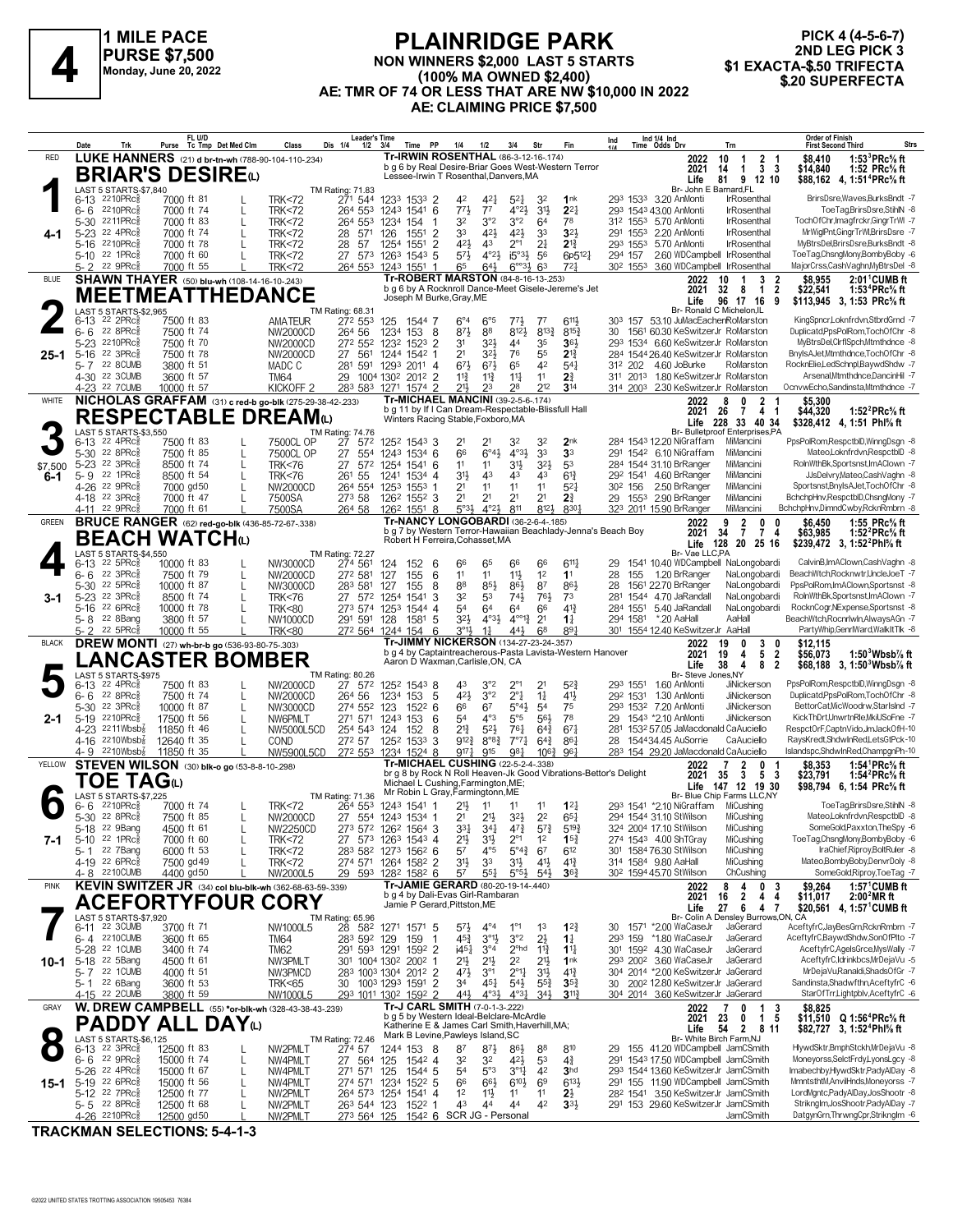

## **PLAINRIDGE PARK OPEN HANDICAP POST POSITIONS 1-2 DRAWN POST POSITIONS 3-6 DRAWN**

## **LAST LEG PICK 3** 2ND LEG PICK 4 \$1 EXACTA-\$.50 TRIFECTA<br>\$20 SUPERFECTA

|              | Trk<br>Date                                                   | FL U/D<br>Tc Tmp Det Med Clm<br>Purse                                                      | Class                                  | <b>Leader's Time</b><br>Dis 1/4<br>Time PP<br>1/2<br>3/4                             | 1/4<br>1/2                                                                                                                    | 3/4<br>Str                                                                        | Fin                                   | Ind 1/4 Ind<br>Time Odds Drv<br>Ind<br>Trn                                                                       | <b>Order of Finish</b><br>Strs<br><b>First Second Third</b>                                                              |
|--------------|---------------------------------------------------------------|--------------------------------------------------------------------------------------------|----------------------------------------|--------------------------------------------------------------------------------------|-------------------------------------------------------------------------------------------------------------------------------|-----------------------------------------------------------------------------------|---------------------------------------|------------------------------------------------------------------------------------------------------------------|--------------------------------------------------------------------------------------------------------------------------|
| <b>RED</b>   |                                                               | LUKE HANNERS (21) d br-tn-wh (788-90-104-110-234)                                          |                                        |                                                                                      | Tr-ELISHA LAFRENIERE (114-15-18-19-275)<br>b q 8 by Art Major-Delighted Again-Bettor's Delight                                |                                                                                   |                                       | $\begin{array}{ccc} & 2 & 3 \\ 5 & 5 \end{array}$<br>2022<br>12<br>$\overline{1}$<br>$\mathbf{3}$<br>2021<br>40  | 1:53 PRc% ft<br>\$31,120<br>1:51 <sup>1</sup> PRc <sup>5</sup> / <sub>8</sub> ft<br>\$50,055                             |
|              |                                                               | <b>BAG PIPE MAJOR</b> <sup>4</sup>                                                         |                                        |                                                                                      | Jan D Donaway, Foxboro, MA                                                                                                    |                                                                                   |                                       | Life 174 16 21 26<br>Br- White Birch Farm.NJ                                                                     | \$247,122 7, 1:51 PRc <sup>5</sup> / <sub>8</sub> ft                                                                     |
|              | LAST 5 STARTS-\$16,000<br>$22$ 8PR $c_{8}^5$<br>6- 9          | 20000 ft 80                                                                                | NW10000CD                              | 264 554 1244 1522 3                                                                  | 43<br>43                                                                                                                      | $3^{\circ}1\frac{1}{2}$<br>3 <sup>1</sup>                                         | $4^{2}\frac{3}{4}$                    | 28 153 11.30 LuHanners ElLafreniere                                                                              | Mansome, Rolnlkthn, SportsObs -7                                                                                         |
|              | $6 - 2$<br>$22.8$ PR $c_{8}^{5}$<br>5-24 22 9PRc              | 25000 ft 64<br>L<br>20000 ft 67<br>L                                                       | OPEN HC<br>NW10000CD                   | 263 552 1231<br>1503<br>264 552 1232<br>1512 4                                       | 43<br>$4^{2}$<br>59<br>54                                                                                                     | $63\frac{1}{2}$<br>$64\frac{1}{2}$<br>$4^{\circ}3$<br>44                          | 44 <sup>3</sup><br>3 <sup>2</sup>     | 274 1513 89.30 LuHanners ElLafreniere<br>274 1514 12.70 LuHanners<br>ElLafreniere                                | Patrkthpr.Chatelrol.RockDmnds -7<br>HudsnPhil.JkWilPowr.BagPpeMir -8                                                     |
| $12 - 1$     | 22 9PRc3<br>$5 - 16$<br>22 6PRc                               | 20000 ft 78<br>L<br>20000 ft 54                                                            | <b>TRK&lt;90</b>                       | 264 551<br>1222<br>1513<br>.5                                                        | 5°3<br>54<br>43<br>65                                                                                                         | 5°3<br>32<br>43<br>54                                                             | 2 <sup>1</sup><br>$2\frac{1}{2}$      | 284 1514 1.80 YaGingras<br>ElLafreniere<br>274 1523 12.70 KeSwitzerJr ElLafreniere                               | SelslCty,BagPpeMjr,SportsObs -8<br>Rolnlkthn,BagPpeMjr,AlwysAMki -8                                                      |
|              | $5 - 9$<br>$5 - 2$<br>$22$ 1PR $c_8^5$                        | 17500 ft 55<br>L                                                                           | NW10000CD<br>NW8000CD                  | 27 562<br>124<br>$152^3$ 2<br>271 581<br>1251<br>1522<br>-1                          | 32<br>32                                                                                                                      | 3°2 <sup>1</sup><br>431                                                           | 3 <sub>5</sub>                        | 274 1532 14.10 KeSwitzerJr ElLafreniere                                                                          | CgrsNPort, WhatFlblv, BagPpeMjr -6                                                                                       |
|              | 22 1PRc<br>$4 - 25$<br>22 1PRc<br>4-18                        | 17500 ft 56<br>17500 ft 47<br>L                                                            | NW8000CD<br>NW8000CD                   | 254 541<br>1212<br>1511<br>6<br>27 551<br>1231<br>1521<br>5                          | 78<br>$6^{\circ}4\frac{1}{2}$<br>66<br>$64\frac{1}{2}$                                                                        | 76<br>75<br>5°3<br>42                                                             | 5 <sup>2</sup><br>3 <sup>1</sup>      | 29 1513 10.40 GrMerton<br>ElLafreniere<br>283 1522 4.00 JaRandall<br>ElLafreniere                                | RocknThBl,JkWilPowr,SaltLife -7<br>OurMxPhct,PlusOne,BagPpeMjr -7                                                        |
|              | 22 8PRc<br>4-11<br>4-4 22 5PRc                                | 15000 ft 61<br>$\mathbf{L}$                                                                | NW6000CD                               | 261 551<br>1223<br>153<br>7                                                          | 79<br>75 <sup>3</sup><br>21<br>21                                                                                             | $6^{\circ}8$<br>66}                                                               | 1nk                                   | 284 153 51.90 KeSwitzerJr ElLafreniere<br>NB KeSwitzerJr ElLafreniere                                            | BagPpeMjr,RocknThBl,StarIsInd -8<br>BagPpeMir, WhatFlblv, Hilaria -7                                                     |
| <b>BLUE</b>  |                                                               | ft $49$<br>KEVIN SWITZER JR (34) col blu-blk-wh (362-68-63-59-.339)                        | QUA                                    | 284 591<br>1283<br>$\overline{4}$<br>157                                             | <b>Tr-JIMMY NICKERSON (134-27-23-24-.357)</b>                                                                                 | 21<br>21                                                                          | $1\frac{1}{4}$                        | 282 157<br>2022<br>- 8<br>1<br>2<br>- 2                                                                          | \$27,950<br>1:52 ${}^{3}$ PRc ${}^{5}$ s ft                                                                              |
|              |                                                               | <b>ROLLINLIKETHUNDER</b> <sup>(L)</sup>                                                    |                                        |                                                                                      | b g 7 by Roll With Joe-Blue Rae-Browning Blue Chip                                                                            |                                                                                   |                                       | 31<br>5<br>94<br>2021<br>Richard Cortese, Schenectady, NY; Donald G Hawk, Kannapolis, NC<br>104 24 18 13<br>Life | \$81,250<br>1:51 <sup>1</sup> PRc <sup>5</sup> / <sub>8</sub> ft<br>\$264,583 4, 1:50 RcR <sup>5</sup> / <sub>8</sub> ft |
|              | LAST 5 STARTS-\$16,250<br>$22$ 8PR $c_{8}^5$<br>6-9           | 20000 ft 80                                                                                | NW10000CD                              | 264 554 1244 1522 4                                                                  | 2 <sup>1</sup><br>21                                                                                                          | 2 <sup>1</sup><br>2 <sup>1</sup>                                                  | 2 <sup>1</sup>                        | Br- Winbak Farm, MD<br>273 1523 *.60 JaRandall<br><b>JiNickerson</b>                                             | Mansome, Rolnlkthn, SportsObs -7                                                                                         |
|              | $6 - 2$<br>$22$ $8$ PR $c_{8}$                                | 25000 ft 64<br>L                                                                           | OPEN HC                                | 263 552 1231<br>$150^3$ 6                                                            | 3°2<br>$2^{\circ}1$                                                                                                           | $2^{\circ}1$<br>53}                                                               | 653                                   | 281 1513 18.20 AnMonti<br>JiNickerson                                                                            | Patrkthpr,Chatelrol,RockDmnds -7<br>RockCandy,SkywyVctr,Chatelrol -9                                                     |
| 7-1          | $5 - 26$<br>$22$ 9PR $c_{8}$<br>22 5PRc3<br>$5-17$            | 25000 ft 67<br>L<br>25000 ft 69<br>$\mathbf{I}$                                            | <b>OPEN</b><br>WO10000LTH              | 261 543<br>1222<br>1503<br>7<br>263 55<br>1224<br>1521<br>-5                         | 75}<br>$74\frac{1}{2}$<br>$1^{\circ}$<br>11                                                                                   | 75<br>42}<br>$2\frac{1}{2}$<br>2 <sup>1</sup>                                     | $6^{2}\frac{3}{4}$<br>53              | 274 1511 38.30 AnMonti<br>JiNickerson<br>30 1524 14.20 JaRandall<br>JiNickerson                                  | RockDmnds,AlwysAMki,BillHaley -7                                                                                         |
|              | 22 6PRc<br>$5 - 9$<br>22 6PRc<br>$5 - 2$                      | 20000 ft 54<br>$\mathbf{I}$<br>20000 ft 55<br>$\mathsf{L}$                                 | NW10000CD<br>NW10000CD                 | 27<br>562 124<br>1523<br>264 551<br>1231<br>$152^3$ 2                                | 3°2<br>76<br>32<br>43                                                                                                         | $1^{\circ}$<br>11<br>421<br>43                                                    | $1\frac{1}{2}$<br>3 <sup>13</sup>     | 283 1523 39.60 JaRandall<br><b>JiNickerson</b><br>292 153<br>5.30 KeSwitzerJr JiNickerson                        | Rolnikthn,BagPpeMir,AlwysAMki -8<br>JkWilPowr,SaltLife,Rolnlkthn -8                                                      |
|              | 4-25 22 8PRcs                                                 | 15000 ft 56                                                                                | NW6000CD                               | $\overline{2}$<br>27<br>563<br>1242<br>1531                                          | 2 <sup>1</sup><br>2 <sup>1</sup><br>7101                                                                                      | $2^{\circ}1$<br>11                                                                | 11                                    | JiNickerson<br>*.90 AnMonti<br>284 1531                                                                          | Rolnlkthn,PlusOne,TchtpaHnv -8<br>RocknThBl,DubisClam,Rolnlkthn -9                                                       |
|              | 4-18 <sup>22</sup> 9PRc <sup>3</sup><br>4-5 22 3Pine1         | 15000 ft 47<br>ft 70                                                                       | NW6000CD<br>Qua                        | 123<br>$152^3$ 6<br>261<br>552<br>59<br>30<br>1263<br>153<br>$\overline{4}$          | 781<br>45<br>45                                                                                                               | $6^{\circ}5$<br>$55\frac{1}{2}$<br>44}<br>$4^{3}\frac{3}{4}$                      | $34\frac{1}{2}$<br>3 <sup>2</sup>     | 292 1532 7.10 AnMonti<br>JiNickerson<br>26 1532<br>NB ToCummngs JiNickerson                                      | ChaseLnge,MajorLegr,Rolnlkthn -4                                                                                         |
| WHITE        | 11-27 <sup>21</sup> 9M1                                       | 33000 ft 34<br>$\blacktriangle$  <br><b>HEATH CAMPBELL</b> (50) or-blk (137-20-24-27-.309) | 75000CLHC                              | 27 544 1233 1513 7                                                                   | 981<br>9°5 <sup>3</sup><br>Tr-JOSEPH NELSON (67-9-9-9-254)                                                                    | $10^{\circ}$ <sup>63</sup> $10^6$ <sup>1</sup>                                    | 94                                    | 272 1522 53.10 DeDunn<br>JiNickerson<br>2<br>$3 \quad 0$<br>2022<br>11                                           | RevolverN, YchtSistr, BickChvrn-10<br>\$34.875<br>1:48 <sup>4</sup> M1 ft                                                |
|              |                                                               | <b>BETTOR MEMORIES</b> ധ                                                                   |                                        |                                                                                      | blk q 9 by Bettor's Delight-Allamerican Memoir-Western Ideal<br>Burke Rcg Stb, Frdrcktwn, PA; Weaver Bruscemi, Cnsbrg, PA;    |                                                                                   |                                       | 2021<br>32<br>- 8<br>$\overline{7}$<br>-1<br>188 45 34 24<br>Life                                                | \$166,801<br>1:50 $3^{3}$ DD $\%$ ft<br>\$911,332 9, 1:48 <sup>4</sup> M1 ft                                             |
|              | LAST 5 STARTS-\$28,625<br>2210Phl용                            | 22500 ft 80                                                                                | wo25000LT                              | P Collura, Mntn Tp, PA<br>263 543 1214 1492 4                                        | $54\frac{1}{4}$<br>56                                                                                                         | 3°2<br>$3^{13}$                                                                   | $2^{13}$                              | Br- Frederick W Hertrich III,DE<br>273 1494 8.00 DaMiller<br>RoBurke                                             | SthOzzi,BetorMmrs,VettelN -6                                                                                             |
|              | 6-5<br>22 7M1<br>$5 - 21$                                     | 18000 ft 86<br>$\mathbf{v}$                                                                | nw14100L5                              | 26 <sup>2</sup> 541 122 <sup>2</sup> 1484 8                                          | $1^{\circ}$ $\frac{3}{4}$<br>$21\frac{1}{4}$                                                                                  | $2^{11}$<br>1hd                                                                   | 1 <sub>ns</sub>                       | RoBurke<br>261 1484 10.80 YaGingras                                                                              | BetorMmrs,StoneHnv,ShakThtHs-10                                                                                          |
| 3-1          | 2212PcD <sup>5</sup><br>$5 - 14$<br>2210PcD§<br>5-7           | 17500 ft 76<br>$\mathbf{L}$<br>17500 sy 43-1                                               | nw17500L4<br>nw17500L5                 | 26 <sup>3</sup> 56<br>1221<br>150 1<br>27 561<br>1242 1522 8                         | $3^{13}$<br>323<br>751<br>89}                                                                                                 | 1 <sup>o</sup> hd<br>2 <sup>1</sup><br>$8^{\circ}4^{\frac{3}{4}}$<br>831          | $2^{13}$<br>5 <sup>2</sup>            | RoBurke<br>281 1502 5.60 SiAllard<br>272 1524 32.70 SiAllard<br>RoBurke                                          | Carlisimo, BetorMmrs, Amercnigh -8<br>Rebelous, Warnmunn, CptnRmnce -8                                                   |
|              | 4-26 <sup>22</sup> 4YR<br>2211YR<br>$4 - 19$                  | 17500 ft 59<br>25000 ft 48                                                                 | NW12075L5<br>NW20000L5                 | 273 57<br>1252<br>1531 1<br>273 573 1261<br>1542 7                                   | 1 <sup>2</sup><br>$11\frac{1}{2}$<br>810}<br>891                                                                              | $11\frac{1}{2}$<br>1 <sup>h</sup><br>74<br>$74\frac{1}{4}$                        | $11\frac{1}{4}$<br>$8^{3}\frac{3}{4}$ | *.80 GeBrennan<br>RoBurke<br>274 1531<br>281 1551 9.70 GeBrennan<br>RoBurke                                      | BetorMmrs, Mighty Snt, Cantstply -7<br>MikesZTam,VirgnStrm,BillHaley -8                                                  |
|              | 4-5 22 2YR                                                    | 25000 ft 52                                                                                | NW20000L5                              | 264 542 1224<br>$152^{1}$ 6                                                          | $55\frac{1}{4}$<br>55                                                                                                         | $2^{\circ}1\frac{1}{2}$<br>$2\frac{3}{4}$                                         | $2^{2}$                               | 293 1523 9.60 GeBrennan<br>RoBurke                                                                               | CaptnFncy,BetorMmrs,Escaptthb -8                                                                                         |
|              | 22 9M1<br>$3 - 26$<br>$3-17$ 22 6DD <sup>5</sup>              | 23000 ft 46<br>$\mathbf{v}$<br>32500 gd57-1                                                | nw20000L5<br>PREF HC                   | 273 554 1233<br>1501<br>-5<br>27 543<br>1223<br>$150^3$ 6                            | $2^{11}$<br>$11\frac{1}{4}$<br>783<br>79                                                                                      | 21}<br>$3^{2}\frac{3}{4}$<br>$5^{\circ}2^{\frac{3}{4}}$<br>761                    | $8^{7}\frac{3}{4}$<br>$7^7$           | 1514 21.50 AnMccarthy<br>RoBurke<br>28<br>284 152 20.10 CoCallahan<br>RoBurke                                    | VettelN,DLsClsDeo,ChaserHnv -9<br>LetItRidN,MovinOnUp,PnznceHnv -7                                                       |
| <b>GREEN</b> | 3-10 2210DD <sub>8</sub>                                      | 32500 ft 41<br>RON CUSHING (57) c red-go (97-13-18-17-296)                                 | OPENPREFHC                             | 261 542 1221<br>150<br>6                                                             | $67\frac{1}{4}$<br>6°6<br>Tr-HEIDI GIBBS (55-9-12-8-.333)                                                                     | 5°43<br>67                                                                        | 661                                   | 281 1511 3.50 AMorgan<br>RoBurke<br>18<br>3<br>2022<br>4<br>2                                                    | PnznceHnv,MovinOnUp,RseRunUrh -6<br>1:50 $3$ MVR $\%$ ft<br>\$63,305                                                     |
|              |                                                               | <b>ROCK DIAMONDS Nat</b>                                                                   |                                        |                                                                                      | b g 9 by Rocknroll Hanover-Dancing Diamonds-Bettor's Delight<br>Ronald L Cushing, Albion, ME; Kevin R Sywyk, Swartz Creek, MI |                                                                                   |                                       | 2021<br>26<br>6<br>6<br>-3<br>Life 134 42 26 13                                                                  | \$79,620<br>1:50 ${}^{3}$ PRc ${}^{5}$ sft<br>\$534,522 6, 1:50 PRc <sup>5</sup> / <sub>8</sub> ft                       |
|              | LAST 5 STARTS-\$23,000<br>$22$ 5PR $c_{8}$<br>6-9             | 25000 ft 80                                                                                | OPEN HC                                | 264 55<br>1222 1504 2                                                                | 2 <sup>1</sup><br>21                                                                                                          | 42<br>42                                                                          | 5 <sup>2</sup>                        | Br- B J Whitelock & Mrs C J Whitelock, NZ<br>9.30 RonCushing HeGibbs<br>282 1511                                 | AlwysAMki,Patrkthpr,HudsnPhil -8                                                                                         |
|              | $6 - 2$<br>$22$ 8PR $c_{8}^5$                                 | 25000 ft 64<br>L                                                                           | OPEN HC                                | 263 552<br>1231<br>1503<br>2                                                         | 11<br>11                                                                                                                      | $1\frac{1}{2}$<br>11                                                              | 3 <sup>1</sup>                        | 273 1504<br>8.20 RonCushing<br>HeGibbs                                                                           | Patrkthpr,Chatelrol,RockDmnds -7                                                                                         |
| 4-1          | 22 9PRc3<br>$5 - 26$<br>5-17 22 5PRc                          | 25000 ft 67<br>$\mathbf{I}$<br>25000 ft 69<br>L                                            | <b>OPEN</b><br>WO10000LTH              | 8<br>261 543 1222<br>1503<br>263 55<br>1224<br>1521<br>2                             | $8°5\frac{1}{2}$<br>86}<br>$4^{\circ}2\frac{1}{2}$<br>421                                                                     | $8°5\frac{1}{2}$<br>64<br>$1^{\circ}$<br>11                                       | 761<br>$1^{13}$                       | 5.20 RonCushing<br>282 1514<br>HeGibbs<br>292 1521<br>5.10 RonCushing<br>HeGibbs                                 | RockCandy,SkywyVctr,Chatelrol -9<br>RockDmnds,AlwysAMki,BillHaley -7                                                     |
|              | 22 8PRc<br>5-9<br>22 8PRc3<br>$5 - 2$                         | 25000 ft 54<br>L<br>25000 ft 55                                                            | WO10000LT<br>WO10000LT                 | 253 534<br>122<br>1511<br>263 551<br>1224<br>1504<br>4                               | 76<br>75}<br>32<br>32                                                                                                         | $7^\circ 43$<br>75}<br>33<br>34                                                   | $2^{13}$<br>2 <sup>11</sup>           | 284 1513<br>8.90 RonCushing<br>HeGibbs<br>5.50 RonCushing HeGibbs<br>273 151                                     | JkWilPowr,RockDmnds,HudsnPhil -8<br>PontsNrth,RockDmnds,LakeChrls -7                                                     |
|              | 4-23 22 8CUMB                                                 | 6500 ft 57<br>L                                                                            | OPEN I-II                              | 271 564 1252<br>156<br>6                                                             | 6 <sup>7</sup><br>$66\frac{1}{4}$                                                                                             | $6^{\circ}4$<br>$6^{13}$                                                          | $1\frac{13}{4}$                       | 1.50 RonCushing RonCushing<br>294 156                                                                            | RockDmnds,BetYou,SarhsLily -6                                                                                            |
|              | 22.6MVR <sub>8</sub><br>$3 - 31$<br>3-24 22 8MVR <sup>5</sup> | 26000 ft 42<br>28000 ft 54<br>L                                                            | <b>HGOPEN IHC</b><br><b>HGOPEN IHC</b> | 264 553 1222<br>1493<br>2<br>271 542 1212 150                                        | 32<br>$3^{21}$<br>$3^{21}$<br>33                                                                                              | 53<br>$5^{31}$<br>$3^{011}$<br>2 <sub>ns</sub>                                    | $6^{7}\frac{3}{4}$<br>$6^{2}$         | 281 1511 43.10 MDCushing<br>RonCushing<br>284 1502 25.70 MDCushing<br>RonCushing                                 | SectninBg,EModsDsre,Oakwdntwn -7<br>SectninBg,BlankStre,EModsDsre -8                                                     |
| <b>BLACK</b> | 3-17 22 7MVR}                                                 | 28000 ft 73<br><b>BRUCE RANGER</b> (62) red-go-blk (436-85-72-67-338)                      | <b>HGOPEN IHC</b>                      | 26 <sup>2</sup> 55 122 <sup>1</sup> 149 <sup>1</sup> 3                               | $21\frac{1}{2}$<br>2 <sup>1</sup><br>Tr-MELISSA BECKWITH (299-82-44-37-.397)                                                  | 411<br>3 <sup>1</sup>                                                             | 65 <sub>1</sub>                       | 274 1501 3.20 MDCushing<br>RonCushing<br>2022<br>10<br>0<br>4<br>0                                               | SectninBg,HezAWsSky,BlankStre -7<br>\$25,948<br>1:48 $3$ M1 ft                                                           |
|              | LAST 5 STARTS-\$23,740                                        | <b>VEL MR NICE GUY</b> ധ                                                                   |                                        | Chris L Page, Mt Vernon, OH                                                          | b g 4 by Straight Shooting-She Can Dance-The Panderosa                                                                        |                                                                                   |                                       | 5<br>2021<br>31<br>10<br>4<br>50 18<br>10<br>Life<br>4<br>Br- Alvin L B Schwartz, IN                             | \$66,671<br>1:50 $^1$ Dtn $\%$ ft<br>\$110,869 4, 1:48 M1 ft                                                             |
|              | 6-4 22 8M1<br>5-25 22 6Phlg                                   | 18000 ft 72<br>$\blacktriangle$  <br>11200 ft 72<br>L                                      | nw14000L5<br>nw10000L5                 | 271 543 1211 1483 5<br>263 544 123<br>150 <sup>2</sup> 1                             | 2 <sub>ns</sub><br>$2^{11}$<br>33<br>$11\frac{3}{4}$                                                                          | 2 <sup>1</sup><br>2 <sup>1</sup><br>$1\frac{1}{2}$<br>$1\frac{1}{2}$              | 1 <sub>nk</sub><br>1 <sup>1</sup>     | 271 1483 2.50 TiTetrick<br>272 1502 *.90 TiTetrick<br>ScDiDomenico                                               | ScDiDomenico VelMrNcGy, Whitecoke, DecisnDay -9<br>VelMrNcGy,DudiesLor,CanBPrfct -7                                      |
|              | 22 9Phi <sub>8</sub><br>$5 - 15$                              | 13000 ft 80                                                                                | nw14000L5                              | 26 <sup>2</sup> 544 123<br>1512 1                                                    | $56\frac{3}{4}$<br>$56\frac{1}{4}$                                                                                            | $4^{\circ}2\frac{1}{2}$<br>$4^{11}$                                               | 42                                    | 28 <sup>2</sup> 1514 14.30 TyMiller<br>ScDiDomenico                                                              | GrandCymn,GrayDgn,ShnitzIds -8                                                                                           |
| 2-1          | 5-8 2214Phls<br>2213Phis<br>5-1                               | 9900 ft 53<br>6300 ft 69                                                                   | nw7000L5<br>nw2500L5                   | 263 554 1232<br>1511 5<br>272 552 1224<br>151<br>-1                                  | 45<br>$4^{\circ}3^{\frac{3}{4}}$<br>$43\frac{1}{2}$<br>$11\frac{3}{4}$                                                        | $11\frac{1}{2}$<br>$15\frac{1}{2}$<br>$12\frac{1}{2}$<br>1 <sup>2</sup>           | $17\frac{1}{2}$<br>$12\frac{3}{4}$    | *.20 DeDunn<br>274 1511<br>281 151<br>*.70 TiTetrick                                                             | ScDiDomenicoVelMrNcGy,CrunchHnv,Awesomens -8<br>ScDiDomenico VelMrNcGy,BeachBoge,AnaMalakN -8                            |
|              | 4-21 <sup>2212Phl</sup> 8<br>2210Phl융<br>$4 - 10$             | 7600 ft 64<br>7600 ft 51                                                                   | nw4000L5<br>nw4500L5                   | 263 541 1224<br>153 8<br>$151^2$ 1<br>263 553 1224                                   | $8^{12}$<br>$8^{\circ}$ 15<br>SCR VET - Sick                                                                                  | $7^{12}$ <sup>12</sup><br>$6^{41}$                                                | $4^{2}\frac{3}{4}$                    | 28 <sup>2</sup> 153 <sup>3</sup> 6.50 TiTetrick<br>ScDiDomenico                                                  | ScDiDomenico WagerOnMe, AbrxsBlus, TymlPcmkr -8<br>RogrsImge,Fullback,FullSend -6                                        |
|              | 3-30 22 1YR                                                   | 11500 ft 43                                                                                | NW5580L5                               | 274 57<br>125 <sup>2</sup> 154 6                                                     | $67\frac{1}{2}$<br>$6^{\circ}7\frac{1}{2}$                                                                                    | $7^{19\frac{3}{4}}$<br>x717                                                       | $731\frac{1}{4}$                      | 312 2001 3.75 GeBrennan CaGregory                                                                                | PicardA,SailbtHnv,AbrxsBlus -7                                                                                           |
|              | 3-22 <sup>22</sup> 7YR<br>3-15 22 7YR                         | 20000 ft 54<br>20000 ft 58                                                                 | CHGNW6PM<br>CHGNW6PM                   | 26 <sup>3</sup> 56<br>124 1513 5<br>27 56<br>1242 1523 8                             | $5^{7}\frac{1}{2}$<br>56<br>812}<br>$8^{11}$                                                                                  | $5^{\circ 5\frac{3}{4}}$<br>$55\frac{1}{2}$<br>$8^{4^{3}_{4}}$<br>$75\frac{1}{2}$ | $48\frac{3}{4}$<br>$8^{8}3$           | 281 1532 7.70 GeBrennan CaGregory<br>29 1542 15.00 GeBrennan CaGregory                                           | Myswtbymx.Imouthedr.HahStCrdr -8<br>Linycldfr,HghStCrdr,HpnrlHevn -8                                                     |
| YELLOW       |                                                               | DREW MONTI (27) wh-br-b go (536-93-80-75-.303)                                             |                                        |                                                                                      | Tr-JIMMY NICKERSON (134-27-23-24-.357)<br>b h 4 by Always B Miki-Beach Gal-Somebeachsomewhere                                 |                                                                                   |                                       | $\frac{2}{5}$<br>7<br>$\begin{array}{cc} 1 & 2 \\ 2 & 1 \end{array}$<br>2022<br>2021<br>16                       | 1:50 ${}^4$ PRc ${}^5\!$ ft<br>\$33,550<br>\$87,721<br>1:50 <sup>4</sup> Phl% ft                                         |
|              | LAST 5 STARTS-\$31,150                                        | <b>ALWAYS A MIKI</b> N                                                                     |                                        |                                                                                      | Joseph A Trice, Hampden, ME                                                                                                   |                                                                                   |                                       | Life<br>36 12 4 7<br>Br- Sergent Stables LLC,PA                                                                  | \$452,532 2, 1:50 <sup>2</sup> M1 ft                                                                                     |
|              | $22$ 5PR $c_{8}$<br>6-9                                       | 25000 ft 80<br>L                                                                           | OPEN HC                                | 264 55<br>122 <sup>2</sup> 150 <sup>4</sup> 5<br>122 <sup>2</sup> 151 <sup>1</sup> 2 | 65<br>$5^{\circ}3$                                                                                                            | $3^{011}_{02}$<br>$4^{031}_{2}$<br>$3^{11}$                                       | $1\frac{3}{4}$                        | 281 1504 3.50 AnMonti<br>JiNickerson                                                                             | AlwysAMki,Patrkthpr,HudsnPhil -8<br>AlwysAMki,SelslCty,RocknThBI -7                                                      |
|              | $6 - 2$ 22 5PRc <sup>5</sup><br>5-17 22 5PRc                  | 20000 ft 67<br>L<br>25000 ft 69<br>L                                                       | NW10000CD<br>WO10000LTH                | 26 544 1222 1511<br>26 <sup>3</sup> 55<br>1224<br>1521<br>3                          | $6^{\circ}4$<br>66<br>65<br>$65\frac{1}{2}$                                                                                   | 3 <sup>2</sup><br>$7^{\circ}3_{4}^{3}$<br>75                                      | 1nk<br>$2^{13}$                       | 281 1511 *2.00 LuHanners<br>JiNickerson<br>29 1523 13.90 AnMonti<br>JiNickerson                                  | RockDmnds,AlwysAMki,BillHaley -7                                                                                         |
| $5 - 2$      | 5-9 22 6PRc $\frac{5}{8}$<br>5-2 22 6PRc <sup>5</sup>         | 20000 ft 54<br>L<br>20000 ft 55<br>L                                                       | NW10000CD<br>NW10000CD                 | 27 562 124<br>$1523$ 8<br>264 551<br>1231<br>$152^3$ 8                               | 87<br>$5^{\circ}4$<br>88<br>86                                                                                                | $3^{011}$<br>3 <sup>2</sup><br>$8°5\frac{1}{2}$<br>$74\frac{1}{2}$                | 3 <sup>11</sup><br>63 <sub>1</sub>    | 283 1524 4.90 AnMonti<br>JiNickerson<br>29 1531 3.30 AnMonti<br>JiNickerson                                      | Rolnlkthn,BagPpeMjr,AlwysAMki -8<br>JkWilPowr,SaltLife,Rolnlkthn -8                                                      |
|              | 4-25 22 7PRc <sup>3</sup><br>4-18 22 5PRc <sup>3</sup>        | 20000 ft 56<br>L<br>25000 ft 47<br>L                                                       | NW10000CD<br>WO-OPENHC                 | 264 544 123<br>1521 6<br>272 553 1231<br>1514 3                                      | 65<br>$65\frac{1}{2}$<br>43<br>$43\frac{1}{2}$                                                                                | $6^{\circ}4\frac{1}{2}$<br>$5^{31}$<br>54<br>64                                   | 3 <sup>11</sup><br>$64\frac{1}{4}$    | 283 1522 3.40 AnMonti<br>JiNickerson<br>283 1523 6.60 AnMonti<br>JiNickerson                                     | DarkEnrgy,OurMxPhct,AlwysAMki -8<br>ArtfulWay,SkywyVctr,WlknshwN -6                                                      |
|              | 4-5 <sup>22</sup> 3Pine1                                      | ft 70                                                                                      | Qua                                    | 30<br>59<br>1263 153<br>-1                                                           | $21\frac{1}{2}$<br>2 <sup>1</sup>                                                                                             | 2 <sup>1</sup><br>21                                                              | 42                                    | NB AnMonti<br>JiNickerson<br>263 1532                                                                            | ChaseLnge,MajorLegr,Rolnlkthn -4                                                                                         |
|              | 11-24 21 8PRc <sup>3</sup><br>11-18 21 5PRcs                  | 20000 ft 39<br>20000 ft 67                                                                 | NW10000CD<br>NW10000CD                 | 26 <sup>2</sup> 54 <sup>2</sup> 123 <sup>1</sup> 1524 8<br>273 563 1234 1521 4       | 661<br>$6^{o5}\frac{3}{4}$<br>$11\frac{1}{2}$<br>$11\frac{1}{4}$                                                              | $6^{o_{31}}$<br>$6^{2}\frac{3}{4}$<br>$11\frac{1}{2}$<br>1 <sup>2</sup>           | $1\frac{11}{2}$<br>133                | JiNickerson<br>29 1524 *.40 AnMonti<br>JiNickerson<br>282 1521 *.40 AnMonti                                      | AlwysAMki,LevelUp,BagPpeMjr -9<br>AlwysAMki,KingSpncr,KiwiTintn -7                                                       |

**TRACKMAN SELECTIONS: 5-6-3-4** 

No.2 Rollinlikethunder And **No.6 Always A Miki Uncoupled** Due To Bonafide Seperate Ownership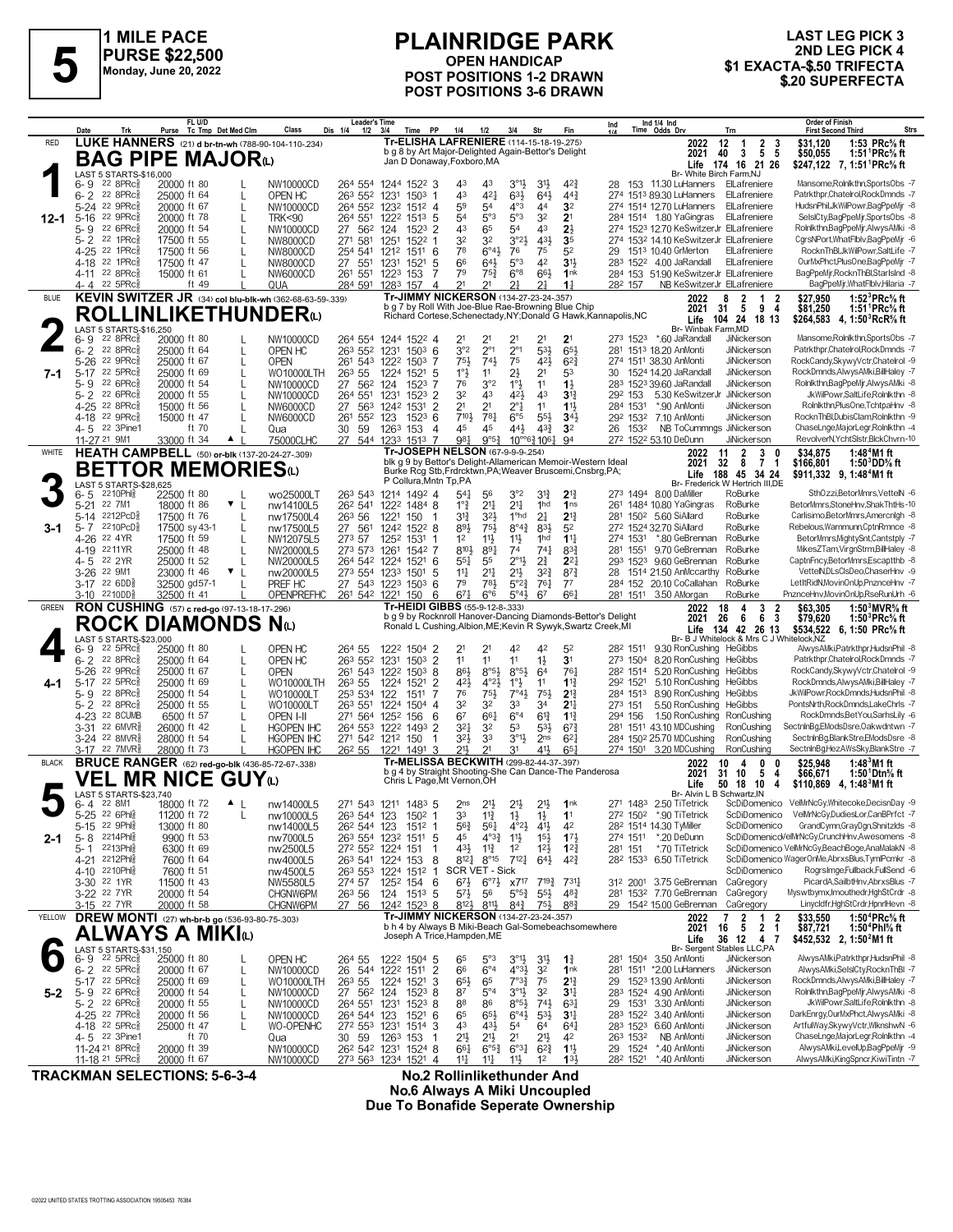### **1 MILE PACE PURSE \$15,000 Monday, June 20, 2022**

## **PLAINRIDGE PARK 5 YEAR OLDS AND UNDER**

FLAINNIDUL FARK<br>
FLAINNIDUL FARK<br>
5 YEAR OLDS AND UNDER<br>
Monday, June 20, 2022<br> **1 AND LEG PICK 4**<br>
Monday, June 20, 2022<br> **1 AND LEG PICK 4 600 LIFETIME**<br> **1 EXACTA-\$.50 TRIFECTA \$.20 WICKED HI 5 PENTAFECTA \$1 PICK 3 (6-7-8)**

**OR \$40,000 LIFETIME AE: NW 6 EXT PM RACES OR \$60,000 LT TO BE CLAIMED FOR \$ 15,000 W/A MASSACHUSETTS BRED OR 100% MA OWNED ALLOWED 1 WIN LIFETIME**

|               | Date    | Trk                                                              | FL U/D<br>Purse Tc Tmp Det Med Clm                           |              | Class                                                               | Leader's Time<br>Dis 1/4<br>1/2 | 3/4       | Time PP                                                                                             | 1/4                        | 1/2                              | 3/4                                  | Str                              | Fin                                  | Ind                                                            |                     | Ind 1/4 Ind<br>Time Odds Drv                                         | Trn                                                          | Order of Finish<br><b>Strs</b><br><b>First Second Third</b>                                                             |
|---------------|---------|------------------------------------------------------------------|--------------------------------------------------------------|--------------|---------------------------------------------------------------------|---------------------------------|-----------|-----------------------------------------------------------------------------------------------------|----------------------------|----------------------------------|--------------------------------------|----------------------------------|--------------------------------------|----------------------------------------------------------------|---------------------|----------------------------------------------------------------------|--------------------------------------------------------------|-------------------------------------------------------------------------------------------------------------------------|
| <b>RED</b>    |         |                                                                  |                                                              |              | MICHAEL STEVENSON (57) *mar-wh-blu (132-18-14-17-238)               |                                 |           | Tr-RANDY BICKMORE (92-18-7-8-267)                                                                   |                            |                                  |                                      |                                  |                                      |                                                                |                     | 2022                                                                 | 10<br>$\overline{2}$<br>1<br>2                               | \$12,351<br>1:52 ${}^{3}$ PRc ${}^{5}_{8}$ ft                                                                           |
|               |         |                                                                  | <b>MY BETTORS DELO</b>                                       |              |                                                                     |                                 |           | David A Del Pozzo, Methuen, MA                                                                      |                            |                                  |                                      |                                  |                                      | b h 5 by Bettor's Delight-Bolero Fleet Star-Rocknroll Hanover  |                     | 2021                                                                 | $\overline{2}$<br>26<br>64                                   | \$38,305<br>1:52 <sup>4</sup> PRc% ft                                                                                   |
|               |         | LAST 5 STARTS-\$10,951                                           |                                                              |              |                                                                     |                                 |           |                                                                                                     |                            |                                  |                                      |                                  |                                      |                                                                |                     | Life                                                                 | 60<br>- 6<br>9 11                                            | \$73.190 5. 1:52 <sup>3</sup> PRc <sup>5</sup> / <sub>8</sub> ft<br>Br- Gestion Mario Audet Inc & Yves Sarrazin, QC, CA |
|               |         | 6-13 22 7PRc <sup>5</sup>                                        | 12500 ft 81                                                  |              | NW4000CD                                                            | 264 553                         | 1231      | 1521 3                                                                                              | 54                         | $5^{\circ}4$                     | $5^{\circ}4$                         | 54                               | 2 <sup>4</sup>                       | 29                                                             |                     |                                                                      | 153 40.00 MiStevenson RaBickmore                             | RUMachnMe, MyBtrsDel, NExpense -8                                                                                       |
|               | $6 - 4$ | <b>22 5CUMB</b>                                                  | 4800 ft 65                                                   |              | NW3000L5                                                            | 273 574 1263 1563 6             |           |                                                                                                     | 591                        | $5^{\circ}5^{\circ}$             | $5^{\circ}5$                         | $4^{2}$                          | $34\frac{3}{4}$                      | 30                                                             |                     |                                                                      | 1573 7.90 MiStevenson RaBickmore                             | FightDeck,OcnvwEcho,MyBtrsDel -7                                                                                        |
| \$15,000 5-30 |         | $22 \text{ } 3 \text{PRc}^5$<br>5-23 2210PRcs                    | 10000 ft 87<br>7500 ft 70                                    | $\mathbf{I}$ | NW3000CD                                                            | 274 552 123                     |           | 1522 5                                                                                              | 54<br>$2^{\circ}3$         | 56<br>11                         | $65\frac{1}{2}$<br>1 <sup>2</sup>    | 65<br>1 <sup>3</sup>             | $64\frac{3}{4}$<br>$14\frac{1}{4}$   |                                                                |                     | 292 1532 19.30 MiStevenson RaBickmore<br>291 1523 6.30 NiGraffam     | RaBickmore                                                   | BettorCat.MicWoodrw.StarIsInd -7<br>MyBtrsDel,ClrflSpch,Mtmthdnce -8                                                    |
| 4-1           |         | 5-16 2210PRc                                                     | 7000 ft 78                                                   |              | NW2000CD<br><b>TRK&lt;72</b>                                        | 272 552 1232 1523 1<br>28 57    |           | 1254 1551 6                                                                                         | 3°2                        | 11                               | 11                                   | 1 <sup>1</sup>                   | 113                                  |                                                                |                     | 292 1551 3.10 NiGraffam                                              | RaBickmore                                                   | MyBtrsDel,BrirsDsre,BurksBndt -8                                                                                        |
| <b>BLUE</b>   |         |                                                                  | LUKE HANNERS (21) d br-tn-wh (788-90-104-110-.234)           |              |                                                                     |                                 |           | <b>Tr-ZACH VICKERSON (35-12-8-4-.508)</b>                                                           |                            |                                  |                                      |                                  |                                      |                                                                |                     | 2022                                                                 | 13<br>4 2<br>4                                               | \$38,575<br>1:54 ${}^{2}$ PRc ${}^{5}_{8}$ ft                                                                           |
|               |         |                                                                  | MONEYORROSESଢ                                                |              |                                                                     |                                 |           | b g 4 by Cougar Hall-Allamerican Kelli-Artsplace                                                    |                            |                                  |                                      |                                  |                                      |                                                                |                     | 2021                                                                 | 13<br>0<br>42                                                | \$6,287                                                                                                                 |
|               |         | LAST 5 STARTS-\$23,050                                           |                                                              |              |                                                                     |                                 |           | Zachary T Vickerson, Portland, ME                                                                   |                            |                                  |                                      |                                  |                                      |                                                                |                     | Life                                                                 | 5 12 7<br>37                                                 | \$60,994 4, 1:54 <sup>2</sup> PRc <sup>5</sup> / <sub>8</sub> ft<br>Br- William E Andrew AB, CA:Brian H Andrew PE, CA   |
|               | $6 - 6$ | $22$ 9PR $c_{8}$                                                 | 15000 ft 74                                                  |              | 15000CL OP                                                          | 27 564                          | 125       | 1542 2                                                                                              | 21                         | 11                               | 11                                   | 11                               | $1\frac{1}{2}$                       |                                                                |                     |                                                                      | 292 1542 3.00 KeSwitzerJr ZaVickerson                        | Moneyorss, SelctFrdy, LyonsLgcy -8                                                                                      |
|               |         | 5-19 22 6PRc                                                     | 15000 ft 56                                                  |              | 15000CL OP                                                          | 274 571                         |           | 1234 1522 6                                                                                         | 2 <sup>1</sup>             | 3 <sup>1</sup>                   | $3^{2}\frac{1}{2}$                   | 33                               | 36                                   |                                                                | 292 1533            |                                                                      | 7.40 KeSwitzerJr ZaVickerson                                 | MmntsthtM.AnvilHnds.Monevorss -7                                                                                        |
| \$18,750      |         | 5-10 22 6PRc <sup>5</sup>                                        | 15000 ft 60                                                  | $\mathbf{I}$ | 15000CL OP                                                          | 27 561                          | 124       | 3<br>153                                                                                            | 12                         | 11                               | 11                                   | $1\frac{1}{2}$                   | 2 <sup>3</sup>                       |                                                                | 291 1531            |                                                                      | *1.30 KeSwitzerJr ZaVickerson                                | DeChirico,Moneyorss,BmphStckh -8                                                                                        |
| 5-1           |         | 5-3 22 9PRc <sup>5</sup><br>4-26 <sup>22</sup> 6PRc <sup>5</sup> | 15000 ft 58<br>12500 ft 51                                   |              | 15000CL OP<br>12500CL OP                                            | 271 562<br>282 581 1254 1543 5  | 125       | 1531<br>6                                                                                           | 1 <sup>2</sup><br>11       | 2 <sup>1</sup><br>1 <sup>2</sup> | 32<br>12                             | 3 <sup>2</sup><br>$1\frac{1}{2}$ | $2^{3}\frac{3}{4}$<br>$1\frac{1}{2}$ |                                                                | 283 154<br>284 1543 |                                                                      | 3.50 KeSwitzerJr ZaVickerson<br>*.30 KeSwitzerJr ZaVickerson | MmntsthtM,Moneyorss,Alwayshwf -7<br>Moneyorss, JosShootr, LordMgntc -8                                                  |
| WHITE         |         |                                                                  | <b>BRUCE RANGER</b> (62) red-go-blk (436-85-72-67-.338)      |              |                                                                     |                                 |           | <b>Tr-MICHELLE HARDIN (15-1-3-2-.222)</b>                                                           |                            |                                  |                                      |                                  |                                      |                                                                |                     | 2022                                                                 | 7<br>0<br>$\mathbf{2}$                                       | \$6,095                                                                                                                 |
|               |         |                                                                  |                                                              |              |                                                                     |                                 |           | b g 5 by Western Maverick-Surreal Hanover-Dragon Again                                              |                            |                                  |                                      |                                  |                                      |                                                                |                     | 2021                                                                 | 25<br>$\overline{2}$<br>84                                   | \$38,525<br>1:56 <sup>4</sup> PRc% ft                                                                                   |
|               |         |                                                                  | WAINAPEDIA                                                   |              |                                                                     |                                 |           | Michelle J Hardin, Topsham, ME                                                                      |                            |                                  |                                      |                                  |                                      |                                                                |                     | Life                                                                 | $\overline{2}$<br>37<br>10 <sub>6</sub>                      | \$45,848 4, 1:56 <sup>4</sup> PRc <sup>5</sup> / <sub>8</sub> ft                                                        |
|               | 6- 8    | LAST 5 STARTS-\$3,095<br>22 5Bang                                | 6500 sl 62-3                                                 |              | W3-6PMLT                                                            | 100<br>30                       | 1284 1591 |                                                                                                     | 32}                        | $4^{\circ}4$                     | $3^{\circ\circ}3$                    | $3^{3}$                          | $4^{2}\frac{3}{4}$                   |                                                                |                     | 30 <sup>2</sup> 1594 3.90 AnHarrington MiHardin                      | Br- Christine J Holt, ME                                     | ThrwngCpr,MyPanther,Redyfrthl -6                                                                                        |
|               | $6 - 1$ | 22 7Bang                                                         | 6500 ft 67                                                   |              | W3-6PMLT                                                            | 28 574 1253 154                 |           | -1                                                                                                  | 32}                        | $3^{32}$                         | 441                                  | $3^{13}$                         | $2^{51}$                             | 283                                                            | 155                 | 11.80 BrRanger                                                       | MiHardin                                                     | DeChirico, Wainapeda, Paxxton - 7                                                                                       |
|               |         | 5-21 22 8CUMB                                                    | 3800 ft 66                                                   |              | NW1250L5                                                            | 282 1003 1294 1594 2            |           |                                                                                                     | 45}                        | $4^{3}$                          | $4^{\circ}2\frac{1}{2}$              | $2\frac{1}{2}$                   | $2\frac{1}{2}$                       |                                                                | 293 1594            | 3.80 KeSwitzerJr MiHardin                                            |                                                              | JayBesGrn, Wainapeda, MrBlisful -7                                                                                      |
| 7-1           |         | 5-3 22 3PRc <sup>5</sup><br>4-26 <sup>22</sup> 8PRc              | 15000 ft 58                                                  |              | NW4PMLT                                                             | 263 554 1253 1541 6             |           |                                                                                                     | 66<br>67                   | $17^{11}$<br>5°3                 | $7^7$<br>$4^{\circ}3$                | 65<br>44                         | $69\frac{1}{4}$<br>651               | 29                                                             |                     | 156 67.40 KeSwitzerJr MiHardin<br>282 156 41.40 KeSwitzerJr MiHardin |                                                              | DatgynGrn, AnvilHnds, Imabechby -8<br>AnvilHnds,ComeOnRgs,Alwayshwf -8                                                  |
| <b>GREEN</b>  |         |                                                                  | 15000 ft 51<br>DREW MONTI (27) wh-br-b go (536-93-80-75-303) |              | NW4PMLT                                                             | 282 59                          | 127       | 155<br>6<br>Tr-JIMMY NICKERSON (134-27-23-24-.357)                                                  |                            |                                  |                                      |                                  |                                      |                                                                |                     | 2022                                                                 | 3<br>0                                                       | 1:52 ${}^{2}$ PRc ${}^{5}_{8}$ ft<br>\$22.200                                                                           |
|               |         |                                                                  |                                                              |              |                                                                     |                                 |           |                                                                                                     |                            |                                  |                                      |                                  |                                      | b g 3 by Always B Miki-Aunt Caroline-Somebeachsomewhere        |                     | 2021                                                                 | $\mathbf{2}$<br>6<br>$\mathbf{1}$<br>- 1                     | \$88,160<br>1:56 PRc% sy                                                                                                |
|               |         |                                                                  | <b>STRIKING IMPACT</b> W                                     |              |                                                                     |                                 |           | Andrew Monti, Depew, NY                                                                             |                            |                                  |                                      |                                  |                                      | Fox Racing Inc, New York, NY; Nickerson Racing LLC, Malta, NY; |                     | Life                                                                 | 2 <sub>2</sub><br>12<br>4                                    | \$110.360 3. 1:52 <sup>2</sup> PRc <sup>5</sup> / <sub>8</sub> ft                                                       |
|               | 6-13    | LAST 5 STARTS-\$17,200<br>22 6PRc3                               | 15000 ft 83                                                  |              | NW4PMLT                                                             | 264 562 1242 1533 5             |           |                                                                                                     | 43                         | $5^{3}$                          | $5^{\circ}2\frac{3}{4}$              | 42                               | $1\frac{1}{2}$                       |                                                                |                     | 283 1533 2.80 AnMonti                                                | Br- Lindy Farms Of Conn.CT<br><b>JiNickerson</b>             | Striknglm, AnvilHnds, SelctFrdy -9                                                                                      |
|               | $6 - 2$ | 22 $9PRc85$                                                      | 15000 ft 64                                                  |              | NW4PMLT                                                             | 274 554 1233 1522 9             |           |                                                                                                     | 55                         | 510                              | 6 <sup>9</sup>                       | 67                               | 451                                  | 28                                                             |                     | 1532 29.90 AnMonti                                                   | <b>JiNickerson</b>                                           | LordMgntc,BmphStckh,JosShootr -9                                                                                        |
|               |         | 5-26 <sup>22</sup> 8PRc                                          | 15000 ft 67                                                  |              | NW4PMLT                                                             | 273 574 1253 1541 5             |           |                                                                                                     | 11                         | 11                               | 11                                   | $1\frac{1}{2}$                   | 52                                   | 29                                                             |                     | 1543 *1.30 AnMonti                                                   | JiNickerson                                                  | ComeOnRgs,LyonsLgcy,AnvilHnds -8                                                                                        |
| 2-1           |         | $5 - 5$ 22 8PRc $\frac{5}{8}$                                    | 12500 ft 68                                                  |              | NW2PMLT                                                             | 263 544 123                     |           | 1522 5                                                                                              | 32                         | 32                               | 33                                   | 31}                              | $1\frac{3}{4}$                       |                                                                |                     | 284 1522 1.80 AnMonti                                                | JiNickerson                                                  | Striknglm, JosShootr, PadyAlDay -7                                                                                      |
| <b>BLACK</b>  |         | 4-26 2210PRc                                                     | 12500 gd50                                                   |              | NW2PMLT<br>KEVIN SWITZER JR (34) col blu-blk-wh (362-68-63-59-.339) | 273 564 125                     |           | $154^2$ 3<br>Tr-CANDACE BRANDSTATTER (199-56-43-13-.423)                                            | 32                         | 33                               | $3^{\circ}1^3$                       | 2 <sup>1</sup>                   | 3 <sup>1</sup>                       |                                                                |                     | 291 1543 *1.60 AnMonti                                               | JiNickerson<br>$\overline{2}$<br>3<br>$\mathbf{0}$           | DatgynGrn, ThrwngCpr, StrikngIm -6<br>1:52 ${}^{2}$ PRc ${}^{5}_{8}$ ft                                                 |
|               |         |                                                                  |                                                              |              |                                                                     |                                 |           | b g 3 by American Ideal-Artista K-Real Artist                                                       |                            |                                  |                                      |                                  |                                      |                                                                |                     | 2022<br>2021                                                         | 0<br>10<br>$\overline{1}$<br>2 <sub>1</sub>                  | \$11,250<br>\$15,285<br>1:54 PcD% ft                                                                                    |
|               |         |                                                                  | AMERICAN ARTIST K                                            |              |                                                                     |                                 |           | Mark W Eaton, Mendon, MA; Robert J Griffin, Salem, MA                                               |                            |                                  |                                      |                                  |                                      |                                                                |                     | Life                                                                 | $13 \quad 3$<br>2 <sub>1</sub>                               | \$26,535 3, 1:52 <sup>2</sup> PRc <sup>5</sup> / <sub>8</sub> ft                                                        |
|               |         | LAST 5 STARTS-\$11,250<br>$6-13$ 22 6PRc $\frac{5}{8}$           | 15000 ft 83                                                  |              | NW4PMLT                                                             | 264 562 1242 1533 3             |           |                                                                                                     | 11                         | 11                               | $1\frac{1}{4}$                       | $1\frac{1}{2}$                   | $9^{11}\frac{3}{4}$                  |                                                                | 313 156             | Br- Robert J Key, PA                                                 | *1.20 KeSwitzerJr CBrndstatter                               | Striknglm, AnvilHnds, SelctFrdy -9                                                                                      |
|               |         | $6 - 2$ 22 6PRcs                                                 | 12500 ft 64                                                  |              | NW2PMLT                                                             | 272 561 1232 1522 5             |           |                                                                                                     | 11}                        | 11                               | 14                                   | 1 <sup>5</sup>                   | $12\frac{1}{4}$                      |                                                                | 29 1522             |                                                                      | *.10 KeSwitzerJr CBrndstatter                                | AmercnArt, PictnnThn, GldStrBrn -9                                                                                      |
|               |         | 5-26 22 6PRc $\frac{5}{8}$                                       | 10000 ft 67                                                  |              | NW1PMLT                                                             | 264 573 125                     |           | 1533 5                                                                                              | 1 <sup>2</sup>             | 11                               | 1 <sup>5</sup>                       | 110                              | 1123                                 |                                                                | 283 1533            |                                                                      | *.90 KeSwitzerJr CBrndstatter                                | AmercnArt,StageWest,UseYhBlnk -9                                                                                        |
| 6-1           |         | 5-18 22 3MR                                                      | ft 54                                                        |              | QUA                                                                 | 292 1002 1301                   |           | 2013 5                                                                                              | $13\frac{3}{4}$            | $12\frac{3}{4}$                  | $13\frac{1}{4}$                      | $15\frac{1}{2}$                  | $3^{13}$                             |                                                                | 314 202             | NB GrMerton                                                          | CBrndstatter                                                 | OurRglldl,CtchPhrse,AmercnArt -7                                                                                        |
| <b>YELLOW</b> |         | 5-3 22 2Phls                                                     | ft $65$                                                      |              | QUA                                                                 | 28 562 1244 1531                |           | Tr-JOLENE ANDREWS (65-10-9-9-277)                                                                   | 12 <sup>1</sup>            | 2 <sup>1</sup>                   | $1\frac{1}{2}$                       | 1}                               | 231                                  |                                                                | 29 1534             |                                                                      | NB AnMccarthy AaLambert                                      | AmrcnClsc,AmercnArt,Shakertwn -6                                                                                        |
|               |         |                                                                  | JAMES HARDY (58) wh-grn-I blu (102-13-17-13-263)             |              |                                                                     |                                 |           | b q 3 by Always B Miki-Cams Macharena-Mach Three                                                    |                            |                                  |                                      |                                  |                                      |                                                                |                     | 2022<br>2021                                                         | 8<br>3<br>3<br>0 <sub>5</sub><br>10<br>$\mathbf{1}$          | \$33,050<br>1:55 PRc% ft<br>\$26,536<br>1:52 Lex1 ft                                                                    |
|               |         |                                                                  | <b>ANVIL HANDS</b>                                           |              |                                                                     |                                 |           | D & C Thibault, N Attleboro, MA; J E Hardy, N Attleboro, MA;<br>J M Andrews, N Attleboro, MA        |                            |                                  |                                      |                                  |                                      |                                                                |                     | Life                                                                 | 18<br>$\overline{4}$<br>36                                   | \$59,586 2, 1:52 <sup>3</sup> Lex1 ft                                                                                   |
|               |         | LAST 5 STARTS-\$13,050<br>$6-13$ 22 6PRc $\frac{5}{8}$           | 15000 ft 83                                                  |              | NW4PMLT                                                             | 264 562 1242 1533 6             |           |                                                                                                     | 78                         | $6^{\circ}4$                     | $3^{\circ}1\frac{1}{4}$              | 3 <sup>1</sup>                   | $2\frac{1}{2}$                       | 29.                                                            | 1533                | 8.20 JaHardy                                                         | Br- Anvil&Lace Farm & Steve R Thoke, KY<br>JoAndrews         | Striknglm, AnvilHnds, SelctFrdy -9                                                                                      |
|               |         | 6-6 22 9PRc                                                      | 15000 ft 74                                                  |              | NW4PMLT                                                             | 27 564                          | 125       | 1542 6                                                                                              | 11                         | 2 <sup>1</sup>                   | 31}                                  | 2 <sup>1</sup>                   | $6^{2}1$                             |                                                                | 293 1544            | *.70 JaHardy                                                         | JoAndrews                                                    | Moneyorss,SelctFrdy,LyonsLgcy -8                                                                                        |
|               |         | 5-26 <sup>22</sup> 8PRc <sup>5</sup>                             | 15000 ft 67                                                  |              | NW4PMLT                                                             | 273 574                         |           | 1253 1541 7                                                                                         | 54                         | 54                               | $4^{\circ}2\frac{1}{2}$              | 3 <sup>1</sup>                   | 3 <sup>1</sup>                       |                                                                |                     | 28 <sup>2</sup> 154 <sup>2</sup> 5.70 JaHardy                        | JoAndrews                                                    | ComeOnRgs,LyonsLgcy,AnvilHnds -8                                                                                        |
| 5-1           |         | 5-19 22 6PRc                                                     | 15000 ft 56                                                  |              | NW4PMLT                                                             | 274 571                         |           | 1234 1522 2                                                                                         | 43                         | $2^{\circ}1$                     | $2^{\circ}$                          | 2 <sup>1</sup>                   | $2^{3}$                              |                                                                | 291 153             | 4.50 JaHardy                                                         | JoAndrews                                                    | MmntsthtM,AnvilHnds,Moneyorss -7                                                                                        |
| <b>PINK</b>   |         | 5-3 22 3PRc <sup>3</sup>                                         | 15000 ft 58                                                  |              | NW4PMLT<br>NICHOLAS GRAFFAM (31) c red-b go-blk (275-29-38-42-233)  | 263 554                         |           | 1253 1541 1<br>Tr-IRWIN ROSENTHAL (86-3-12-16-.174)                                                 | 32                         | 11                               | 11                                   | 11                               | 21                                   |                                                                | 283 1541            | *.60 JaHardy                                                         | JoAndrews<br>5                                               | DatgynGrn,AnvilHnds,Imabechby -8                                                                                        |
|               |         |                                                                  |                                                              |              |                                                                     |                                 |           | b q 4 by Straight Shooting-Jovanna-Lcb                                                              |                            |                                  |                                      |                                  |                                      |                                                                |                     | 2022<br>2021                                                         | 3<br>14<br>$\mathbf{1}$<br>27<br>2<br>-1<br>-1               | \$24.939<br>1:54 ${}^{2}$ PRc ${}^{5}_{8}$ ft<br>\$20,607<br>1:50 <sup>4</sup> HoP% ft                                  |
|               |         |                                                                  | JO'S SHOOTERധ                                                |              |                                                                     |                                 |           | John Di Antonio Jr, S Dennis, MA                                                                    |                            |                                  |                                      |                                  |                                      |                                                                |                     | Life                                                                 | $\mathbf{3}$<br>56<br>47                                     | \$49,846 3, 1:50 <sup>4</sup> HoP% ft                                                                                   |
|               |         | LAST 5 STARTS-\$13,425<br>$6-13$ 22 6PRc $\frac{5}{8}$           | 15000 ft 83                                                  |              | NW4PMLT                                                             | 264 562 1242 1533 1             |           |                                                                                                     | 21                         | 2 <sup>1</sup>                   | $4^{13}$                             | 53                               | $5^{41}$                             |                                                                |                     | 293 1542 14.90 NiGraffam                                             | Br- John E Barnard.FL<br>IrRosenthal                         | Striknglm, AnvilHnds, SelctFrdy -9                                                                                      |
|               | 2<br>6- | 22 9PRc3                                                         | 15000 ft 64                                                  |              | NW4PMLT                                                             | 274 554                         |           | 1233 1522 3                                                                                         | 32                         | $11\frac{1}{2}$                  | $11\frac{1}{2}$                      | 2 <sup>1</sup>                   | $35\frac{1}{2}$                      |                                                                |                     | 294 1532 3.40 BrRanger                                               | <b>IrRosenthal</b>                                           | LordMantc.BmphStckh.JosShootr -9                                                                                        |
|               |         | 5-26 22 3PRc                                                     | 12500 ft 67                                                  |              | NW2PMIT                                                             | 27 572 1252 1542 5              |           |                                                                                                     | 2 <sup>1</sup>             | 2 <sup>1</sup>                   | 2 <sup>1</sup>                       | 2 <sup>1</sup>                   | $15\frac{3}{4}$                      |                                                                |                     | 284 1542 *.70 BrRanger                                               | <b>IrRosenthal</b>                                           | JosShootr,ColbyJack,ThrwngCpr -8                                                                                        |
| 30-1          |         | 5-19 22 4PRcs                                                    | 12500 ft 56                                                  | L            | NW2PMLT                                                             | 274 574 1251 1542 6             |           |                                                                                                     | 213                        | 3 <sup>2</sup>                   | $4^{\circ}2\frac{1}{2}$              | 43                               | 2 <sup>1</sup>                       |                                                                |                     | 29 1543 4.00 BrRanger                                                | IrRosenthal                                                  | CodysKnps, JosShootr, Rocknwtr -8                                                                                       |
|               |         | 5-12 <sup>22</sup> 7PRc <sup>3</sup>                             | 12500 ft 77                                                  |              | NW2PML <sub>1</sub>                                                 | 264 573                         |           | 1254 1541 1                                                                                         | 45                         | $3^{\circ}2$                     | $2^{\circ}1$                         |                                  | 3 <sub>5</sub>                       |                                                                | 291 1551            | *.40 BrRanger                                                        | IrRosenthal                                                  | LordMgntc,PadyAlDay,JosShootr -8                                                                                        |
| GRAY          |         |                                                                  |                                                              |              | W. DREW CAMPBELL (55) *or-blk-wh (328-43-38-43-239)                 |                                 |           | <b>Tr-ROBERT MARSTON (84-8-16-13-253)</b><br>b g 4 by Bettor's Delight-Barbra Ann-Goin To The Beach |                            |                                  |                                      |                                  |                                      |                                                                |                     | 2022<br>2021                                                         | 3<br>0<br>0<br>0<br>10<br>1<br>$\mathbf{1}$<br>1             | \$0<br>\$13,310<br>1:54 PRc% ft                                                                                         |
|               |         | MAUIധ                                                            |                                                              |              |                                                                     |                                 |           | George P Fenno III, Ponce Inlet, FL                                                                 |                            |                                  |                                      |                                  |                                      |                                                                |                     | Life                                                                 | 21 3 3 2                                                     | \$35,288 2, 1:54 PRc <sup>5</sup> / <sub>8</sub> gd                                                                     |
|               |         | LAST 5 STARTS-\$1,360                                            |                                                              |              |                                                                     |                                 |           |                                                                                                     |                            |                                  |                                      |                                  |                                      |                                                                |                     |                                                                      | Br- Kdk Standardbreds, DE                                    |                                                                                                                         |
|               |         | 5-31 <sup>22</sup> 2Har<br>5-23 2211Har                          | 10000 ft 94<br>10000 ft 75                                   |              | <b>HGNW4PMLT</b><br>HGNW4PMLT                                       | 281 571<br>281 573 1263 1542 6  |           | 126 1532 1 SCR VET - Sick                                                                           | 44}                        | $5^{41}$                         | 76}                                  | $75\frac{1}{4}$                  | 767                                  |                                                                |                     | 274 1553 64.10 RuFoster                                              | KeSwitzer<br>KeSwitzer                                       | MrOverbte,Smirking,Prayfrthw -7<br>VctryMove,MrksmnHnv,StepOnOvr -8                                                     |
|               |         | 5-16 22 1Har                                                     | 10000 ft 76                                                  |              | <b>HGNW4PMLT</b>                                                    | 282 57                          |           | 1253 1532 7                                                                                         | $7^{\circ}9^{\frac{3}{4}}$ | 781                              | $6^{73}$                             | $69\frac{1}{2}$                  | $6^{11}\frac{1}{2}$                  |                                                                |                     | 28 <sup>2</sup> 1553 62.50 RuFoster                                  | KeSwitzer                                                    | AtsHnv,VctryMove,Prayfrthw -8                                                                                           |
| 30-1          |         | 5-9 22 1Har                                                      | 10000 ft 64                                                  |              | HGNW4PMLT                                                           | 284 572 1261 154 6              |           |                                                                                                     | $711\frac{1}{2}$           | $8^{10}\frac{3}{4}$              | 89                                   | 813                              | $8^{15}\frac{1}{2}$                  |                                                                |                     | 29 157 48.60 RuFoster                                                | KeSwitzer                                                    | JohnyBdln,ThirdPowr,AtsHnv -8                                                                                           |
|               |         | 4-13 <sup>22</sup> 1Har                                          | ft 71                                                        |              | QUA                                                                 | 29 593 1284 1573 7              |           | Tr-CHARLENE CUSHING (77-7-11-18-248)                                                                | 57}                        | $5^{8}$                          | $5^{81}$                             | 511                              | 5134                                 |                                                                | 294 2001            | NB ShLare                                                            | KeSwitzer                                                    | ArtOfAWrr,TwTucker,BckstLovr -8                                                                                         |
| PURPLE        |         | <b>AARON HALL</b>                                                | (28) r blu-or-wh (200-31-39-40-.330)                         |              |                                                                     |                                 |           | br g 4 by Always A Virgin-Show Faith-Real Artist                                                    |                            |                                  |                                      |                                  |                                      |                                                                |                     | 2022<br>2021                                                         | 0<br>14<br>1<br>4<br>2 <sub>5</sub><br>$\mathbf{2}$<br>24    | \$9,628<br>1:54 $^2$ Haw1 ft<br>\$24,375                                                                                |
|               |         |                                                                  | ALWAYSSHOWFAITH                                              |              |                                                                     |                                 |           | Mona J Dodd, Yarmouth, ME                                                                           |                            |                                  |                                      |                                  |                                      |                                                                |                     | Life                                                                 | 47 3 5 10                                                    | \$43,808 3, 1:54 <sup>2</sup> Haw1 ft                                                                                   |
|               |         | LAST 5 STARTS-\$5,100                                            |                                                              |              |                                                                     |                                 |           |                                                                                                     |                            |                                  |                                      |                                  |                                      |                                                                |                     |                                                                      | Br- Jake G Schwartz.IN                                       | Moneyorss, SelctFrdy, LyonsLgcy -8                                                                                      |
|               |         | $6 - 6$ 22 9PRc $\frac{5}{8}$<br>5-26 22 4PRc <sup>5</sup>       | 15000 ft 74<br>15000 ft 67                                   |              | NW4PMLT<br>NW4PMLT                                                  | 27 564 125<br>271 571           | 125       | 1542 7<br>1544 8                                                                                    | 87<br>88                   | $86\frac{1}{2}$<br>87            | $6^{\circ}4$<br>$7^{\circ}4_{4}^{3}$ | 64<br>75                         | $5^{11}$<br>7 <sup>3</sup>           |                                                                |                     | 284 1543 65.30 NiGraffam<br>292 1552 36.60 AaHall                    | ChCushing<br>ChCushing                                       | Imabechby,HlywdSktr,PadyAlDay -8                                                                                        |
|               |         | 5-19 22 8PRc                                                     | 15000 ft 56                                                  |              | NW4PMLT                                                             | 274 57 125                      |           | 1543 7                                                                                              | 3°2                        | $2^{\circ}$                      | 3°3                                  | 56                               | 583                                  |                                                                |                     | 303 1561 9.10 ShTGray                                                | ChCushing                                                    | ComeOnRgs,LyonsLgcy,HlywdSktr -7                                                                                        |
| 30-1          |         | 5-3 22 9PRc <sup>3</sup>                                         | 15000 ft 58                                                  |              | NW4PMLT                                                             | 271 562 125                     |           | $153^1$ 5                                                                                           | 2 <sup>2</sup>             | 32                               | $2^{\circ}1$                         | 2 <sup>11</sup>                  | $34\frac{1}{4}$                      |                                                                |                     | 284 154 8.70 AaHall                                                  | ChCushing                                                    | MmntsthtM,Moneyorss,Alwayshwf -7                                                                                        |
|               |         | 4-26 22 8PRc <sup>3</sup>                                        | 15000 ft 51                                                  |              | NW4PMLT                                                             | 28 <sup>2</sup> 59 127          |           | 155<br>-2                                                                                           | 33                         | 42}                              | 531                                  | 55                               | 341                                  |                                                                |                     | 281 1554 32.00 AaHall                                                | ChCushing                                                    | AnvilHnds,ComeOnRgs,Alwayshwf -8                                                                                        |

**TRACKMAN SELECTIONS: 4-1-2-6**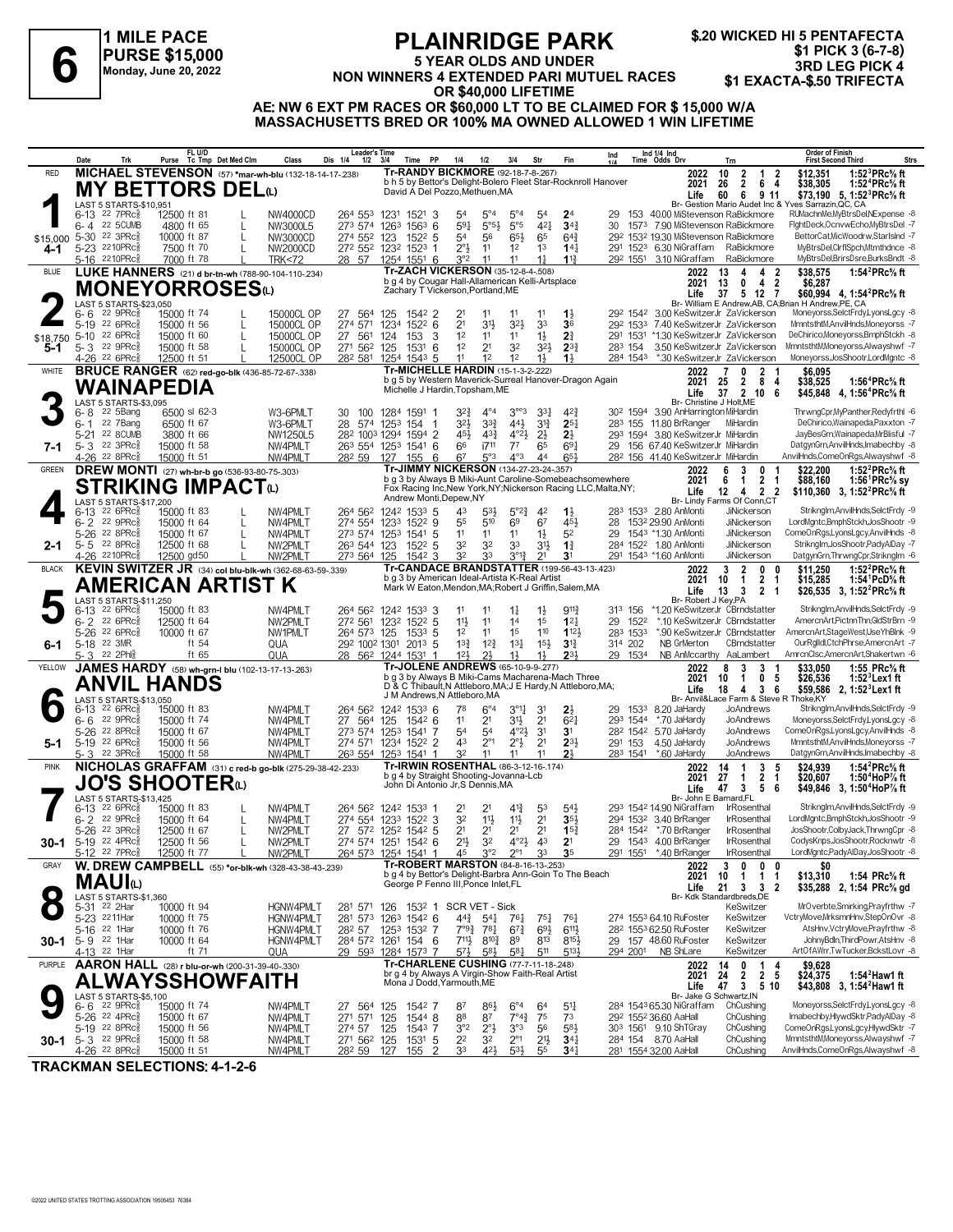### **1 MILE PACE PURSE \$17,500 Monday, June 20, 2022**

## **PLAINRIDGE PARK 6 YEAR OLDS AND UNDER** PURSE \$17,500<br>
NON WINNERS 6 EXTENDED PARI MUTUEL RACES \$1 EXACTA-\$.50 TRIFECTA<br>
Monday, June 20, 2022<br> **1 ADDERFECTA** CR \$60.00 LIFETIME<br>
OR \$60.00 LIFETIME **OR \$60,00 LIFETIME**

**2ND LEG PICK 3 LAST LEG PICK 4<br>\$1 EXACTA-\$.50 TRIFECTA** 

**AE: NW 9 EXT PM RACES OR \$90,000 LT TO BE CLAIMED FOR \$ 20,000 W/A MASSACHUSETTS BRED OR 100% MA OWNED ALLOWED 1 WIN LIFETIME**

|                 | Date            |                                                                 | Trk                    | Purse                      | FL U/D<br>Tc Tmp Det Med Clm                                                         | Class                               | <b>Leader's Time</b><br>Dis 1/4<br>$1/2$ $3/4$ |                  | Time PP                                          | 1/4                                                                                           | 1/2                                   | 3/4                                           | Str                              | Fin                                  | Ind 1/4 Ind<br>Time Odds Drv<br>Ind                                     |                                                                     | Trn                                                                   | <b>Order of Finish</b><br><b>First Second Third</b>                                                                        | Strs |
|-----------------|-----------------|-----------------------------------------------------------------|------------------------|----------------------------|--------------------------------------------------------------------------------------|-------------------------------------|------------------------------------------------|------------------|--------------------------------------------------|-----------------------------------------------------------------------------------------------|---------------------------------------|-----------------------------------------------|----------------------------------|--------------------------------------|-------------------------------------------------------------------------|---------------------------------------------------------------------|-----------------------------------------------------------------------|----------------------------------------------------------------------------------------------------------------------------|------|
| <b>RED</b>      |                 |                                                                 |                        |                            | <b>BRUCE RANGER</b> (62) red-go-blk (436-85-72-67-.338)                              |                                     |                                                |                  |                                                  | Tr-NANCY LONGOBARDI (36-2-6-4-.185)<br>b g 4 by Always B Miki-Sea Cruise Hanover-Dragon Again |                                       |                                               |                                  |                                      |                                                                         | 2022                                                                | 8<br>0<br>1<br>3<br>75<br>6<br>34                                     | \$12,950 Q 1:56 <sup>3</sup> PRc <sup>5</sup> / <sub>8</sub> ft<br>1:51 <sup>4</sup> PRc% ft                               |      |
|                 |                 |                                                                 |                        |                            | <b>MIKI U SO FINE</b>                                                                |                                     |                                                |                  |                                                  | Domenic N Longobardi, Franklin, MA                                                            |                                       |                                               |                                  |                                      |                                                                         | 2021<br>Life                                                        | 6 10 10<br>49                                                         | \$80,461<br>\$101,475 3, 1:51 <sup>4</sup> PRc <sup>5</sup> / <sub>8</sub> ft                                              |      |
|                 | 6-13            | $22$ 9PR $c_{8}$                                                | LAST 5 STARTS-\$4,375  | 17500 ft 81                |                                                                                      | NW6PMLT                             | 264 552 1233 1524 8                            |                  |                                                  | 98                                                                                            | 851                                   | $7^{\circ}3^3$                                | 64                               | 663                                  |                                                                         | Br- John E Lengacher, IN                                            | 293 154 40.90 RonCushing NaLongobardi                                 | LordMgntc,DatgynGrn,UnwrtnRle -9                                                                                           |      |
|                 | $6 - 2$         | $22 \text{ } 3$ PRc $\frac{5}{8}$<br>5-26 2210PRc               |                        | 17500 ft 67<br>17500 ft 67 | L<br>L                                                                               | NW6PMLT<br>NW6PMLT                  | 272 554 1241<br>263 561                        | 1232             | 1521<br>$\overline{4}$<br>$\overline{2}$<br>1521 | $64\frac{1}{2}$<br>47                                                                         | 65<br>$55\frac{1}{4}$                 | $5^{\circ}2_{4}^{3}$<br>$75\frac{1}{4}$       | 53<br>$75\frac{1}{2}$            | 56<br>733                            | 283 153                                                                 | 283 1532 9.40 NiGraffam<br>6.00 NiGraffam                           | NaLongobardi                                                          | NaLongobardi ComeOnRgs,MmntsthtM,TimMcmiki -6<br>JimBlue,DatgynGrn,MmntsthtM -8                                            |      |
| 3-1             | $5-19$          | 2210PRc융                                                        |                        | 17500 ft 56                | $\mathsf{L}$                                                                         | NW6PMLT                             | 271 571                                        | 124 <sup>3</sup> | 153<br>5                                         | 43                                                                                            | 531                                   | 441                                           | 441                              | 31,                                  | 274 1531                                                                | 5.00 NiGraffam                                                      | NaLongobardi                                                          | KickThDrt,UnwrtnRle,MkiUSoFne -7                                                                                           |      |
|                 |                 | 5-12 22 9PRcs<br>5-3 22 6PRc                                    |                        | 17500 ft 77<br>17500 ft 58 | $\mathsf{L}$                                                                         | NW6PMLT<br>NW6PMLT                  | 264 57<br>261 554 1241                         | 125              | 1533 5<br>1532<br>-1                             | 643<br>3 <sup>1</sup>                                                                         | 3°2<br>11                             | $2^{\circ}1$<br>11                            | 32<br>11                         | 421<br>31}                           | 284 154<br>292 1533 2.60 NiGraffam                                      | 4.40 NiGraffam                                                      | NaLongobardi<br>NaLongobardi                                          | BoogyWogy,KickThDrt,StopStrng -8<br>UnwrtnRle,KickThDrt,MkiUSoFne -7                                                       |      |
|                 |                 | 4-26 <sup>22</sup> 1PRcs                                        |                        | 17500 ft 51                |                                                                                      | NW6PMLT                             | 254 544 1231 1514 3                            |                  |                                                  | 56}                                                                                           | $4^{\circ}3$                          | $3^{01}$                                      | 3 <sup>3</sup>                   | $35\frac{1}{4}$                      | 292 1524 24.70 NiGraffam                                                |                                                                     | NaLongobardi                                                          | OpcIllsnN,ThnkOfSlm,MkiUSoFne -6                                                                                           |      |
| <b>BLUE</b>     |                 |                                                                 |                        |                            | <b>SHAWN THAYER</b> (50) blu-wh (108-14-16-10-243)                                   |                                     |                                                |                  |                                                  | Tr-SHAWN THAYER (12-1-3-1-.250)<br>b g 4 by Captaintreacherous-Go On Bb-Dontgetinmyway        |                                       |                                               |                                  |                                      |                                                                         | 2022<br>2021                                                        | $\begin{array}{cc} 2 & 1 \\ 5 & 3 \end{array}$<br>0<br>23<br>5        | \$10,800<br>1:52 <sup>4</sup> PRc <sup>5</sup> / <sub>8</sub> ft<br>\$62,457                                               |      |
|                 |                 |                                                                 | LAST 5 STARTS-\$10,050 |                            | <b>YONS LEGACY</b>                                                                   |                                     |                                                |                  |                                                  | Garrett S Hawkins, Gardiner, ME                                                               |                                       |                                               |                                  |                                      |                                                                         | Life                                                                | 5 7 4<br>30                                                           | \$73,257 3, 1:52 <sup>4</sup> PRc <sup>5</sup> / <sub>8</sub> ft<br>Br- Hanover Shoe Farms Inc, PA; Frank D Baldachino, NJ |      |
|                 | $6 - 13$        | $226$ PR $c_{8}$<br>$22$ 9PR $c_{8}^{5}$                        |                        | 15000 ft 83                |                                                                                      | 15000CL OP                          | 264 562 1242 1533 9                            |                  |                                                  | 911                                                                                           | 97<br>$4^{\circ}3$                    | $9^{7}\frac{3}{4}$                            | 961                              | $64\frac{3}{4}$                      | 283 1543 47.00 ShThayer                                                 |                                                                     | ShThayer                                                              | Striknglm, AnvilHnds, SelctFrdy -9                                                                                         |      |
|                 | $6 - 6$         | 5-26 22 8PRc                                                    |                        | 15000 ft 74<br>15000 ft 67 |                                                                                      | 15000CL OP<br>15000CL OP            | 27 564<br>273 574 1253                         | 125              | 1542 8<br>1541<br>3                              | 54<br>43                                                                                      | 43                                    | $2^{\circ}1$<br>$53\frac{1}{2}$               | $3^{11}$<br>54                   | $3\frac{3}{4}$<br>2 <sup>1</sup>     | 292 1543 7.20 ShThayer<br>281 1542 17.00 ShThayer                       |                                                                     | ShThayer<br>ShThayer                                                  | Moneyorss,SelctFrdy,LyonsLgcy -8<br>ComeOnRgs,LyonsLgcy,AnvilHnds -8                                                       |      |
| 20-1            | $5-19$          | $22$ 8PR $c_{8}^{5}$<br>5-12 22 5PRc <sup>5</sup>               |                        | 15000 ft 56<br>15000 ft 77 |                                                                                      | 15000CL OP<br>NW4PMLT               | 274 57<br>271 564 125                          | 125              | 1543<br>-5<br>1524 2                             | 11<br>33                                                                                      | $1\frac{1}{2}$<br>421                 | 2 <sup>2</sup><br>$5^{\circ}4$                | 2 <sup>2</sup><br>44             | $2^{2}$<br>$5^{4}$                   | 293 155 2.10 ShThayer<br>274 1533 14.10 ShThayer                        |                                                                     | ShThayer<br>ShThayer                                                  | ComeOnRgs,LyonsLgcy,HlywdSktr -7<br>DatgynGrn,MmntsthtM,Imabechby -7                                                       |      |
|                 |                 | 5-3 <sup>22</sup> 3PRc <sup>3</sup>                             |                        | 15000 ft 58                |                                                                                      | 15000CL OP                          | 263 554 1253                                   |                  | 1541<br>3                                        | 55                                                                                            | $i6$ ip <sup>10</sup>                 | 5 <sup>4</sup>                                | $5^{41}$                         | $57\frac{1}{4}$                      | 291 1553 17.70 ShThayer                                                 |                                                                     | ShThayer                                                              | DatgynGrn, AnvilHnds, Imabechby -8                                                                                         |      |
| WHITE           |                 | 4-19 22 9PRc                                                    |                        | 17500 gd 49                | MICHAEL STEVENSON (57) *mar-wh-blu (132-18-14-17-238)                                | NW6PMLT                             | 27 562 1244 154                                |                  | 9                                                | 9111,<br>Tr-RALPH ANDERSEN (25-3-1-2-169)                                                     | 981                                   | 8°6                                           | 883                              | 912 <sup>3</sup>                     | 302 1563109.90 ShThayer                                                 | 2022                                                                | ShThayer<br>0<br>3<br>0<br>0                                          | OpcIIIsnN, MkiUSoFne, Umbrto -9<br>\$1.400                                                                                 |      |
|                 |                 |                                                                 |                        |                            | <b>SPATTERDASH</b> t                                                                 |                                     |                                                |                  |                                                  | b g 5 by Deuce Seelster-Poster Hanover-Real Desire<br>Ralph H Andersen, Wrentham, MA          |                                       |                                               |                                  |                                      |                                                                         | 2021<br>Life                                                        | 11<br>2<br>1<br>0<br>$\overline{7}$                                   | \$19,650<br>1:52 <sup>4</sup> PRc <sup>5</sup> / <sub>8</sub> ft                                                           |      |
|                 |                 |                                                                 | LAST 5 STARTS-\$3,400  |                            |                                                                                      |                                     |                                                |                  |                                                  |                                                                                               |                                       |                                               |                                  |                                      |                                                                         |                                                                     | 37<br>8<br>-1<br>Br- Ralph H Andersen.MA                              | \$119,910 3, 1:51 <sup>2</sup> PRc <sup>5</sup> / <sub>8</sub> ft                                                          |      |
|                 |                 | 6-13 22 9PRc <sup>5</sup><br>6-2 22 3PRc <sup>5</sup>           |                        | 17500 ft 81<br>17500 ft 67 |                                                                                      | NW6PMLT<br>NW6PMLT                  | 264 552 1233 1524 7<br>272 554 1241            |                  | 1521<br>$\overline{2}$                           | 87<br>$5^{3}\frac{1}{2}$                                                                      | 961<br>5 <sup>4</sup>                 | $8^{\circ}4^{\frac{3}{4}}$<br>$63\frac{3}{4}$ | 86<br>$63\frac{1}{2}$            | 89<br>$45\frac{1}{4}$                | 30<br>281                                                               |                                                                     | 1543 16.20 MiStevenson RaAndersen<br>1531 7.50 MiStevenson RaAndersen | LordMgntc,DatgynGrn,UnwrtnRle -9<br>ComeOnRgs,MmntsthtM,TimMcmiki -6                                                       |      |
|                 |                 | 5-26 2210PRc<br>4-23 22 3GCTC§                                  |                        | 17500 ft 67                | L<br>ft 75<br>$\mathsf{L}$                                                           | NW6PMLT<br>QUA                      | 263 561 1232<br>301 1013 129                   |                  | 1521<br>3<br>157<br>3                            | 35<br>45}                                                                                     | 431<br>431                            | $53\frac{1}{4}$<br>461                        | $64\frac{1}{2}$<br>4             | $63\frac{1}{4}$<br>25                | 274 158                                                                 | <b>NB IvDavies</b>                                                  | 284 1524 21.00 MiStevenson RaAndersen<br><b>IvDavies</b>              | JimBlue,DatgynGrn,MmntsthtM -8<br>Yorwshsgr,Spaterdsh,Bobleswgr -5                                                         |      |
|                 |                 | 4-16 22 5 GCTC <sub>8</sub>                                     |                        |                            | ft 83<br>$\mathsf{L}$                                                                | QUALIFIER                           | 313 1023 132                                   |                  | 1594<br>[5                                       | 56                                                                                            | 58                                    | $5^{\circ}8$                                  | 3                                | 2 <sup>3</sup>                       | 264 2002                                                                | NR IvDavies                                                         | <b>IvDavies</b>                                                       | Yorwshsgr,Spaterdsh,PembrkPhr -5                                                                                           |      |
|                 |                 | 7-29 <sup>21</sup> 6PRc <sup>3</sup><br>7-22 <sup>21</sup> 9PRc |                        | 15000 ft 70<br>18000 ft 81 |                                                                                      | NW6PMLT<br>NW6PMLT                  | 26<br>541 121<br>27                            | 554 1233         | 1503<br>152<br>6                                 | 3 SCR VET - Sick<br>$77\frac{1}{4}$                                                           | $7^{\circ}5^{\frac{1}{4}}$            | $6^{o_{31}}$                                  | 74}                              | 6 <sup>9</sup>                       |                                                                         |                                                                     | RaAndersen<br>293 1534 6.00 MiStevenson RaAndersen                    | AlexHvngF, Mcbeantwn, TwinBJays -8<br>LevelUp, Mcbeantwn, TwinBJays -9                                                     |      |
| <b>GREEN</b>    |                 |                                                                 |                        |                            | KEVIN SWITZER JR (34) col blu-blk-wh (362-68-63-59-.339)                             |                                     |                                                |                  |                                                  | <b>Tr-ZACH VICKERSON (35-12-8-4-.508)</b><br>b g 5 by Art Major-Attitude Hanover-Dragon Again |                                       |                                               |                                  |                                      |                                                                         | 2022                                                                | 3<br>$\mathbf{2}$<br>9                                                | 1:52 <sup>1</sup> PRc <sup>5</sup> / <sub>8</sub> ft<br>\$36,000                                                           |      |
|                 |                 |                                                                 |                        |                            | COME ON RAAGSധ                                                                       |                                     |                                                |                  |                                                  | Zachary T Vickerson, Portland, ME                                                             |                                       |                                               |                                  |                                      |                                                                         | 2021<br>Life                                                        | 3<br>30<br>49<br>$\mathbf{7}$<br>51<br>8 11                           | \$41,919<br>1:55 PRc% ft<br>\$90,407 5, 1:52 PRc <sup>5</sup> / <sub>8</sub> ft                                            |      |
|                 | 6-13            | $22$ 9PR $c_{8}$                                                | LAST 5 STARTS-\$25,500 | 17500 ft 81                |                                                                                      | 20000CL OP                          | 264 552 1233 1524 6                            |                  |                                                  | 11                                                                                            | 11                                    | $95\frac{3}{4}$                               | 75                               | $56\frac{1}{4}$                      | 291<br>154                                                              |                                                                     | Br- Hanover Shoe Farms Inc.PA<br>3.30 KeSwitzerJr ZaVickerson         | LordMgntc,DatgynGrn,UnwrtnRle -9                                                                                           |      |
|                 | $6 - 2$         | $22 \text{ } 3$ PRc $\frac{5}{8}$<br>5-26 22 8PRc3              |                        | 17500 ft 67<br>15000 ft 67 | L<br>L                                                                               | 20000CL OP<br>15000CL OP            | 272 554 1241<br>273 574 1253                   |                  | 5<br>1521<br>1541<br>2                           | $2\frac{1}{2}$<br>2 <sup>1</sup>                                                              | 2 <sup>1</sup><br>2 <sup>1</sup>      | 31}<br>31}                                    | 2 <sup>1</sup><br>42             | $1\frac{3}{4}$<br>11                 | 274 1521<br>282 1541                                                    |                                                                     | 2.30 KeSwitzerJr ZaVickerson<br>3.00 KeSwitzerJr ZaVickerson          | ComeOnRgs, MmntsthtM, TimMcmiki -6<br>ComeOnRgs,LyonsLgcy,AnvilHnds -8                                                     |      |
| \$20.000<br>2-1 |                 | 5-19 22 8PRcs                                                   |                        | 15000 ft 56                | L                                                                                    | 15000CL OP                          | 274 57                                         | 125              | 1543<br>$\overline{4}$                           | 2 <sup>1</sup>                                                                                | 3 <sup>1</sup>                        | 1 <sup>2</sup>                                | 1 <sup>2</sup>                   | 12 <sub>3</sub>                      | 293 1543 *.50 AnMonti                                                   |                                                                     | ZaVickerson                                                           | ComeOnRgs,LyonsLgcy,HlywdSktr -7                                                                                           |      |
|                 |                 | 5-12 22 9PRcs<br>5-3 <sup>22</sup> 3PRc <sup>3</sup>            |                        | 17500 ft 77<br>15000 ft 58 | $\mathsf{L}$                                                                         | NW6PMLT<br>15000CL OP               | 264 57<br>263 554 1253                         | 125              | 1533<br>$\overline{2}$<br>1541<br>8              | 421<br>89                                                                                     | 751<br>i5 <sup>9</sup>                | 7°5 <sup>1</sup><br>$4^{\circ}3$              | 76<br>431                        | $5^{2}$<br>46                        | 28 154 28.80 AnMonti<br>291                                             | 155 <sup>2</sup> 19.20 AnMonti                                      | ZaVickerson<br>DaMclellan                                             | BoogyWogy,KickThDrt,StopStrng -8<br>DatgynGrn,AnvilHnds,Imabechby -8                                                       |      |
| <b>BLACK</b>    |                 | 4-26 22 8PRc <sup>5</sup>                                       |                        | 15000 ft 51                |                                                                                      | 15000CL OP                          | 282 59                                         | 127              | 155<br>3                                         | 21<br><b>Tr-MARIO DESSUREAULT (71-7-6-8-183)</b>                                              | 21                                    | 211,                                          | 22                               | 2 <sup>1</sup>                       | 28 1551 4.70 AnMonti                                                    |                                                                     | DaMclellan<br>$\mathbf{1}$                                            | AnvilHnds,ComeOnRgs,Alwayshwf -8                                                                                           |      |
|                 |                 |                                                                 |                        |                            | NICHOLAS GRAFFAM (31) c red-b go-blk (275-29-38-42-.233)<br><b>MAJORING ARTIST</b> t |                                     |                                                |                  |                                                  | b g 5 by Art Major-Western Dancer-Western Hanover<br>Mario G Dessureault, Pompano Beach, FL   |                                       |                                               |                                  |                                      |                                                                         | 2022<br>2021                                                        | 13<br>$\frac{2}{2}$<br>30<br>4 <sub>5</sub>                           | 1:53 ${}^1$ PRc ${}^5\!$ ft<br>\$11,667<br>1:54 <sup>1</sup> PPk% ft<br>\$25,244                                           |      |
|                 |                 |                                                                 | LAST 5 STARTS-\$6,850  |                            |                                                                                      |                                     |                                                |                  |                                                  |                                                                                               |                                       |                                               |                                  |                                      |                                                                         | Life                                                                | 9<br>71 10<br>- 9<br>Br- Samuel I Stoltzfus.PA                        | \$76,056 3, 1:53 TgDn% ft                                                                                                  |      |
|                 | 6-9<br>$5 - 31$ | $2210$ PR $c_{8}$<br>22 7PRc3                                   |                        | 15000 ft 76<br>15000 ft 69 | L                                                                                    | NW6000CD<br>NW6000CD                | 26 551<br>262 554 1234                         | 1221             | 8<br>151<br>7<br>1513                            | 68<br>88                                                                                      | $6^{\circ}4\frac{1}{2}$<br>87         | $6^{07}\frac{1}{2}$<br>$89\frac{1}{2}$        | 78<br>812                        | 610<br>7104                          | 28                                                                      | 29 <sup>2</sup> 153 51.10 LuHanners<br>1533 49.20 NiGraffam         | MDessureault<br>MDessureault                                          | SundwnKid,BchchpHnv,KickThDrt -8<br>Mansome, Bet You, BchchpHnv -8                                                         |      |
| \$20,000        |                 | 5-23 <sup>22</sup> 9PRc <sup>5</sup>                            |                        | 12500 ft 70                | L                                                                                    | NW4000CD                            | 271 562 1242 1531                              |                  | 2                                                | 45                                                                                            | 43<br>$4^{\circ}3\frac{1}{2}$         | 53<br>$2^{\circ}1\frac{1}{2}$                 | 42                               | $1\frac{3}{4}$                       | 281                                                                     | 1531 29.60 NiGraffam                                                | MDessureault                                                          | MajrngArt,Sofer,JackRoger -8<br>KJMichael,DremOfLck,Mikimoto -9                                                            |      |
| 7-1             | $5 - 15$        | 5-8 22 7TgDng                                                   | 22 4TgDng              |                            | 7500 ft 80<br>$\mathsf{L}$<br>7500 ft 60<br>$\mathsf{L}$                             | NW 3601 L5<br>10000CL OP            | 271 551<br>271 564 1243 1551                   | 1234             | 5<br>1541<br>$\overline{2}$                      | 55<br>421                                                                                     | $4^{\circ}3$                          |                                               | 2 <sup>1</sup><br>ex4be7pudisdnf | $4^{2}3$                             | 304 1544 4.80 AaByron                                                   | 3.55 AaByron                                                        | MDessureault<br>MDessureault                                          | LucidDrms, Janaid, PrarMdngh -7                                                                                            |      |
|                 |                 | 4-30 <sup>22</sup> 4Stga<br>4-16 <sup>22</sup> 8Stga            |                        |                            | 7000 ft 60<br>L<br>7000 sy 46-2                                                      | NW3500L5CD<br>NW3500L5CD            | 27 553 1242 1531<br>274 583 1263 155           |                  | 7                                                | $7^{10\frac{3}{4}}$<br>211                                                                    | 791                                   | 781<br>221                                    | $6^{7}\frac{1}{2}$<br>$2^{3}$    | $66\frac{1}{2}$<br>35                | 28 <sup>2</sup> 154 <sup>2</sup> 36.25 ByDobson<br>29 156 12.80 PhFluet |                                                                     | MDessureault<br>PhFluet                                               | ChipWlthr,HdlghtsOn,TopRecrut -7<br>ReplOrRpl,GnpwdrN,MajrngArt -8                                                         |      |
| YELLOW          |                 |                                                                 |                        |                            | DREW MONTI (27) wh-br-b go (536-93-80-75-.303)                                       |                                     |                                                |                  |                                                  | Tr-RANDY BICKMORE (92-18-7-8-.267)                                                            |                                       |                                               |                                  |                                      | b g 4 by Always B Miki-Douknowwhereurgoin-Somebeachsomewhere            | 2022                                                                | 9<br>-1<br>0<br>-1                                                    | 1:55 <sup>4</sup> PRc <sup>5</sup> / <sub>8</sub> ft<br>\$16.100                                                           |      |
|                 |                 |                                                                 |                        | TIM MCMIKIധ                |                                                                                      |                                     |                                                |                  |                                                  | Emery C Pelletier, Dover Foxcroft, ME                                                         |                                       |                                               |                                  |                                      |                                                                         | 2021<br>Life                                                        | 20<br>$\overline{2}$<br>$\mathbf{2}$<br>0<br>5 2 3<br>37              | \$16,080<br>1:56 ${}^{3}$ PRc ${}^{5}_{8}$ ft<br>\$43,426 2, 1:54 <sup>1</sup> PRc <sup>5</sup> / <sub>8</sub> ft          |      |
|                 |                 | 6-13 22 9PRc <sup>5</sup>                                       | LAST 5 STARTS-\$6,650  | 17500 ft 81                |                                                                                      | NW6PMLT                             | 264 552 1233 1524 3                            |                  |                                                  | 65                                                                                            | $74\frac{1}{4}$                       | $63\frac{1}{4}$                               | $5^{3}\frac{1}{2}$               | 46                                   | 294 154 23.30 AnMonti                                                   | Br- Perry Soderberg,FL                                              | RaBickmore                                                            | LordMgntc,DatgynGrn,UnwrtnRle -9                                                                                           |      |
|                 |                 | $6 - 2$ 22 3PRc $\frac{5}{8}$<br>5-26 <sup>22</sup> 4PRc3       |                        | 17500 ft 67<br>15000 ft 67 |                                                                                      | NW6PMLT<br>NW4PMLT                  | 272 554 1241 1521 1<br>271<br>571              | 125              | 1544<br>3                                        | 42}<br>43                                                                                     | 43<br>3,                              | $4^{21}$<br>$1^{\circ}$ $\frac{1}{4}$         | 3 <sup>2</sup><br>$2\frac{1}{2}$ | $3\frac{13}{4}$<br>$5\frac{1}{4}$    | 28 1523 24.90 AnMonti<br>294 1544 3.10 AnMonti                          |                                                                     | RaBickmore                                                            | RaBickmore ComeOnRgs, MmntsthtM, TimMcmiki -6<br>Imabechby.HlywdSktr.PadyAlDay -8                                          |      |
| 20-1            |                 | 5-19 22 6PRc $\frac{5}{8}$                                      |                        | 15000 ft 56                | L                                                                                    | NW4PMLT                             | 274 571 1234 1522                              |                  | 3                                                | 55                                                                                            | $54\frac{1}{2}$                       | $59\frac{1}{2}$                               | 58                               | 491                                  | 283 1541 14.60 AnMonti                                                  |                                                                     | RaBickmore                                                            | MmntsthtM,AnvilHnds,Moneyorss -7                                                                                           |      |
|                 |                 | 5-10 22 6PRc <sup>5</sup><br>$5 - 3$ 22 3PRc $\frac{5}{8}$      |                        | 15000 ft 60<br>15000 ft 58 | $\mathbf{I}$                                                                         | NW4PMLT<br>NW4PMLT                  | 27 561<br>263 554 1253 1541                    | 124              | 5<br>153<br>7                                    | 610<br>78                                                                                     | 66}<br>i8 <sup>12</sup>               | $5^{\circ}4\frac{1}{2}$<br>$6^{\circ}6$       | 53<br>76                         | 42<br>$79\frac{3}{4}$                | 283 1532 5.90 AnMonti<br>292 1561 11.50 LuHanners                       |                                                                     | RaBickmore<br>RaBickmore                                              | DeChirico,Moneyorss,BmphStckh -8<br>DatgynGrn, AnvilHnds, Imabechby -8                                                     |      |
|                 |                 | 4-26 <sup>22</sup> 8PRc                                         |                        | 15000 ft 51                |                                                                                      | NW4PMLT                             | 282 59                                         | 127              | 155<br>$\overline{4}$                            | 56<br><b>Tr-BRYANT SEARS (9-1-2-2-.309)</b>                                                   | $3^{01}$                              | 3°2                                           | 33                               | 551                                  | 283 156 3.30 BrRanger                                                   |                                                                     | RaBickmore                                                            | AnvilHnds,ComeOnRgs,Alwayshwf -8                                                                                           |      |
| <b>PINK</b>     |                 |                                                                 |                        |                            | DAVID INGRAHAM (60) or-blu-wh (360-26-36-57-181)<br>DATGUYNA GREENSUITଢ              |                                     |                                                |                  |                                                  | b q 4 by Bettor's Delight-Marena Hanover-Western Ideal<br>Jeffrey S Epstein, Framingham, MA;  |                                       |                                               |                                  |                                      |                                                                         | 2022<br>2021                                                        | 8<br>19<br>4<br>0<br>13<br>0 <sub>2</sub><br>$\overline{1}$           | \$46,915<br>1:52 ${}^4$ PRc ${}^5\!$ ft<br>\$11,823<br>1:52 $4$ Wbsb $\%$ ft                                               |      |
|                 |                 |                                                                 | LAST 5 STARTS-\$24,625 |                            |                                                                                      |                                     |                                                |                  |                                                  | Steven M Gondelman, East Walpole, MA                                                          |                                       |                                               |                                  |                                      |                                                                         | Life                                                                | 32<br>582<br>Br- Denarben Stables & Auciello Stables, ON, CA          | \$58,738 4, 1:52 <sup>4</sup> PRc <sup>5</sup> / <sub>8</sub> ft                                                           |      |
|                 |                 | 6-13 22 9PRc <sup>3</sup><br>5-26 2210PRcs                      |                        | 17500 ft 81<br>17500 ft 67 | L                                                                                    | NW6PMLT<br>NW6PMLT                  | 264 552 1233 1524 9<br>263 561                 | 1232 1521        | 5                                                | $4^{\circ}3$<br>5 <sup>9</sup>                                                                | $2^{\circ}1$<br>3°3                   | 1°‡<br>$3^{012}$                              | 2 <sup>1</sup><br>2 <sup>2</sup> | 2 <sup>4</sup><br>2 <sup>1</sup>     | 30                                                                      | 1533 28.30 JaRandall<br>283 1522 2.20 KeSwitzerJr BrySears          | <b>BrySears</b>                                                       | LordMgntc,DatgynGrn,UnwrtnRle -9<br>JimBlue,DatgynGrn,MmntsthtM -8                                                         |      |
|                 |                 | 5-19 2210PRc                                                    |                        | 17500 ft 56                | L                                                                                    | NW6PMLT                             | 271 571 1243 153                               |                  | 7                                                | x65                                                                                           | $6^{\circ}4\frac{1}{2}$               | 67                                            | $6^{71}$                         | $5^{4}$                              | 28 154                                                                  | 5.30 KeSwitzerJr BrySears                                           |                                                                       | KickThDrt,UnwrtnRle,MkiUSoFne -7                                                                                           |      |
| 9-1             |                 | 5-12 22 5PRc <sup>5</sup><br>$5 - 3$ 22 3PRc $\frac{5}{8}$      |                        | 15000 ft 77<br>15000 ft 58 | L<br>$\mathbf{I}$                                                                    | z-15000CL OP<br>NW4PMLT             | 271 564 125<br>263 554 1253                    |                  | 1524 1<br>1541 2                                 | 11<br>2 <sup>1</sup>                                                                          | 11<br>2 <sup>1</sup>                  | $1\frac{1}{2}$<br>2 <sup>1</sup>              | 11<br>2 <sup>1</sup>             | 1 <sup>2</sup><br>$1\frac{1}{2}$     | 282 1541                                                                | 274 1524 2.70 MMAthearn GrAthearn<br>6.50 MMAthearn GrAthearn       |                                                                       | DatgynGrn,MmntsthtM,Imabechby -7<br>DatgynGrn, AnvilHnds, Imabechby -8                                                     |      |
|                 |                 | 4-26 2210PRcs<br>4-19 2210PRcs                                  |                        | 12500 gd50<br>15000 gd 49  |                                                                                      | 12500CL OP<br>NW4PMLT               | 273 564 125<br>273 571 1241                    |                  | 1542 2<br>$152^3$ 4                              | 1 <sup>1</sup><br>x2 <sup>2</sup>                                                             | $21\frac{1}{2}$<br>8 <sub>dis</sub>   | $11\frac{1}{2}$<br>8 <sub>dis</sub>           | 11<br>8 <sub>dis</sub>           | 1 <sup>nk</sup><br>8be <sup>98</sup> |                                                                         | 292 1542 2.60 MMAthearn GrAthearn<br>2121 10.20 MMAthearn GrAthearn |                                                                       | DatgynGrn, ThrwngCpr, Striknglm -6<br>UnwrtnRle,DeChirico,ComeOnRgs -8                                                     |      |
| GRAY            |                 |                                                                 |                        |                            | <b>W. DREW CAMPBELL</b> (55) *or-blk-wh (328-43-38-43-239)                           |                                     |                                                |                  |                                                  | Tr-ROLAND SEARS III (0-0-0-0-000)                                                             |                                       |                                               |                                  |                                      |                                                                         | 2022                                                                | $\begin{array}{ccccc}\n1 & 5 & 2 \\ 3 & 5 & 4\n\end{array}$<br>13     | \$40,560<br>1:53 $^{\circ}$ M1 ft                                                                                          |      |
|                 |                 |                                                                 |                        |                            | <b>PERFECTBOY HANOVER@</b>                                                           |                                     |                                                |                  |                                                  | James A Behrendt, Lyme, CT                                                                    |                                       |                                               |                                  |                                      | b g 4 by Somebeachsomewhere-Perfect Cents-Bettor's Delight              | 2021<br>Life                                                        | 29<br>50<br>5 10 8                                                    | \$47,352<br>1:51 $3$ M1 ft<br>$$114,363$ 3, 1:51 M1 ft                                                                     |      |
|                 |                 | $6 - 7$ 22 2PRc $\frac{5}{8}$                                   | LAST 5 STARTS-\$18,120 |                            | ft 78                                                                                | QUA                                 | 271 574 125                                    |                  | 1532 4                                           | 18                                                                                            | 110                                   | 125                                           | 125                              | $1^{34}\frac{3}{4}$                  | 282 1532                                                                | NB JaRandall                                                        | Br- Hanover Shoe Farms Inc,PA<br>RoSearsIII                           | PrftbyHnv,HlywdDemn,CbfMia -4                                                                                              |      |
|                 |                 | 4-18 22 1YR                                                     |                        | 26000 ft 46                | L                                                                                    | z-40000CLM                          | 273 564 1252 154                               |                  | $\overline{2}$                                   | 11}                                                                                           | $11\frac{3}{4}$                       | 2 <sub>hd</sub>                               | 2 <sup>1</sup>                   | 3 <sup>2</sup>                       | 29 1542 4.80 YaGingras                                                  |                                                                     | JeGillis                                                              | BlckChvrn,MajrCrckr,PrftbyHnv -8<br>SarancBlc,HighBaler,JetAce -8                                                          |      |
| 9-2             |                 | 3-29 <sup>22</sup> 5YR<br>3-22 22 2YR                           |                        | 20000 ft 54                | 57800 ft 29-1<br>L<br>L                                                              | <b>MGMGFINAL</b><br><b>MGMGENTS</b> | 272 57<br>264 563 1242 153                     | 1243 1543 3      | 1                                                | 2 <sup>1</sup><br>2 <sup>11</sup>                                                             | $21\frac{1}{2}$<br>$21\frac{1}{2}$    | $3^{21}$<br>2 <sup>1</sup>                    | $3^{2}$<br>1 <sub>ns</sub>       | $84\frac{3}{4}$<br>2 <sub>ns</sub>   | 30 <sup>3</sup> 155 <sup>3</sup><br>282 153                             | 3.50 YaGingras<br>*.20 JoStratton                                   | <b>JeGillis</b><br>JeGillis                                           | BotleRckt,PrftbyHnv,SamsonBlc -7                                                                                           |      |
|                 |                 | 3-15 22 6YR<br>3-8 22 6YR                                       |                        | 20000 ft 58<br>20000 ft 44 | L                                                                                    | <b>MGMGENTS</b><br><b>MGMGENTS</b>  | 281 581 126<br>274 573 125                     |                  | 1542 6<br>1531<br>2                              | 67<br>21}                                                                                     | $6^{7}\frac{1}{2}$<br>2 <sup>11</sup> | $6^{\circ}4$<br>21}                           | 533<br>2 <sub>hd</sub>           | 2 <sub>nk</sub><br>2 <sub>ns</sub>   | 28 1531 1.35 JoStratton                                                 | 273 1542 4.80 JoStratton                                            | <b>JeGillis</b><br><b>JeGillis</b>                                    | SarancBlc, PrftbyHnv, BarywhHnv -7<br>SarancBlc, PrftbyHnv, DnceltOut -7                                                   |      |
|                 |                 | 2-28 22 3YR                                                     |                        | 28000 ft 30                |                                                                                      | 50000CLM                            | 274 571 125                                    |                  | 5<br>154                                         | $6^{71}$                                                                                      | $6^{8}$ <sub>4</sub>                  | 55                                            | $5^{3}\frac{3}{4}$               | $63\frac{1}{2}$                      | 283 1543 46.50 TyButer                                                  |                                                                     | <b>JeGillis</b>                                                       | BeltaneA,DarkEnrgy,RobieBrns -8                                                                                            |      |

**TRACKMAN SELECTIONS: 4-1-8-3**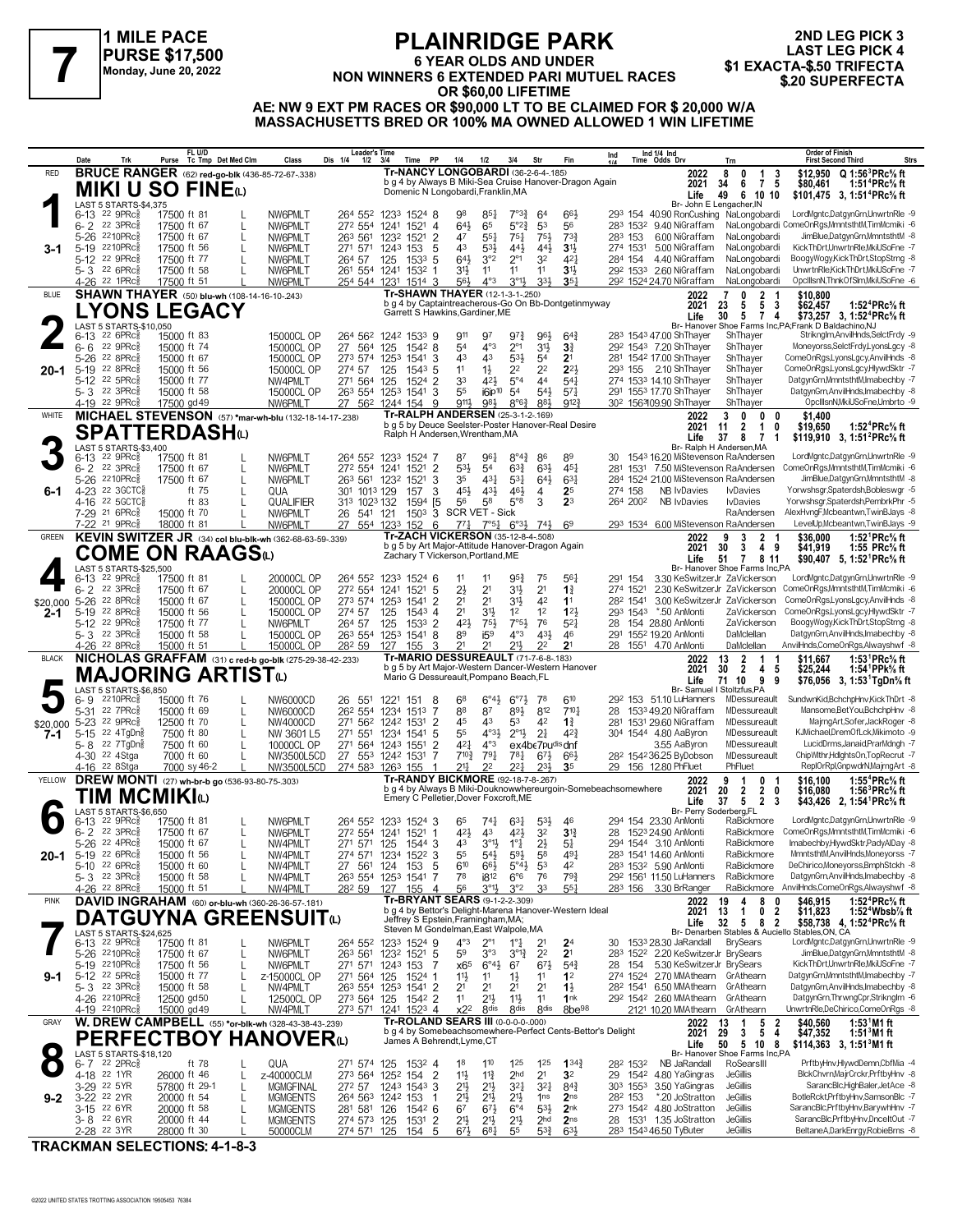

#### **PLAINRIDGE PARK NON WINNERS \$2,000LAST 5 STARTS (100% MA OWNED \$2,400) AE: TMR OF 74 OR LESS THAT ARE NW \$10,000 IN 2022 AE: CLAIMING PRICE \$7,500 1 EXACTA-\$.50 TRIFFECTA**<br> **81 EXACTA-\$.50 TRIFECTA**<br>
Monday, June 20, 2022<br> **820 SUPERFECTA**<br>
Monday, June 20, 2022<br> **821 CONTAINS AND AGE TO BE ANNELLY ARE NW \$10,000 IN 2022**<br> **820 SUPERFECTA**



| Tr-RALPH ANDERSEN (25-3-1-2-169)<br>KEVIN SWITZER JR (34) col blu-blk-wh (362-68-63-59-.339)<br>RED<br>9<br>2022<br>0<br>0<br>\$3.875<br>-1<br>b g 4 by Stonebridge Terror-Hot Fusion-Art's Conquest<br>5<br>1:55 <sup>4</sup> PRc% ft<br>2021<br>18<br>3<br>5<br>\$33,800<br>TOBINS EDGEധ<br>Donald R Gauthier, Worcester, MA; Ralph H Andersen, Wrentham, MA<br>27<br>Life<br>3<br>5<br>6<br>\$37,675 3, 1:55 <sup>4</sup> PRc <sup>5</sup> / <sub>8</sub> ft<br>Br- Wendell Williams, PE, CA<br>LAST 5 STARTS-\$625<br>TM Rating: 70.09<br>HlywdSktr,BmphStckh,MrDejaVu -8<br>6-13 22 3PRc <sup>5</sup><br>274 57<br>$6^{\circ 5\frac{1}{2}}$<br>$6^{\circ}4\frac{1}{2}$<br>12500 ft 83<br>12500CL OP<br>1244 153<br>65<br>65<br>$65\frac{1}{4}$<br>28 <sup>2</sup> 154 7.90 KeSwitzerJr RaAndersen<br>4<br>22 3PRc<br>65}<br>7°5 <sub>1</sub><br>55<br>$7^7$<br>BeachWtch,Rocknwtr,UncleJoeT -7<br>6-6<br>7500 ft 79<br>NW2000CD<br>272 581<br>127<br>155<br>$\overline{4}$<br>65<br>28 <sup>2</sup> 156 <sup>2</sup> 25.90 MiStevenson RaAndersen<br>L<br>$\overline{2}$<br>64<br>573<br>$5 - 26$<br>22 3PRc3<br>12500 ft 67<br>27<br>44<br>$53\frac{1}{2}$<br>66<br>293 1554 59.60 MiStevenson RaAndersen<br>JosShootr,ColbyJack,ThrwngCpr -8<br>$\mathsf{L}$<br>12500CL OP<br>572<br>1252<br>1542<br>5-19 22 4PRc<br>612<br>303 1564 62.40 MiStevenson RaAndersen<br>CodysKnps, JosShootr, Rocknwtr -8<br>12500 ft 56<br>274 574 1251<br>66}<br>$65\frac{1}{2}$<br>$6^{\circ 5}$<br>610<br>12500CL OP<br>1542<br>-7<br>3-1<br>L<br>$8^{10}$<br>LordMgntc,PadyAlDay,JosShootr -8<br>5-12 22 7PRcs<br>12500 ft 77<br>12500CL OP<br>1541<br>$\overline{2}$<br>56<br>76<br>89<br>291 1561 34.30 MiStevenson RaAndersen<br>264 573<br>1254<br>643<br>5-5 22 8PRc<br>$6^{\circ}5\frac{1}{2}$<br>Striknglm, JosShootr, PadyAlDay -7<br>12500 ft 68<br>1522 4<br>6 <sup>7</sup><br>66<br>76<br>$68\frac{3}{4}$<br>301 1541 9.00 MiStevenson RaAndersen<br>12500CL OP<br>263 544 123<br>561<br>4-26 <sup>22</sup> 6PRc<br>12500 ft 51<br>12500CL OP<br>28 <sup>2</sup> 58 <sup>1</sup> 125 <sup>4</sup> 154 <sup>3</sup> 6<br>441<br>Moneyorss,JosShootr,LordMgntc -8<br>54<br>761,<br>$7^7$<br>281 1552 15.90 MiStevenson RaAndersen<br>Tr-PAUL MC HUGH (40-2-4-9-.181)<br>DREW MONTI (27) wh-br-b go (536-93-80-75-.303)<br><b>BLUE</b><br>$\overline{\mathbf{2}}$<br>1:56 $4$ Haw1 ft<br>2022<br>17<br>3<br>\$18,910<br>4<br>b g 9 by Duneside Perch-Cyberspur-Kentucky Spur<br>2021<br>16<br>5<br>\$10,356<br>0<br>4<br>MCKEE CREEKധ<br>George P Dremonas, Oak Lawn, IL; David A Del Pozzo, Methuen, MA<br>Life<br>111<br>19 13 24<br>\$72,531 5, 1:53 <sup>2</sup> Haw1 ft<br>LAST 5 STARTS-\$2.050<br>Br- Ed Teefey, IL<br>TM Rating: 71.57<br>PpsPolRom,RespctblD,WinngDsgn -8<br>$6-13$ 22 4PRc $\frac{5}{8}$<br>27 572<br>7500CL OP<br>1252 1543 1<br>55<br>65<br>$74\frac{3}{4}$<br>$63\frac{1}{4}$<br>284 1551 34.80 JaRandall<br>PaMcHugh<br>7500 ft 83<br>75<br>55<br>$6 - 2$<br>22 6MR<br>273 582<br>33<br>43 <sup>1</sup><br>5 <sup>31</sup><br>$6^{13}$<br>ChPetrelli<br>CruseCptn.ImidelHnv.AIAbtRstv -7<br>5700 ft 74<br>8000CL OP<br>1274<br>$1581$ 6<br>301 1583 3.50 BrParker<br>L<br>8111<br>$64\frac{3}{4}$<br>741<br>$5 - 18$<br>22 4MR<br>58<br>$7^7$<br>65<br>DryRidgAc,Admiral,LoneRaidr -8<br>6500 ft 62<br>$\mathsf{L}$<br>10000CL OP<br>281<br>1263<br>1563<br>8<br>294 1572 29.00 BrParker<br>ChPetrelli<br>22 4MR<br>1 <sup>2</sup><br>291 1571 2.00 JiDevaux<br>ChPetrelli<br>SbdCorazn,MckeeCrek,SharpRazr -6<br>5700 ft 68<br>284 59<br>$\overline{2}$<br>$11\frac{1}{2}$<br>$11\frac{3}{4}$<br>$2^{11}$<br>$5 - 11$<br>NW500PSL5<br>128<br>$11\frac{3}{4}$<br>10-1<br>157<br>ChPetrelli<br>Taktthfce, Watchmngh, Causway-10<br>4-29 22 1M1<br>12500 ft 54<br>27 544 1233<br>$1543$ 8<br>3 <sup>3</sup><br>$34\frac{3}{4}$<br>3 <sup>3</sup><br>32<br>$5^{11}$<br>303 1544 17.80 ChPetrelli<br>GSY <sub>1</sub><br>Haymitch,BrucsMagc,Taktthfce-10<br>4-22 22 5M1<br>GSY <sub>1</sub><br>274 563 1254 1543<br>11<br>$11\frac{1}{4}$<br>1hd<br>1ns<br>$5^{4}$<br>293 1552 17.30 ChPetrelli<br>ChPetrelli<br>12500 ft 58<br>3<br>RocknThBI,KJMichael,AGmeChngr -7<br>4-5 22 6MR<br>12500CL OP<br>284 581 1263 1552 7 SCR VET - Sick<br>ChPetrelli<br>6900 ft 52<br>Tr-RANDY BICKMORE (92-18-7-8-267)<br>NICHOLAS GRAFFAM (31) c red-b go-blk (275-29-38-42-.233)<br>WHITE<br>$\mathbf{0}$<br>0<br>0<br>2022<br>7<br>\$2,480<br>br g 5 by Bettor's Delight-Machnbyrd Princess-Mach Three<br>3<br>2021<br>29<br>3<br>\$54,575<br>1:52 PRc% ft<br>5<br><b>SIXFINGERFREDDIE(L)</b><br>Randy L Bickmore, Scarborough, ME;<br>62<br>Life<br>$\overline{7}$<br>8<br>7<br>\$92,747 4, 1:52 PRc <sup>5</sup> / <sub>8</sub> ft<br>Theresa L Coulston, Scarborough, ME<br>Br- Garth S Bechtel, ON, CA<br>LAST 5 STARTS-\$1.680<br>TM Rating: 73.86<br>CalvinB,ImAClown,CashVaghn -8<br>$22$ 5PR $c_{8}$<br>55<br>$5^{\circ}5$<br>59<br>10000 ft 83<br>NW3000CD<br>274 561<br>152 5<br>5 <sup>4</sup><br>55<br>284 1534 3.00 NiGraffam<br>RaBickmore<br>6-13<br>124<br>$4^{\circ}2$<br>54}<br>5-23 <sup>22</sup> 3PRc<br>$7^7$<br>$4^{2}$<br>RolnWthBk.Sportsnst.ImAClown -7<br>8500 ft 74<br><b>TRK&lt;76</b><br>27 572 1254<br>1541<br>-7<br>$7^{\circ}4\frac{1}{2}$<br>28 <sup>2</sup> 154 <sup>3</sup> 11.70 NiGraffam<br>RaBickmore<br>33<br>32<br>72 <sub>3</sub><br>5-16 22 4PRc<br>271 562<br>53<br>53<br>292 1544 2.90 MMAthearn<br>RaBickmore<br>MicWoodrw,Loknfrdvn,MajorCrss -8<br>8500 ft 78<br><b>TRK&lt;76</b><br>1244<br>1542 5<br>22 3PRc<br>56<br>3°2<br>$2^{\circ}1$<br>32<br>RaBickmore<br>GenrlWard, MicWoodrw, ImAClown -8<br>$5 - 9$<br>10000 ft 54<br>271 572 1264<br>$5^{13}$<br>29 156<br>3.80 MMAthearn<br><b>TRK&lt;80</b><br>$155^3$ 5<br>2-1<br>22 5PRc3<br>810<br>$77\frac{3}{4}$<br>PartyWhip.GenrlWard.WalkItTlk -8<br>$5 - 2$<br>10000 ft 55<br>272 564 1244 154<br>11<br>31<br>66<br>293 1553 6.00 MMAthearn<br>RaBickmore<br><b>TRK&lt;80</b><br>4<br>761<br>$8^{\circ 5\frac{1}{4}}$<br>KingRylty,RolnWthBk,SomeAttde -8<br>4-25 22 2PRcs<br><b>TRK&lt;80</b><br>76}<br>$74\frac{1}{2}$<br>41<br>29 <sup>2</sup> 1544 24.40 LuHanners<br>RaBickmore<br>10000 ft 56<br>264 56<br>1242 1543 6<br>321<br>$6^{13}$<br>5134<br>4-19 22 2PRc<br>34<br>35<br>PasprtArt,Finnbar,SurelSyrh -6<br>ft $54$<br>QUA<br>284 582 1273 1563 3<br>303 1591<br>NB NiGraffam<br>RaBickmore<br>Tr-SCOTT RENZ (46-1-1-3-.056)<br>SCOTT RENZ (45) gra-blk-s red (40-0-1-3-.039)<br>\$225<br><b>GREEN</b><br>0<br>$\mathbf{0}$<br>2022<br>10<br>0<br>b g 5 by Western Terror-Hawaiian Beachlady-Jenna's Beach Boy<br>2021<br>28<br>3<br>6<br>\$42,595<br>1:55 <sup>1</sup> PRc% ft<br>6<br><b>GREAT POP UP</b><br>Scott J Renz, Bloomsburg, PA<br>Life<br>64<br>4<br>8<br>8<br>\$60.200 4. 1:55 <sup>1</sup> PRc <sup>5</sup> / <sub>8</sub> ft<br>LAST 5 STARTS-\$0<br>Br- Vae LLC.PA<br>TM Rating: 72.32<br>PpsPolRom.RespctblD.WinnaDsan -8<br>6-13 22 4PRc <sup>5</sup><br>27<br>$85\frac{3}{4}$<br>86<br>7500 ft 83<br>NW2000CD<br>572<br>1252 1543 7<br>88<br>87<br>$84\frac{3}{4}$<br>29 1553 36.70 KeSwitzerJr ScRenz<br>22 9PRc<br>27 564<br>43<br>75<br>75<br>$84\frac{3}{4}$<br>Moneyorss, SelctFrdy, LyonsLgcy -8<br>6-6<br>15000 ft 74<br>15000CL OP<br>125<br>$154^2$ 1<br>5 <sup>4</sup><br>292 155406.40 ScRenz<br>ScRenz<br>77<br>75<br>$85\frac{3}{4}$<br>86<br>5-26<br>22 4PRc3<br>271 571<br>125<br>1544 7<br>86<br>ScRenz<br>Imabechby,HlywdSktr,PadyAlDay -8<br>15000 ft 67<br>15000CL OP<br>294 156 40.20 ScRenz<br>5-19 2210PRcs<br>76<br>67 <sup>1</sup><br>ScRenz<br>KickThDrt,UnwrtnRle,MkiUSoFne -7<br>17500 ft 56<br>271 571<br>124 <sup>3</sup><br>751<br>783<br>781<br>281 1542 54.50 JaRandall<br>NW6PMLT<br>153 x2<br>$12 - 1$<br>5-12 22 9PRcs<br>ScRenz<br>BoogyWogy,KickThDrt,StopStrng -8<br>17500 ft 77<br>264 57<br>125<br>1533<br>86}<br>86}<br>$86\frac{1}{2}$<br>88<br>$8^{7}\frac{3}{4}$<br>155118.60 JaRandall<br>NW6PMLT<br>8<br>29<br>$8^{73}$<br>DocdrMcky,OdeToGray,Buerger -8<br>4-3 22 2RcR<br>8500 ft 49<br>811<br>$86\frac{1}{2}$<br>$8^{71}$<br>$86\frac{3}{4}$<br>291 1543 77.80 ScRenz<br>ScRenz<br>MPWO4-6PM<br>264 562 124<br>1531<br>7<br>3-20 <sup>22</sup> 5RcR <sup>§</sup><br>66}<br>68<br>6 <sup>7</sup><br>67<br>ScRenz<br>TryLine,SthAdrndk,ZsDream -7<br>8500 ft 51<br>MPWO4-6PM<br>264 571 1251<br>154<br>3<br>67<br>284 1552 50.70 ScRenz<br>Tr-JOHN DI STEFANO (27-0-2-5-.103)<br>JOSEPH DI STEFANO (33) s red-blk-wh (15-0-1-4-126)<br><b>BLACK</b><br>0<br>0<br>3<br>\$5.710<br>2022<br>15<br>b g 8 by Somebeachsomewhere-Strike An Attitude-Western Hanover<br>38<br>8<br>2021<br>5<br>\$45,200<br>1:52 $PRc\%$ ft<br>4<br><b>SOME ATTITUDE</b><br>Di Stefano&Son Stable, Greenfield, MA<br>\$321,857 3, 1:50 M1 ft<br>Life<br>181 31 28 23<br>Br- Robert Mctsh Stbs,ON;C S<br>LAST 5 STARTS-\$975<br>X Stbs, OH; etc.<br>TM Rating: 75.97<br>6-13 22 4PRc <sup>5</sup><br>27 572<br>4 <sup>3</sup><br>PpsPolRom,RespctblD,WinngDsgn -8<br>7500 ft 83<br>NW2000CD<br>1252 1543 2<br>32<br>43<br>43<br>731,<br>291 1551 31.30 JDiStefano<br>JoDiStefano<br>421<br>$5^{21}$<br>$5^{2}$<br>Duplicatd, PpsPolRom, TochOfChr -8<br>22 8PRc<br>$\overline{2}$<br>3 <sup>1</sup><br>$5^{3}{}_{2}^{3}$<br>6-6<br>7500 ft 74<br>NW2000CD<br>264 56<br>1234<br>153<br>293 1534 95.90 JDiStefano<br>JoDiStefano<br>32 <sub>3</sub><br>5-30 22 8PRc<br>7500 ft 85<br>27<br>554<br>2<br>32<br>5 <sup>4</sup><br>44<br>JoDiStefano<br>Mateo,Loknfrdvn,RespctblD -8<br>1243<br>1534<br>44<br>291 1543 17.30 JDiStefano<br>NW2000CD<br>22 3PRc<br>55<br>$5^{\circ}4$<br>3°2<br>33<br>$8^{7}$<br>5.00 WDCampbell JoDiStefano<br>BnyIsAJet,Mtmthdnce,TochOfChr -8<br>7500 ft 78<br>27<br>561<br>3<br>304 156<br>$5 - 16$<br>NW2000CD<br>1244 1542<br>3-1<br>2210PRc3<br>53}<br>5°3<br>$5^{\circ\circ}4$<br>ElJackoN, NExpense, KiwiTintn -8<br>10000 ft 54<br>NW3000CD<br>26 <sup>2</sup> 544 1234 1534 5<br>87<br>811<br>312 156 20.60 BrRanger<br>JoDiStefano<br>$5 - 9$<br>$65\frac{1}{2}$<br>CalvinB.BchchpHnv.Finnbar -7<br>2210PRc<br>11<br>11<br>5.80 BrRanger<br>JoDiStefano<br>$5 - 2$<br>10000 ft 55<br><b>TRK&lt;80</b><br>263 552 1232 153<br>11<br>11<br>303 154<br>-1<br>4-25 <sup>22</sup> 2PRc3<br>$1\frac{1}{2}$<br>2 <sup>1</sup><br>21<br>2 <sup>1</sup><br>JoDiStefano<br>KingRylty,RolnWthBk,SomeAttde -8<br>10000 ft 56<br><b>TRK&lt;80</b><br>264 56<br>1242 1543 5<br>3ł<br>301 1544 2.20 BrRanger<br>Tr-DONALD BILLINGSLEY JR (18-0-1-1-049)<br>W. DREW CAMPBELL (55) *or-blk-wh (328-43-38-43-239)<br>YELLOW<br>8<br>0<br>0<br>2022<br>0<br>\$2,855<br>b g 10 by Art Major-Wenditions-Rocknroll Hanover<br>2021<br>31<br>$\overline{1}$<br>5<br>\$29,250<br>1:53 $PRc$ % sy<br>4<br><b>ONE SURVIVOR</b><br>Katherine E & James Carl Smith, Haverhill, MA<br>199 22 16 26<br>Life<br>\$364,032 4, 1:51 <sup>4</sup> YR ft<br>LAST 5 STARTS-\$2.175<br>Br- Perretti Racing Stb LLC,NJ<br>TM Rating: 73.87<br>PpsPolRom,RespctblD,WinngDsgn -8<br>$6-13$ 22 4PRc $\frac{5}{8}$<br>7500 ft 83<br>NW2000CD<br>27 572 1252 1543 6<br>$7^7$<br>$7^\circ$ 6<br>$6^\circ 41^\circ$<br>64}<br>4 <sup>2</sup><br>284 155 45.80 WDCampbell DBngslyJr<br>22 3PRc3<br>43}<br>43<br>28 156 5.40 WDCampbell DBngslyJr<br>BeachWtch,Rocknwtr,UncleJoeT -7<br>7500 ft 79<br>NW2000CD<br>272 581 127<br>155<br>$64\frac{3}{4}$<br>66<br>45<br>հ- հ<br>$\mathbf{I}$<br>- 1<br>22 2PRc<br>27 56<br>1241 1533 2<br>$76\frac{1}{2}$<br>284 1541 18.10 RonCushing DBngslyJr<br>MrWiglPnt,CanbcKngk,LatinKing -7<br>5-30<br>7500 ft 87<br><b>NW2000CD</b><br>64<br>$64\frac{1}{2}$<br>74<br>$4^{24}$<br>MyBtrsDel,ClrflSpch,Mtmthdnce -8<br>5-23 2210PRcs<br>79<br>292 1541 26.40 WDCampbell DBngslyJr<br>7500 ft 70<br>272 552 1232 1523 6<br>773<br>67<br>68<br>58<br>NW2000CD<br>7-1<br>5-16 22 4PRc <sup>5</sup><br>284 1544 55.90 WDCampbell DBngslyJr<br>MicWoodrw,Loknfrdvn,MajorCrss -8<br>8500 ft 78<br>271 562 1244 1542 8<br>89<br>87<br>86<br>86<br>$6^{2}$<br><b>TRK&lt;76</b><br>$75\frac{1}{2}$<br>294 155 11.10 JaRandall<br>EIJackoN.NExpense.KiwiTintn -8<br>5-9 2210PRc<br>10000 ft 54<br>26 <sup>2</sup> 544 1234 1534 1<br>75<br>$7^7$<br>65<br>$75\frac{3}{4}$<br>DBngslyJr<br>NW3000CD<br>43<br>44<br>53}<br>45<br>461<br>292 1543 30.10 WDCampbell DBngslyJr<br>ImAClown,JJsDelvry,TochOfDgn -7<br>5-2 22 7PRc<br>8500 ft 55<br><b>TRK&lt;76</b><br>273 564 1243 1532 3<br>Tr-DANIEL TUCCILLO JR (22-0-1-3-.071)<br>MICHAEL STEVENSON (57) *mar-wh-blu (132-18-14-17-238)<br><b>PINK</b><br>0<br>0<br>2022<br>5<br>\$1,875 Q 1:56 PRc% ft<br>-1<br>b g 11 by Rocknroll Hanover-Artistic Vision-Artsplace<br>2021<br>-29<br>3<br>\$30,795<br>1:53 $^{2}$ PRc $\%$ ft<br>5.<br>-1<br><b>WINNING DESIGN</b> t<br>Daniel R Tuccillo Jr, Prospect, CT<br>198 21 20 29<br>\$152,315 10, 1:53 <sup>2</sup> PRc <sup>5</sup> / <sub>8</sub> ft<br>Life<br><b>LAST 5 STARTS-\$1,875</b><br>Br- S H Stewart & C Nash & J R Nash & F Nash KY<br>TM Rating: 74.25<br>6-13 22 4PRc <sup>5</sup><br>27 572 1252 1543 5<br>$5^{\circ}3\frac{1}{4}$<br>PpsPolRom,RespctblD,WinngDsgn -8<br>7500 ft 83<br>NW2000CD<br>66<br>$5^{\circ}4$<br>$5^{3}\frac{1}{2}$<br>$3^{13}$<br>29 155 10.30 MiStevenson DaTuccilloJr<br>$6 - 6$ 22 3PRc<br>$3^{2}\frac{1}{2}$<br>42}<br>BeachWtch,Rocknwtr,UncleJoeT -7<br>7500 ft 79<br>NW2000CD<br>272 581<br>127<br>155<br>$\overline{2}$<br>32<br>44<br>56<br>283 1561 17.00 AnMonti<br>DaTuccilloJr<br>L<br>$4^{21}$<br>42<br>5-23 <sup>22</sup> 2PRc<br>43<br>293 1551 *.20 BrRanger<br>StbrdGrnd,BurksBndt,DenvrDoly -7<br>7500 ft 74<br>27 561<br>1251<br>1542<br>44<br>$44\frac{1}{4}$<br>DaTuccilloJr<br>L<br>NW2000CD<br>-1<br>781<br>293 1542 18.70 KeSwitzerJr DaTuccilloJr<br>JJsDelvry,Mateo,CashVaghn -8<br>$5 - 9$ 22 1PRcs<br>261 55<br>$5°3\frac{1}{2}$<br>76<br>731<br>8500 ft 54<br>1241<br>1534 6<br>$6^{\circ}4\frac{1}{2}$<br>12-1<br>L<br><b>TRK&lt;76</b><br>CalvinB.BchchpHnv.Finnbar -7<br>5-2 2210PRc<br>10000 ft 55<br>$5^{7}$<br>$66\frac{1}{2}$<br>$7^{113}$<br>$77\frac{1}{2}$<br>$77\frac{1}{4}$<br>283 1542 29.10 DaTuccilloJr DaTuccilloJr<br><b>TRK&lt;80</b><br>263 552 1232<br>153<br>3<br>L<br>WinngDsgn,GingrTrWl,CaptanHil -5<br>4-26 <sup>22</sup> 4PRc <sup>5</sup><br>28 581 1271 1561<br>5<br>11<br>29 1561 NB AnMonti<br>DaTuccilloJr<br>ft 54<br>QUA<br>11<br>11<br>11<br>1 <sup>2</sup><br>UncleJoeT,SunshnsFn,RolnWthBk -6<br>7500CL OP<br>$4^{3}\frac{1}{2}$<br>$5^{8}1$<br>301 1574 15.90 DaTuccilloJr DaTuccilloJr<br>11-26 <sup>21</sup> 1PRc<br>8500 gd 43<br>283 58<br>1264 1561<br>44<br>64<br>64<br>Tr-GRETCHEN ATHEARN (154-16-20-22-.224)<br><b>WALLACE WATSON</b> (51) br-red (127-19-11-12-229)<br>GRAY<br>5<br>2022<br>0<br>0<br>0<br>\$1,200<br>b g 13 by Western Cyclone-Skinnylegsandall-Dexter Nukes<br>$\mathbf{0}$<br>2021<br>13<br>3<br>\$7,220<br>1:53 PPk% ft<br>3<br><b>FUZZYLEGSANDALL@</b><br>Gretchen R Athearn, Cumberland, ME<br>Life 263 42 35 36<br>$$311,939$ 6, 1:51 PRc <sup>5</sup> / <sub>8</sub> ft<br>LAST 5 STARTS-\$1,200<br>Br- Linwood M Higgins, ME<br><b>TM Rating: 71.71</b><br>BrirsDsre, Waves, Burks Bndt -7<br>6-13 2210PRcs<br>7000 ft 81<br><b>TRK&lt;72</b><br>271 544 1233 1533 6<br>65<br>$66\frac{1}{4}$<br>$6^{o_{31}}$<br>5 <sup>4</sup><br>65<br>30 <sup>2</sup> 154 <sup>3</sup> 5.90 MMAthearn GrAthearn<br>$5^{\circ}3_{4}^{1}$<br>6-6 22 3PRc<br>76}<br>$7^7$<br>BeachWtch,Rocknwtr,UncleJoeT -7<br>7500 ft 79<br>7500CL OP<br>272 581 127<br>155<br>-7<br>$7^{\circ}6$<br>$66\frac{1}{4}$<br>283 1561 62.10 MMAthearn GrAthearn<br>L<br>830<br>MyBtrsDel,ClrflSpch,Mtmthdnce -8<br>5-23 2210PRc<br>67<br>x8 <sup>16</sup><br>8441<br>344 2012 12.40 MMAthearn<br>GrAthearn<br>7500 ft 70<br>7500CL OP<br>272 552 1232 1523 7<br>$6x^{6}\frac{1}{2}$<br>L<br>291 155 7.80 MMAthearn GrAthearn<br>BnyIsAJet,Mtmthdnce,TochOfChr -8<br>5-16 22 3PRcs<br>781<br>7500 ft 78<br>27 561 1244 1542 6<br>$7^7$<br>65<br>$7^7$<br>43<br>20-1<br>L<br>NW2000CD<br>22 3PRc <sup>3</sup><br>28 <sup>2</sup> 155 <sup>2</sup> 13.80 MMAthearn GrAthearn<br>ShnghiBby,Duplicatd,HoosrShrk -8<br>$5 - 2$<br>7500 ft 55<br>$75\frac{1}{2}$<br>$7^7$<br>$78\frac{1}{2}$<br>$7^{10}$<br>NW2000CD<br>283 572 1252 1542 5<br>$45\frac{1}{4}$<br>L<br>Waves, MajorCrss, Fzylgsnal -6<br>4-19 22 4PRc <sup>5</sup><br>ft 54<br>22<br>2 <sup>1</sup><br>$2^{\circ}$ hd<br>2 <sup>1</sup><br>3 <sup>1</sup><br>NB MMAthearn GrAthearn<br>QUA<br>284 100 1283 158<br>-3<br>293 1581<br>781<br>GingrTrWl,PoPoDee,Cartoonst -7<br>$9 - 5$ 21 5 PR $c_{8}$<br>$6^{\circ}4^{\frac{3}{4}}$<br>$7°5\frac{1}{2}$<br>321 1591 6.10 FMacEachrn FMacEachrn<br>7000 ft 70<br><b>TRK&lt;73</b><br>282 58<br>126<br>1561 7<br>7x <sup>41</sup> / <sub>2</sub> 7 <sup>15</sup> | Trk<br>Date | FL U/D<br>Purse Tc Tmp Det Med Clm | Dis 1/4<br>Class | <b>Leader's Time</b><br>$1/2$ $3/4$<br>Time PP | 1/4<br>1/2 | 3/4<br>Str | Fin | Ind 1/4 Ind<br>Time Odds Drv<br>Ind | Trn | <b>Order of Finish</b><br><b>First Second Third</b><br>Strs |
|---------------------------------------------------------------------------------------------------------------------------------------------------------------------------------------------------------------------------------------------------------------------------------------------------------------------------------------------------------------------------------------------------------------------------------------------------------------------------------------------------------------------------------------------------------------------------------------------------------------------------------------------------------------------------------------------------------------------------------------------------------------------------------------------------------------------------------------------------------------------------------------------------------------------------------------------------------------------------------------------------------------------------------------------------------------------------------------------------------------------------------------------------------------------------------------------------------------------------------------------------------------------------------------------------------------------------------------------------------------------------------------------------------------------------------------------------------------------------------------------------------------------------------------------------------------------------------------------------------------------------------------------------------------------------------------------------------------------------------------------------------------------------------------------------------------------------------------------------------------------------------------------------------------------------------------------------------------------------------------------------------------------------------------------------------------------------------------------------------------------------------------------------------------------------------------------------------------------------------------------------------------------------------------------------------------------------------------------------------------------------------------------------------------------------------------------------------------------------------------------------------------------------------------------------------------------------------------------------------------------------------------------------------------------------------------------------------------------------------------------------------------------------------------------------------------------------------------------------------------------------------------------------------------------------------------------------------------------------------------------------------------------------------------------------------------------------------------------------------------------------------------------------------------------------------------------------------------------------------------------------------------------------------------------------------------------------------------------------------------------------------------------------------------------------------------------------------------------------------------------------------------------------------------------------------------------------------------------------------------------------------------------------------------------------------------------------------------------------------------------------------------------------------------------------------------------------------------------------------------------------------------------------------------------------------------------------------------------------------------------------------------------------------------------------------------------------------------------------------------------------------------------------------------------------------------------------------------------------------------------------------------------------------------------------------------------------------------------------------------------------------------------------------------------------------------------------------------------------------------------------------------------------------------------------------------------------------------------------------------------------------------------------------------------------------------------------------------------------------------------------------------------------------------------------------------------------------------------------------------------------------------------------------------------------------------------------------------------------------------------------------------------------------------------------------------------------------------------------------------------------------------------------------------------------------------------------------------------------------------------------------------------------------------------------------------------------------------------------------------------------------------------------------------------------------------------------------------------------------------------------------------------------------------------------------------------------------------------------------------------------------------------------------------------------------------------------------------------------------------------------------------------------------------------------------------------------------------------------------------------------------------------------------------------------------------------------------------------------------------------------------------------------------------------------------------------------------------------------------------------------------------------------------------------------------------------------------------------------------------------------------------------------------------------------------------------------------------------------------------------------------------------------------------------------------------------------------------------------------------------------------------------------------------------------------------------------------------------------------------------------------------------------------------------------------------------------------------------------------------------------------------------------------------------------------------------------------------------------------------------------------------------------------------------------------------------------------------------------------------------------------------------------------------------------------------------------------------------------------------------------------------------------------------------------------------------------------------------------------------------------------------------------------------------------------------------------------------------------------------------------------------------------------------------------------------------------------------------------------------------------------------------------------------------------------------------------------------------------------------------------------------------------------------------------------------------------------------------------------------------------------------------------------------------------------------------------------------------------------------------------------------------------------------------------------------------------------------------------------------------------------------------------------------------------------------------------------------------------------------------------------------------------------------------------------------------------------------------------------------------------------------------------------------------------------------------------------------------------------------------------------------------------------------------------------------------------------------------------------------------------------------------------------------------------------------------------------------------------------------------------------------------------------------------------------------------------------------------------------------------------------------------------------------------------------------------------------------------------------------------------------------------------------------------------------------------------------------------------------------------------------------------------------------------------------------------------------------------------------------------------------------------------------------------------------------------------------------------------------------------------------------------------------------------------------------------------------------------------------------------------------------------------------------------------------------------------------------------------------------------------------------------------------------------------------------------------------------------------------------------------------------------------------------------------------------------------------------------------------------------------------------------------------------------------------------------------------------------------------------------------------------------------------------------------------------------------------------------------------------------------------------------------------------------------------------------------------------------------------------------------------------------------------------------------------------------------------------------------------------------------------------------------------------------------------------------------------------------------------------------------------------------------------------------------------------------------------------------------------------------------------------------------------------------------------------------------------------------------------------------------------------------------------------------------------------------------------------------------------------------------------------------------------------------------------------------------------------------------------------------------------------------------------------------------------------------------------------------------------------------------------------------------------------------------------------------------------------------------------------------------------------------------------------------------------------------------------------------------------------------------------------------------------------------------------------------------------------------------------------------------------------------------------------------------------------------------------------------------------------------------------------------------------------------------------------------------------------------------------------------------------------------------------------------------------------------------------------------------------------------------------------------------------------------------------------------------------------------------------------------------------------------------------------------------------------------------------------------------------------------------------------------------------------------------------------------------------------------------------------------------------------------------------------------------------------------------------------------------------------------------------------------------------------------------------------------------------------------------------------------------------------------------------------------------------------------------------------------------------------------------------------------------------------------------------------------------------------------------------------------------------------------------------------------------------------------------------------------------------------------------------------------------------------------------------------------------------------------------------------------------------------------------------------------------------------------------------------------------------------------------------------------------------------------------------------------------------------------------------------------------------------------------------------------------------------------------------------------------------------------------------------------------------------------------------------------------------------------------------------------------------------------------------------------------------------------------------------------------------------------------------------------------------------------------------------------------------------------------------------------------------------------------------------------------------------------------------------------------------------------------------------------------------------------------------------------------------------------------------------------------------------------------------------------------------------------------------------------------------------------------------------------------------------------------------------------------------------------------------------------------------------------------------------------------------------------------------------------------------------------------------------------------------------------------------------------------------------------------------------------------------------------------------------------------------------------------------------------------------------------------------------------------------------------------------------------------------------------------------------------------------------------------------------------------------------------------------------------------------------------------------------------------------------------------------------------------------------------------------------------------------------------------------------------------------------------------------------------------------------------------------------------------------------------------------------------------------------------------------------------------------------------------------------------------------------------------------------------------------------------------------------------------------------------------------------------------------------------------------------------------------------------------------------------------------------------------------------------------------------------------------------------------------------------------------------------------------------------------------------------------------------------------------------------------------------------------------------------------------------------------------------------------------------------------------------------------------------------------------------------------------------------------------------------------------------------------------------------------------------------------------------------------------------------------------------------------------------------------------------------------------------------------------------------------------------------------------------------------------------------------------------------------------------------------------------------------------------------------------------------------------------------------------------------------------------------------------------------------------------------------------------------------------------------------------------------------------------------------------------------------------------------------------------------------------------------------------------------------------------------------------------------------------------------------------------------------------------------------------------------------------------|-------------|------------------------------------|------------------|------------------------------------------------|------------|------------|-----|-------------------------------------|-----|-------------------------------------------------------------|
|                                                                                                                                                                                                                                                                                                                                                                                                                                                                                                                                                                                                                                                                                                                                                                                                                                                                                                                                                                                                                                                                                                                                                                                                                                                                                                                                                                                                                                                                                                                                                                                                                                                                                                                                                                                                                                                                                                                                                                                                                                                                                                                                                                                                                                                                                                                                                                                                                                                                                                                                                                                                                                                                                                                                                                                                                                                                                                                                                                                                                                                                                                                                                                                                                                                                                                                                                                                                                                                                                                                                                                                                                                                                                                                                                                                                                                                                                                                                                                                                                                                                                                                                                                                                                                                                                                                                                                                                                                                                                                                                                                                                                                                                                                                                                                                                                                                                                                                                                                                                                                                                                                                                                                                                                                                                                                                                                                                                                                                                                                                                                                                                                                                                                                                                                                                                                                                                                                                                                                                                                                                                                                                                                                                                                                                                                                                                                                                                                                                                                                                                                                                                                                                                                                                                                                                                                                                                                                                                                                                                                                                                                                                                                                                                                                                                                                                                                                                                                                                                                                                                                                                                                                                                                                                                                                                                                                                                                                                                                                                                                                                                                                                                                                                                                                                                                                                                                                                                                                                                                                                                                                                                                                                                                                                                                                                                                                                                                                                                                                                                                                                                                                                                                                                                                                                                                                                                                                                                                                                                                                                                                                                                                                                                                                                                                                                                                                                                                                                                                                                                                                                                                                                                                                                                                                                                                                                                                                                                                                                                                                                                                                                                                                                                                                                                                                                                                                                                                                                                                                                                                                                                                                                                                                                                                                                                                                                                                                                                                                                                                                                                                                                                                                                                                                                                                                                                                                                                                                                                                                                                                                                                                                                                                                                                                                                                                                                                                                                                                                                                                                                                                                                                                                                                                                                                                                                                                                                                                                                                                                                                                                                                                                                                                                                                                                                                                                                                                                                                                                                                                                                                                                                                                                                                                                                                                                                                                                                                                                                                                                                                                                                                                                                                                                                                                                                                                                                                                                                                                                                                                                                                                                                                                                                                                                                                                                                                                                                                                                                                                                                                                                                                                                                                                                                                                                                                                                                                                                                                                                                                                                                                                                                                                                                                                                                                                                                                                                                                                                                                                                                                                                                                                                                                                                                                                                                                                                                                                                                                                                                                                                                                                                                                                                                                                                                                                                                                                                                                                       |             |                                    |                  |                                                |            |            |     |                                     |     |                                                             |
|                                                                                                                                                                                                                                                                                                                                                                                                                                                                                                                                                                                                                                                                                                                                                                                                                                                                                                                                                                                                                                                                                                                                                                                                                                                                                                                                                                                                                                                                                                                                                                                                                                                                                                                                                                                                                                                                                                                                                                                                                                                                                                                                                                                                                                                                                                                                                                                                                                                                                                                                                                                                                                                                                                                                                                                                                                                                                                                                                                                                                                                                                                                                                                                                                                                                                                                                                                                                                                                                                                                                                                                                                                                                                                                                                                                                                                                                                                                                                                                                                                                                                                                                                                                                                                                                                                                                                                                                                                                                                                                                                                                                                                                                                                                                                                                                                                                                                                                                                                                                                                                                                                                                                                                                                                                                                                                                                                                                                                                                                                                                                                                                                                                                                                                                                                                                                                                                                                                                                                                                                                                                                                                                                                                                                                                                                                                                                                                                                                                                                                                                                                                                                                                                                                                                                                                                                                                                                                                                                                                                                                                                                                                                                                                                                                                                                                                                                                                                                                                                                                                                                                                                                                                                                                                                                                                                                                                                                                                                                                                                                                                                                                                                                                                                                                                                                                                                                                                                                                                                                                                                                                                                                                                                                                                                                                                                                                                                                                                                                                                                                                                                                                                                                                                                                                                                                                                                                                                                                                                                                                                                                                                                                                                                                                                                                                                                                                                                                                                                                                                                                                                                                                                                                                                                                                                                                                                                                                                                                                                                                                                                                                                                                                                                                                                                                                                                                                                                                                                                                                                                                                                                                                                                                                                                                                                                                                                                                                                                                                                                                                                                                                                                                                                                                                                                                                                                                                                                                                                                                                                                                                                                                                                                                                                                                                                                                                                                                                                                                                                                                                                                                                                                                                                                                                                                                                                                                                                                                                                                                                                                                                                                                                                                                                                                                                                                                                                                                                                                                                                                                                                                                                                                                                                                                                                                                                                                                                                                                                                                                                                                                                                                                                                                                                                                                                                                                                                                                                                                                                                                                                                                                                                                                                                                                                                                                                                                                                                                                                                                                                                                                                                                                                                                                                                                                                                                                                                                                                                                                                                                                                                                                                                                                                                                                                                                                                                                                                                                                                                                                                                                                                                                                                                                                                                                                                                                                                                                                                                                                                                                                                                                                                                                                                                                                                                                                                                                                                                                                       |             |                                    |                  |                                                |            |            |     |                                     |     |                                                             |
|                                                                                                                                                                                                                                                                                                                                                                                                                                                                                                                                                                                                                                                                                                                                                                                                                                                                                                                                                                                                                                                                                                                                                                                                                                                                                                                                                                                                                                                                                                                                                                                                                                                                                                                                                                                                                                                                                                                                                                                                                                                                                                                                                                                                                                                                                                                                                                                                                                                                                                                                                                                                                                                                                                                                                                                                                                                                                                                                                                                                                                                                                                                                                                                                                                                                                                                                                                                                                                                                                                                                                                                                                                                                                                                                                                                                                                                                                                                                                                                                                                                                                                                                                                                                                                                                                                                                                                                                                                                                                                                                                                                                                                                                                                                                                                                                                                                                                                                                                                                                                                                                                                                                                                                                                                                                                                                                                                                                                                                                                                                                                                                                                                                                                                                                                                                                                                                                                                                                                                                                                                                                                                                                                                                                                                                                                                                                                                                                                                                                                                                                                                                                                                                                                                                                                                                                                                                                                                                                                                                                                                                                                                                                                                                                                                                                                                                                                                                                                                                                                                                                                                                                                                                                                                                                                                                                                                                                                                                                                                                                                                                                                                                                                                                                                                                                                                                                                                                                                                                                                                                                                                                                                                                                                                                                                                                                                                                                                                                                                                                                                                                                                                                                                                                                                                                                                                                                                                                                                                                                                                                                                                                                                                                                                                                                                                                                                                                                                                                                                                                                                                                                                                                                                                                                                                                                                                                                                                                                                                                                                                                                                                                                                                                                                                                                                                                                                                                                                                                                                                                                                                                                                                                                                                                                                                                                                                                                                                                                                                                                                                                                                                                                                                                                                                                                                                                                                                                                                                                                                                                                                                                                                                                                                                                                                                                                                                                                                                                                                                                                                                                                                                                                                                                                                                                                                                                                                                                                                                                                                                                                                                                                                                                                                                                                                                                                                                                                                                                                                                                                                                                                                                                                                                                                                                                                                                                                                                                                                                                                                                                                                                                                                                                                                                                                                                                                                                                                                                                                                                                                                                                                                                                                                                                                                                                                                                                                                                                                                                                                                                                                                                                                                                                                                                                                                                                                                                                                                                                                                                                                                                                                                                                                                                                                                                                                                                                                                                                                                                                                                                                                                                                                                                                                                                                                                                                                                                                                                                                                                                                                                                                                                                                                                                                                                                                                                                                                                                                                                       |             |                                    |                  |                                                |            |            |     |                                     |     |                                                             |
|                                                                                                                                                                                                                                                                                                                                                                                                                                                                                                                                                                                                                                                                                                                                                                                                                                                                                                                                                                                                                                                                                                                                                                                                                                                                                                                                                                                                                                                                                                                                                                                                                                                                                                                                                                                                                                                                                                                                                                                                                                                                                                                                                                                                                                                                                                                                                                                                                                                                                                                                                                                                                                                                                                                                                                                                                                                                                                                                                                                                                                                                                                                                                                                                                                                                                                                                                                                                                                                                                                                                                                                                                                                                                                                                                                                                                                                                                                                                                                                                                                                                                                                                                                                                                                                                                                                                                                                                                                                                                                                                                                                                                                                                                                                                                                                                                                                                                                                                                                                                                                                                                                                                                                                                                                                                                                                                                                                                                                                                                                                                                                                                                                                                                                                                                                                                                                                                                                                                                                                                                                                                                                                                                                                                                                                                                                                                                                                                                                                                                                                                                                                                                                                                                                                                                                                                                                                                                                                                                                                                                                                                                                                                                                                                                                                                                                                                                                                                                                                                                                                                                                                                                                                                                                                                                                                                                                                                                                                                                                                                                                                                                                                                                                                                                                                                                                                                                                                                                                                                                                                                                                                                                                                                                                                                                                                                                                                                                                                                                                                                                                                                                                                                                                                                                                                                                                                                                                                                                                                                                                                                                                                                                                                                                                                                                                                                                                                                                                                                                                                                                                                                                                                                                                                                                                                                                                                                                                                                                                                                                                                                                                                                                                                                                                                                                                                                                                                                                                                                                                                                                                                                                                                                                                                                                                                                                                                                                                                                                                                                                                                                                                                                                                                                                                                                                                                                                                                                                                                                                                                                                                                                                                                                                                                                                                                                                                                                                                                                                                                                                                                                                                                                                                                                                                                                                                                                                                                                                                                                                                                                                                                                                                                                                                                                                                                                                                                                                                                                                                                                                                                                                                                                                                                                                                                                                                                                                                                                                                                                                                                                                                                                                                                                                                                                                                                                                                                                                                                                                                                                                                                                                                                                                                                                                                                                                                                                                                                                                                                                                                                                                                                                                                                                                                                                                                                                                                                                                                                                                                                                                                                                                                                                                                                                                                                                                                                                                                                                                                                                                                                                                                                                                                                                                                                                                                                                                                                                                                                                                                                                                                                                                                                                                                                                                                                                                                                                                                                                                       |             |                                    |                  |                                                |            |            |     |                                     |     |                                                             |
|                                                                                                                                                                                                                                                                                                                                                                                                                                                                                                                                                                                                                                                                                                                                                                                                                                                                                                                                                                                                                                                                                                                                                                                                                                                                                                                                                                                                                                                                                                                                                                                                                                                                                                                                                                                                                                                                                                                                                                                                                                                                                                                                                                                                                                                                                                                                                                                                                                                                                                                                                                                                                                                                                                                                                                                                                                                                                                                                                                                                                                                                                                                                                                                                                                                                                                                                                                                                                                                                                                                                                                                                                                                                                                                                                                                                                                                                                                                                                                                                                                                                                                                                                                                                                                                                                                                                                                                                                                                                                                                                                                                                                                                                                                                                                                                                                                                                                                                                                                                                                                                                                                                                                                                                                                                                                                                                                                                                                                                                                                                                                                                                                                                                                                                                                                                                                                                                                                                                                                                                                                                                                                                                                                                                                                                                                                                                                                                                                                                                                                                                                                                                                                                                                                                                                                                                                                                                                                                                                                                                                                                                                                                                                                                                                                                                                                                                                                                                                                                                                                                                                                                                                                                                                                                                                                                                                                                                                                                                                                                                                                                                                                                                                                                                                                                                                                                                                                                                                                                                                                                                                                                                                                                                                                                                                                                                                                                                                                                                                                                                                                                                                                                                                                                                                                                                                                                                                                                                                                                                                                                                                                                                                                                                                                                                                                                                                                                                                                                                                                                                                                                                                                                                                                                                                                                                                                                                                                                                                                                                                                                                                                                                                                                                                                                                                                                                                                                                                                                                                                                                                                                                                                                                                                                                                                                                                                                                                                                                                                                                                                                                                                                                                                                                                                                                                                                                                                                                                                                                                                                                                                                                                                                                                                                                                                                                                                                                                                                                                                                                                                                                                                                                                                                                                                                                                                                                                                                                                                                                                                                                                                                                                                                                                                                                                                                                                                                                                                                                                                                                                                                                                                                                                                                                                                                                                                                                                                                                                                                                                                                                                                                                                                                                                                                                                                                                                                                                                                                                                                                                                                                                                                                                                                                                                                                                                                                                                                                                                                                                                                                                                                                                                                                                                                                                                                                                                                                                                                                                                                                                                                                                                                                                                                                                                                                                                                                                                                                                                                                                                                                                                                                                                                                                                                                                                                                                                                                                                                                                                                                                                                                                                                                                                                                                                                                                                                                                                                                                                       |             |                                    |                  |                                                |            |            |     |                                     |     |                                                             |
|                                                                                                                                                                                                                                                                                                                                                                                                                                                                                                                                                                                                                                                                                                                                                                                                                                                                                                                                                                                                                                                                                                                                                                                                                                                                                                                                                                                                                                                                                                                                                                                                                                                                                                                                                                                                                                                                                                                                                                                                                                                                                                                                                                                                                                                                                                                                                                                                                                                                                                                                                                                                                                                                                                                                                                                                                                                                                                                                                                                                                                                                                                                                                                                                                                                                                                                                                                                                                                                                                                                                                                                                                                                                                                                                                                                                                                                                                                                                                                                                                                                                                                                                                                                                                                                                                                                                                                                                                                                                                                                                                                                                                                                                                                                                                                                                                                                                                                                                                                                                                                                                                                                                                                                                                                                                                                                                                                                                                                                                                                                                                                                                                                                                                                                                                                                                                                                                                                                                                                                                                                                                                                                                                                                                                                                                                                                                                                                                                                                                                                                                                                                                                                                                                                                                                                                                                                                                                                                                                                                                                                                                                                                                                                                                                                                                                                                                                                                                                                                                                                                                                                                                                                                                                                                                                                                                                                                                                                                                                                                                                                                                                                                                                                                                                                                                                                                                                                                                                                                                                                                                                                                                                                                                                                                                                                                                                                                                                                                                                                                                                                                                                                                                                                                                                                                                                                                                                                                                                                                                                                                                                                                                                                                                                                                                                                                                                                                                                                                                                                                                                                                                                                                                                                                                                                                                                                                                                                                                                                                                                                                                                                                                                                                                                                                                                                                                                                                                                                                                                                                                                                                                                                                                                                                                                                                                                                                                                                                                                                                                                                                                                                                                                                                                                                                                                                                                                                                                                                                                                                                                                                                                                                                                                                                                                                                                                                                                                                                                                                                                                                                                                                                                                                                                                                                                                                                                                                                                                                                                                                                                                                                                                                                                                                                                                                                                                                                                                                                                                                                                                                                                                                                                                                                                                                                                                                                                                                                                                                                                                                                                                                                                                                                                                                                                                                                                                                                                                                                                                                                                                                                                                                                                                                                                                                                                                                                                                                                                                                                                                                                                                                                                                                                                                                                                                                                                                                                                                                                                                                                                                                                                                                                                                                                                                                                                                                                                                                                                                                                                                                                                                                                                                                                                                                                                                                                                                                                                                                                                                                                                                                                                                                                                                                                                                                                                                                                                                                                                                       |             |                                    |                  |                                                |            |            |     |                                     |     |                                                             |
|                                                                                                                                                                                                                                                                                                                                                                                                                                                                                                                                                                                                                                                                                                                                                                                                                                                                                                                                                                                                                                                                                                                                                                                                                                                                                                                                                                                                                                                                                                                                                                                                                                                                                                                                                                                                                                                                                                                                                                                                                                                                                                                                                                                                                                                                                                                                                                                                                                                                                                                                                                                                                                                                                                                                                                                                                                                                                                                                                                                                                                                                                                                                                                                                                                                                                                                                                                                                                                                                                                                                                                                                                                                                                                                                                                                                                                                                                                                                                                                                                                                                                                                                                                                                                                                                                                                                                                                                                                                                                                                                                                                                                                                                                                                                                                                                                                                                                                                                                                                                                                                                                                                                                                                                                                                                                                                                                                                                                                                                                                                                                                                                                                                                                                                                                                                                                                                                                                                                                                                                                                                                                                                                                                                                                                                                                                                                                                                                                                                                                                                                                                                                                                                                                                                                                                                                                                                                                                                                                                                                                                                                                                                                                                                                                                                                                                                                                                                                                                                                                                                                                                                                                                                                                                                                                                                                                                                                                                                                                                                                                                                                                                                                                                                                                                                                                                                                                                                                                                                                                                                                                                                                                                                                                                                                                                                                                                                                                                                                                                                                                                                                                                                                                                                                                                                                                                                                                                                                                                                                                                                                                                                                                                                                                                                                                                                                                                                                                                                                                                                                                                                                                                                                                                                                                                                                                                                                                                                                                                                                                                                                                                                                                                                                                                                                                                                                                                                                                                                                                                                                                                                                                                                                                                                                                                                                                                                                                                                                                                                                                                                                                                                                                                                                                                                                                                                                                                                                                                                                                                                                                                                                                                                                                                                                                                                                                                                                                                                                                                                                                                                                                                                                                                                                                                                                                                                                                                                                                                                                                                                                                                                                                                                                                                                                                                                                                                                                                                                                                                                                                                                                                                                                                                                                                                                                                                                                                                                                                                                                                                                                                                                                                                                                                                                                                                                                                                                                                                                                                                                                                                                                                                                                                                                                                                                                                                                                                                                                                                                                                                                                                                                                                                                                                                                                                                                                                                                                                                                                                                                                                                                                                                                                                                                                                                                                                                                                                                                                                                                                                                                                                                                                                                                                                                                                                                                                                                                                                                                                                                                                                                                                                                                                                                                                                                                                                                                                                                                                                       |             |                                    |                  |                                                |            |            |     |                                     |     |                                                             |
|                                                                                                                                                                                                                                                                                                                                                                                                                                                                                                                                                                                                                                                                                                                                                                                                                                                                                                                                                                                                                                                                                                                                                                                                                                                                                                                                                                                                                                                                                                                                                                                                                                                                                                                                                                                                                                                                                                                                                                                                                                                                                                                                                                                                                                                                                                                                                                                                                                                                                                                                                                                                                                                                                                                                                                                                                                                                                                                                                                                                                                                                                                                                                                                                                                                                                                                                                                                                                                                                                                                                                                                                                                                                                                                                                                                                                                                                                                                                                                                                                                                                                                                                                                                                                                                                                                                                                                                                                                                                                                                                                                                                                                                                                                                                                                                                                                                                                                                                                                                                                                                                                                                                                                                                                                                                                                                                                                                                                                                                                                                                                                                                                                                                                                                                                                                                                                                                                                                                                                                                                                                                                                                                                                                                                                                                                                                                                                                                                                                                                                                                                                                                                                                                                                                                                                                                                                                                                                                                                                                                                                                                                                                                                                                                                                                                                                                                                                                                                                                                                                                                                                                                                                                                                                                                                                                                                                                                                                                                                                                                                                                                                                                                                                                                                                                                                                                                                                                                                                                                                                                                                                                                                                                                                                                                                                                                                                                                                                                                                                                                                                                                                                                                                                                                                                                                                                                                                                                                                                                                                                                                                                                                                                                                                                                                                                                                                                                                                                                                                                                                                                                                                                                                                                                                                                                                                                                                                                                                                                                                                                                                                                                                                                                                                                                                                                                                                                                                                                                                                                                                                                                                                                                                                                                                                                                                                                                                                                                                                                                                                                                                                                                                                                                                                                                                                                                                                                                                                                                                                                                                                                                                                                                                                                                                                                                                                                                                                                                                                                                                                                                                                                                                                                                                                                                                                                                                                                                                                                                                                                                                                                                                                                                                                                                                                                                                                                                                                                                                                                                                                                                                                                                                                                                                                                                                                                                                                                                                                                                                                                                                                                                                                                                                                                                                                                                                                                                                                                                                                                                                                                                                                                                                                                                                                                                                                                                                                                                                                                                                                                                                                                                                                                                                                                                                                                                                                                                                                                                                                                                                                                                                                                                                                                                                                                                                                                                                                                                                                                                                                                                                                                                                                                                                                                                                                                                                                                                                                                                                                                                                                                                                                                                                                                                                                                                                                                                                                                                                                       |             |                                    |                  |                                                |            |            |     |                                     |     |                                                             |
|                                                                                                                                                                                                                                                                                                                                                                                                                                                                                                                                                                                                                                                                                                                                                                                                                                                                                                                                                                                                                                                                                                                                                                                                                                                                                                                                                                                                                                                                                                                                                                                                                                                                                                                                                                                                                                                                                                                                                                                                                                                                                                                                                                                                                                                                                                                                                                                                                                                                                                                                                                                                                                                                                                                                                                                                                                                                                                                                                                                                                                                                                                                                                                                                                                                                                                                                                                                                                                                                                                                                                                                                                                                                                                                                                                                                                                                                                                                                                                                                                                                                                                                                                                                                                                                                                                                                                                                                                                                                                                                                                                                                                                                                                                                                                                                                                                                                                                                                                                                                                                                                                                                                                                                                                                                                                                                                                                                                                                                                                                                                                                                                                                                                                                                                                                                                                                                                                                                                                                                                                                                                                                                                                                                                                                                                                                                                                                                                                                                                                                                                                                                                                                                                                                                                                                                                                                                                                                                                                                                                                                                                                                                                                                                                                                                                                                                                                                                                                                                                                                                                                                                                                                                                                                                                                                                                                                                                                                                                                                                                                                                                                                                                                                                                                                                                                                                                                                                                                                                                                                                                                                                                                                                                                                                                                                                                                                                                                                                                                                                                                                                                                                                                                                                                                                                                                                                                                                                                                                                                                                                                                                                                                                                                                                                                                                                                                                                                                                                                                                                                                                                                                                                                                                                                                                                                                                                                                                                                                                                                                                                                                                                                                                                                                                                                                                                                                                                                                                                                                                                                                                                                                                                                                                                                                                                                                                                                                                                                                                                                                                                                                                                                                                                                                                                                                                                                                                                                                                                                                                                                                                                                                                                                                                                                                                                                                                                                                                                                                                                                                                                                                                                                                                                                                                                                                                                                                                                                                                                                                                                                                                                                                                                                                                                                                                                                                                                                                                                                                                                                                                                                                                                                                                                                                                                                                                                                                                                                                                                                                                                                                                                                                                                                                                                                                                                                                                                                                                                                                                                                                                                                                                                                                                                                                                                                                                                                                                                                                                                                                                                                                                                                                                                                                                                                                                                                                                                                                                                                                                                                                                                                                                                                                                                                                                                                                                                                                                                                                                                                                                                                                                                                                                                                                                                                                                                                                                                                                                                                                                                                                                                                                                                                                                                                                                                                                                                                                                                                                       |             |                                    |                  |                                                |            |            |     |                                     |     |                                                             |
|                                                                                                                                                                                                                                                                                                                                                                                                                                                                                                                                                                                                                                                                                                                                                                                                                                                                                                                                                                                                                                                                                                                                                                                                                                                                                                                                                                                                                                                                                                                                                                                                                                                                                                                                                                                                                                                                                                                                                                                                                                                                                                                                                                                                                                                                                                                                                                                                                                                                                                                                                                                                                                                                                                                                                                                                                                                                                                                                                                                                                                                                                                                                                                                                                                                                                                                                                                                                                                                                                                                                                                                                                                                                                                                                                                                                                                                                                                                                                                                                                                                                                                                                                                                                                                                                                                                                                                                                                                                                                                                                                                                                                                                                                                                                                                                                                                                                                                                                                                                                                                                                                                                                                                                                                                                                                                                                                                                                                                                                                                                                                                                                                                                                                                                                                                                                                                                                                                                                                                                                                                                                                                                                                                                                                                                                                                                                                                                                                                                                                                                                                                                                                                                                                                                                                                                                                                                                                                                                                                                                                                                                                                                                                                                                                                                                                                                                                                                                                                                                                                                                                                                                                                                                                                                                                                                                                                                                                                                                                                                                                                                                                                                                                                                                                                                                                                                                                                                                                                                                                                                                                                                                                                                                                                                                                                                                                                                                                                                                                                                                                                                                                                                                                                                                                                                                                                                                                                                                                                                                                                                                                                                                                                                                                                                                                                                                                                                                                                                                                                                                                                                                                                                                                                                                                                                                                                                                                                                                                                                                                                                                                                                                                                                                                                                                                                                                                                                                                                                                                                                                                                                                                                                                                                                                                                                                                                                                                                                                                                                                                                                                                                                                                                                                                                                                                                                                                                                                                                                                                                                                                                                                                                                                                                                                                                                                                                                                                                                                                                                                                                                                                                                                                                                                                                                                                                                                                                                                                                                                                                                                                                                                                                                                                                                                                                                                                                                                                                                                                                                                                                                                                                                                                                                                                                                                                                                                                                                                                                                                                                                                                                                                                                                                                                                                                                                                                                                                                                                                                                                                                                                                                                                                                                                                                                                                                                                                                                                                                                                                                                                                                                                                                                                                                                                                                                                                                                                                                                                                                                                                                                                                                                                                                                                                                                                                                                                                                                                                                                                                                                                                                                                                                                                                                                                                                                                                                                                                                                                                                                                                                                                                                                                                                                                                                                                                                                                                                                                                                       |             |                                    |                  |                                                |            |            |     |                                     |     |                                                             |
|                                                                                                                                                                                                                                                                                                                                                                                                                                                                                                                                                                                                                                                                                                                                                                                                                                                                                                                                                                                                                                                                                                                                                                                                                                                                                                                                                                                                                                                                                                                                                                                                                                                                                                                                                                                                                                                                                                                                                                                                                                                                                                                                                                                                                                                                                                                                                                                                                                                                                                                                                                                                                                                                                                                                                                                                                                                                                                                                                                                                                                                                                                                                                                                                                                                                                                                                                                                                                                                                                                                                                                                                                                                                                                                                                                                                                                                                                                                                                                                                                                                                                                                                                                                                                                                                                                                                                                                                                                                                                                                                                                                                                                                                                                                                                                                                                                                                                                                                                                                                                                                                                                                                                                                                                                                                                                                                                                                                                                                                                                                                                                                                                                                                                                                                                                                                                                                                                                                                                                                                                                                                                                                                                                                                                                                                                                                                                                                                                                                                                                                                                                                                                                                                                                                                                                                                                                                                                                                                                                                                                                                                                                                                                                                                                                                                                                                                                                                                                                                                                                                                                                                                                                                                                                                                                                                                                                                                                                                                                                                                                                                                                                                                                                                                                                                                                                                                                                                                                                                                                                                                                                                                                                                                                                                                                                                                                                                                                                                                                                                                                                                                                                                                                                                                                                                                                                                                                                                                                                                                                                                                                                                                                                                                                                                                                                                                                                                                                                                                                                                                                                                                                                                                                                                                                                                                                                                                                                                                                                                                                                                                                                                                                                                                                                                                                                                                                                                                                                                                                                                                                                                                                                                                                                                                                                                                                                                                                                                                                                                                                                                                                                                                                                                                                                                                                                                                                                                                                                                                                                                                                                                                                                                                                                                                                                                                                                                                                                                                                                                                                                                                                                                                                                                                                                                                                                                                                                                                                                                                                                                                                                                                                                                                                                                                                                                                                                                                                                                                                                                                                                                                                                                                                                                                                                                                                                                                                                                                                                                                                                                                                                                                                                                                                                                                                                                                                                                                                                                                                                                                                                                                                                                                                                                                                                                                                                                                                                                                                                                                                                                                                                                                                                                                                                                                                                                                                                                                                                                                                                                                                                                                                                                                                                                                                                                                                                                                                                                                                                                                                                                                                                                                                                                                                                                                                                                                                                                                                                                                                                                                                                                                                                                                                                                                                                                                                                                                                                                                                       |             |                                    |                  |                                                |            |            |     |                                     |     |                                                             |
|                                                                                                                                                                                                                                                                                                                                                                                                                                                                                                                                                                                                                                                                                                                                                                                                                                                                                                                                                                                                                                                                                                                                                                                                                                                                                                                                                                                                                                                                                                                                                                                                                                                                                                                                                                                                                                                                                                                                                                                                                                                                                                                                                                                                                                                                                                                                                                                                                                                                                                                                                                                                                                                                                                                                                                                                                                                                                                                                                                                                                                                                                                                                                                                                                                                                                                                                                                                                                                                                                                                                                                                                                                                                                                                                                                                                                                                                                                                                                                                                                                                                                                                                                                                                                                                                                                                                                                                                                                                                                                                                                                                                                                                                                                                                                                                                                                                                                                                                                                                                                                                                                                                                                                                                                                                                                                                                                                                                                                                                                                                                                                                                                                                                                                                                                                                                                                                                                                                                                                                                                                                                                                                                                                                                                                                                                                                                                                                                                                                                                                                                                                                                                                                                                                                                                                                                                                                                                                                                                                                                                                                                                                                                                                                                                                                                                                                                                                                                                                                                                                                                                                                                                                                                                                                                                                                                                                                                                                                                                                                                                                                                                                                                                                                                                                                                                                                                                                                                                                                                                                                                                                                                                                                                                                                                                                                                                                                                                                                                                                                                                                                                                                                                                                                                                                                                                                                                                                                                                                                                                                                                                                                                                                                                                                                                                                                                                                                                                                                                                                                                                                                                                                                                                                                                                                                                                                                                                                                                                                                                                                                                                                                                                                                                                                                                                                                                                                                                                                                                                                                                                                                                                                                                                                                                                                                                                                                                                                                                                                                                                                                                                                                                                                                                                                                                                                                                                                                                                                                                                                                                                                                                                                                                                                                                                                                                                                                                                                                                                                                                                                                                                                                                                                                                                                                                                                                                                                                                                                                                                                                                                                                                                                                                                                                                                                                                                                                                                                                                                                                                                                                                                                                                                                                                                                                                                                                                                                                                                                                                                                                                                                                                                                                                                                                                                                                                                                                                                                                                                                                                                                                                                                                                                                                                                                                                                                                                                                                                                                                                                                                                                                                                                                                                                                                                                                                                                                                                                                                                                                                                                                                                                                                                                                                                                                                                                                                                                                                                                                                                                                                                                                                                                                                                                                                                                                                                                                                                                                                                                                                                                                                                                                                                                                                                                                                                                                                                                                                                                       |             |                                    |                  |                                                |            |            |     |                                     |     |                                                             |
|                                                                                                                                                                                                                                                                                                                                                                                                                                                                                                                                                                                                                                                                                                                                                                                                                                                                                                                                                                                                                                                                                                                                                                                                                                                                                                                                                                                                                                                                                                                                                                                                                                                                                                                                                                                                                                                                                                                                                                                                                                                                                                                                                                                                                                                                                                                                                                                                                                                                                                                                                                                                                                                                                                                                                                                                                                                                                                                                                                                                                                                                                                                                                                                                                                                                                                                                                                                                                                                                                                                                                                                                                                                                                                                                                                                                                                                                                                                                                                                                                                                                                                                                                                                                                                                                                                                                                                                                                                                                                                                                                                                                                                                                                                                                                                                                                                                                                                                                                                                                                                                                                                                                                                                                                                                                                                                                                                                                                                                                                                                                                                                                                                                                                                                                                                                                                                                                                                                                                                                                                                                                                                                                                                                                                                                                                                                                                                                                                                                                                                                                                                                                                                                                                                                                                                                                                                                                                                                                                                                                                                                                                                                                                                                                                                                                                                                                                                                                                                                                                                                                                                                                                                                                                                                                                                                                                                                                                                                                                                                                                                                                                                                                                                                                                                                                                                                                                                                                                                                                                                                                                                                                                                                                                                                                                                                                                                                                                                                                                                                                                                                                                                                                                                                                                                                                                                                                                                                                                                                                                                                                                                                                                                                                                                                                                                                                                                                                                                                                                                                                                                                                                                                                                                                                                                                                                                                                                                                                                                                                                                                                                                                                                                                                                                                                                                                                                                                                                                                                                                                                                                                                                                                                                                                                                                                                                                                                                                                                                                                                                                                                                                                                                                                                                                                                                                                                                                                                                                                                                                                                                                                                                                                                                                                                                                                                                                                                                                                                                                                                                                                                                                                                                                                                                                                                                                                                                                                                                                                                                                                                                                                                                                                                                                                                                                                                                                                                                                                                                                                                                                                                                                                                                                                                                                                                                                                                                                                                                                                                                                                                                                                                                                                                                                                                                                                                                                                                                                                                                                                                                                                                                                                                                                                                                                                                                                                                                                                                                                                                                                                                                                                                                                                                                                                                                                                                                                                                                                                                                                                                                                                                                                                                                                                                                                                                                                                                                                                                                                                                                                                                                                                                                                                                                                                                                                                                                                                                                                                                                                                                                                                                                                                                                                                                                                                                                                                                                                                                                       |             |                                    |                  |                                                |            |            |     |                                     |     |                                                             |
|                                                                                                                                                                                                                                                                                                                                                                                                                                                                                                                                                                                                                                                                                                                                                                                                                                                                                                                                                                                                                                                                                                                                                                                                                                                                                                                                                                                                                                                                                                                                                                                                                                                                                                                                                                                                                                                                                                                                                                                                                                                                                                                                                                                                                                                                                                                                                                                                                                                                                                                                                                                                                                                                                                                                                                                                                                                                                                                                                                                                                                                                                                                                                                                                                                                                                                                                                                                                                                                                                                                                                                                                                                                                                                                                                                                                                                                                                                                                                                                                                                                                                                                                                                                                                                                                                                                                                                                                                                                                                                                                                                                                                                                                                                                                                                                                                                                                                                                                                                                                                                                                                                                                                                                                                                                                                                                                                                                                                                                                                                                                                                                                                                                                                                                                                                                                                                                                                                                                                                                                                                                                                                                                                                                                                                                                                                                                                                                                                                                                                                                                                                                                                                                                                                                                                                                                                                                                                                                                                                                                                                                                                                                                                                                                                                                                                                                                                                                                                                                                                                                                                                                                                                                                                                                                                                                                                                                                                                                                                                                                                                                                                                                                                                                                                                                                                                                                                                                                                                                                                                                                                                                                                                                                                                                                                                                                                                                                                                                                                                                                                                                                                                                                                                                                                                                                                                                                                                                                                                                                                                                                                                                                                                                                                                                                                                                                                                                                                                                                                                                                                                                                                                                                                                                                                                                                                                                                                                                                                                                                                                                                                                                                                                                                                                                                                                                                                                                                                                                                                                                                                                                                                                                                                                                                                                                                                                                                                                                                                                                                                                                                                                                                                                                                                                                                                                                                                                                                                                                                                                                                                                                                                                                                                                                                                                                                                                                                                                                                                                                                                                                                                                                                                                                                                                                                                                                                                                                                                                                                                                                                                                                                                                                                                                                                                                                                                                                                                                                                                                                                                                                                                                                                                                                                                                                                                                                                                                                                                                                                                                                                                                                                                                                                                                                                                                                                                                                                                                                                                                                                                                                                                                                                                                                                                                                                                                                                                                                                                                                                                                                                                                                                                                                                                                                                                                                                                                                                                                                                                                                                                                                                                                                                                                                                                                                                                                                                                                                                                                                                                                                                                                                                                                                                                                                                                                                                                                                                                                                                                                                                                                                                                                                                                                                                                                                                                                                                                                                                                       |             |                                    |                  |                                                |            |            |     |                                     |     |                                                             |
|                                                                                                                                                                                                                                                                                                                                                                                                                                                                                                                                                                                                                                                                                                                                                                                                                                                                                                                                                                                                                                                                                                                                                                                                                                                                                                                                                                                                                                                                                                                                                                                                                                                                                                                                                                                                                                                                                                                                                                                                                                                                                                                                                                                                                                                                                                                                                                                                                                                                                                                                                                                                                                                                                                                                                                                                                                                                                                                                                                                                                                                                                                                                                                                                                                                                                                                                                                                                                                                                                                                                                                                                                                                                                                                                                                                                                                                                                                                                                                                                                                                                                                                                                                                                                                                                                                                                                                                                                                                                                                                                                                                                                                                                                                                                                                                                                                                                                                                                                                                                                                                                                                                                                                                                                                                                                                                                                                                                                                                                                                                                                                                                                                                                                                                                                                                                                                                                                                                                                                                                                                                                                                                                                                                                                                                                                                                                                                                                                                                                                                                                                                                                                                                                                                                                                                                                                                                                                                                                                                                                                                                                                                                                                                                                                                                                                                                                                                                                                                                                                                                                                                                                                                                                                                                                                                                                                                                                                                                                                                                                                                                                                                                                                                                                                                                                                                                                                                                                                                                                                                                                                                                                                                                                                                                                                                                                                                                                                                                                                                                                                                                                                                                                                                                                                                                                                                                                                                                                                                                                                                                                                                                                                                                                                                                                                                                                                                                                                                                                                                                                                                                                                                                                                                                                                                                                                                                                                                                                                                                                                                                                                                                                                                                                                                                                                                                                                                                                                                                                                                                                                                                                                                                                                                                                                                                                                                                                                                                                                                                                                                                                                                                                                                                                                                                                                                                                                                                                                                                                                                                                                                                                                                                                                                                                                                                                                                                                                                                                                                                                                                                                                                                                                                                                                                                                                                                                                                                                                                                                                                                                                                                                                                                                                                                                                                                                                                                                                                                                                                                                                                                                                                                                                                                                                                                                                                                                                                                                                                                                                                                                                                                                                                                                                                                                                                                                                                                                                                                                                                                                                                                                                                                                                                                                                                                                                                                                                                                                                                                                                                                                                                                                                                                                                                                                                                                                                                                                                                                                                                                                                                                                                                                                                                                                                                                                                                                                                                                                                                                                                                                                                                                                                                                                                                                                                                                                                                                                                                                                                                                                                                                                                                                                                                                                                                                                                                                                                                                                                       |             |                                    |                  |                                                |            |            |     |                                     |     |                                                             |
|                                                                                                                                                                                                                                                                                                                                                                                                                                                                                                                                                                                                                                                                                                                                                                                                                                                                                                                                                                                                                                                                                                                                                                                                                                                                                                                                                                                                                                                                                                                                                                                                                                                                                                                                                                                                                                                                                                                                                                                                                                                                                                                                                                                                                                                                                                                                                                                                                                                                                                                                                                                                                                                                                                                                                                                                                                                                                                                                                                                                                                                                                                                                                                                                                                                                                                                                                                                                                                                                                                                                                                                                                                                                                                                                                                                                                                                                                                                                                                                                                                                                                                                                                                                                                                                                                                                                                                                                                                                                                                                                                                                                                                                                                                                                                                                                                                                                                                                                                                                                                                                                                                                                                                                                                                                                                                                                                                                                                                                                                                                                                                                                                                                                                                                                                                                                                                                                                                                                                                                                                                                                                                                                                                                                                                                                                                                                                                                                                                                                                                                                                                                                                                                                                                                                                                                                                                                                                                                                                                                                                                                                                                                                                                                                                                                                                                                                                                                                                                                                                                                                                                                                                                                                                                                                                                                                                                                                                                                                                                                                                                                                                                                                                                                                                                                                                                                                                                                                                                                                                                                                                                                                                                                                                                                                                                                                                                                                                                                                                                                                                                                                                                                                                                                                                                                                                                                                                                                                                                                                                                                                                                                                                                                                                                                                                                                                                                                                                                                                                                                                                                                                                                                                                                                                                                                                                                                                                                                                                                                                                                                                                                                                                                                                                                                                                                                                                                                                                                                                                                                                                                                                                                                                                                                                                                                                                                                                                                                                                                                                                                                                                                                                                                                                                                                                                                                                                                                                                                                                                                                                                                                                                                                                                                                                                                                                                                                                                                                                                                                                                                                                                                                                                                                                                                                                                                                                                                                                                                                                                                                                                                                                                                                                                                                                                                                                                                                                                                                                                                                                                                                                                                                                                                                                                                                                                                                                                                                                                                                                                                                                                                                                                                                                                                                                                                                                                                                                                                                                                                                                                                                                                                                                                                                                                                                                                                                                                                                                                                                                                                                                                                                                                                                                                                                                                                                                                                                                                                                                                                                                                                                                                                                                                                                                                                                                                                                                                                                                                                                                                                                                                                                                                                                                                                                                                                                                                                                                                                                                                                                                                                                                                                                                                                                                                                                                                                                                                                                                                       |             |                                    |                  |                                                |            |            |     |                                     |     |                                                             |
|                                                                                                                                                                                                                                                                                                                                                                                                                                                                                                                                                                                                                                                                                                                                                                                                                                                                                                                                                                                                                                                                                                                                                                                                                                                                                                                                                                                                                                                                                                                                                                                                                                                                                                                                                                                                                                                                                                                                                                                                                                                                                                                                                                                                                                                                                                                                                                                                                                                                                                                                                                                                                                                                                                                                                                                                                                                                                                                                                                                                                                                                                                                                                                                                                                                                                                                                                                                                                                                                                                                                                                                                                                                                                                                                                                                                                                                                                                                                                                                                                                                                                                                                                                                                                                                                                                                                                                                                                                                                                                                                                                                                                                                                                                                                                                                                                                                                                                                                                                                                                                                                                                                                                                                                                                                                                                                                                                                                                                                                                                                                                                                                                                                                                                                                                                                                                                                                                                                                                                                                                                                                                                                                                                                                                                                                                                                                                                                                                                                                                                                                                                                                                                                                                                                                                                                                                                                                                                                                                                                                                                                                                                                                                                                                                                                                                                                                                                                                                                                                                                                                                                                                                                                                                                                                                                                                                                                                                                                                                                                                                                                                                                                                                                                                                                                                                                                                                                                                                                                                                                                                                                                                                                                                                                                                                                                                                                                                                                                                                                                                                                                                                                                                                                                                                                                                                                                                                                                                                                                                                                                                                                                                                                                                                                                                                                                                                                                                                                                                                                                                                                                                                                                                                                                                                                                                                                                                                                                                                                                                                                                                                                                                                                                                                                                                                                                                                                                                                                                                                                                                                                                                                                                                                                                                                                                                                                                                                                                                                                                                                                                                                                                                                                                                                                                                                                                                                                                                                                                                                                                                                                                                                                                                                                                                                                                                                                                                                                                                                                                                                                                                                                                                                                                                                                                                                                                                                                                                                                                                                                                                                                                                                                                                                                                                                                                                                                                                                                                                                                                                                                                                                                                                                                                                                                                                                                                                                                                                                                                                                                                                                                                                                                                                                                                                                                                                                                                                                                                                                                                                                                                                                                                                                                                                                                                                                                                                                                                                                                                                                                                                                                                                                                                                                                                                                                                                                                                                                                                                                                                                                                                                                                                                                                                                                                                                                                                                                                                                                                                                                                                                                                                                                                                                                                                                                                                                                                                                                                                                                                                                                                                                                                                                                                                                                                                                                                                                                                                                                       |             |                                    |                  |                                                |            |            |     |                                     |     |                                                             |
|                                                                                                                                                                                                                                                                                                                                                                                                                                                                                                                                                                                                                                                                                                                                                                                                                                                                                                                                                                                                                                                                                                                                                                                                                                                                                                                                                                                                                                                                                                                                                                                                                                                                                                                                                                                                                                                                                                                                                                                                                                                                                                                                                                                                                                                                                                                                                                                                                                                                                                                                                                                                                                                                                                                                                                                                                                                                                                                                                                                                                                                                                                                                                                                                                                                                                                                                                                                                                                                                                                                                                                                                                                                                                                                                                                                                                                                                                                                                                                                                                                                                                                                                                                                                                                                                                                                                                                                                                                                                                                                                                                                                                                                                                                                                                                                                                                                                                                                                                                                                                                                                                                                                                                                                                                                                                                                                                                                                                                                                                                                                                                                                                                                                                                                                                                                                                                                                                                                                                                                                                                                                                                                                                                                                                                                                                                                                                                                                                                                                                                                                                                                                                                                                                                                                                                                                                                                                                                                                                                                                                                                                                                                                                                                                                                                                                                                                                                                                                                                                                                                                                                                                                                                                                                                                                                                                                                                                                                                                                                                                                                                                                                                                                                                                                                                                                                                                                                                                                                                                                                                                                                                                                                                                                                                                                                                                                                                                                                                                                                                                                                                                                                                                                                                                                                                                                                                                                                                                                                                                                                                                                                                                                                                                                                                                                                                                                                                                                                                                                                                                                                                                                                                                                                                                                                                                                                                                                                                                                                                                                                                                                                                                                                                                                                                                                                                                                                                                                                                                                                                                                                                                                                                                                                                                                                                                                                                                                                                                                                                                                                                                                                                                                                                                                                                                                                                                                                                                                                                                                                                                                                                                                                                                                                                                                                                                                                                                                                                                                                                                                                                                                                                                                                                                                                                                                                                                                                                                                                                                                                                                                                                                                                                                                                                                                                                                                                                                                                                                                                                                                                                                                                                                                                                                                                                                                                                                                                                                                                                                                                                                                                                                                                                                                                                                                                                                                                                                                                                                                                                                                                                                                                                                                                                                                                                                                                                                                                                                                                                                                                                                                                                                                                                                                                                                                                                                                                                                                                                                                                                                                                                                                                                                                                                                                                                                                                                                                                                                                                                                                                                                                                                                                                                                                                                                                                                                                                                                                                                                                                                                                                                                                                                                                                                                                                                                                                                                                                                                                       |             |                                    |                  |                                                |            |            |     |                                     |     |                                                             |
|                                                                                                                                                                                                                                                                                                                                                                                                                                                                                                                                                                                                                                                                                                                                                                                                                                                                                                                                                                                                                                                                                                                                                                                                                                                                                                                                                                                                                                                                                                                                                                                                                                                                                                                                                                                                                                                                                                                                                                                                                                                                                                                                                                                                                                                                                                                                                                                                                                                                                                                                                                                                                                                                                                                                                                                                                                                                                                                                                                                                                                                                                                                                                                                                                                                                                                                                                                                                                                                                                                                                                                                                                                                                                                                                                                                                                                                                                                                                                                                                                                                                                                                                                                                                                                                                                                                                                                                                                                                                                                                                                                                                                                                                                                                                                                                                                                                                                                                                                                                                                                                                                                                                                                                                                                                                                                                                                                                                                                                                                                                                                                                                                                                                                                                                                                                                                                                                                                                                                                                                                                                                                                                                                                                                                                                                                                                                                                                                                                                                                                                                                                                                                                                                                                                                                                                                                                                                                                                                                                                                                                                                                                                                                                                                                                                                                                                                                                                                                                                                                                                                                                                                                                                                                                                                                                                                                                                                                                                                                                                                                                                                                                                                                                                                                                                                                                                                                                                                                                                                                                                                                                                                                                                                                                                                                                                                                                                                                                                                                                                                                                                                                                                                                                                                                                                                                                                                                                                                                                                                                                                                                                                                                                                                                                                                                                                                                                                                                                                                                                                                                                                                                                                                                                                                                                                                                                                                                                                                                                                                                                                                                                                                                                                                                                                                                                                                                                                                                                                                                                                                                                                                                                                                                                                                                                                                                                                                                                                                                                                                                                                                                                                                                                                                                                                                                                                                                                                                                                                                                                                                                                                                                                                                                                                                                                                                                                                                                                                                                                                                                                                                                                                                                                                                                                                                                                                                                                                                                                                                                                                                                                                                                                                                                                                                                                                                                                                                                                                                                                                                                                                                                                                                                                                                                                                                                                                                                                                                                                                                                                                                                                                                                                                                                                                                                                                                                                                                                                                                                                                                                                                                                                                                                                                                                                                                                                                                                                                                                                                                                                                                                                                                                                                                                                                                                                                                                                                                                                                                                                                                                                                                                                                                                                                                                                                                                                                                                                                                                                                                                                                                                                                                                                                                                                                                                                                                                                                                                                                                                                                                                                                                                                                                                                                                                                                                                                                                                                                                                       |             |                                    |                  |                                                |            |            |     |                                     |     |                                                             |
|                                                                                                                                                                                                                                                                                                                                                                                                                                                                                                                                                                                                                                                                                                                                                                                                                                                                                                                                                                                                                                                                                                                                                                                                                                                                                                                                                                                                                                                                                                                                                                                                                                                                                                                                                                                                                                                                                                                                                                                                                                                                                                                                                                                                                                                                                                                                                                                                                                                                                                                                                                                                                                                                                                                                                                                                                                                                                                                                                                                                                                                                                                                                                                                                                                                                                                                                                                                                                                                                                                                                                                                                                                                                                                                                                                                                                                                                                                                                                                                                                                                                                                                                                                                                                                                                                                                                                                                                                                                                                                                                                                                                                                                                                                                                                                                                                                                                                                                                                                                                                                                                                                                                                                                                                                                                                                                                                                                                                                                                                                                                                                                                                                                                                                                                                                                                                                                                                                                                                                                                                                                                                                                                                                                                                                                                                                                                                                                                                                                                                                                                                                                                                                                                                                                                                                                                                                                                                                                                                                                                                                                                                                                                                                                                                                                                                                                                                                                                                                                                                                                                                                                                                                                                                                                                                                                                                                                                                                                                                                                                                                                                                                                                                                                                                                                                                                                                                                                                                                                                                                                                                                                                                                                                                                                                                                                                                                                                                                                                                                                                                                                                                                                                                                                                                                                                                                                                                                                                                                                                                                                                                                                                                                                                                                                                                                                                                                                                                                                                                                                                                                                                                                                                                                                                                                                                                                                                                                                                                                                                                                                                                                                                                                                                                                                                                                                                                                                                                                                                                                                                                                                                                                                                                                                                                                                                                                                                                                                                                                                                                                                                                                                                                                                                                                                                                                                                                                                                                                                                                                                                                                                                                                                                                                                                                                                                                                                                                                                                                                                                                                                                                                                                                                                                                                                                                                                                                                                                                                                                                                                                                                                                                                                                                                                                                                                                                                                                                                                                                                                                                                                                                                                                                                                                                                                                                                                                                                                                                                                                                                                                                                                                                                                                                                                                                                                                                                                                                                                                                                                                                                                                                                                                                                                                                                                                                                                                                                                                                                                                                                                                                                                                                                                                                                                                                                                                                                                                                                                                                                                                                                                                                                                                                                                                                                                                                                                                                                                                                                                                                                                                                                                                                                                                                                                                                                                                                                                                                                                                                                                                                                                                                                                                                                                                                                                                                                                                                                                                                       |             |                                    |                  |                                                |            |            |     |                                     |     |                                                             |
|                                                                                                                                                                                                                                                                                                                                                                                                                                                                                                                                                                                                                                                                                                                                                                                                                                                                                                                                                                                                                                                                                                                                                                                                                                                                                                                                                                                                                                                                                                                                                                                                                                                                                                                                                                                                                                                                                                                                                                                                                                                                                                                                                                                                                                                                                                                                                                                                                                                                                                                                                                                                                                                                                                                                                                                                                                                                                                                                                                                                                                                                                                                                                                                                                                                                                                                                                                                                                                                                                                                                                                                                                                                                                                                                                                                                                                                                                                                                                                                                                                                                                                                                                                                                                                                                                                                                                                                                                                                                                                                                                                                                                                                                                                                                                                                                                                                                                                                                                                                                                                                                                                                                                                                                                                                                                                                                                                                                                                                                                                                                                                                                                                                                                                                                                                                                                                                                                                                                                                                                                                                                                                                                                                                                                                                                                                                                                                                                                                                                                                                                                                                                                                                                                                                                                                                                                                                                                                                                                                                                                                                                                                                                                                                                                                                                                                                                                                                                                                                                                                                                                                                                                                                                                                                                                                                                                                                                                                                                                                                                                                                                                                                                                                                                                                                                                                                                                                                                                                                                                                                                                                                                                                                                                                                                                                                                                                                                                                                                                                                                                                                                                                                                                                                                                                                                                                                                                                                                                                                                                                                                                                                                                                                                                                                                                                                                                                                                                                                                                                                                                                                                                                                                                                                                                                                                                                                                                                                                                                                                                                                                                                                                                                                                                                                                                                                                                                                                                                                                                                                                                                                                                                                                                                                                                                                                                                                                                                                                                                                                                                                                                                                                                                                                                                                                                                                                                                                                                                                                                                                                                                                                                                                                                                                                                                                                                                                                                                                                                                                                                                                                                                                                                                                                                                                                                                                                                                                                                                                                                                                                                                                                                                                                                                                                                                                                                                                                                                                                                                                                                                                                                                                                                                                                                                                                                                                                                                                                                                                                                                                                                                                                                                                                                                                                                                                                                                                                                                                                                                                                                                                                                                                                                                                                                                                                                                                                                                                                                                                                                                                                                                                                                                                                                                                                                                                                                                                                                                                                                                                                                                                                                                                                                                                                                                                                                                                                                                                                                                                                                                                                                                                                                                                                                                                                                                                                                                                                                                                                                                                                                                                                                                                                                                                                                                                                                                                                                                                                                       |             |                                    |                  |                                                |            |            |     |                                     |     |                                                             |
|                                                                                                                                                                                                                                                                                                                                                                                                                                                                                                                                                                                                                                                                                                                                                                                                                                                                                                                                                                                                                                                                                                                                                                                                                                                                                                                                                                                                                                                                                                                                                                                                                                                                                                                                                                                                                                                                                                                                                                                                                                                                                                                                                                                                                                                                                                                                                                                                                                                                                                                                                                                                                                                                                                                                                                                                                                                                                                                                                                                                                                                                                                                                                                                                                                                                                                                                                                                                                                                                                                                                                                                                                                                                                                                                                                                                                                                                                                                                                                                                                                                                                                                                                                                                                                                                                                                                                                                                                                                                                                                                                                                                                                                                                                                                                                                                                                                                                                                                                                                                                                                                                                                                                                                                                                                                                                                                                                                                                                                                                                                                                                                                                                                                                                                                                                                                                                                                                                                                                                                                                                                                                                                                                                                                                                                                                                                                                                                                                                                                                                                                                                                                                                                                                                                                                                                                                                                                                                                                                                                                                                                                                                                                                                                                                                                                                                                                                                                                                                                                                                                                                                                                                                                                                                                                                                                                                                                                                                                                                                                                                                                                                                                                                                                                                                                                                                                                                                                                                                                                                                                                                                                                                                                                                                                                                                                                                                                                                                                                                                                                                                                                                                                                                                                                                                                                                                                                                                                                                                                                                                                                                                                                                                                                                                                                                                                                                                                                                                                                                                                                                                                                                                                                                                                                                                                                                                                                                                                                                                                                                                                                                                                                                                                                                                                                                                                                                                                                                                                                                                                                                                                                                                                                                                                                                                                                                                                                                                                                                                                                                                                                                                                                                                                                                                                                                                                                                                                                                                                                                                                                                                                                                                                                                                                                                                                                                                                                                                                                                                                                                                                                                                                                                                                                                                                                                                                                                                                                                                                                                                                                                                                                                                                                                                                                                                                                                                                                                                                                                                                                                                                                                                                                                                                                                                                                                                                                                                                                                                                                                                                                                                                                                                                                                                                                                                                                                                                                                                                                                                                                                                                                                                                                                                                                                                                                                                                                                                                                                                                                                                                                                                                                                                                                                                                                                                                                                                                                                                                                                                                                                                                                                                                                                                                                                                                                                                                                                                                                                                                                                                                                                                                                                                                                                                                                                                                                                                                                                                                                                                                                                                                                                                                                                                                                                                                                                                                                                                                                                       |             |                                    |                  |                                                |            |            |     |                                     |     |                                                             |
|                                                                                                                                                                                                                                                                                                                                                                                                                                                                                                                                                                                                                                                                                                                                                                                                                                                                                                                                                                                                                                                                                                                                                                                                                                                                                                                                                                                                                                                                                                                                                                                                                                                                                                                                                                                                                                                                                                                                                                                                                                                                                                                                                                                                                                                                                                                                                                                                                                                                                                                                                                                                                                                                                                                                                                                                                                                                                                                                                                                                                                                                                                                                                                                                                                                                                                                                                                                                                                                                                                                                                                                                                                                                                                                                                                                                                                                                                                                                                                                                                                                                                                                                                                                                                                                                                                                                                                                                                                                                                                                                                                                                                                                                                                                                                                                                                                                                                                                                                                                                                                                                                                                                                                                                                                                                                                                                                                                                                                                                                                                                                                                                                                                                                                                                                                                                                                                                                                                                                                                                                                                                                                                                                                                                                                                                                                                                                                                                                                                                                                                                                                                                                                                                                                                                                                                                                                                                                                                                                                                                                                                                                                                                                                                                                                                                                                                                                                                                                                                                                                                                                                                                                                                                                                                                                                                                                                                                                                                                                                                                                                                                                                                                                                                                                                                                                                                                                                                                                                                                                                                                                                                                                                                                                                                                                                                                                                                                                                                                                                                                                                                                                                                                                                                                                                                                                                                                                                                                                                                                                                                                                                                                                                                                                                                                                                                                                                                                                                                                                                                                                                                                                                                                                                                                                                                                                                                                                                                                                                                                                                                                                                                                                                                                                                                                                                                                                                                                                                                                                                                                                                                                                                                                                                                                                                                                                                                                                                                                                                                                                                                                                                                                                                                                                                                                                                                                                                                                                                                                                                                                                                                                                                                                                                                                                                                                                                                                                                                                                                                                                                                                                                                                                                                                                                                                                                                                                                                                                                                                                                                                                                                                                                                                                                                                                                                                                                                                                                                                                                                                                                                                                                                                                                                                                                                                                                                                                                                                                                                                                                                                                                                                                                                                                                                                                                                                                                                                                                                                                                                                                                                                                                                                                                                                                                                                                                                                                                                                                                                                                                                                                                                                                                                                                                                                                                                                                                                                                                                                                                                                                                                                                                                                                                                                                                                                                                                                                                                                                                                                                                                                                                                                                                                                                                                                                                                                                                                                                                                                                                                                                                                                                                                                                                                                                                                                                                                                                                                                                       |             |                                    |                  |                                                |            |            |     |                                     |     |                                                             |
|                                                                                                                                                                                                                                                                                                                                                                                                                                                                                                                                                                                                                                                                                                                                                                                                                                                                                                                                                                                                                                                                                                                                                                                                                                                                                                                                                                                                                                                                                                                                                                                                                                                                                                                                                                                                                                                                                                                                                                                                                                                                                                                                                                                                                                                                                                                                                                                                                                                                                                                                                                                                                                                                                                                                                                                                                                                                                                                                                                                                                                                                                                                                                                                                                                                                                                                                                                                                                                                                                                                                                                                                                                                                                                                                                                                                                                                                                                                                                                                                                                                                                                                                                                                                                                                                                                                                                                                                                                                                                                                                                                                                                                                                                                                                                                                                                                                                                                                                                                                                                                                                                                                                                                                                                                                                                                                                                                                                                                                                                                                                                                                                                                                                                                                                                                                                                                                                                                                                                                                                                                                                                                                                                                                                                                                                                                                                                                                                                                                                                                                                                                                                                                                                                                                                                                                                                                                                                                                                                                                                                                                                                                                                                                                                                                                                                                                                                                                                                                                                                                                                                                                                                                                                                                                                                                                                                                                                                                                                                                                                                                                                                                                                                                                                                                                                                                                                                                                                                                                                                                                                                                                                                                                                                                                                                                                                                                                                                                                                                                                                                                                                                                                                                                                                                                                                                                                                                                                                                                                                                                                                                                                                                                                                                                                                                                                                                                                                                                                                                                                                                                                                                                                                                                                                                                                                                                                                                                                                                                                                                                                                                                                                                                                                                                                                                                                                                                                                                                                                                                                                                                                                                                                                                                                                                                                                                                                                                                                                                                                                                                                                                                                                                                                                                                                                                                                                                                                                                                                                                                                                                                                                                                                                                                                                                                                                                                                                                                                                                                                                                                                                                                                                                                                                                                                                                                                                                                                                                                                                                                                                                                                                                                                                                                                                                                                                                                                                                                                                                                                                                                                                                                                                                                                                                                                                                                                                                                                                                                                                                                                                                                                                                                                                                                                                                                                                                                                                                                                                                                                                                                                                                                                                                                                                                                                                                                                                                                                                                                                                                                                                                                                                                                                                                                                                                                                                                                                                                                                                                                                                                                                                                                                                                                                                                                                                                                                                                                                                                                                                                                                                                                                                                                                                                                                                                                                                                                                                                                                                                                                                                                                                                                                                                                                                                                                                                                                                                                                                                       |             |                                    |                  |                                                |            |            |     |                                     |     |                                                             |
|                                                                                                                                                                                                                                                                                                                                                                                                                                                                                                                                                                                                                                                                                                                                                                                                                                                                                                                                                                                                                                                                                                                                                                                                                                                                                                                                                                                                                                                                                                                                                                                                                                                                                                                                                                                                                                                                                                                                                                                                                                                                                                                                                                                                                                                                                                                                                                                                                                                                                                                                                                                                                                                                                                                                                                                                                                                                                                                                                                                                                                                                                                                                                                                                                                                                                                                                                                                                                                                                                                                                                                                                                                                                                                                                                                                                                                                                                                                                                                                                                                                                                                                                                                                                                                                                                                                                                                                                                                                                                                                                                                                                                                                                                                                                                                                                                                                                                                                                                                                                                                                                                                                                                                                                                                                                                                                                                                                                                                                                                                                                                                                                                                                                                                                                                                                                                                                                                                                                                                                                                                                                                                                                                                                                                                                                                                                                                                                                                                                                                                                                                                                                                                                                                                                                                                                                                                                                                                                                                                                                                                                                                                                                                                                                                                                                                                                                                                                                                                                                                                                                                                                                                                                                                                                                                                                                                                                                                                                                                                                                                                                                                                                                                                                                                                                                                                                                                                                                                                                                                                                                                                                                                                                                                                                                                                                                                                                                                                                                                                                                                                                                                                                                                                                                                                                                                                                                                                                                                                                                                                                                                                                                                                                                                                                                                                                                                                                                                                                                                                                                                                                                                                                                                                                                                                                                                                                                                                                                                                                                                                                                                                                                                                                                                                                                                                                                                                                                                                                                                                                                                                                                                                                                                                                                                                                                                                                                                                                                                                                                                                                                                                                                                                                                                                                                                                                                                                                                                                                                                                                                                                                                                                                                                                                                                                                                                                                                                                                                                                                                                                                                                                                                                                                                                                                                                                                                                                                                                                                                                                                                                                                                                                                                                                                                                                                                                                                                                                                                                                                                                                                                                                                                                                                                                                                                                                                                                                                                                                                                                                                                                                                                                                                                                                                                                                                                                                                                                                                                                                                                                                                                                                                                                                                                                                                                                                                                                                                                                                                                                                                                                                                                                                                                                                                                                                                                                                                                                                                                                                                                                                                                                                                                                                                                                                                                                                                                                                                                                                                                                                                                                                                                                                                                                                                                                                                                                                                                                                                                                                                                                                                                                                                                                                                                                                                                                                                                                                                                                       |             |                                    |                  |                                                |            |            |     |                                     |     |                                                             |
|                                                                                                                                                                                                                                                                                                                                                                                                                                                                                                                                                                                                                                                                                                                                                                                                                                                                                                                                                                                                                                                                                                                                                                                                                                                                                                                                                                                                                                                                                                                                                                                                                                                                                                                                                                                                                                                                                                                                                                                                                                                                                                                                                                                                                                                                                                                                                                                                                                                                                                                                                                                                                                                                                                                                                                                                                                                                                                                                                                                                                                                                                                                                                                                                                                                                                                                                                                                                                                                                                                                                                                                                                                                                                                                                                                                                                                                                                                                                                                                                                                                                                                                                                                                                                                                                                                                                                                                                                                                                                                                                                                                                                                                                                                                                                                                                                                                                                                                                                                                                                                                                                                                                                                                                                                                                                                                                                                                                                                                                                                                                                                                                                                                                                                                                                                                                                                                                                                                                                                                                                                                                                                                                                                                                                                                                                                                                                                                                                                                                                                                                                                                                                                                                                                                                                                                                                                                                                                                                                                                                                                                                                                                                                                                                                                                                                                                                                                                                                                                                                                                                                                                                                                                                                                                                                                                                                                                                                                                                                                                                                                                                                                                                                                                                                                                                                                                                                                                                                                                                                                                                                                                                                                                                                                                                                                                                                                                                                                                                                                                                                                                                                                                                                                                                                                                                                                                                                                                                                                                                                                                                                                                                                                                                                                                                                                                                                                                                                                                                                                                                                                                                                                                                                                                                                                                                                                                                                                                                                                                                                                                                                                                                                                                                                                                                                                                                                                                                                                                                                                                                                                                                                                                                                                                                                                                                                                                                                                                                                                                                                                                                                                                                                                                                                                                                                                                                                                                                                                                                                                                                                                                                                                                                                                                                                                                                                                                                                                                                                                                                                                                                                                                                                                                                                                                                                                                                                                                                                                                                                                                                                                                                                                                                                                                                                                                                                                                                                                                                                                                                                                                                                                                                                                                                                                                                                                                                                                                                                                                                                                                                                                                                                                                                                                                                                                                                                                                                                                                                                                                                                                                                                                                                                                                                                                                                                                                                                                                                                                                                                                                                                                                                                                                                                                                                                                                                                                                                                                                                                                                                                                                                                                                                                                                                                                                                                                                                                                                                                                                                                                                                                                                                                                                                                                                                                                                                                                                                                                                                                                                                                                                                                                                                                                                                                                                                                                                                                                                                                       |             |                                    |                  |                                                |            |            |     |                                     |     |                                                             |
|                                                                                                                                                                                                                                                                                                                                                                                                                                                                                                                                                                                                                                                                                                                                                                                                                                                                                                                                                                                                                                                                                                                                                                                                                                                                                                                                                                                                                                                                                                                                                                                                                                                                                                                                                                                                                                                                                                                                                                                                                                                                                                                                                                                                                                                                                                                                                                                                                                                                                                                                                                                                                                                                                                                                                                                                                                                                                                                                                                                                                                                                                                                                                                                                                                                                                                                                                                                                                                                                                                                                                                                                                                                                                                                                                                                                                                                                                                                                                                                                                                                                                                                                                                                                                                                                                                                                                                                                                                                                                                                                                                                                                                                                                                                                                                                                                                                                                                                                                                                                                                                                                                                                                                                                                                                                                                                                                                                                                                                                                                                                                                                                                                                                                                                                                                                                                                                                                                                                                                                                                                                                                                                                                                                                                                                                                                                                                                                                                                                                                                                                                                                                                                                                                                                                                                                                                                                                                                                                                                                                                                                                                                                                                                                                                                                                                                                                                                                                                                                                                                                                                                                                                                                                                                                                                                                                                                                                                                                                                                                                                                                                                                                                                                                                                                                                                                                                                                                                                                                                                                                                                                                                                                                                                                                                                                                                                                                                                                                                                                                                                                                                                                                                                                                                                                                                                                                                                                                                                                                                                                                                                                                                                                                                                                                                                                                                                                                                                                                                                                                                                                                                                                                                                                                                                                                                                                                                                                                                                                                                                                                                                                                                                                                                                                                                                                                                                                                                                                                                                                                                                                                                                                                                                                                                                                                                                                                                                                                                                                                                                                                                                                                                                                                                                                                                                                                                                                                                                                                                                                                                                                                                                                                                                                                                                                                                                                                                                                                                                                                                                                                                                                                                                                                                                                                                                                                                                                                                                                                                                                                                                                                                                                                                                                                                                                                                                                                                                                                                                                                                                                                                                                                                                                                                                                                                                                                                                                                                                                                                                                                                                                                                                                                                                                                                                                                                                                                                                                                                                                                                                                                                                                                                                                                                                                                                                                                                                                                                                                                                                                                                                                                                                                                                                                                                                                                                                                                                                                                                                                                                                                                                                                                                                                                                                                                                                                                                                                                                                                                                                                                                                                                                                                                                                                                                                                                                                                                                                                                                                                                                                                                                                                                                                                                                                                                                                                                                                                                                                       |             |                                    |                  |                                                |            |            |     |                                     |     |                                                             |
|                                                                                                                                                                                                                                                                                                                                                                                                                                                                                                                                                                                                                                                                                                                                                                                                                                                                                                                                                                                                                                                                                                                                                                                                                                                                                                                                                                                                                                                                                                                                                                                                                                                                                                                                                                                                                                                                                                                                                                                                                                                                                                                                                                                                                                                                                                                                                                                                                                                                                                                                                                                                                                                                                                                                                                                                                                                                                                                                                                                                                                                                                                                                                                                                                                                                                                                                                                                                                                                                                                                                                                                                                                                                                                                                                                                                                                                                                                                                                                                                                                                                                                                                                                                                                                                                                                                                                                                                                                                                                                                                                                                                                                                                                                                                                                                                                                                                                                                                                                                                                                                                                                                                                                                                                                                                                                                                                                                                                                                                                                                                                                                                                                                                                                                                                                                                                                                                                                                                                                                                                                                                                                                                                                                                                                                                                                                                                                                                                                                                                                                                                                                                                                                                                                                                                                                                                                                                                                                                                                                                                                                                                                                                                                                                                                                                                                                                                                                                                                                                                                                                                                                                                                                                                                                                                                                                                                                                                                                                                                                                                                                                                                                                                                                                                                                                                                                                                                                                                                                                                                                                                                                                                                                                                                                                                                                                                                                                                                                                                                                                                                                                                                                                                                                                                                                                                                                                                                                                                                                                                                                                                                                                                                                                                                                                                                                                                                                                                                                                                                                                                                                                                                                                                                                                                                                                                                                                                                                                                                                                                                                                                                                                                                                                                                                                                                                                                                                                                                                                                                                                                                                                                                                                                                                                                                                                                                                                                                                                                                                                                                                                                                                                                                                                                                                                                                                                                                                                                                                                                                                                                                                                                                                                                                                                                                                                                                                                                                                                                                                                                                                                                                                                                                                                                                                                                                                                                                                                                                                                                                                                                                                                                                                                                                                                                                                                                                                                                                                                                                                                                                                                                                                                                                                                                                                                                                                                                                                                                                                                                                                                                                                                                                                                                                                                                                                                                                                                                                                                                                                                                                                                                                                                                                                                                                                                                                                                                                                                                                                                                                                                                                                                                                                                                                                                                                                                                                                                                                                                                                                                                                                                                                                                                                                                                                                                                                                                                                                                                                                                                                                                                                                                                                                                                                                                                                                                                                                                                                                                                                                                                                                                                                                                                                                                                                                                                                                                                                                                                       |             |                                    |                  |                                                |            |            |     |                                     |     |                                                             |
|                                                                                                                                                                                                                                                                                                                                                                                                                                                                                                                                                                                                                                                                                                                                                                                                                                                                                                                                                                                                                                                                                                                                                                                                                                                                                                                                                                                                                                                                                                                                                                                                                                                                                                                                                                                                                                                                                                                                                                                                                                                                                                                                                                                                                                                                                                                                                                                                                                                                                                                                                                                                                                                                                                                                                                                                                                                                                                                                                                                                                                                                                                                                                                                                                                                                                                                                                                                                                                                                                                                                                                                                                                                                                                                                                                                                                                                                                                                                                                                                                                                                                                                                                                                                                                                                                                                                                                                                                                                                                                                                                                                                                                                                                                                                                                                                                                                                                                                                                                                                                                                                                                                                                                                                                                                                                                                                                                                                                                                                                                                                                                                                                                                                                                                                                                                                                                                                                                                                                                                                                                                                                                                                                                                                                                                                                                                                                                                                                                                                                                                                                                                                                                                                                                                                                                                                                                                                                                                                                                                                                                                                                                                                                                                                                                                                                                                                                                                                                                                                                                                                                                                                                                                                                                                                                                                                                                                                                                                                                                                                                                                                                                                                                                                                                                                                                                                                                                                                                                                                                                                                                                                                                                                                                                                                                                                                                                                                                                                                                                                                                                                                                                                                                                                                                                                                                                                                                                                                                                                                                                                                                                                                                                                                                                                                                                                                                                                                                                                                                                                                                                                                                                                                                                                                                                                                                                                                                                                                                                                                                                                                                                                                                                                                                                                                                                                                                                                                                                                                                                                                                                                                                                                                                                                                                                                                                                                                                                                                                                                                                                                                                                                                                                                                                                                                                                                                                                                                                                                                                                                                                                                                                                                                                                                                                                                                                                                                                                                                                                                                                                                                                                                                                                                                                                                                                                                                                                                                                                                                                                                                                                                                                                                                                                                                                                                                                                                                                                                                                                                                                                                                                                                                                                                                                                                                                                                                                                                                                                                                                                                                                                                                                                                                                                                                                                                                                                                                                                                                                                                                                                                                                                                                                                                                                                                                                                                                                                                                                                                                                                                                                                                                                                                                                                                                                                                                                                                                                                                                                                                                                                                                                                                                                                                                                                                                                                                                                                                                                                                                                                                                                                                                                                                                                                                                                                                                                                                                                                                                                                                                                                                                                                                                                                                                                                                                                                                                                                                                                       |             |                                    |                  |                                                |            |            |     |                                     |     |                                                             |
|                                                                                                                                                                                                                                                                                                                                                                                                                                                                                                                                                                                                                                                                                                                                                                                                                                                                                                                                                                                                                                                                                                                                                                                                                                                                                                                                                                                                                                                                                                                                                                                                                                                                                                                                                                                                                                                                                                                                                                                                                                                                                                                                                                                                                                                                                                                                                                                                                                                                                                                                                                                                                                                                                                                                                                                                                                                                                                                                                                                                                                                                                                                                                                                                                                                                                                                                                                                                                                                                                                                                                                                                                                                                                                                                                                                                                                                                                                                                                                                                                                                                                                                                                                                                                                                                                                                                                                                                                                                                                                                                                                                                                                                                                                                                                                                                                                                                                                                                                                                                                                                                                                                                                                                                                                                                                                                                                                                                                                                                                                                                                                                                                                                                                                                                                                                                                                                                                                                                                                                                                                                                                                                                                                                                                                                                                                                                                                                                                                                                                                                                                                                                                                                                                                                                                                                                                                                                                                                                                                                                                                                                                                                                                                                                                                                                                                                                                                                                                                                                                                                                                                                                                                                                                                                                                                                                                                                                                                                                                                                                                                                                                                                                                                                                                                                                                                                                                                                                                                                                                                                                                                                                                                                                                                                                                                                                                                                                                                                                                                                                                                                                                                                                                                                                                                                                                                                                                                                                                                                                                                                                                                                                                                                                                                                                                                                                                                                                                                                                                                                                                                                                                                                                                                                                                                                                                                                                                                                                                                                                                                                                                                                                                                                                                                                                                                                                                                                                                                                                                                                                                                                                                                                                                                                                                                                                                                                                                                                                                                                                                                                                                                                                                                                                                                                                                                                                                                                                                                                                                                                                                                                                                                                                                                                                                                                                                                                                                                                                                                                                                                                                                                                                                                                                                                                                                                                                                                                                                                                                                                                                                                                                                                                                                                                                                                                                                                                                                                                                                                                                                                                                                                                                                                                                                                                                                                                                                                                                                                                                                                                                                                                                                                                                                                                                                                                                                                                                                                                                                                                                                                                                                                                                                                                                                                                                                                                                                                                                                                                                                                                                                                                                                                                                                                                                                                                                                                                                                                                                                                                                                                                                                                                                                                                                                                                                                                                                                                                                                                                                                                                                                                                                                                                                                                                                                                                                                                                                                                                                                                                                                                                                                                                                                                                                                                                                                                                                                                                                                       |             |                                    |                  |                                                |            |            |     |                                     |     |                                                             |
|                                                                                                                                                                                                                                                                                                                                                                                                                                                                                                                                                                                                                                                                                                                                                                                                                                                                                                                                                                                                                                                                                                                                                                                                                                                                                                                                                                                                                                                                                                                                                                                                                                                                                                                                                                                                                                                                                                                                                                                                                                                                                                                                                                                                                                                                                                                                                                                                                                                                                                                                                                                                                                                                                                                                                                                                                                                                                                                                                                                                                                                                                                                                                                                                                                                                                                                                                                                                                                                                                                                                                                                                                                                                                                                                                                                                                                                                                                                                                                                                                                                                                                                                                                                                                                                                                                                                                                                                                                                                                                                                                                                                                                                                                                                                                                                                                                                                                                                                                                                                                                                                                                                                                                                                                                                                                                                                                                                                                                                                                                                                                                                                                                                                                                                                                                                                                                                                                                                                                                                                                                                                                                                                                                                                                                                                                                                                                                                                                                                                                                                                                                                                                                                                                                                                                                                                                                                                                                                                                                                                                                                                                                                                                                                                                                                                                                                                                                                                                                                                                                                                                                                                                                                                                                                                                                                                                                                                                                                                                                                                                                                                                                                                                                                                                                                                                                                                                                                                                                                                                                                                                                                                                                                                                                                                                                                                                                                                                                                                                                                                                                                                                                                                                                                                                                                                                                                                                                                                                                                                                                                                                                                                                                                                                                                                                                                                                                                                                                                                                                                                                                                                                                                                                                                                                                                                                                                                                                                                                                                                                                                                                                                                                                                                                                                                                                                                                                                                                                                                                                                                                                                                                                                                                                                                                                                                                                                                                                                                                                                                                                                                                                                                                                                                                                                                                                                                                                                                                                                                                                                                                                                                                                                                                                                                                                                                                                                                                                                                                                                                                                                                                                                                                                                                                                                                                                                                                                                                                                                                                                                                                                                                                                                                                                                                                                                                                                                                                                                                                                                                                                                                                                                                                                                                                                                                                                                                                                                                                                                                                                                                                                                                                                                                                                                                                                                                                                                                                                                                                                                                                                                                                                                                                                                                                                                                                                                                                                                                                                                                                                                                                                                                                                                                                                                                                                                                                                                                                                                                                                                                                                                                                                                                                                                                                                                                                                                                                                                                                                                                                                                                                                                                                                                                                                                                                                                                                                                                                                                                                                                                                                                                                                                                                                                                                                                                                                                                                                                                                       |             |                                    |                  |                                                |            |            |     |                                     |     |                                                             |
|                                                                                                                                                                                                                                                                                                                                                                                                                                                                                                                                                                                                                                                                                                                                                                                                                                                                                                                                                                                                                                                                                                                                                                                                                                                                                                                                                                                                                                                                                                                                                                                                                                                                                                                                                                                                                                                                                                                                                                                                                                                                                                                                                                                                                                                                                                                                                                                                                                                                                                                                                                                                                                                                                                                                                                                                                                                                                                                                                                                                                                                                                                                                                                                                                                                                                                                                                                                                                                                                                                                                                                                                                                                                                                                                                                                                                                                                                                                                                                                                                                                                                                                                                                                                                                                                                                                                                                                                                                                                                                                                                                                                                                                                                                                                                                                                                                                                                                                                                                                                                                                                                                                                                                                                                                                                                                                                                                                                                                                                                                                                                                                                                                                                                                                                                                                                                                                                                                                                                                                                                                                                                                                                                                                                                                                                                                                                                                                                                                                                                                                                                                                                                                                                                                                                                                                                                                                                                                                                                                                                                                                                                                                                                                                                                                                                                                                                                                                                                                                                                                                                                                                                                                                                                                                                                                                                                                                                                                                                                                                                                                                                                                                                                                                                                                                                                                                                                                                                                                                                                                                                                                                                                                                                                                                                                                                                                                                                                                                                                                                                                                                                                                                                                                                                                                                                                                                                                                                                                                                                                                                                                                                                                                                                                                                                                                                                                                                                                                                                                                                                                                                                                                                                                                                                                                                                                                                                                                                                                                                                                                                                                                                                                                                                                                                                                                                                                                                                                                                                                                                                                                                                                                                                                                                                                                                                                                                                                                                                                                                                                                                                                                                                                                                                                                                                                                                                                                                                                                                                                                                                                                                                                                                                                                                                                                                                                                                                                                                                                                                                                                                                                                                                                                                                                                                                                                                                                                                                                                                                                                                                                                                                                                                                                                                                                                                                                                                                                                                                                                                                                                                                                                                                                                                                                                                                                                                                                                                                                                                                                                                                                                                                                                                                                                                                                                                                                                                                                                                                                                                                                                                                                                                                                                                                                                                                                                                                                                                                                                                                                                                                                                                                                                                                                                                                                                                                                                                                                                                                                                                                                                                                                                                                                                                                                                                                                                                                                                                                                                                                                                                                                                                                                                                                                                                                                                                                                                                                                                                                                                                                                                                                                                                                                                                                                                                                                                                                                                                                                       |             |                                    |                  |                                                |            |            |     |                                     |     |                                                             |
|                                                                                                                                                                                                                                                                                                                                                                                                                                                                                                                                                                                                                                                                                                                                                                                                                                                                                                                                                                                                                                                                                                                                                                                                                                                                                                                                                                                                                                                                                                                                                                                                                                                                                                                                                                                                                                                                                                                                                                                                                                                                                                                                                                                                                                                                                                                                                                                                                                                                                                                                                                                                                                                                                                                                                                                                                                                                                                                                                                                                                                                                                                                                                                                                                                                                                                                                                                                                                                                                                                                                                                                                                                                                                                                                                                                                                                                                                                                                                                                                                                                                                                                                                                                                                                                                                                                                                                                                                                                                                                                                                                                                                                                                                                                                                                                                                                                                                                                                                                                                                                                                                                                                                                                                                                                                                                                                                                                                                                                                                                                                                                                                                                                                                                                                                                                                                                                                                                                                                                                                                                                                                                                                                                                                                                                                                                                                                                                                                                                                                                                                                                                                                                                                                                                                                                                                                                                                                                                                                                                                                                                                                                                                                                                                                                                                                                                                                                                                                                                                                                                                                                                                                                                                                                                                                                                                                                                                                                                                                                                                                                                                                                                                                                                                                                                                                                                                                                                                                                                                                                                                                                                                                                                                                                                                                                                                                                                                                                                                                                                                                                                                                                                                                                                                                                                                                                                                                                                                                                                                                                                                                                                                                                                                                                                                                                                                                                                                                                                                                                                                                                                                                                                                                                                                                                                                                                                                                                                                                                                                                                                                                                                                                                                                                                                                                                                                                                                                                                                                                                                                                                                                                                                                                                                                                                                                                                                                                                                                                                                                                                                                                                                                                                                                                                                                                                                                                                                                                                                                                                                                                                                                                                                                                                                                                                                                                                                                                                                                                                                                                                                                                                                                                                                                                                                                                                                                                                                                                                                                                                                                                                                                                                                                                                                                                                                                                                                                                                                                                                                                                                                                                                                                                                                                                                                                                                                                                                                                                                                                                                                                                                                                                                                                                                                                                                                                                                                                                                                                                                                                                                                                                                                                                                                                                                                                                                                                                                                                                                                                                                                                                                                                                                                                                                                                                                                                                                                                                                                                                                                                                                                                                                                                                                                                                                                                                                                                                                                                                                                                                                                                                                                                                                                                                                                                                                                                                                                                                                                                                                                                                                                                                                                                                                                                                                                                                                                                                                                                                       |             |                                    |                  |                                                |            |            |     |                                     |     |                                                             |
|                                                                                                                                                                                                                                                                                                                                                                                                                                                                                                                                                                                                                                                                                                                                                                                                                                                                                                                                                                                                                                                                                                                                                                                                                                                                                                                                                                                                                                                                                                                                                                                                                                                                                                                                                                                                                                                                                                                                                                                                                                                                                                                                                                                                                                                                                                                                                                                                                                                                                                                                                                                                                                                                                                                                                                                                                                                                                                                                                                                                                                                                                                                                                                                                                                                                                                                                                                                                                                                                                                                                                                                                                                                                                                                                                                                                                                                                                                                                                                                                                                                                                                                                                                                                                                                                                                                                                                                                                                                                                                                                                                                                                                                                                                                                                                                                                                                                                                                                                                                                                                                                                                                                                                                                                                                                                                                                                                                                                                                                                                                                                                                                                                                                                                                                                                                                                                                                                                                                                                                                                                                                                                                                                                                                                                                                                                                                                                                                                                                                                                                                                                                                                                                                                                                                                                                                                                                                                                                                                                                                                                                                                                                                                                                                                                                                                                                                                                                                                                                                                                                                                                                                                                                                                                                                                                                                                                                                                                                                                                                                                                                                                                                                                                                                                                                                                                                                                                                                                                                                                                                                                                                                                                                                                                                                                                                                                                                                                                                                                                                                                                                                                                                                                                                                                                                                                                                                                                                                                                                                                                                                                                                                                                                                                                                                                                                                                                                                                                                                                                                                                                                                                                                                                                                                                                                                                                                                                                                                                                                                                                                                                                                                                                                                                                                                                                                                                                                                                                                                                                                                                                                                                                                                                                                                                                                                                                                                                                                                                                                                                                                                                                                                                                                                                                                                                                                                                                                                                                                                                                                                                                                                                                                                                                                                                                                                                                                                                                                                                                                                                                                                                                                                                                                                                                                                                                                                                                                                                                                                                                                                                                                                                                                                                                                                                                                                                                                                                                                                                                                                                                                                                                                                                                                                                                                                                                                                                                                                                                                                                                                                                                                                                                                                                                                                                                                                                                                                                                                                                                                                                                                                                                                                                                                                                                                                                                                                                                                                                                                                                                                                                                                                                                                                                                                                                                                                                                                                                                                                                                                                                                                                                                                                                                                                                                                                                                                                                                                                                                                                                                                                                                                                                                                                                                                                                                                                                                                                                                                                                                                                                                                                                                                                                                                                                                                                                                                                                                                                                       |             |                                    |                  |                                                |            |            |     |                                     |     |                                                             |
|                                                                                                                                                                                                                                                                                                                                                                                                                                                                                                                                                                                                                                                                                                                                                                                                                                                                                                                                                                                                                                                                                                                                                                                                                                                                                                                                                                                                                                                                                                                                                                                                                                                                                                                                                                                                                                                                                                                                                                                                                                                                                                                                                                                                                                                                                                                                                                                                                                                                                                                                                                                                                                                                                                                                                                                                                                                                                                                                                                                                                                                                                                                                                                                                                                                                                                                                                                                                                                                                                                                                                                                                                                                                                                                                                                                                                                                                                                                                                                                                                                                                                                                                                                                                                                                                                                                                                                                                                                                                                                                                                                                                                                                                                                                                                                                                                                                                                                                                                                                                                                                                                                                                                                                                                                                                                                                                                                                                                                                                                                                                                                                                                                                                                                                                                                                                                                                                                                                                                                                                                                                                                                                                                                                                                                                                                                                                                                                                                                                                                                                                                                                                                                                                                                                                                                                                                                                                                                                                                                                                                                                                                                                                                                                                                                                                                                                                                                                                                                                                                                                                                                                                                                                                                                                                                                                                                                                                                                                                                                                                                                                                                                                                                                                                                                                                                                                                                                                                                                                                                                                                                                                                                                                                                                                                                                                                                                                                                                                                                                                                                                                                                                                                                                                                                                                                                                                                                                                                                                                                                                                                                                                                                                                                                                                                                                                                                                                                                                                                                                                                                                                                                                                                                                                                                                                                                                                                                                                                                                                                                                                                                                                                                                                                                                                                                                                                                                                                                                                                                                                                                                                                                                                                                                                                                                                                                                                                                                                                                                                                                                                                                                                                                                                                                                                                                                                                                                                                                                                                                                                                                                                                                                                                                                                                                                                                                                                                                                                                                                                                                                                                                                                                                                                                                                                                                                                                                                                                                                                                                                                                                                                                                                                                                                                                                                                                                                                                                                                                                                                                                                                                                                                                                                                                                                                                                                                                                                                                                                                                                                                                                                                                                                                                                                                                                                                                                                                                                                                                                                                                                                                                                                                                                                                                                                                                                                                                                                                                                                                                                                                                                                                                                                                                                                                                                                                                                                                                                                                                                                                                                                                                                                                                                                                                                                                                                                                                                                                                                                                                                                                                                                                                                                                                                                                                                                                                                                                                                                                                                                                                                                                                                                                                                                                                                                                                                                                                                                                                                       |             |                                    |                  |                                                |            |            |     |                                     |     |                                                             |
|                                                                                                                                                                                                                                                                                                                                                                                                                                                                                                                                                                                                                                                                                                                                                                                                                                                                                                                                                                                                                                                                                                                                                                                                                                                                                                                                                                                                                                                                                                                                                                                                                                                                                                                                                                                                                                                                                                                                                                                                                                                                                                                                                                                                                                                                                                                                                                                                                                                                                                                                                                                                                                                                                                                                                                                                                                                                                                                                                                                                                                                                                                                                                                                                                                                                                                                                                                                                                                                                                                                                                                                                                                                                                                                                                                                                                                                                                                                                                                                                                                                                                                                                                                                                                                                                                                                                                                                                                                                                                                                                                                                                                                                                                                                                                                                                                                                                                                                                                                                                                                                                                                                                                                                                                                                                                                                                                                                                                                                                                                                                                                                                                                                                                                                                                                                                                                                                                                                                                                                                                                                                                                                                                                                                                                                                                                                                                                                                                                                                                                                                                                                                                                                                                                                                                                                                                                                                                                                                                                                                                                                                                                                                                                                                                                                                                                                                                                                                                                                                                                                                                                                                                                                                                                                                                                                                                                                                                                                                                                                                                                                                                                                                                                                                                                                                                                                                                                                                                                                                                                                                                                                                                                                                                                                                                                                                                                                                                                                                                                                                                                                                                                                                                                                                                                                                                                                                                                                                                                                                                                                                                                                                                                                                                                                                                                                                                                                                                                                                                                                                                                                                                                                                                                                                                                                                                                                                                                                                                                                                                                                                                                                                                                                                                                                                                                                                                                                                                                                                                                                                                                                                                                                                                                                                                                                                                                                                                                                                                                                                                                                                                                                                                                                                                                                                                                                                                                                                                                                                                                                                                                                                                                                                                                                                                                                                                                                                                                                                                                                                                                                                                                                                                                                                                                                                                                                                                                                                                                                                                                                                                                                                                                                                                                                                                                                                                                                                                                                                                                                                                                                                                                                                                                                                                                                                                                                                                                                                                                                                                                                                                                                                                                                                                                                                                                                                                                                                                                                                                                                                                                                                                                                                                                                                                                                                                                                                                                                                                                                                                                                                                                                                                                                                                                                                                                                                                                                                                                                                                                                                                                                                                                                                                                                                                                                                                                                                                                                                                                                                                                                                                                                                                                                                                                                                                                                                                                                                                                                                                                                                                                                                                                                                                                                                                                                                                                                                                                                                                       |             |                                    |                  |                                                |            |            |     |                                     |     |                                                             |
|                                                                                                                                                                                                                                                                                                                                                                                                                                                                                                                                                                                                                                                                                                                                                                                                                                                                                                                                                                                                                                                                                                                                                                                                                                                                                                                                                                                                                                                                                                                                                                                                                                                                                                                                                                                                                                                                                                                                                                                                                                                                                                                                                                                                                                                                                                                                                                                                                                                                                                                                                                                                                                                                                                                                                                                                                                                                                                                                                                                                                                                                                                                                                                                                                                                                                                                                                                                                                                                                                                                                                                                                                                                                                                                                                                                                                                                                                                                                                                                                                                                                                                                                                                                                                                                                                                                                                                                                                                                                                                                                                                                                                                                                                                                                                                                                                                                                                                                                                                                                                                                                                                                                                                                                                                                                                                                                                                                                                                                                                                                                                                                                                                                                                                                                                                                                                                                                                                                                                                                                                                                                                                                                                                                                                                                                                                                                                                                                                                                                                                                                                                                                                                                                                                                                                                                                                                                                                                                                                                                                                                                                                                                                                                                                                                                                                                                                                                                                                                                                                                                                                                                                                                                                                                                                                                                                                                                                                                                                                                                                                                                                                                                                                                                                                                                                                                                                                                                                                                                                                                                                                                                                                                                                                                                                                                                                                                                                                                                                                                                                                                                                                                                                                                                                                                                                                                                                                                                                                                                                                                                                                                                                                                                                                                                                                                                                                                                                                                                                                                                                                                                                                                                                                                                                                                                                                                                                                                                                                                                                                                                                                                                                                                                                                                                                                                                                                                                                                                                                                                                                                                                                                                                                                                                                                                                                                                                                                                                                                                                                                                                                                                                                                                                                                                                                                                                                                                                                                                                                                                                                                                                                                                                                                                                                                                                                                                                                                                                                                                                                                                                                                                                                                                                                                                                                                                                                                                                                                                                                                                                                                                                                                                                                                                                                                                                                                                                                                                                                                                                                                                                                                                                                                                                                                                                                                                                                                                                                                                                                                                                                                                                                                                                                                                                                                                                                                                                                                                                                                                                                                                                                                                                                                                                                                                                                                                                                                                                                                                                                                                                                                                                                                                                                                                                                                                                                                                                                                                                                                                                                                                                                                                                                                                                                                                                                                                                                                                                                                                                                                                                                                                                                                                                                                                                                                                                                                                                                                                                                                                                                                                                                                                                                                                                                                                                                                                                                                                                                                       |             |                                    |                  |                                                |            |            |     |                                     |     |                                                             |
|                                                                                                                                                                                                                                                                                                                                                                                                                                                                                                                                                                                                                                                                                                                                                                                                                                                                                                                                                                                                                                                                                                                                                                                                                                                                                                                                                                                                                                                                                                                                                                                                                                                                                                                                                                                                                                                                                                                                                                                                                                                                                                                                                                                                                                                                                                                                                                                                                                                                                                                                                                                                                                                                                                                                                                                                                                                                                                                                                                                                                                                                                                                                                                                                                                                                                                                                                                                                                                                                                                                                                                                                                                                                                                                                                                                                                                                                                                                                                                                                                                                                                                                                                                                                                                                                                                                                                                                                                                                                                                                                                                                                                                                                                                                                                                                                                                                                                                                                                                                                                                                                                                                                                                                                                                                                                                                                                                                                                                                                                                                                                                                                                                                                                                                                                                                                                                                                                                                                                                                                                                                                                                                                                                                                                                                                                                                                                                                                                                                                                                                                                                                                                                                                                                                                                                                                                                                                                                                                                                                                                                                                                                                                                                                                                                                                                                                                                                                                                                                                                                                                                                                                                                                                                                                                                                                                                                                                                                                                                                                                                                                                                                                                                                                                                                                                                                                                                                                                                                                                                                                                                                                                                                                                                                                                                                                                                                                                                                                                                                                                                                                                                                                                                                                                                                                                                                                                                                                                                                                                                                                                                                                                                                                                                                                                                                                                                                                                                                                                                                                                                                                                                                                                                                                                                                                                                                                                                                                                                                                                                                                                                                                                                                                                                                                                                                                                                                                                                                                                                                                                                                                                                                                                                                                                                                                                                                                                                                                                                                                                                                                                                                                                                                                                                                                                                                                                                                                                                                                                                                                                                                                                                                                                                                                                                                                                                                                                                                                                                                                                                                                                                                                                                                                                                                                                                                                                                                                                                                                                                                                                                                                                                                                                                                                                                                                                                                                                                                                                                                                                                                                                                                                                                                                                                                                                                                                                                                                                                                                                                                                                                                                                                                                                                                                                                                                                                                                                                                                                                                                                                                                                                                                                                                                                                                                                                                                                                                                                                                                                                                                                                                                                                                                                                                                                                                                                                                                                                                                                                                                                                                                                                                                                                                                                                                                                                                                                                                                                                                                                                                                                                                                                                                                                                                                                                                                                                                                                                                                                                                                                                                                                                                                                                                                                                                                                                                                                                                                                                       |             |                                    |                  |                                                |            |            |     |                                     |     |                                                             |
|                                                                                                                                                                                                                                                                                                                                                                                                                                                                                                                                                                                                                                                                                                                                                                                                                                                                                                                                                                                                                                                                                                                                                                                                                                                                                                                                                                                                                                                                                                                                                                                                                                                                                                                                                                                                                                                                                                                                                                                                                                                                                                                                                                                                                                                                                                                                                                                                                                                                                                                                                                                                                                                                                                                                                                                                                                                                                                                                                                                                                                                                                                                                                                                                                                                                                                                                                                                                                                                                                                                                                                                                                                                                                                                                                                                                                                                                                                                                                                                                                                                                                                                                                                                                                                                                                                                                                                                                                                                                                                                                                                                                                                                                                                                                                                                                                                                                                                                                                                                                                                                                                                                                                                                                                                                                                                                                                                                                                                                                                                                                                                                                                                                                                                                                                                                                                                                                                                                                                                                                                                                                                                                                                                                                                                                                                                                                                                                                                                                                                                                                                                                                                                                                                                                                                                                                                                                                                                                                                                                                                                                                                                                                                                                                                                                                                                                                                                                                                                                                                                                                                                                                                                                                                                                                                                                                                                                                                                                                                                                                                                                                                                                                                                                                                                                                                                                                                                                                                                                                                                                                                                                                                                                                                                                                                                                                                                                                                                                                                                                                                                                                                                                                                                                                                                                                                                                                                                                                                                                                                                                                                                                                                                                                                                                                                                                                                                                                                                                                                                                                                                                                                                                                                                                                                                                                                                                                                                                                                                                                                                                                                                                                                                                                                                                                                                                                                                                                                                                                                                                                                                                                                                                                                                                                                                                                                                                                                                                                                                                                                                                                                                                                                                                                                                                                                                                                                                                                                                                                                                                                                                                                                                                                                                                                                                                                                                                                                                                                                                                                                                                                                                                                                                                                                                                                                                                                                                                                                                                                                                                                                                                                                                                                                                                                                                                                                                                                                                                                                                                                                                                                                                                                                                                                                                                                                                                                                                                                                                                                                                                                                                                                                                                                                                                                                                                                                                                                                                                                                                                                                                                                                                                                                                                                                                                                                                                                                                                                                                                                                                                                                                                                                                                                                                                                                                                                                                                                                                                                                                                                                                                                                                                                                                                                                                                                                                                                                                                                                                                                                                                                                                                                                                                                                                                                                                                                                                                                                                                                                                                                                                                                                                                                                                                                                                                                                                                                                                                                                       |             |                                    |                  |                                                |            |            |     |                                     |     |                                                             |
|                                                                                                                                                                                                                                                                                                                                                                                                                                                                                                                                                                                                                                                                                                                                                                                                                                                                                                                                                                                                                                                                                                                                                                                                                                                                                                                                                                                                                                                                                                                                                                                                                                                                                                                                                                                                                                                                                                                                                                                                                                                                                                                                                                                                                                                                                                                                                                                                                                                                                                                                                                                                                                                                                                                                                                                                                                                                                                                                                                                                                                                                                                                                                                                                                                                                                                                                                                                                                                                                                                                                                                                                                                                                                                                                                                                                                                                                                                                                                                                                                                                                                                                                                                                                                                                                                                                                                                                                                                                                                                                                                                                                                                                                                                                                                                                                                                                                                                                                                                                                                                                                                                                                                                                                                                                                                                                                                                                                                                                                                                                                                                                                                                                                                                                                                                                                                                                                                                                                                                                                                                                                                                                                                                                                                                                                                                                                                                                                                                                                                                                                                                                                                                                                                                                                                                                                                                                                                                                                                                                                                                                                                                                                                                                                                                                                                                                                                                                                                                                                                                                                                                                                                                                                                                                                                                                                                                                                                                                                                                                                                                                                                                                                                                                                                                                                                                                                                                                                                                                                                                                                                                                                                                                                                                                                                                                                                                                                                                                                                                                                                                                                                                                                                                                                                                                                                                                                                                                                                                                                                                                                                                                                                                                                                                                                                                                                                                                                                                                                                                                                                                                                                                                                                                                                                                                                                                                                                                                                                                                                                                                                                                                                                                                                                                                                                                                                                                                                                                                                                                                                                                                                                                                                                                                                                                                                                                                                                                                                                                                                                                                                                                                                                                                                                                                                                                                                                                                                                                                                                                                                                                                                                                                                                                                                                                                                                                                                                                                                                                                                                                                                                                                                                                                                                                                                                                                                                                                                                                                                                                                                                                                                                                                                                                                                                                                                                                                                                                                                                                                                                                                                                                                                                                                                                                                                                                                                                                                                                                                                                                                                                                                                                                                                                                                                                                                                                                                                                                                                                                                                                                                                                                                                                                                                                                                                                                                                                                                                                                                                                                                                                                                                                                                                                                                                                                                                                                                                                                                                                                                                                                                                                                                                                                                                                                                                                                                                                                                                                                                                                                                                                                                                                                                                                                                                                                                                                                                                                                                                                                                                                                                                                                                                                                                                                                                                                                                                                                                                                       |             |                                    |                  |                                                |            |            |     |                                     |     |                                                             |
|                                                                                                                                                                                                                                                                                                                                                                                                                                                                                                                                                                                                                                                                                                                                                                                                                                                                                                                                                                                                                                                                                                                                                                                                                                                                                                                                                                                                                                                                                                                                                                                                                                                                                                                                                                                                                                                                                                                                                                                                                                                                                                                                                                                                                                                                                                                                                                                                                                                                                                                                                                                                                                                                                                                                                                                                                                                                                                                                                                                                                                                                                                                                                                                                                                                                                                                                                                                                                                                                                                                                                                                                                                                                                                                                                                                                                                                                                                                                                                                                                                                                                                                                                                                                                                                                                                                                                                                                                                                                                                                                                                                                                                                                                                                                                                                                                                                                                                                                                                                                                                                                                                                                                                                                                                                                                                                                                                                                                                                                                                                                                                                                                                                                                                                                                                                                                                                                                                                                                                                                                                                                                                                                                                                                                                                                                                                                                                                                                                                                                                                                                                                                                                                                                                                                                                                                                                                                                                                                                                                                                                                                                                                                                                                                                                                                                                                                                                                                                                                                                                                                                                                                                                                                                                                                                                                                                                                                                                                                                                                                                                                                                                                                                                                                                                                                                                                                                                                                                                                                                                                                                                                                                                                                                                                                                                                                                                                                                                                                                                                                                                                                                                                                                                                                                                                                                                                                                                                                                                                                                                                                                                                                                                                                                                                                                                                                                                                                                                                                                                                                                                                                                                                                                                                                                                                                                                                                                                                                                                                                                                                                                                                                                                                                                                                                                                                                                                                                                                                                                                                                                                                                                                                                                                                                                                                                                                                                                                                                                                                                                                                                                                                                                                                                                                                                                                                                                                                                                                                                                                                                                                                                                                                                                                                                                                                                                                                                                                                                                                                                                                                                                                                                                                                                                                                                                                                                                                                                                                                                                                                                                                                                                                                                                                                                                                                                                                                                                                                                                                                                                                                                                                                                                                                                                                                                                                                                                                                                                                                                                                                                                                                                                                                                                                                                                                                                                                                                                                                                                                                                                                                                                                                                                                                                                                                                                                                                                                                                                                                                                                                                                                                                                                                                                                                                                                                                                                                                                                                                                                                                                                                                                                                                                                                                                                                                                                                                                                                                                                                                                                                                                                                                                                                                                                                                                                                                                                                                                                                                                                                                                                                                                                                                                                                                                                                                                                                                                                                                                       |             |                                    |                  |                                                |            |            |     |                                     |     |                                                             |
|                                                                                                                                                                                                                                                                                                                                                                                                                                                                                                                                                                                                                                                                                                                                                                                                                                                                                                                                                                                                                                                                                                                                                                                                                                                                                                                                                                                                                                                                                                                                                                                                                                                                                                                                                                                                                                                                                                                                                                                                                                                                                                                                                                                                                                                                                                                                                                                                                                                                                                                                                                                                                                                                                                                                                                                                                                                                                                                                                                                                                                                                                                                                                                                                                                                                                                                                                                                                                                                                                                                                                                                                                                                                                                                                                                                                                                                                                                                                                                                                                                                                                                                                                                                                                                                                                                                                                                                                                                                                                                                                                                                                                                                                                                                                                                                                                                                                                                                                                                                                                                                                                                                                                                                                                                                                                                                                                                                                                                                                                                                                                                                                                                                                                                                                                                                                                                                                                                                                                                                                                                                                                                                                                                                                                                                                                                                                                                                                                                                                                                                                                                                                                                                                                                                                                                                                                                                                                                                                                                                                                                                                                                                                                                                                                                                                                                                                                                                                                                                                                                                                                                                                                                                                                                                                                                                                                                                                                                                                                                                                                                                                                                                                                                                                                                                                                                                                                                                                                                                                                                                                                                                                                                                                                                                                                                                                                                                                                                                                                                                                                                                                                                                                                                                                                                                                                                                                                                                                                                                                                                                                                                                                                                                                                                                                                                                                                                                                                                                                                                                                                                                                                                                                                                                                                                                                                                                                                                                                                                                                                                                                                                                                                                                                                                                                                                                                                                                                                                                                                                                                                                                                                                                                                                                                                                                                                                                                                                                                                                                                                                                                                                                                                                                                                                                                                                                                                                                                                                                                                                                                                                                                                                                                                                                                                                                                                                                                                                                                                                                                                                                                                                                                                                                                                                                                                                                                                                                                                                                                                                                                                                                                                                                                                                                                                                                                                                                                                                                                                                                                                                                                                                                                                                                                                                                                                                                                                                                                                                                                                                                                                                                                                                                                                                                                                                                                                                                                                                                                                                                                                                                                                                                                                                                                                                                                                                                                                                                                                                                                                                                                                                                                                                                                                                                                                                                                                                                                                                                                                                                                                                                                                                                                                                                                                                                                                                                                                                                                                                                                                                                                                                                                                                                                                                                                                                                                                                                                                                                                                                                                                                                                                                                                                                                                                                                                                                                                                                                                                       |             |                                    |                  |                                                |            |            |     |                                     |     |                                                             |
|                                                                                                                                                                                                                                                                                                                                                                                                                                                                                                                                                                                                                                                                                                                                                                                                                                                                                                                                                                                                                                                                                                                                                                                                                                                                                                                                                                                                                                                                                                                                                                                                                                                                                                                                                                                                                                                                                                                                                                                                                                                                                                                                                                                                                                                                                                                                                                                                                                                                                                                                                                                                                                                                                                                                                                                                                                                                                                                                                                                                                                                                                                                                                                                                                                                                                                                                                                                                                                                                                                                                                                                                                                                                                                                                                                                                                                                                                                                                                                                                                                                                                                                                                                                                                                                                                                                                                                                                                                                                                                                                                                                                                                                                                                                                                                                                                                                                                                                                                                                                                                                                                                                                                                                                                                                                                                                                                                                                                                                                                                                                                                                                                                                                                                                                                                                                                                                                                                                                                                                                                                                                                                                                                                                                                                                                                                                                                                                                                                                                                                                                                                                                                                                                                                                                                                                                                                                                                                                                                                                                                                                                                                                                                                                                                                                                                                                                                                                                                                                                                                                                                                                                                                                                                                                                                                                                                                                                                                                                                                                                                                                                                                                                                                                                                                                                                                                                                                                                                                                                                                                                                                                                                                                                                                                                                                                                                                                                                                                                                                                                                                                                                                                                                                                                                                                                                                                                                                                                                                                                                                                                                                                                                                                                                                                                                                                                                                                                                                                                                                                                                                                                                                                                                                                                                                                                                                                                                                                                                                                                                                                                                                                                                                                                                                                                                                                                                                                                                                                                                                                                                                                                                                                                                                                                                                                                                                                                                                                                                                                                                                                                                                                                                                                                                                                                                                                                                                                                                                                                                                                                                                                                                                                                                                                                                                                                                                                                                                                                                                                                                                                                                                                                                                                                                                                                                                                                                                                                                                                                                                                                                                                                                                                                                                                                                                                                                                                                                                                                                                                                                                                                                                                                                                                                                                                                                                                                                                                                                                                                                                                                                                                                                                                                                                                                                                                                                                                                                                                                                                                                                                                                                                                                                                                                                                                                                                                                                                                                                                                                                                                                                                                                                                                                                                                                                                                                                                                                                                                                                                                                                                                                                                                                                                                                                                                                                                                                                                                                                                                                                                                                                                                                                                                                                                                                                                                                                                                                                                                                                                                                                                                                                                                                                                                                                                                                                                                                                                                                                       |             |                                    |                  |                                                |            |            |     |                                     |     |                                                             |
|                                                                                                                                                                                                                                                                                                                                                                                                                                                                                                                                                                                                                                                                                                                                                                                                                                                                                                                                                                                                                                                                                                                                                                                                                                                                                                                                                                                                                                                                                                                                                                                                                                                                                                                                                                                                                                                                                                                                                                                                                                                                                                                                                                                                                                                                                                                                                                                                                                                                                                                                                                                                                                                                                                                                                                                                                                                                                                                                                                                                                                                                                                                                                                                                                                                                                                                                                                                                                                                                                                                                                                                                                                                                                                                                                                                                                                                                                                                                                                                                                                                                                                                                                                                                                                                                                                                                                                                                                                                                                                                                                                                                                                                                                                                                                                                                                                                                                                                                                                                                                                                                                                                                                                                                                                                                                                                                                                                                                                                                                                                                                                                                                                                                                                                                                                                                                                                                                                                                                                                                                                                                                                                                                                                                                                                                                                                                                                                                                                                                                                                                                                                                                                                                                                                                                                                                                                                                                                                                                                                                                                                                                                                                                                                                                                                                                                                                                                                                                                                                                                                                                                                                                                                                                                                                                                                                                                                                                                                                                                                                                                                                                                                                                                                                                                                                                                                                                                                                                                                                                                                                                                                                                                                                                                                                                                                                                                                                                                                                                                                                                                                                                                                                                                                                                                                                                                                                                                                                                                                                                                                                                                                                                                                                                                                                                                                                                                                                                                                                                                                                                                                                                                                                                                                                                                                                                                                                                                                                                                                                                                                                                                                                                                                                                                                                                                                                                                                                                                                                                                                                                                                                                                                                                                                                                                                                                                                                                                                                                                                                                                                                                                                                                                                                                                                                                                                                                                                                                                                                                                                                                                                                                                                                                                                                                                                                                                                                                                                                                                                                                                                                                                                                                                                                                                                                                                                                                                                                                                                                                                                                                                                                                                                                                                                                                                                                                                                                                                                                                                                                                                                                                                                                                                                                                                                                                                                                                                                                                                                                                                                                                                                                                                                                                                                                                                                                                                                                                                                                                                                                                                                                                                                                                                                                                                                                                                                                                                                                                                                                                                                                                                                                                                                                                                                                                                                                                                                                                                                                                                                                                                                                                                                                                                                                                                                                                                                                                                                                                                                                                                                                                                                                                                                                                                                                                                                                                                                                                                                                                                                                                                                                                                                                                                                                                                                                                                                                                                                                                       |             |                                    |                  |                                                |            |            |     |                                     |     |                                                             |
|                                                                                                                                                                                                                                                                                                                                                                                                                                                                                                                                                                                                                                                                                                                                                                                                                                                                                                                                                                                                                                                                                                                                                                                                                                                                                                                                                                                                                                                                                                                                                                                                                                                                                                                                                                                                                                                                                                                                                                                                                                                                                                                                                                                                                                                                                                                                                                                                                                                                                                                                                                                                                                                                                                                                                                                                                                                                                                                                                                                                                                                                                                                                                                                                                                                                                                                                                                                                                                                                                                                                                                                                                                                                                                                                                                                                                                                                                                                                                                                                                                                                                                                                                                                                                                                                                                                                                                                                                                                                                                                                                                                                                                                                                                                                                                                                                                                                                                                                                                                                                                                                                                                                                                                                                                                                                                                                                                                                                                                                                                                                                                                                                                                                                                                                                                                                                                                                                                                                                                                                                                                                                                                                                                                                                                                                                                                                                                                                                                                                                                                                                                                                                                                                                                                                                                                                                                                                                                                                                                                                                                                                                                                                                                                                                                                                                                                                                                                                                                                                                                                                                                                                                                                                                                                                                                                                                                                                                                                                                                                                                                                                                                                                                                                                                                                                                                                                                                                                                                                                                                                                                                                                                                                                                                                                                                                                                                                                                                                                                                                                                                                                                                                                                                                                                                                                                                                                                                                                                                                                                                                                                                                                                                                                                                                                                                                                                                                                                                                                                                                                                                                                                                                                                                                                                                                                                                                                                                                                                                                                                                                                                                                                                                                                                                                                                                                                                                                                                                                                                                                                                                                                                                                                                                                                                                                                                                                                                                                                                                                                                                                                                                                                                                                                                                                                                                                                                                                                                                                                                                                                                                                                                                                                                                                                                                                                                                                                                                                                                                                                                                                                                                                                                                                                                                                                                                                                                                                                                                                                                                                                                                                                                                                                                                                                                                                                                                                                                                                                                                                                                                                                                                                                                                                                                                                                                                                                                                                                                                                                                                                                                                                                                                                                                                                                                                                                                                                                                                                                                                                                                                                                                                                                                                                                                                                                                                                                                                                                                                                                                                                                                                                                                                                                                                                                                                                                                                                                                                                                                                                                                                                                                                                                                                                                                                                                                                                                                                                                                                                                                                                                                                                                                                                                                                                                                                                                                                                                                                                                                                                                                                                                                                                                                                                                                                                                                                                                                                                                                       |             |                                    |                  |                                                |            |            |     |                                     |     |                                                             |
|                                                                                                                                                                                                                                                                                                                                                                                                                                                                                                                                                                                                                                                                                                                                                                                                                                                                                                                                                                                                                                                                                                                                                                                                                                                                                                                                                                                                                                                                                                                                                                                                                                                                                                                                                                                                                                                                                                                                                                                                                                                                                                                                                                                                                                                                                                                                                                                                                                                                                                                                                                                                                                                                                                                                                                                                                                                                                                                                                                                                                                                                                                                                                                                                                                                                                                                                                                                                                                                                                                                                                                                                                                                                                                                                                                                                                                                                                                                                                                                                                                                                                                                                                                                                                                                                                                                                                                                                                                                                                                                                                                                                                                                                                                                                                                                                                                                                                                                                                                                                                                                                                                                                                                                                                                                                                                                                                                                                                                                                                                                                                                                                                                                                                                                                                                                                                                                                                                                                                                                                                                                                                                                                                                                                                                                                                                                                                                                                                                                                                                                                                                                                                                                                                                                                                                                                                                                                                                                                                                                                                                                                                                                                                                                                                                                                                                                                                                                                                                                                                                                                                                                                                                                                                                                                                                                                                                                                                                                                                                                                                                                                                                                                                                                                                                                                                                                                                                                                                                                                                                                                                                                                                                                                                                                                                                                                                                                                                                                                                                                                                                                                                                                                                                                                                                                                                                                                                                                                                                                                                                                                                                                                                                                                                                                                                                                                                                                                                                                                                                                                                                                                                                                                                                                                                                                                                                                                                                                                                                                                                                                                                                                                                                                                                                                                                                                                                                                                                                                                                                                                                                                                                                                                                                                                                                                                                                                                                                                                                                                                                                                                                                                                                                                                                                                                                                                                                                                                                                                                                                                                                                                                                                                                                                                                                                                                                                                                                                                                                                                                                                                                                                                                                                                                                                                                                                                                                                                                                                                                                                                                                                                                                                                                                                                                                                                                                                                                                                                                                                                                                                                                                                                                                                                                                                                                                                                                                                                                                                                                                                                                                                                                                                                                                                                                                                                                                                                                                                                                                                                                                                                                                                                                                                                                                                                                                                                                                                                                                                                                                                                                                                                                                                                                                                                                                                                                                                                                                                                                                                                                                                                                                                                                                                                                                                                                                                                                                                                                                                                                                                                                                                                                                                                                                                                                                                                                                                                                                                                                                                                                                                                                                                                                                                                                                                                                                                                                                                                                                       |             |                                    |                  |                                                |            |            |     |                                     |     |                                                             |
|                                                                                                                                                                                                                                                                                                                                                                                                                                                                                                                                                                                                                                                                                                                                                                                                                                                                                                                                                                                                                                                                                                                                                                                                                                                                                                                                                                                                                                                                                                                                                                                                                                                                                                                                                                                                                                                                                                                                                                                                                                                                                                                                                                                                                                                                                                                                                                                                                                                                                                                                                                                                                                                                                                                                                                                                                                                                                                                                                                                                                                                                                                                                                                                                                                                                                                                                                                                                                                                                                                                                                                                                                                                                                                                                                                                                                                                                                                                                                                                                                                                                                                                                                                                                                                                                                                                                                                                                                                                                                                                                                                                                                                                                                                                                                                                                                                                                                                                                                                                                                                                                                                                                                                                                                                                                                                                                                                                                                                                                                                                                                                                                                                                                                                                                                                                                                                                                                                                                                                                                                                                                                                                                                                                                                                                                                                                                                                                                                                                                                                                                                                                                                                                                                                                                                                                                                                                                                                                                                                                                                                                                                                                                                                                                                                                                                                                                                                                                                                                                                                                                                                                                                                                                                                                                                                                                                                                                                                                                                                                                                                                                                                                                                                                                                                                                                                                                                                                                                                                                                                                                                                                                                                                                                                                                                                                                                                                                                                                                                                                                                                                                                                                                                                                                                                                                                                                                                                                                                                                                                                                                                                                                                                                                                                                                                                                                                                                                                                                                                                                                                                                                                                                                                                                                                                                                                                                                                                                                                                                                                                                                                                                                                                                                                                                                                                                                                                                                                                                                                                                                                                                                                                                                                                                                                                                                                                                                                                                                                                                                                                                                                                                                                                                                                                                                                                                                                                                                                                                                                                                                                                                                                                                                                                                                                                                                                                                                                                                                                                                                                                                                                                                                                                                                                                                                                                                                                                                                                                                                                                                                                                                                                                                                                                                                                                                                                                                                                                                                                                                                                                                                                                                                                                                                                                                                                                                                                                                                                                                                                                                                                                                                                                                                                                                                                                                                                                                                                                                                                                                                                                                                                                                                                                                                                                                                                                                                                                                                                                                                                                                                                                                                                                                                                                                                                                                                                                                                                                                                                                                                                                                                                                                                                                                                                                                                                                                                                                                                                                                                                                                                                                                                                                                                                                                                                                                                                                                                                                                                                                                                                                                                                                                                                                                                                                                                                                                                                                                                                       |             |                                    |                  |                                                |            |            |     |                                     |     |                                                             |
|                                                                                                                                                                                                                                                                                                                                                                                                                                                                                                                                                                                                                                                                                                                                                                                                                                                                                                                                                                                                                                                                                                                                                                                                                                                                                                                                                                                                                                                                                                                                                                                                                                                                                                                                                                                                                                                                                                                                                                                                                                                                                                                                                                                                                                                                                                                                                                                                                                                                                                                                                                                                                                                                                                                                                                                                                                                                                                                                                                                                                                                                                                                                                                                                                                                                                                                                                                                                                                                                                                                                                                                                                                                                                                                                                                                                                                                                                                                                                                                                                                                                                                                                                                                                                                                                                                                                                                                                                                                                                                                                                                                                                                                                                                                                                                                                                                                                                                                                                                                                                                                                                                                                                                                                                                                                                                                                                                                                                                                                                                                                                                                                                                                                                                                                                                                                                                                                                                                                                                                                                                                                                                                                                                                                                                                                                                                                                                                                                                                                                                                                                                                                                                                                                                                                                                                                                                                                                                                                                                                                                                                                                                                                                                                                                                                                                                                                                                                                                                                                                                                                                                                                                                                                                                                                                                                                                                                                                                                                                                                                                                                                                                                                                                                                                                                                                                                                                                                                                                                                                                                                                                                                                                                                                                                                                                                                                                                                                                                                                                                                                                                                                                                                                                                                                                                                                                                                                                                                                                                                                                                                                                                                                                                                                                                                                                                                                                                                                                                                                                                                                                                                                                                                                                                                                                                                                                                                                                                                                                                                                                                                                                                                                                                                                                                                                                                                                                                                                                                                                                                                                                                                                                                                                                                                                                                                                                                                                                                                                                                                                                                                                                                                                                                                                                                                                                                                                                                                                                                                                                                                                                                                                                                                                                                                                                                                                                                                                                                                                                                                                                                                                                                                                                                                                                                                                                                                                                                                                                                                                                                                                                                                                                                                                                                                                                                                                                                                                                                                                                                                                                                                                                                                                                                                                                                                                                                                                                                                                                                                                                                                                                                                                                                                                                                                                                                                                                                                                                                                                                                                                                                                                                                                                                                                                                                                                                                                                                                                                                                                                                                                                                                                                                                                                                                                                                                                                                                                                                                                                                                                                                                                                                                                                                                                                                                                                                                                                                                                                                                                                                                                                                                                                                                                                                                                                                                                                                                                                                                                                                                                                                                                                                                                                                                                                                                                                                                                                                                                                       |             |                                    |                  |                                                |            |            |     |                                     |     |                                                             |
|                                                                                                                                                                                                                                                                                                                                                                                                                                                                                                                                                                                                                                                                                                                                                                                                                                                                                                                                                                                                                                                                                                                                                                                                                                                                                                                                                                                                                                                                                                                                                                                                                                                                                                                                                                                                                                                                                                                                                                                                                                                                                                                                                                                                                                                                                                                                                                                                                                                                                                                                                                                                                                                                                                                                                                                                                                                                                                                                                                                                                                                                                                                                                                                                                                                                                                                                                                                                                                                                                                                                                                                                                                                                                                                                                                                                                                                                                                                                                                                                                                                                                                                                                                                                                                                                                                                                                                                                                                                                                                                                                                                                                                                                                                                                                                                                                                                                                                                                                                                                                                                                                                                                                                                                                                                                                                                                                                                                                                                                                                                                                                                                                                                                                                                                                                                                                                                                                                                                                                                                                                                                                                                                                                                                                                                                                                                                                                                                                                                                                                                                                                                                                                                                                                                                                                                                                                                                                                                                                                                                                                                                                                                                                                                                                                                                                                                                                                                                                                                                                                                                                                                                                                                                                                                                                                                                                                                                                                                                                                                                                                                                                                                                                                                                                                                                                                                                                                                                                                                                                                                                                                                                                                                                                                                                                                                                                                                                                                                                                                                                                                                                                                                                                                                                                                                                                                                                                                                                                                                                                                                                                                                                                                                                                                                                                                                                                                                                                                                                                                                                                                                                                                                                                                                                                                                                                                                                                                                                                                                                                                                                                                                                                                                                                                                                                                                                                                                                                                                                                                                                                                                                                                                                                                                                                                                                                                                                                                                                                                                                                                                                                                                                                                                                                                                                                                                                                                                                                                                                                                                                                                                                                                                                                                                                                                                                                                                                                                                                                                                                                                                                                                                                                                                                                                                                                                                                                                                                                                                                                                                                                                                                                                                                                                                                                                                                                                                                                                                                                                                                                                                                                                                                                                                                                                                                                                                                                                                                                                                                                                                                                                                                                                                                                                                                                                                                                                                                                                                                                                                                                                                                                                                                                                                                                                                                                                                                                                                                                                                                                                                                                                                                                                                                                                                                                                                                                                                                                                                                                                                                                                                                                                                                                                                                                                                                                                                                                                                                                                                                                                                                                                                                                                                                                                                                                                                                                                                                                                                                                                                                                                                                                                                                                                                                                                                                                                                                                                                                                       |             |                                    |                  |                                                |            |            |     |                                     |     |                                                             |
|                                                                                                                                                                                                                                                                                                                                                                                                                                                                                                                                                                                                                                                                                                                                                                                                                                                                                                                                                                                                                                                                                                                                                                                                                                                                                                                                                                                                                                                                                                                                                                                                                                                                                                                                                                                                                                                                                                                                                                                                                                                                                                                                                                                                                                                                                                                                                                                                                                                                                                                                                                                                                                                                                                                                                                                                                                                                                                                                                                                                                                                                                                                                                                                                                                                                                                                                                                                                                                                                                                                                                                                                                                                                                                                                                                                                                                                                                                                                                                                                                                                                                                                                                                                                                                                                                                                                                                                                                                                                                                                                                                                                                                                                                                                                                                                                                                                                                                                                                                                                                                                                                                                                                                                                                                                                                                                                                                                                                                                                                                                                                                                                                                                                                                                                                                                                                                                                                                                                                                                                                                                                                                                                                                                                                                                                                                                                                                                                                                                                                                                                                                                                                                                                                                                                                                                                                                                                                                                                                                                                                                                                                                                                                                                                                                                                                                                                                                                                                                                                                                                                                                                                                                                                                                                                                                                                                                                                                                                                                                                                                                                                                                                                                                                                                                                                                                                                                                                                                                                                                                                                                                                                                                                                                                                                                                                                                                                                                                                                                                                                                                                                                                                                                                                                                                                                                                                                                                                                                                                                                                                                                                                                                                                                                                                                                                                                                                                                                                                                                                                                                                                                                                                                                                                                                                                                                                                                                                                                                                                                                                                                                                                                                                                                                                                                                                                                                                                                                                                                                                                                                                                                                                                                                                                                                                                                                                                                                                                                                                                                                                                                                                                                                                                                                                                                                                                                                                                                                                                                                                                                                                                                                                                                                                                                                                                                                                                                                                                                                                                                                                                                                                                                                                                                                                                                                                                                                                                                                                                                                                                                                                                                                                                                                                                                                                                                                                                                                                                                                                                                                                                                                                                                                                                                                                                                                                                                                                                                                                                                                                                                                                                                                                                                                                                                                                                                                                                                                                                                                                                                                                                                                                                                                                                                                                                                                                                                                                                                                                                                                                                                                                                                                                                                                                                                                                                                                                                                                                                                                                                                                                                                                                                                                                                                                                                                                                                                                                                                                                                                                                                                                                                                                                                                                                                                                                                                                                                                                                                                                                                                                                                                                                                                                                                                                                                                                                                                                                                                                       |             |                                    |                  |                                                |            |            |     |                                     |     |                                                             |
|                                                                                                                                                                                                                                                                                                                                                                                                                                                                                                                                                                                                                                                                                                                                                                                                                                                                                                                                                                                                                                                                                                                                                                                                                                                                                                                                                                                                                                                                                                                                                                                                                                                                                                                                                                                                                                                                                                                                                                                                                                                                                                                                                                                                                                                                                                                                                                                                                                                                                                                                                                                                                                                                                                                                                                                                                                                                                                                                                                                                                                                                                                                                                                                                                                                                                                                                                                                                                                                                                                                                                                                                                                                                                                                                                                                                                                                                                                                                                                                                                                                                                                                                                                                                                                                                                                                                                                                                                                                                                                                                                                                                                                                                                                                                                                                                                                                                                                                                                                                                                                                                                                                                                                                                                                                                                                                                                                                                                                                                                                                                                                                                                                                                                                                                                                                                                                                                                                                                                                                                                                                                                                                                                                                                                                                                                                                                                                                                                                                                                                                                                                                                                                                                                                                                                                                                                                                                                                                                                                                                                                                                                                                                                                                                                                                                                                                                                                                                                                                                                                                                                                                                                                                                                                                                                                                                                                                                                                                                                                                                                                                                                                                                                                                                                                                                                                                                                                                                                                                                                                                                                                                                                                                                                                                                                                                                                                                                                                                                                                                                                                                                                                                                                                                                                                                                                                                                                                                                                                                                                                                                                                                                                                                                                                                                                                                                                                                                                                                                                                                                                                                                                                                                                                                                                                                                                                                                                                                                                                                                                                                                                                                                                                                                                                                                                                                                                                                                                                                                                                                                                                                                                                                                                                                                                                                                                                                                                                                                                                                                                                                                                                                                                                                                                                                                                                                                                                                                                                                                                                                                                                                                                                                                                                                                                                                                                                                                                                                                                                                                                                                                                                                                                                                                                                                                                                                                                                                                                                                                                                                                                                                                                                                                                                                                                                                                                                                                                                                                                                                                                                                                                                                                                                                                                                                                                                                                                                                                                                                                                                                                                                                                                                                                                                                                                                                                                                                                                                                                                                                                                                                                                                                                                                                                                                                                                                                                                                                                                                                                                                                                                                                                                                                                                                                                                                                                                                                                                                                                                                                                                                                                                                                                                                                                                                                                                                                                                                                                                                                                                                                                                                                                                                                                                                                                                                                                                                                                                                                                                                                                                                                                                                                                                                                                                                                                                                                                                                                                                       |             |                                    |                  |                                                |            |            |     |                                     |     |                                                             |
|                                                                                                                                                                                                                                                                                                                                                                                                                                                                                                                                                                                                                                                                                                                                                                                                                                                                                                                                                                                                                                                                                                                                                                                                                                                                                                                                                                                                                                                                                                                                                                                                                                                                                                                                                                                                                                                                                                                                                                                                                                                                                                                                                                                                                                                                                                                                                                                                                                                                                                                                                                                                                                                                                                                                                                                                                                                                                                                                                                                                                                                                                                                                                                                                                                                                                                                                                                                                                                                                                                                                                                                                                                                                                                                                                                                                                                                                                                                                                                                                                                                                                                                                                                                                                                                                                                                                                                                                                                                                                                                                                                                                                                                                                                                                                                                                                                                                                                                                                                                                                                                                                                                                                                                                                                                                                                                                                                                                                                                                                                                                                                                                                                                                                                                                                                                                                                                                                                                                                                                                                                                                                                                                                                                                                                                                                                                                                                                                                                                                                                                                                                                                                                                                                                                                                                                                                                                                                                                                                                                                                                                                                                                                                                                                                                                                                                                                                                                                                                                                                                                                                                                                                                                                                                                                                                                                                                                                                                                                                                                                                                                                                                                                                                                                                                                                                                                                                                                                                                                                                                                                                                                                                                                                                                                                                                                                                                                                                                                                                                                                                                                                                                                                                                                                                                                                                                                                                                                                                                                                                                                                                                                                                                                                                                                                                                                                                                                                                                                                                                                                                                                                                                                                                                                                                                                                                                                                                                                                                                                                                                                                                                                                                                                                                                                                                                                                                                                                                                                                                                                                                                                                                                                                                                                                                                                                                                                                                                                                                                                                                                                                                                                                                                                                                                                                                                                                                                                                                                                                                                                                                                                                                                                                                                                                                                                                                                                                                                                                                                                                                                                                                                                                                                                                                                                                                                                                                                                                                                                                                                                                                                                                                                                                                                                                                                                                                                                                                                                                                                                                                                                                                                                                                                                                                                                                                                                                                                                                                                                                                                                                                                                                                                                                                                                                                                                                                                                                                                                                                                                                                                                                                                                                                                                                                                                                                                                                                                                                                                                                                                                                                                                                                                                                                                                                                                                                                                                                                                                                                                                                                                                                                                                                                                                                                                                                                                                                                                                                                                                                                                                                                                                                                                                                                                                                                                                                                                                                                                                                                                                                                                                                                                                                                                                                                                                                                                                                                                                                                       |             |                                    |                  |                                                |            |            |     |                                     |     |                                                             |
|                                                                                                                                                                                                                                                                                                                                                                                                                                                                                                                                                                                                                                                                                                                                                                                                                                                                                                                                                                                                                                                                                                                                                                                                                                                                                                                                                                                                                                                                                                                                                                                                                                                                                                                                                                                                                                                                                                                                                                                                                                                                                                                                                                                                                                                                                                                                                                                                                                                                                                                                                                                                                                                                                                                                                                                                                                                                                                                                                                                                                                                                                                                                                                                                                                                                                                                                                                                                                                                                                                                                                                                                                                                                                                                                                                                                                                                                                                                                                                                                                                                                                                                                                                                                                                                                                                                                                                                                                                                                                                                                                                                                                                                                                                                                                                                                                                                                                                                                                                                                                                                                                                                                                                                                                                                                                                                                                                                                                                                                                                                                                                                                                                                                                                                                                                                                                                                                                                                                                                                                                                                                                                                                                                                                                                                                                                                                                                                                                                                                                                                                                                                                                                                                                                                                                                                                                                                                                                                                                                                                                                                                                                                                                                                                                                                                                                                                                                                                                                                                                                                                                                                                                                                                                                                                                                                                                                                                                                                                                                                                                                                                                                                                                                                                                                                                                                                                                                                                                                                                                                                                                                                                                                                                                                                                                                                                                                                                                                                                                                                                                                                                                                                                                                                                                                                                                                                                                                                                                                                                                                                                                                                                                                                                                                                                                                                                                                                                                                                                                                                                                                                                                                                                                                                                                                                                                                                                                                                                                                                                                                                                                                                                                                                                                                                                                                                                                                                                                                                                                                                                                                                                                                                                                                                                                                                                                                                                                                                                                                                                                                                                                                                                                                                                                                                                                                                                                                                                                                                                                                                                                                                                                                                                                                                                                                                                                                                                                                                                                                                                                                                                                                                                                                                                                                                                                                                                                                                                                                                                                                                                                                                                                                                                                                                                                                                                                                                                                                                                                                                                                                                                                                                                                                                                                                                                                                                                                                                                                                                                                                                                                                                                                                                                                                                                                                                                                                                                                                                                                                                                                                                                                                                                                                                                                                                                                                                                                                                                                                                                                                                                                                                                                                                                                                                                                                                                                                                                                                                                                                                                                                                                                                                                                                                                                                                                                                                                                                                                                                                                                                                                                                                                                                                                                                                                                                                                                                                                                                                                                                                                                                                                                                                                                                                                                                                                                                                                                                                                                       |             |                                    |                  |                                                |            |            |     |                                     |     |                                                             |
|                                                                                                                                                                                                                                                                                                                                                                                                                                                                                                                                                                                                                                                                                                                                                                                                                                                                                                                                                                                                                                                                                                                                                                                                                                                                                                                                                                                                                                                                                                                                                                                                                                                                                                                                                                                                                                                                                                                                                                                                                                                                                                                                                                                                                                                                                                                                                                                                                                                                                                                                                                                                                                                                                                                                                                                                                                                                                                                                                                                                                                                                                                                                                                                                                                                                                                                                                                                                                                                                                                                                                                                                                                                                                                                                                                                                                                                                                                                                                                                                                                                                                                                                                                                                                                                                                                                                                                                                                                                                                                                                                                                                                                                                                                                                                                                                                                                                                                                                                                                                                                                                                                                                                                                                                                                                                                                                                                                                                                                                                                                                                                                                                                                                                                                                                                                                                                                                                                                                                                                                                                                                                                                                                                                                                                                                                                                                                                                                                                                                                                                                                                                                                                                                                                                                                                                                                                                                                                                                                                                                                                                                                                                                                                                                                                                                                                                                                                                                                                                                                                                                                                                                                                                                                                                                                                                                                                                                                                                                                                                                                                                                                                                                                                                                                                                                                                                                                                                                                                                                                                                                                                                                                                                                                                                                                                                                                                                                                                                                                                                                                                                                                                                                                                                                                                                                                                                                                                                                                                                                                                                                                                                                                                                                                                                                                                                                                                                                                                                                                                                                                                                                                                                                                                                                                                                                                                                                                                                                                                                                                                                                                                                                                                                                                                                                                                                                                                                                                                                                                                                                                                                                                                                                                                                                                                                                                                                                                                                                                                                                                                                                                                                                                                                                                                                                                                                                                                                                                                                                                                                                                                                                                                                                                                                                                                                                                                                                                                                                                                                                                                                                                                                                                                                                                                                                                                                                                                                                                                                                                                                                                                                                                                                                                                                                                                                                                                                                                                                                                                                                                                                                                                                                                                                                                                                                                                                                                                                                                                                                                                                                                                                                                                                                                                                                                                                                                                                                                                                                                                                                                                                                                                                                                                                                                                                                                                                                                                                                                                                                                                                                                                                                                                                                                                                                                                                                                                                                                                                                                                                                                                                                                                                                                                                                                                                                                                                                                                                                                                                                                                                                                                                                                                                                                                                                                                                                                                                                                                                                                                                                                                                                                                                                                                                                                                                                                                                                                                                                                       |             |                                    |                  |                                                |            |            |     |                                     |     |                                                             |
|                                                                                                                                                                                                                                                                                                                                                                                                                                                                                                                                                                                                                                                                                                                                                                                                                                                                                                                                                                                                                                                                                                                                                                                                                                                                                                                                                                                                                                                                                                                                                                                                                                                                                                                                                                                                                                                                                                                                                                                                                                                                                                                                                                                                                                                                                                                                                                                                                                                                                                                                                                                                                                                                                                                                                                                                                                                                                                                                                                                                                                                                                                                                                                                                                                                                                                                                                                                                                                                                                                                                                                                                                                                                                                                                                                                                                                                                                                                                                                                                                                                                                                                                                                                                                                                                                                                                                                                                                                                                                                                                                                                                                                                                                                                                                                                                                                                                                                                                                                                                                                                                                                                                                                                                                                                                                                                                                                                                                                                                                                                                                                                                                                                                                                                                                                                                                                                                                                                                                                                                                                                                                                                                                                                                                                                                                                                                                                                                                                                                                                                                                                                                                                                                                                                                                                                                                                                                                                                                                                                                                                                                                                                                                                                                                                                                                                                                                                                                                                                                                                                                                                                                                                                                                                                                                                                                                                                                                                                                                                                                                                                                                                                                                                                                                                                                                                                                                                                                                                                                                                                                                                                                                                                                                                                                                                                                                                                                                                                                                                                                                                                                                                                                                                                                                                                                                                                                                                                                                                                                                                                                                                                                                                                                                                                                                                                                                                                                                                                                                                                                                                                                                                                                                                                                                                                                                                                                                                                                                                                                                                                                                                                                                                                                                                                                                                                                                                                                                                                                                                                                                                                                                                                                                                                                                                                                                                                                                                                                                                                                                                                                                                                                                                                                                                                                                                                                                                                                                                                                                                                                                                                                                                                                                                                                                                                                                                                                                                                                                                                                                                                                                                                                                                                                                                                                                                                                                                                                                                                                                                                                                                                                                                                                                                                                                                                                                                                                                                                                                                                                                                                                                                                                                                                                                                                                                                                                                                                                                                                                                                                                                                                                                                                                                                                                                                                                                                                                                                                                                                                                                                                                                                                                                                                                                                                                                                                                                                                                                                                                                                                                                                                                                                                                                                                                                                                                                                                                                                                                                                                                                                                                                                                                                                                                                                                                                                                                                                                                                                                                                                                                                                                                                                                                                                                                                                                                                                                                                                                                                                                                                                                                                                                                                                                                                                                                                                                                                                                                                       |             |                                    |                  |                                                |            |            |     |                                     |     |                                                             |
|                                                                                                                                                                                                                                                                                                                                                                                                                                                                                                                                                                                                                                                                                                                                                                                                                                                                                                                                                                                                                                                                                                                                                                                                                                                                                                                                                                                                                                                                                                                                                                                                                                                                                                                                                                                                                                                                                                                                                                                                                                                                                                                                                                                                                                                                                                                                                                                                                                                                                                                                                                                                                                                                                                                                                                                                                                                                                                                                                                                                                                                                                                                                                                                                                                                                                                                                                                                                                                                                                                                                                                                                                                                                                                                                                                                                                                                                                                                                                                                                                                                                                                                                                                                                                                                                                                                                                                                                                                                                                                                                                                                                                                                                                                                                                                                                                                                                                                                                                                                                                                                                                                                                                                                                                                                                                                                                                                                                                                                                                                                                                                                                                                                                                                                                                                                                                                                                                                                                                                                                                                                                                                                                                                                                                                                                                                                                                                                                                                                                                                                                                                                                                                                                                                                                                                                                                                                                                                                                                                                                                                                                                                                                                                                                                                                                                                                                                                                                                                                                                                                                                                                                                                                                                                                                                                                                                                                                                                                                                                                                                                                                                                                                                                                                                                                                                                                                                                                                                                                                                                                                                                                                                                                                                                                                                                                                                                                                                                                                                                                                                                                                                                                                                                                                                                                                                                                                                                                                                                                                                                                                                                                                                                                                                                                                                                                                                                                                                                                                                                                                                                                                                                                                                                                                                                                                                                                                                                                                                                                                                                                                                                                                                                                                                                                                                                                                                                                                                                                                                                                                                                                                                                                                                                                                                                                                                                                                                                                                                                                                                                                                                                                                                                                                                                                                                                                                                                                                                                                                                                                                                                                                                                                                                                                                                                                                                                                                                                                                                                                                                                                                                                                                                                                                                                                                                                                                                                                                                                                                                                                                                                                                                                                                                                                                                                                                                                                                                                                                                                                                                                                                                                                                                                                                                                                                                                                                                                                                                                                                                                                                                                                                                                                                                                                                                                                                                                                                                                                                                                                                                                                                                                                                                                                                                                                                                                                                                                                                                                                                                                                                                                                                                                                                                                                                                                                                                                                                                                                                                                                                                                                                                                                                                                                                                                                                                                                                                                                                                                                                                                                                                                                                                                                                                                                                                                                                                                                                                                                                                                                                                                                                                                                                                                                                                                                                                                                                                                                                                       |             |                                    |                  |                                                |            |            |     |                                     |     |                                                             |

**TRACKMAN SELECTIONS: 3-1-5-6**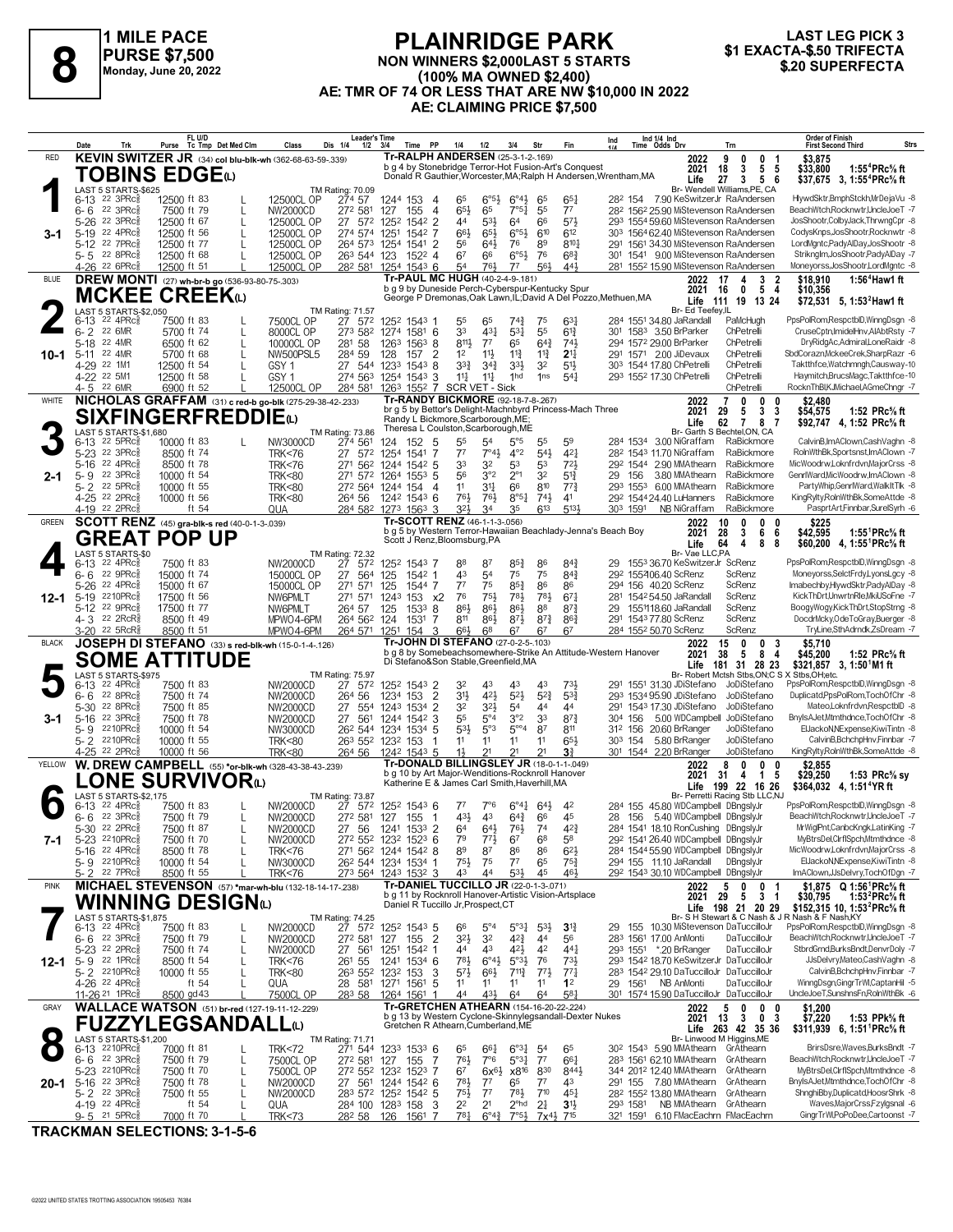

#### **PLAINRIDGE PARK NW \$10,000 LAST 5 STARTS (MA OWNED \$12,000) AE: TRACKMASTER RATING OF 90 OR LESS ATOD (100% MASS OWNED 91) AE: CLAIMING PRICE \$30,000 LATE DAILY DOUBLE (9-10)**<br>
PURSE \$20,000<br>
Monday, June 20, 2022<br> **SI EXACTA-\$.50 TRIFECTA**<br>
Monday, June 20, 2022<br> **SI EXACTA-\$.50 TRIFECTA**



|              | Trk<br>Date                                                | FL U/D<br>Purse Tc Tmp Det Med Clm                       | Dis 1/4<br>Class                                         | <b>Leader's Time</b><br>Time PP<br>$1/2$ $3/4$                                                                                                                                                   | 1/4<br>1/2                                           | 3/4<br>Str                                                          | Fin                                        | Ind                                                              | Ind 1/4 Ind<br>Time Odds Drv                                                             | Trn                                                                  | <b>Order of Finish</b><br>Strs<br><b>First Second Third</b>                                                      |
|--------------|------------------------------------------------------------|----------------------------------------------------------|----------------------------------------------------------|--------------------------------------------------------------------------------------------------------------------------------------------------------------------------------------------------|------------------------------------------------------|---------------------------------------------------------------------|--------------------------------------------|------------------------------------------------------------------|------------------------------------------------------------------------------------------|----------------------------------------------------------------------|------------------------------------------------------------------------------------------------------------------|
| RED          |                                                            | <b>SHAWN THAYER</b> (50) blu-wh (108-14-16-10-243)       |                                                          | Tr-JAYMES MCASSEY (225-36-43-31-.312)                                                                                                                                                            |                                                      |                                                                     |                                            |                                                                  | 2022                                                                                     | 3<br>19<br>4<br>-1                                                   | 1:52 $2$ Stgaft<br>\$30,160                                                                                      |
|              |                                                            | <b>TOP RECRUIT</b>                                       |                                                          | br g 6 by Dragon Again-Resilient-Jate Lobell<br>Kathy J Smith, Washington Crt House, OH                                                                                                          |                                                      |                                                                     |                                            |                                                                  | 2021<br>Life                                                                             | $\overline{2}$<br>26<br>6<br>$\overline{\mathbf{3}}$<br>75<br>7 15 5 | \$35,629<br>1:54 $^2$ Dtn $\%$ ft<br>\$91,683 6, 1:52 <sup>2</sup> Stga ft                                       |
|              | LAST 5 STARTS-\$10,250<br>6-11 <sup>22</sup> 9Stga         | 10500 ft 76                                              | TM Rating: 84.05<br>NW5500L5CD<br>264 552                | 1233 1522 3                                                                                                                                                                                      | $5^{71}$<br>$55\frac{1}{4}$                          | $4^{\circ}4$<br>2 <sup>2</sup>                                      | 1 <sup>nk</sup>                            | 28                                                               | 152 <sup>2</sup> 11.00 LuHanners                                                         | JaMcassey                                                            | Br- Carolyn Ann Vorisek & Robert E Vorisek, KY<br>TopRecrut, MntnaChif, BlseMmHnv - 7                            |
|              | 6-4 2211Stga                                               | 11500 ft 75                                              | NW7600L5CD                                               | 264 562 1251 1533 8                                                                                                                                                                              | 8123<br>881                                          | $8°6\frac{1}{2}$                                                    | 8103<br>810                                | 291                                                              | 1553 24.50 LuHanners                                                                     | JaMcassev                                                            | FlwWthJoe,MichlsBoy,MajorMkvr -8                                                                                 |
|              | 5-28 <sup>22</sup> 3Stga<br>5-14 2210Stga                  | 10000 ft 76<br>10700 ft 83                               | NW5500L5CD<br>273 563 1253                               | 1542 1<br>272 552 1234 153 2                                                                                                                                                                     | 21}<br>$3^{13}$<br>$3^{01}$<br>2 <sup>ohd</sup>      | 3 <sup>1</sup><br>$2^{13}$<br>$4^{\circ}3$<br>891                   | 2 <sub>ns</sub><br>$9^{11}\frac{3}{4}$     |                                                                  | 283 1542 3.15 LuHanners<br>31 155 <sup>2</sup> 3.10 LuHanners                            | JaMcassev<br>JaMcassey                                               | FlwWthJoe.TopRecrut.TimFrGrg -6<br>AmrcnZest,CentryEnd,Johnysfrc -9                                              |
| 12-1         | 5-7 22 9Stga                                               | 10000 ft 60                                              | NW5500L5CD<br>NW5500L5CD                                 | 27 553 1241 1523 3                                                                                                                                                                               | $4^{3}\frac{3}{4}$<br>$44\frac{3}{4}$                | 3°2 <sup>1</sup><br>$2^{2}$                                         | $2^{2}$                                    |                                                                  | 283 1531 13.80 LuHanners                                                                 | JaMcassey                                                            | RolWthDom,TopRecrut,FlwWthJoe -8                                                                                 |
| <b>BLUE</b>  |                                                            | <b>LUKE HANNERS</b> (21) d br-tn-wh (788-90-104-110-234) |                                                          | Tr-JOSEPH SKOWYRA (162-35-19-14-310)<br>b h 5 by Sweet Lou-Hilarious Hayley-Rocknroll Hanover                                                                                                    |                                                      |                                                                     |                                            |                                                                  | 2022                                                                                     | 14<br>7<br>$\mathbf{2}$                                              | 1:51 <sup>1</sup> PRc <sup>5</sup> / <sub>8</sub> ft<br>\$58,150                                                 |
|              |                                                            | <b>ROCKIN THE BLAZE(L)</b>                               |                                                          | Rocco J Stebbins, Rochester, NY                                                                                                                                                                  |                                                      |                                                                     |                                            |                                                                  | 2021<br>Life                                                                             | 15<br>5<br>$^{\circ}$<br>-4<br>46<br>8<br>14<br>4                    | \$37,856<br>1:51 DD% ft<br>\$142,790 4, 1:51 DD% ft                                                              |
|              | LAST 5 STARTS-\$36,150<br>$6 - 2$ 22 5PRc $\frac{5}{8}$    | 20000 ft 67                                              | TM Rating: 90.13<br>30000CL OP                           | 26 544 1222 1511 6                                                                                                                                                                               | 11<br>11                                             | 11}<br>11                                                           | $3\frac{3}{4}$                             | 29                                                               | 151 <sup>2</sup> 4.10 JaRandall                                                          | Br- Patrick H Patterson, PA<br>JoSkowyra                             | AlwysAMki,SelslCty,RocknThBI -7                                                                                  |
|              | 5-24 22 7PRcs                                              | 17500 ft 67                                              | 263 561<br>z-25000CL OP                                  | 1233 1513 7                                                                                                                                                                                      | 11<br>11                                             | $11\frac{1}{2}$<br>1 <sup>2</sup>                                   | $1^{11}$                                   | 28                                                               | 1513 *1.70 BrRanger                                                                      | MeBeckwith                                                           | RocknThBl,QuickShot,Tisadream -7                                                                                 |
| \$30,000     | 22 5PRc<br>$5 - 9$<br>4-25 <sup>22</sup> 1PRc <sup>5</sup> | 17500 ft 54<br>17500 ft 56                               | 25000CL OP<br>25000CL OP                                 | 263 553 1232 1514 4<br>254 541 1212 1511 7                                                                                                                                                       | 11<br>11<br>11<br>11                                 | 11<br>11<br>11<br>11                                                | 1nk<br>$1\frac{1}{2}$                      |                                                                  | 28 <sup>2</sup> 1514 *.90 BrRanger<br>294 1511 4.90 BrRanger                             | MeBeckwith<br>MeBeckwith                                             | RocknThBl,SportsObs+SelslCty- -8<br>RocknThBl,JkWilPowr,SaltLife -7                                              |
| $9 - 2$      | 4-18 <sup>22</sup> 9PRc                                    | 15000 ft 47                                              | 20000CL OP<br>261 552 123                                | $152^3$ 3                                                                                                                                                                                        | 11<br>11                                             | 1 <sup>2</sup><br>1 <sup>3</sup>                                    | 1 <sup>4</sup>                             |                                                                  | 293 1523 2.10 BrRanger                                                                   | MeBeckwith                                                           | RocknThBl.DubisClam.Rolnlkthn -9                                                                                 |
| WHITE        |                                                            |                                                          | KEVIN SWITZER JR (34) col blu-blk-wh (362-68-63-59-.339) | Tr-ELISHA LAFRENIERE (114-15-18-19-275)                                                                                                                                                          |                                                      |                                                                     |                                            | b g 7 by Somebeachsomewhere-Sir Erika Z Tam-Bettor's Delight     | 2022                                                                                     | $\overline{2}$<br>8<br>0<br>0                                        | 1:51 ${}^{3}$ PRc ${}^{5}$ s ft<br>\$21,975                                                                      |
|              | <b>MANSOME</b> 4)                                          |                                                          |                                                          | Bruce É Weinstein, Needham, MA;                                                                                                                                                                  |                                                      |                                                                     |                                            |                                                                  | 2021                                                                                     | 31 7 4<br>4<br>Life 145 21 24 17                                     | 1:50 <sup>4</sup> PRc% ft<br>\$103,392<br>\$270,923 6, 1:50 <sup>4</sup> PRc <sup>5</sup> / <sub>8</sub> ft      |
|              | LAST 5 STARTS-\$19,975<br>$22$ 8PR $c_{8}$<br>6- 9         | 20000 ft 80                                              | TM Rating: 86.73<br>NW10000CD<br>264 554                 | Elisha A Lafreniere, Winchendon, MA<br>1244 1522 1                                                                                                                                               | 11                                                   | 11<br>11                                                            | 11                                         |                                                                  | 273 1522 4.50 KeSwitzerJr ElLafreniere                                                   | Br- Estate Of George F Hempt Trust, PA                               | Mansome, Rolnlkthn, SportsObs -7                                                                                 |
|              | 22 7PRc3<br>5-31                                           | 15000 ft 69                                              | NW6000CD                                                 | 26 <sup>2</sup> 554 1234 1513 1                                                                                                                                                                  | 11<br>11                                             | 1 <sup>2</sup><br>1 <sup>2</sup>                                    | 1 <sup>2</sup>                             |                                                                  | 274 1513 *.20 KeSwitzerJr ElLafreniere                                                   |                                                                      | Mansome, Bet You, BchchpHnv -8                                                                                   |
|              | 5-24 22 7PRc <sub>8</sub><br>5-17 22 9PRc <sup>5</sup>     | 17500 ft 67                                              | 263 561<br>NW8000CD                                      | 1233 1513 6                                                                                                                                                                                      | 78<br>773<br>43<br>431                               | $6^{\circ}6$<br>56<br>$4°5\frac{1}{2}$<br>47                        | $5^{4}$<br>48 <sup>3</sup>                 |                                                                  | 273 1522 5.30 KeSwitzerJr ElLafreniere<br>28 1521 31.30 KeSwitzerJr ElLafreniere         |                                                                      | RocknThBl,QuickShot,Tisadream -7<br>Patrkthpr.MachLeMre.HudsnPhil -7                                             |
| 5-1          | 22.5PRc <sub>8</sub><br>5- 9                               | 20000 ft 69<br>17500 ft 54                               | WO10000LT<br>274 56<br>NW8000CD                          | 1231 1502 3<br>263 553 1232 1514 6                                                                                                                                                               | 751<br>66                                            | 76<br>64                                                            | $86\frac{3}{4}$                            |                                                                  | 29 1531 29.40 PaCurtin                                                                   | ElLafreniere                                                         | RocknThBl,SportsObs+SelslCty- -8                                                                                 |
| <b>GREEN</b> |                                                            | RON CUSHING (57) c red-go (97-13-18-17-296)              |                                                          | Tr-JEFF LIEBERMAN (38-6-5-2-.249)                                                                                                                                                                |                                                      |                                                                     |                                            | b g 9 by Somebeachsomewhere-Whats New Pussycat-Art Major         | 2022                                                                                     | 16<br>3<br>4<br>0                                                    | 1:50 $4$ M1 ft<br>\$51,100                                                                                       |
|              |                                                            | <b>JK WILL POWER</b> ω                                   |                                                          | Michael Goldberg Racingllc, Scituate, MA                                                                                                                                                         |                                                      |                                                                     |                                            |                                                                  | 2021                                                                                     | -26<br>$1 \quad 1$<br>- 6<br>Life 186 36 24 29                       | \$49,025<br>1:50 <sup>+</sup> PRc% ft<br>\$943,162 4, 1:49 HoP% ft                                               |
|              | LAST 5 STARTS-\$28,750<br>22 5PRc3<br>6-9                  | 25000 ft 80                                              | TM Rating: 90.96<br>OPEN HC<br>264 55                    | 1222 1504 1                                                                                                                                                                                      | $63\frac{1}{2}$<br>43                                | 85}<br>85}                                                          | 761,                                       |                                                                  | Br- White Birch Farm, NJ<br>283 152 35.50 LuHanners                                      | JeLieberman                                                          | AlwysAMki,Patrkthpr,HudsnPhil -8                                                                                 |
|              | $6 - 2$<br>$22.8$ PRc $\frac{5}{8}$                        | 25000 ft 64                                              | 263 552<br>OPEN HC                                       | 1231<br>1503<br>3                                                                                                                                                                                | 2 <sup>1</sup><br>3 <sup>11</sup>                    | 42<br>42}                                                           | 55                                         | 28                                                               | 1513 40.10 JaRandall                                                                     | JeLieberman                                                          | Patrkthpr.Chatelrol.RockDmnds -7                                                                                 |
|              | 5-24 22 9PRc<br>5-9 22 8PRc                                | 20000 ft 67<br>25000 ft 54                               | 264 552 1232<br>NW10000CD<br>WO10000LT                   | 1512 3<br>1511<br>-3                                                                                                                                                                             | 11<br>2 <sup>1</sup><br>43<br>43                     | 2 <sup>2</sup><br>2 <sup>1</sup><br>$4^{21}$<br>3 <sup>1</sup>      | $2\frac{3}{4}$<br>$1^{13}$                 |                                                                  | 28 1513 3.00 KeSwitzerJr JeLieberman<br>284 1511 21.50 KeSwitzerJr JeLieberman           |                                                                      | HudsnPhil,JkWilPowr,BagPpeMjr -8<br>JkWilPowr,RockDmnds,HudsnPhil -8                                             |
| $5 - 1$      | $5 - 2$<br>22 6PRc3                                        | 20000 ft 55                                              | 253 534 122<br>NW10000CD                                 | 264 551 1231 1523 4                                                                                                                                                                              | $1^{\circ}1$<br>11                                   | 11<br>11                                                            | $11\frac{1}{2}$                            |                                                                  | 29 <sup>2</sup> 152 <sup>3</sup> *1.90 LuHanners                                         | JeLieberman                                                          | JkWilPowr,SaltLife,Rolnlkthn -8                                                                                  |
| <b>BLACK</b> |                                                            | <b>WALLACE WATSON</b> (51) br-red (127-19-11-12-229)     |                                                          | Tr-LISA WATSON (111-17-10-12-239)<br>b g 5 by So Surreal-Sweet On Art-Artsplace                                                                                                                  |                                                      |                                                                     |                                            |                                                                  | 2022                                                                                     | $\overline{7}$<br>$\mathbf{1}$<br>0                                  | \$19.550<br>1:52 ${}^{2}$ PRc ${}^{5}_{8}$ ft                                                                    |
|              |                                                            | CIGARS AND PORTω                                         |                                                          |                                                                                                                                                                                                  |                                                      |                                                                     |                                            | Fox Ridge Stable, Southington, CT; Wallace R Watson, Dresden, ME | 2021<br>Life                                                                             | 28 10<br>7<br>$\overline{1}$<br>58 14<br>$12 \quad 5$                | \$119,030<br>1:50 ${}^4$ PRc ${}^5\!\!$ sft<br>\$348,193 4, 1:50 <sup>4</sup> PRc <sup>5</sup> / <sub>8</sub> ft |
|              | LAST 5 STARTS-\$14,550<br>22 5PRc <sup>3</sup><br>6- 2     | 20000 ft 67                                              | TM Rating: 88.52<br>NW10000CD<br>26                      | 544 1222 1511 5                                                                                                                                                                                  | $5^{3}\frac{1}{2}$<br>44                             | 65<br>$54\frac{1}{2}$                                               | $5^{13}$                                   | 281 1513                                                         | Br- Steve Jones, NY<br>2.10 WaRWatson LiWatson                                           |                                                                      | AlwysAMki,SelslCty,RocknThBI -7                                                                                  |
|              | 5-24 22 9PRcs                                              | 20000 ft 67                                              | NW10000CD                                                | 264 552 1232 1512 5                                                                                                                                                                              | 32<br>32                                             | $3^{2}\frac{1}{2}$<br>33                                            | $4^{2}$                                    | 28 1514                                                          | 2.30 WaRWatson LiWatson                                                                  |                                                                      | HudsnPhil, JkWilPowr, BagPpeMjr -8                                                                               |
|              | 5-9 22 6PRcs<br>$5 - 2$ $22$ 1PRc                          | 20000 ft 54<br>17500 ft 55                               | NW10000CD<br>27 562<br>271 581<br>NW8000CD               | 124<br>$152^3$ 6<br>1251<br>$152^2$ 5                                                                                                                                                            | i3°2<br>11<br>11<br>11                               | $2\frac{1}{2}$<br>2 <sup>1</sup><br>1 <sup>2</sup><br>11}           | 411<br>13 <sup>1</sup>                     | 284 1524<br>271 1522                                             | *.70 WaRWatson LiWatson<br>*.20 WaRWatson LiWatson                                       |                                                                      | Rolnlkthn,BagPpeMjr,AlwysAMki -8<br>CgrsNPort, WhatFlblv, BagPpeMjr -6                                           |
| 4-1          | 4-25 <sup>22</sup> 7PRc3                                   | 20000 ft 56                                              | NW10000CD<br>264 544 123                                 | $1521$ 2                                                                                                                                                                                         | 32<br>32}                                            | 54<br>64}                                                           | $42\frac{3}{4}$                            |                                                                  | 29 1524 *1.70 WaRWatson LiWatson                                                         |                                                                      | DarkEnrgy,OurMxPhct,AlwysAMki -8                                                                                 |
| YELLOW       |                                                            |                                                          | W. DREW CAMPBELL (55) *or-blk-wh (328-43-38-43-.239)     | Tr-JACKIE GREENE (145-35-23-18-.371)<br>b g 10 by Artistic Fella-Art Debut-Artiscape                                                                                                             |                                                      |                                                                     |                                            |                                                                  | 2022                                                                                     | 13<br>4<br>1<br>$\mathbf{0}$                                         | \$44,782<br>1:51 ${}^4$ PRc ${}^5\!\!$ sft                                                                       |
|              |                                                            | <b>ARTFUL WAY</b> ω                                      |                                                          | Kellogg Racing Stables LLC, Queensbury, NY                                                                                                                                                       |                                                      |                                                                     |                                            |                                                                  | 2021                                                                                     | 33<br>$\overline{7}$<br>54<br>Life 202 70 28 20                      | \$116,032<br>1:50 $PRc$ % ft<br>\$806,162 5, 1:49 VD% ft                                                         |
|              | LAST 5 STARTS-\$7,292<br>22 6Stga<br>6-11                  | 16000 ft 76                                              | TM Rating: 89.59<br>271 553<br>Open Hcp                  | 123<br>1512 3                                                                                                                                                                                    | $11\frac{1}{2}$<br>$1\frac{1}{2}$                    | 2 <sub>hd</sub>                                                     | 451                                        |                                                                  | 292 1522 8.20 ByDobson                                                                   | JaGreene                                                             | Br- Robert Mctsh Stbs, ON; C Grundy, FL; C S X Stbs, OH<br>ImSirBlke,ApexSlstr,BlmntMajr -5                      |
|              | 22 9PRc3<br>5-26                                           | 25000 ft 67                                              | <b>OPEN</b><br>261 543                                   | $\overline{2}$<br>1222<br>1503                                                                                                                                                                   | 643<br>$6^{\circ}4$                                  | $6^{\circ}4$<br>531                                                 | 421                                        |                                                                  | 274 151 19.10 JaRandall                                                                  | JaGreene                                                             | RockCandy,SkywyVctr,Chatelrol -9                                                                                 |
|              | 5-21 <sup>22</sup> 6Stga<br>5-14 22 6Stga                  | 15000 ft 90                                              | 271 56<br>Open Hcp                                       | 1241<br>1513 7                                                                                                                                                                                   | $79\frac{3}{4}$<br>$89\frac{3}{4}$                   | $7^{\circ}7^{\circ}$<br>$89\frac{1}{2}$                             | $89\frac{3}{4}$                            |                                                                  | 274 1533 9.90 ByDobson<br>284 1534 1.75 ByDobson                                         | JaGreene<br>JaGreene                                                 | LakeChrls,SmbchBarn,Mikbythss -8<br>ReplOrRpl,ArtfulWay,SmbchBarn -9                                             |
| 7-1          | $22$ $8$ PR $c_{8}$<br>$5 - 2$                             | 16050 ft 83<br>25000 ft 55                               | 272 57<br>Open Hcp<br>WO10000LT                          | 125<br>$153^3$ 6<br>263 551 1224 1504 1                                                                                                                                                          | $1^\circ \frac{1}{2}$<br>$11\frac{1}{2}$<br>44<br>43 | $11\frac{1}{2}$<br>11<br>$4^{\circ}3\frac{1}{2}$                    | $2\frac{3}{4}$<br>$713\frac{1}{2}$<br>7201 |                                                                  | 312 1544 19.20 JaRandall                                                                 | JaGreene                                                             | PontsNrth,RockDmnds,LakeChrls -7                                                                                 |
| <b>PINK</b>  |                                                            | <b>BRUCE RANGER</b> (62) red-go-blk (436-85-72-67-.338)  |                                                          | Tr-MELISSA BECKWITH (299-82-44-37-.397)<br>b g 8 by Art Official-Lovely Dragon-Dragon's Lair                                                                                                     |                                                      |                                                                     |                                            |                                                                  | 2022                                                                                     | 13<br>9<br>-1<br>-1<br>25                                            | 1:52 $4$ Stgaft<br>\$55.279                                                                                      |
|              |                                                            | <b>DRAWING DRAGONS</b> W                                 |                                                          | Joshua Jay Graber, Quincy, MI                                                                                                                                                                    |                                                      |                                                                     |                                            |                                                                  | 2021<br>Life                                                                             | 2 3 6<br>161 32 28 24                                                | \$29.630<br>1:51 <sup>2</sup> MVR% ft<br>\$356.819 6. 1:49 HoP% ft                                               |
|              | LAST 5 STARTS-\$21,695<br>22 3Stga<br>6-11                 | 12000 ft 76                                              | TM Rating: 86.11<br>20000CL OP<br>261 56                 | 1241 1532 2                                                                                                                                                                                      | $11\frac{1}{2}$<br>$11\frac{1}{2}$                   | $11\frac{1}{2}$<br>$11\frac{1}{2}$                                  | 1 <sub>hd</sub>                            |                                                                  | Br- Robert J Key, PA<br>291 1532 *1.75 JiDevaux                                          | MeBeckwith                                                           | DrawngDrg,NutnBtFns,NwhreCrek -7                                                                                 |
|              | 6-4 22 2 Stga                                              | 11500 ft 75                                              | 20000CL OP<br>274 571                                    | 125<br>1533 7                                                                                                                                                                                    | 781<br>$7^{\circ}7^{\circ}$                          | $43\frac{1}{2}$<br>$5^{\circ}3^{\frac{1}{4}}$                       | 42                                         |                                                                  | 28 <sup>2</sup> 154 5.50 JiDevaux                                                        | MeBeckwith                                                           | NutnBtFns, WstrnBhby, OpcIIIsnN -8                                                                               |
|              | 5-28 <sup>22</sup> 4Stga<br>5-21 <sup>22</sup> 10Stga      | 11500 ft 76                                              | 20000CL OP                                               | 26 <sup>2</sup> 554 1242 1533 4<br>27 <sup>2</sup> 564 1251 153 3 1°14 113                                                                                                                       | $2^{\circ}1$<br>$21\frac{1}{2}$                      | $3^{13}$<br>$21\frac{1}{2}$<br>11 <del>}</del> 11 <del>}</del> 11nd | 2 <sup>1</sup>                             |                                                                  | 29 1534 *1.70 JiDevaux                                                                   | MeBeckwith<br>MeBeckwith                                             | SomeWarth,DrawngDrg,NutnBtFns -6<br>DrawngDrg,MaticlsGb,MrDunigns -8                                             |
| 7-1          | 5-7 2210Stga                                               | 12300 ft 90<br>11500 ft 60                               | <b>20000CL OP</b><br>20000CL OP                          | $28$ 56 <sup>2</sup> 124 <sup>3</sup> 153 <sup>1</sup> 4 1 <sup>1</sup> / <sub>2</sub> 2 <sup>1</sup> / <sub>2</sub> 2 <sup>1</sup> / <sub>2</sub> 3 <sup>1</sup> / <sub>4</sub> 1 <sup>ns</sup> |                                                      |                                                                     |                                            |                                                                  | $274$ 153 $2.15$ JIDevaux<br>28 <sup>2</sup> 153 <sup>1</sup> 1.70 WHennessey MeBeckwith |                                                                      | DrawngDrg,ReplOrRpl,NutnBtFns -8                                                                                 |
| GRAY         |                                                            | <b>DREW MONTI</b> (27) wh-br-b go (536-93-80-75-.303)    |                                                          | Tr-JIMMY NICKERSON (134-27-23-24-.357)<br>br h 5 by Sportswriter-Hayworth Blue Chip-Bettor's Delight                                                                                             |                                                      |                                                                     |                                            |                                                                  | 2022                                                                                     | 8<br>$\overline{2}$<br>$\overline{\mathbf{2}}$<br>0                  | \$16,350                                                                                                         |
|              |                                                            | SPORTS OBSESSIONധ                                        |                                                          | Joseph A Trice, Hampden, ME                                                                                                                                                                      |                                                      |                                                                     |                                            |                                                                  | 2021<br>Life                                                                             | 34<br>768<br>73 12 13 17                                             | \$84,443<br>1:51 ${}^{2}$ PRc ${}^{5}_{8}$ ft<br>\$301,353 3, 1:51 PRc <sup>5</sup> / <sub>8</sub> ft            |
|              | LAST 5 STARTS-\$14,550<br>$6 - 9$ 22 8PRc $\frac{5}{8}$    | 20000 ft 80                                              | TM Rating: 87.95<br>NW10000CD                            | 264 554 1244 1522 2                                                                                                                                                                              | 32<br>32                                             | 42}                                                                 | $4^{2}\frac{1}{2}$<br>32                   |                                                                  | 273 1524 5.30 AnMonti                                                                    | Br- 30 Plus Stable, ON, CA<br>JiNickerson                            | Mansome, Rolnlkthn, SportsObs -7                                                                                 |
|              | 5-31 22 8PRc <sup>5</sup>                                  | 17500 ft 69                                              | NW8000CD                                                 | 271 544 1223 1511 2                                                                                                                                                                              | 2 <sup>1</sup><br>32                                 | $2^{\circ}$<br>2 <sup>1</sup>                                       | 2 <sub>nk</sub>                            |                                                                  | 283 1511 *.60 AnMonti                                                                    | JiNickerson                                                          | WyattJ.SportsObs.QuickShot -8                                                                                    |
|              | 5-24 22 9PRcs                                              | 20000 ft 67                                              | NW10000CD                                                | 264 552 1232 1512 6                                                                                                                                                                              | 611<br>65<br>11                                      | $6^{\circ}4\frac{1}{2}$<br>55<br>11                                 | 53                                         |                                                                  | 274 152 14.60 AnMonti<br>292 1514 *1.00 AnMonti                                          | JiNickerson<br>JiNickerson                                           | HudsnPhil.JkWilPowr.BagPpeMir -8<br>SelslCty,BagPpeMjr,SportsObs -8                                              |
|              | 10-1 5-16 22 9PRcs<br>5-9 22 5PRc                          | 20000 ft 78<br>17500 ft 54                               | <b>TRK&lt;90</b><br><b>NW8000CD</b>                      | 264 551 1222 1513 3<br>263 553 1232 1514 8                                                                                                                                                       | 11<br>86}<br>88                                      | 11<br>$8^{\circ}7$<br>5i <sup>4</sup>                               | 3 <sup>1</sup><br>$3p21\frac{3}{4}$        |                                                                  | 272 1521 17.60 JaRandall                                                                 | JiNickerson                                                          | RocknThBl,SportsObs+SelslCty- -8                                                                                 |
| PURPLE       |                                                            |                                                          | NICHOLAS GRAFFAM (31) c red-b go-blk (275-29-38-42-.233) | Tr-RANDY BICKMORE (92-18-7-8-.267)<br>b g 5 by Sunshine Beach-Well Pondered-Ponder                                                                                                               |                                                      |                                                                     |                                            |                                                                  | 2022                                                                                     | 3<br>1<br>9<br>0                                                     | \$22,846<br>\$35,360<br>1:51 PRc% ft                                                                             |
|              |                                                            | SUNDOWN KIDധ                                             |                                                          | Kevin N Gee, Clearwater, FL; Robert W Kopack, Virginia Bch, VA;                                                                                                                                  |                                                      |                                                                     |                                            |                                                                  | 2021<br>Life                                                                             | $16 \quad 3$<br>$\mathbf{1}$<br>-1<br>51 11 9 4                      | 1:48 <sup>4</sup> M1 ft<br>\$128,132 4, 1:48 <sup>4</sup> M1 ft                                                  |
|              | LAST 5 STARTS-\$16,253<br>6-9 2210PRc <sup>5</sup>         | 15000 ft 76                                              | <b>TM Rating: 84.25</b><br>NW6000CD<br>26 551            | Randy L Bickmore, Scarborough, ME<br>1221 151 4                                                                                                                                                  | 34<br>$2^{\circ}1$                                   | 1 <sup>2</sup><br>1 <sup>3</sup>                                    | $1^{2}$                                    | 284 151                                                          | *.40 NiGraffam                                                                           | RaBickmore                                                           | Br- Robert Mctsh Stbs, ON; C S X Stbs, OH; D Boyle, ON<br>SundwnKid,BchchpHnv,KickThDrt -8                       |
|              | 5-30 22 6PRc <sup>3</sup>                                  | 12500 ft 87                                              | NW4000CD                                                 | 272 554 1232 152 5                                                                                                                                                                               | 11<br>11                                             | 1 <sup>2</sup><br>11                                                | $13\frac{3}{4}$                            | 283 152                                                          | *.90 NiGraffam                                                                           | RaBickmore                                                           | SundwnKid,Finnbar,KiwiTintn -8                                                                                   |
|              | 5-14 22 $7Wbsb_8^7$<br>5-7 $2212Wbsb\frac{7}{8}$           | 10010 ft 64<br>12480 ft 46                               | NW3800L5CD<br>L<br><b>COND</b>                           | 273 563 124 152<br>-1<br>271 56 1233 1513 4                                                                                                                                                      | 45}<br>$44\frac{3}{4}$<br>791<br>8°9                 | $5^{31}$<br>5 <sup>4</sup><br>$7°6\frac{1}{2}$                      | 2 <sup>1</sup><br>$64\frac{1}{2}$<br>64    |                                                                  | 273 1521 8.45 BCMcClure<br>273 1522 33.70 TrHenry                                        | DoLindsey<br>DoLindsey                                               | RcknNTlkn,SundwnKid,GrandPobh-10<br>Outlwgrbn,CntryFury,ChifsBech-10                                             |
| 8-1          | 4-30 <sup>22</sup> 3Wbsb{                                  | 11700 ft 44                                              | NW5000L5CD 263 553 1234 1513 8                           |                                                                                                                                                                                                  | 9154                                                 | $9^{\circ}12$ $9^{\circ}11$<br>$79\frac{3}{4}$                      | 983                                        |                                                                  | 272 1532 4.90 TrHenry                                                                    | DoLindsey                                                            | RckmeRlme,HarryG,GrandPobh-10                                                                                    |

**TRACKMAN SELECTIONS: 5-2-3-4**